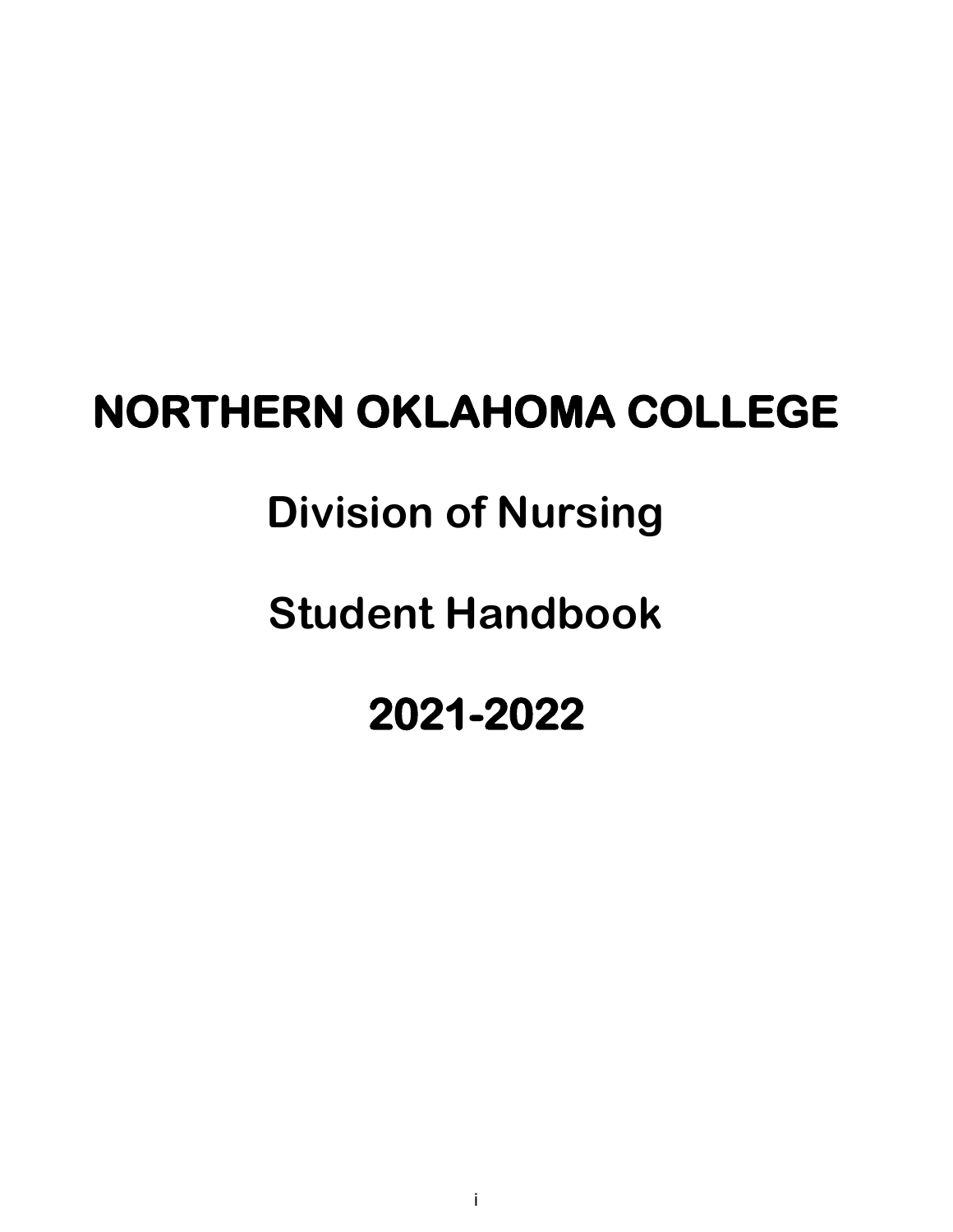## NORTHERN OKLAHOMA COLLEGE DIVISION OF NURSING **TABLE OF CONTENTS**

| <b>WELCOME</b>                                                                                                                                                                                                                      |  |
|-------------------------------------------------------------------------------------------------------------------------------------------------------------------------------------------------------------------------------------|--|
| <b>Student Affirmation</b>                                                                                                                                                                                                          |  |
| <b>Student Data Information</b>                                                                                                                                                                                                     |  |
|                                                                                                                                                                                                                                     |  |
| <b>DIVISION OF NURSING</b>                                                                                                                                                                                                          |  |
| <b>Introduction</b>                                                                                                                                                                                                                 |  |
| Occupational Information manufactured control of the control of the control of the control of the control of t                                                                                                                      |  |
|                                                                                                                                                                                                                                     |  |
| <b>Mission</b>                                                                                                                                                                                                                      |  |
|                                                                                                                                                                                                                                     |  |
|                                                                                                                                                                                                                                     |  |
|                                                                                                                                                                                                                                     |  |
|                                                                                                                                                                                                                                     |  |
|                                                                                                                                                                                                                                     |  |
|                                                                                                                                                                                                                                     |  |
|                                                                                                                                                                                                                                     |  |
|                                                                                                                                                                                                                                     |  |
|                                                                                                                                                                                                                                     |  |
|                                                                                                                                                                                                                                     |  |
|                                                                                                                                                                                                                                     |  |
|                                                                                                                                                                                                                                     |  |
|                                                                                                                                                                                                                                     |  |
| Enrollment                                                                                                                                                                                                                          |  |
|                                                                                                                                                                                                                                     |  |
|                                                                                                                                                                                                                                     |  |
|                                                                                                                                                                                                                                     |  |
| <b>Transfer Policy</b>                                                                                                                                                                                                              |  |
|                                                                                                                                                                                                                                     |  |
|                                                                                                                                                                                                                                     |  |
|                                                                                                                                                                                                                                     |  |
| <b>Exam Taking Tips</b>                                                                                                                                                                                                             |  |
|                                                                                                                                                                                                                                     |  |
|                                                                                                                                                                                                                                     |  |
|                                                                                                                                                                                                                                     |  |
|                                                                                                                                                                                                                                     |  |
|                                                                                                                                                                                                                                     |  |
| Library                                                                                                                                                                                                                             |  |
| Computer Lab                                                                                                                                                                                                                        |  |
|                                                                                                                                                                                                                                     |  |
|                                                                                                                                                                                                                                     |  |
| Criminal History Background Checks                                                                                                                                                                                                  |  |
| <b>Drug Testing</b>                                                                                                                                                                                                                 |  |
| Clinical Requirements <b>contracts</b> and the contract of the contract of the contract of the contract of the contract of the contract of the contract of the contract of the contract of the contract of the contract of the cont |  |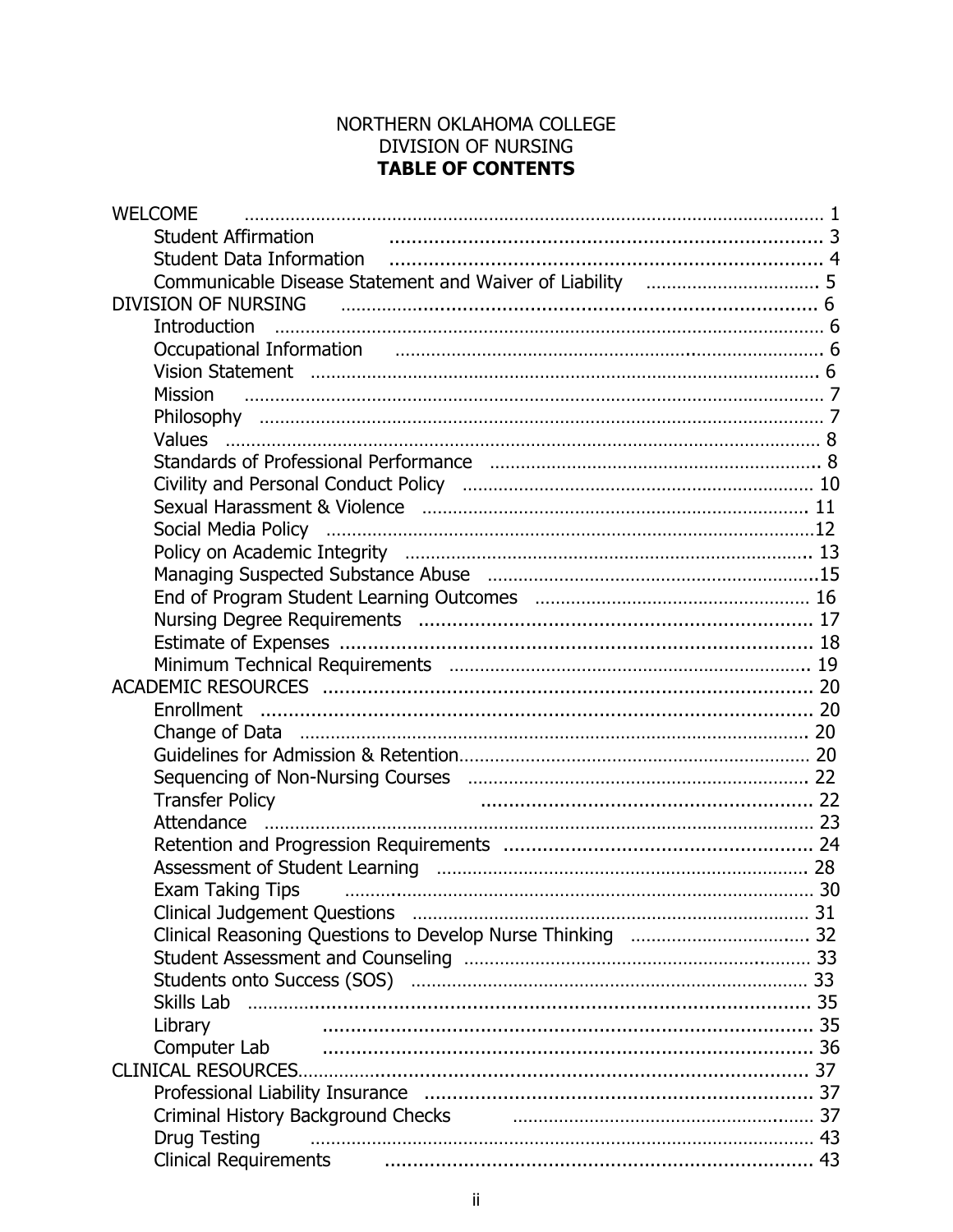| Nursing Clinical Assignments <b>contained a manufacture and a manufacture and a 44</b>                                                                                                                                         |  |
|--------------------------------------------------------------------------------------------------------------------------------------------------------------------------------------------------------------------------------|--|
| Dress Regulations (and the contract of the contract of the contract of the contract of the contract of the contract of the contract of the contract of the contract of the contract of the contract of the contract of the con |  |
|                                                                                                                                                                                                                                |  |
| Ethical & Legal Implications of Refusing to Care for a Patient  47                                                                                                                                                             |  |
| <b>Clinical Accidents and Errors</b>                                                                                                                                                                                           |  |
|                                                                                                                                                                                                                                |  |
| Demonstration of Skills <b>contracts</b> and the contract of Skills and Community and the contract of the contract of                                                                                                          |  |
|                                                                                                                                                                                                                                |  |
| <b>Student Activities</b>                                                                                                                                                                                                      |  |
|                                                                                                                                                                                                                                |  |
| Student Representation on Nursing Faculty & Staff Committees  51                                                                                                                                                               |  |
|                                                                                                                                                                                                                                |  |
|                                                                                                                                                                                                                                |  |
| Information for Bulletins and Catalogues of Nursing Education Programs  57                                                                                                                                                     |  |
| History of Arrest or Disciplinary Action [11] manufacturean manufacturean 58                                                                                                                                                   |  |
| <b>APPENDIX</b>                                                                                                                                                                                                                |  |
|                                                                                                                                                                                                                                |  |
|                                                                                                                                                                                                                                |  |
|                                                                                                                                                                                                                                |  |
| Student Assessment Rubric (Material Communication and the Student Assessment Rubric                                                                                                                                            |  |
|                                                                                                                                                                                                                                |  |
|                                                                                                                                                                                                                                |  |
|                                                                                                                                                                                                                                |  |
|                                                                                                                                                                                                                                |  |
|                                                                                                                                                                                                                                |  |
|                                                                                                                                                                                                                                |  |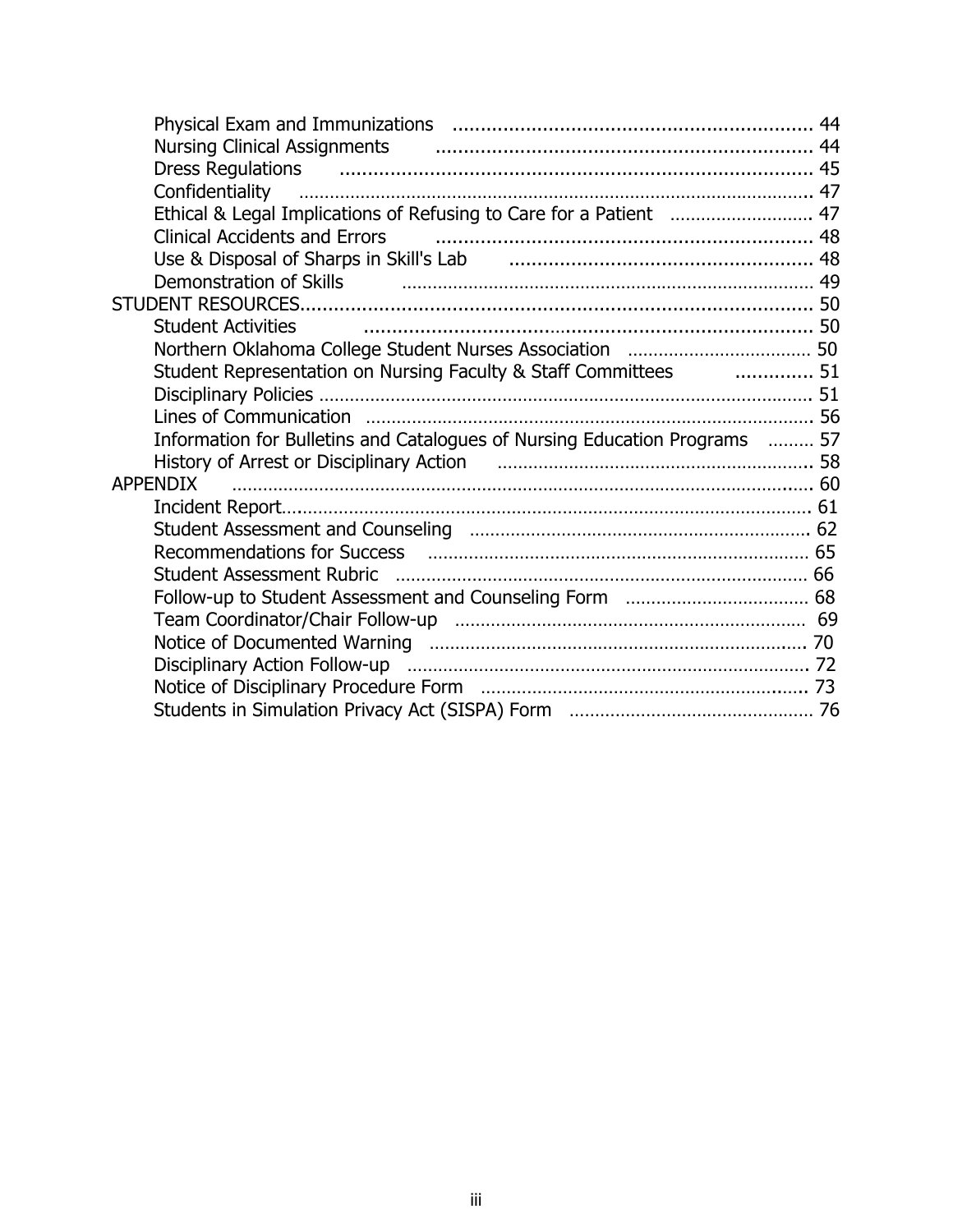## **Dear Nursing Students,**

Welcome to Northern Nursing! We are excited to have you with us on the journey to you becoming a future nurse. Each day is going to be rewarding but at times overwhelming. Sometimes you will feel like you may be drowning – this is not an abnormal feeling. It is up to you to learn how to manage the course expectations, ask for help, and create a plan that helps you be successful. Please remember these key points:

- This is new, it is not like the pre-requisite courses.
- You must put in the work to get the outcome you want. You control your future; we support the learning.
- We are here to guide you and support you. Unfortunately, there is so much content that you must learn, there is no way we can cover it all in each lecture  $-$  so yes, it will feel like you are teaching yourself at times.
- Ask questions, but first check your resources!
	- o Did you review the course syllabus?
	- o Did you look on Blackboard?
	- o Did you check and review your emails?
	- o Did you check the assignment rubric?
		- If it is not located in any of these items, ask the instructor. \*We are here to help, but with that also means helping you locate answers independently. Once you are a nurse, you will need to locate answers in healthcare providers prescriptions, facility policies, and evidenced based/best practice resources.

Email is the preferred method of contact. We do have office phones, as noted in the syllabus, but we are not always in the office due to schedule differences. A phone message may go unanswered for a few days depending on faculty schedules. Emails are answered Monday thru Friday within 24 hours; over the weekend will be limited. If our personal cell phones are provided for any reason (clinical), please only use the cell phone as instructed or in emergency situations. When sending an email, please remember these key points:

- In the subject line, include the course you are referring to and the subject of the email.
- Start with a greeting (It helps to set the tone)
- Provide a clear and concise message. \*Please read it prior to sending.
	- $\circ$  Think of it as documentation as a nurse, would you want this message to be read aloud or used in a legal situation? Include details, facts, and, if appropriate, a suggested resolution or appointment request.
	- o Avoid sending emails in haste. Emails are not able to be recalled once the send button is hit.
		- It is okay to write an email in the moment, since it helps reduce stress and clear your mind, but we recommend not sending it right away. Return to that email later in the day or the next day. If your feelings are still the same, polish it and send it.
	- $\circ$  End with a closing statement and sign your name. This signifies that the email was complete when sent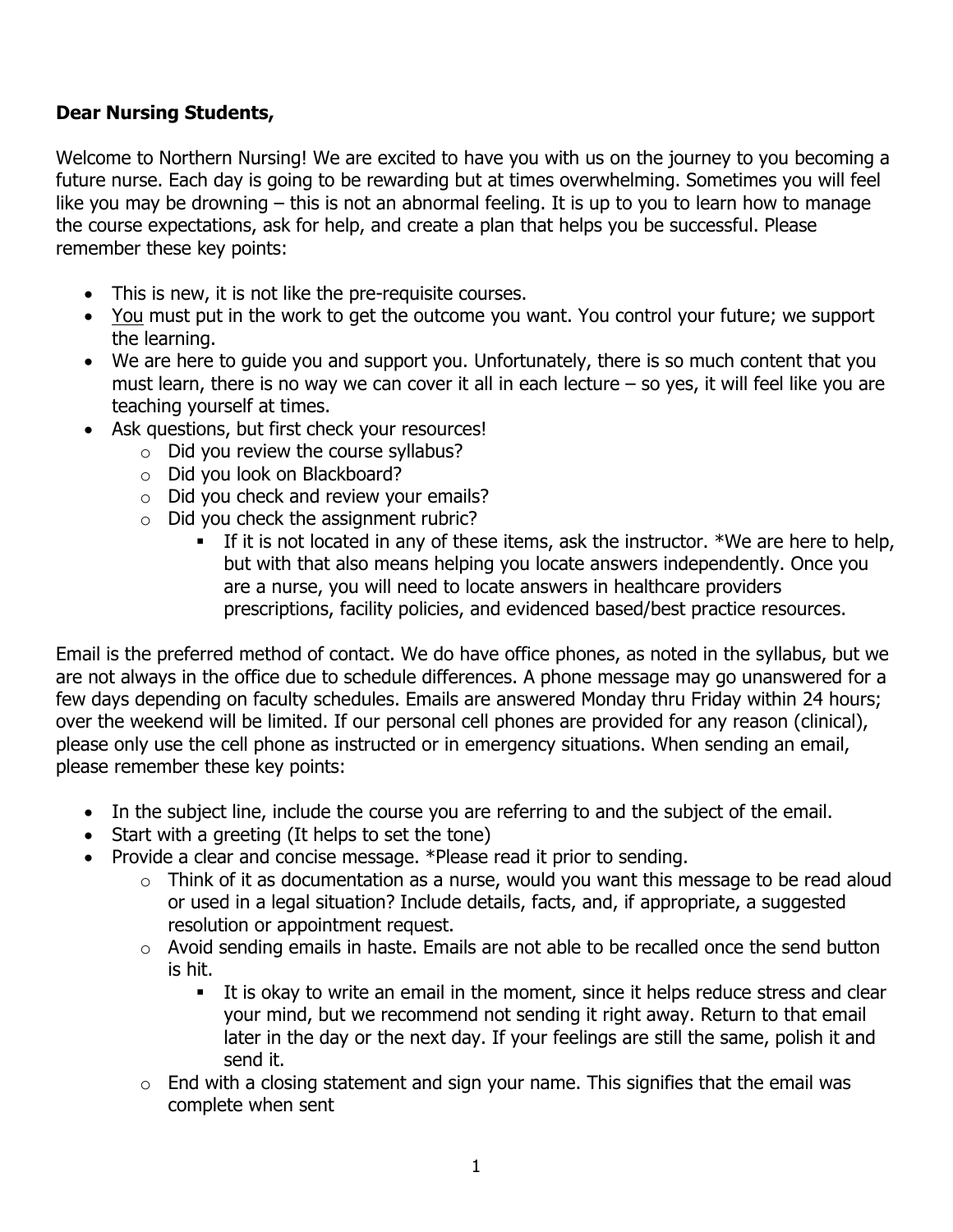Professionalism is expected with all interactions.

Ways to exhibit professionalism include (this is not an all-inclusive list – see Nursing Student Handbook for more):

- Attend class on time.
- Submit course work on time.
- Complete exams as schedule.
- Communicate professionally.
- Participate in group work and activities.

We are here to support you and can assist with general course questions, study techniques, and time management. We are unable to know what is always going on with each of our students without you providing us that information, so please communicate with us. Proper use of chain of command includes first contacting the instructor that is responsible for the assignment, then the team coordinator, and lastly the Nursing Division Chair. There is a course syllabus that provides guidance to instructors and students for consistency, but that does not mean that variables are not considered. Thank you for coming into this semester prepared, eager, and ready to learn.

Sincerely,

Nursing Faculty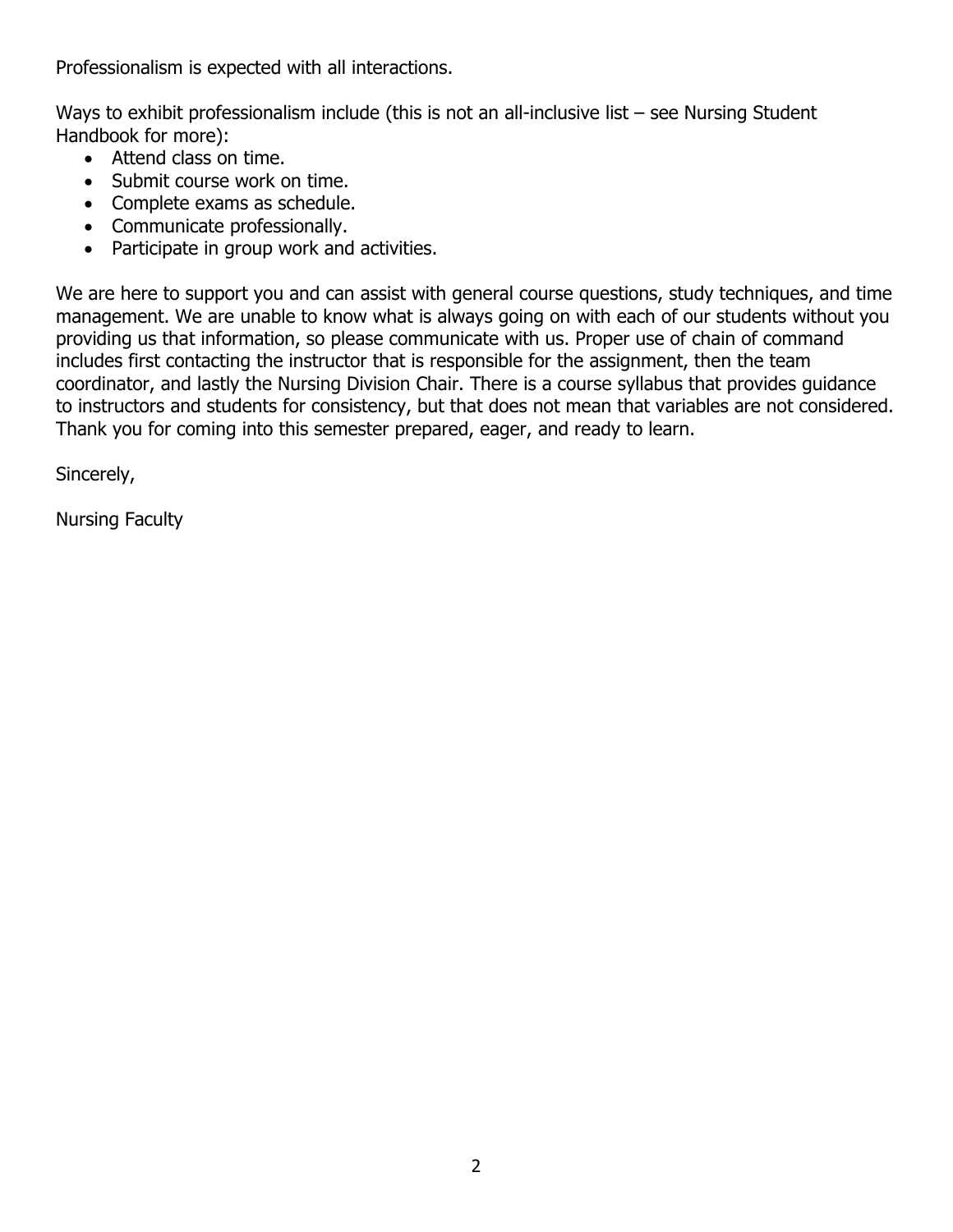### **STUDENT AFFIRMATION FORM**

I understand that as a nursing student I am a member of a profession which places me in a position of confidence requiring the utmost discretion and professionalism to protect those with whom I work with and for. I acknowledge that as a member of the profession I have a responsibility to act in a manner consistent with the essential attributes of the profession. In this regard:

I agree to protect the privacy of faculty, peers, clients and family members of clients by not inappropriately disclosing confidential information that is disclosed to me in my capacity as a Northern nursing student. In addition, I agree not to inappropriately disclose confidential information about an agency or institution that is disclosed to me. I will adhere to HIPAA guidelines.

I have read, agree to, and verified with my signature that I will follow the policies and procedures outlined in Northern's Nursing Student Handbook. The division reserves the right to modify policies and procedures based upon revised standards/requirements issued from the Oklahoma Board of Nursing (OBN), the Accreditation Commission for Education in Nursing (ACEN), and/or affiliated clinical agencies.

I agree that I will conduct myself in a manner that exhibits professional values and in accordance with the American Nurses Association (ANA) Standards of Nursing Care and the ANA Code of Ethics for Nurses.

\_\_\_\_\_\_I have read the civility and personal conduct policy and am required to conduct myself in a manner that reflects civility.

I will maintain and uphold the academic integrity policy of Northern Oklahoma College and will not condone or participate in any activities of academic dishonesty, including, but not limited to, plagiarism, cheating, stealing or copying another's work, or lying about any situation.

I will not recreate any items or portions of exams for my own use, or for use by others nor accept or access any unauthorized information related to any exam administered during my enrollment at Northern Oklahoma College.

I will sign my own papers and other documents and will not sign any other student's name to anything, including class rolls.

I will not discuss or post any information about faculty, peers, clients, family members, or any clinical facility on any electronic venue (i.e., Facebook, Twitter, cell phones, etc.). Nor will I leave/save any client, family, faculty, clinical facility or student information on any open access desktop or harddrive.

I authorize Northern Oklahoma College Division of Nursing to release any information required by a clinical facility or agency, including, but not limited to, background check, drug screen, and immunization history.

Student's Signature Date Date

Student's Printed Name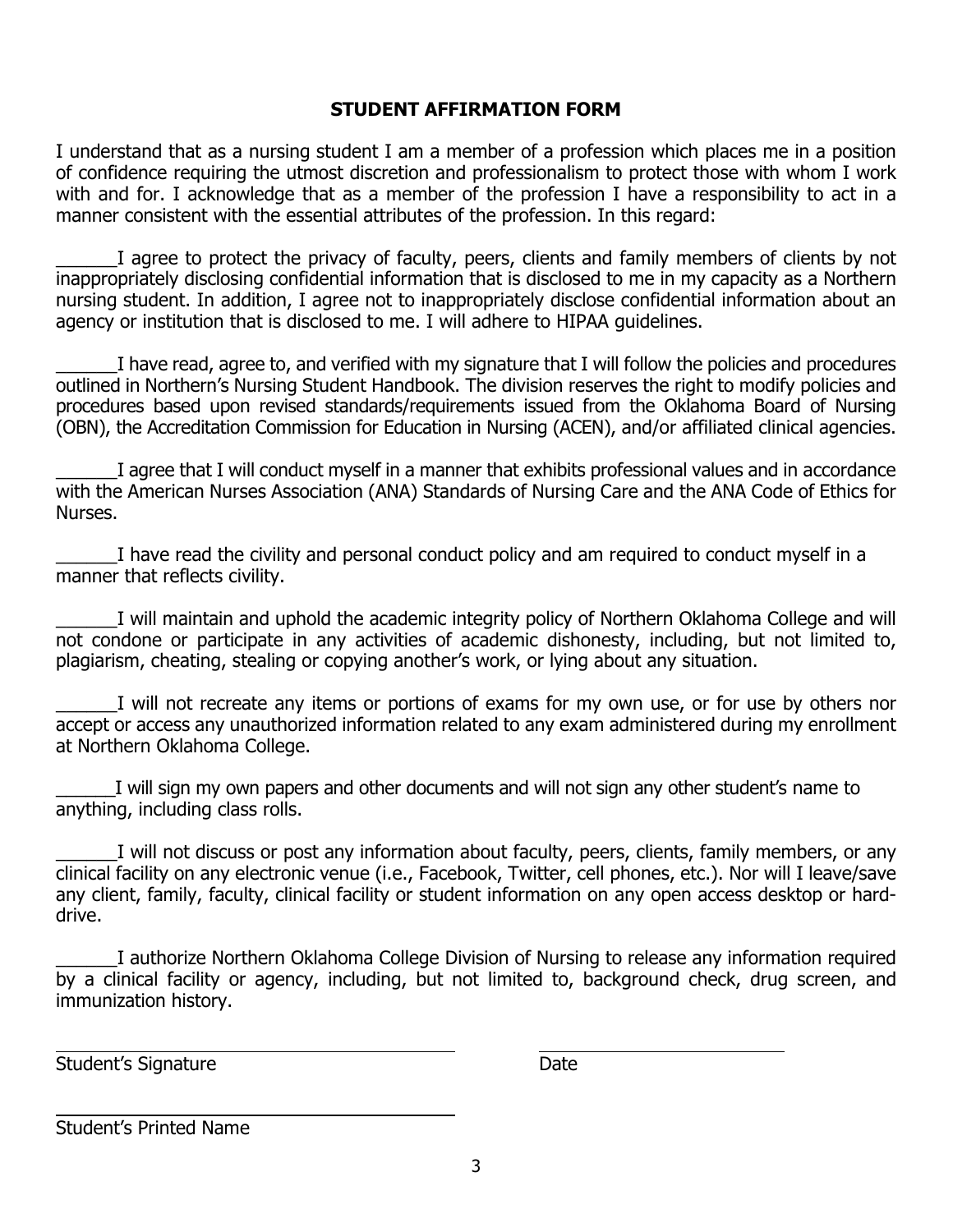### **NORTHERN OKLAHOMA COLLEGE DIVISION OF NURSING STUDENT DATA INFORMATION**

| Campus Location <u>New York Campus Location</u> |                                          |                                                                                    | <b>Nursing Course Nursing Course</b>                                            |                |
|-------------------------------------------------|------------------------------------------|------------------------------------------------------------------------------------|---------------------------------------------------------------------------------|----------------|
| Name:                                           |                                          |                                                                                    |                                                                                 |                |
| Last                                            | First                                    | Middle                                                                             | Maiden                                                                          | Others         |
| <b>Current address:</b>                         |                                          |                                                                                    |                                                                                 |                |
| Street No.                                      |                                          | City                                                                               | State                                                                           | Zip Code       |
| <b>Mailing address:</b>                         |                                          |                                                                                    |                                                                                 |                |
|                                                 |                                          |                                                                                    |                                                                                 | State Zip Code |
|                                                 |                                          | City                                                                               |                                                                                 |                |
| Street No.                                      | Home/Cell Phone #: __________________    |                                                                                    |                                                                                 |                |
|                                                 |                                          |                                                                                    |                                                                                 |                |
|                                                 | Personal email address (not NOC email):  |                                                                                    |                                                                                 |                |
| <b>Ethnicity (circle one):</b>                  |                                          | Race (circle one):                                                                 |                                                                                 |                |
| Hispanic or Latino or Spanish Origin            | Non-Hispanic or Latino or Spanish Origin | White<br><b>Black or African-American</b><br>Asian<br><b>Multi-Racial</b><br>Other | American Indian and Alaska Native<br>Native Hawaiian and Other Pacific Islander |                |

Falsifying any information pertinent to this application can lead to ineligibility or immediate dismissal from the Nursing Program.

**Signature: Date**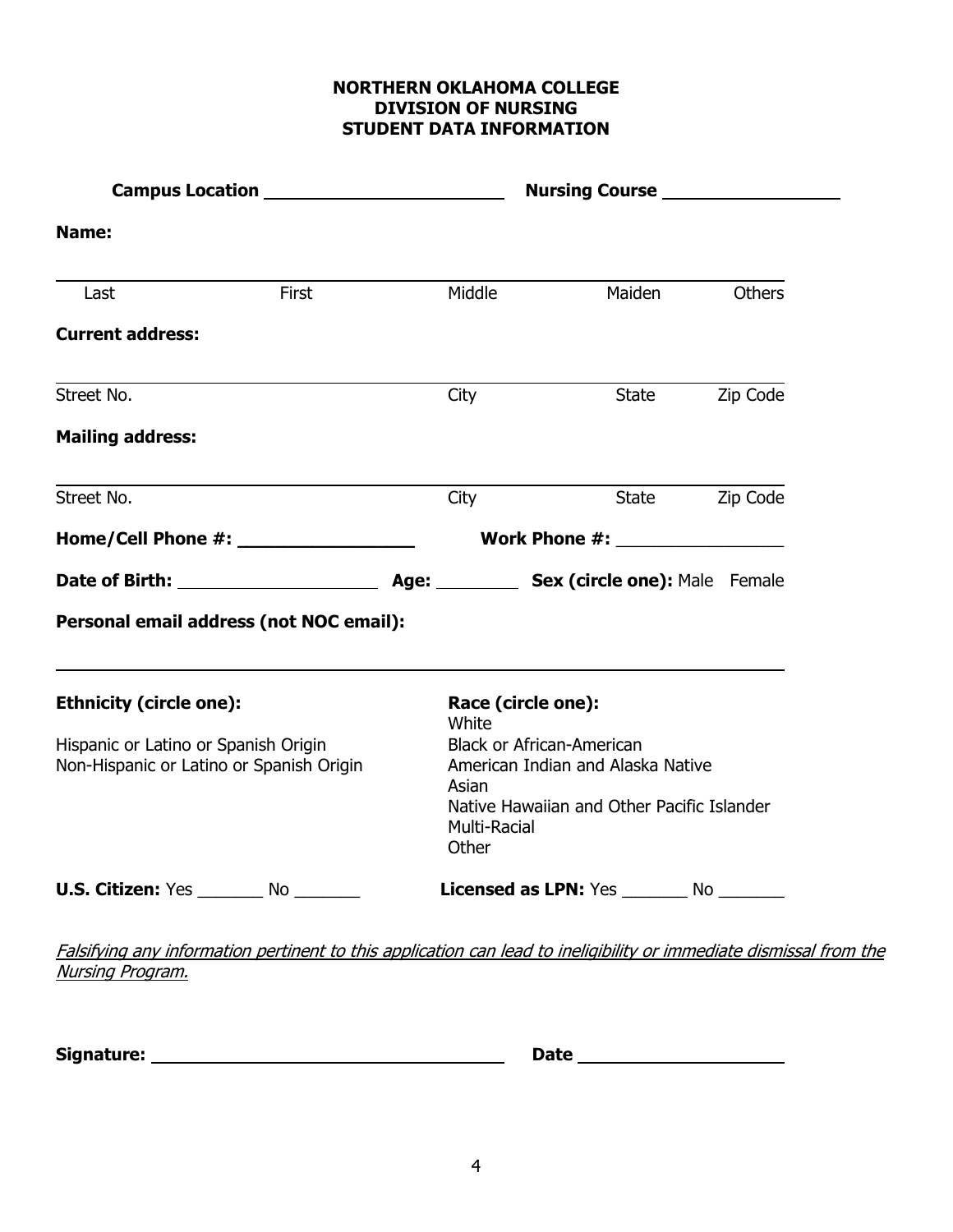### **NORTHERN OKLAHOMA COLLEGE DIVISION OF NURSING**

### **COMMUNICABLE DISEASE STATEMENT AND WAIVER OF LIABILITY**

Delivery of nursing care has inherent health risks. Northern Oklahoma College's nursing faculty believe nursing students can be reasonably protected from the risk of infections encountered during practicums with the proper education, skills, and immunizations.

During your nursing studies, you will care for patients with communicable diseases, including hepatitis, HIV/AIDS, and COVID-19. You may also come in contact with blood or other potentially infectious materials.

You will be taught up-to-date information regarding communicable diseases, their transmission, and standard precautions. This knowledge is to be used while caring for patients and/or handling potentially infectious materials. You will be responsible for using these mandates in your nursing care to minimize diseases transmission risk.

Since you may be at risk of contracting communicable diseases, vaccines (or titer) are required prior to patient care experiences. These immunizations will be at your own expense.

Your signature below verifies that infection control practices have been explained to you and that you made a 100% on a written test verifying your knowledge. The information you received included the following topics:

- 1. Bloodborne diseases, including epidemiology, modes of transmission, and symptoms.
- 2. Health care tasks that may create exposure to blood and body fluids, and methods to minimize exposure using protective devices and safe, appropriate work practices.
- 3. Standard precautions.
- 4. Procedures to implement following an accidental exposure.

I have been given the chance to ask questions. I understand that compliance with safety and standard precautions is mandatory and that the failure on my part to comply may result in my being exposed to life-threatening diseases. I assume the risk (including financial responsibility) of disease/ infection inherent in the nursing profession which I have freely chosen. Additionally, I hereby release the college, its administrative board, the division of nursing, its faculty members, the clinical agencies, and its administrators from any and all liability resulting herein.

I have read and understand the information above. My signature also verifies that I may be caring for clients who have communicable diseases and that I may be exposed to potentially infectious materials during my nursing education.

| Signature: | Date |
|------------|------|
|------------|------|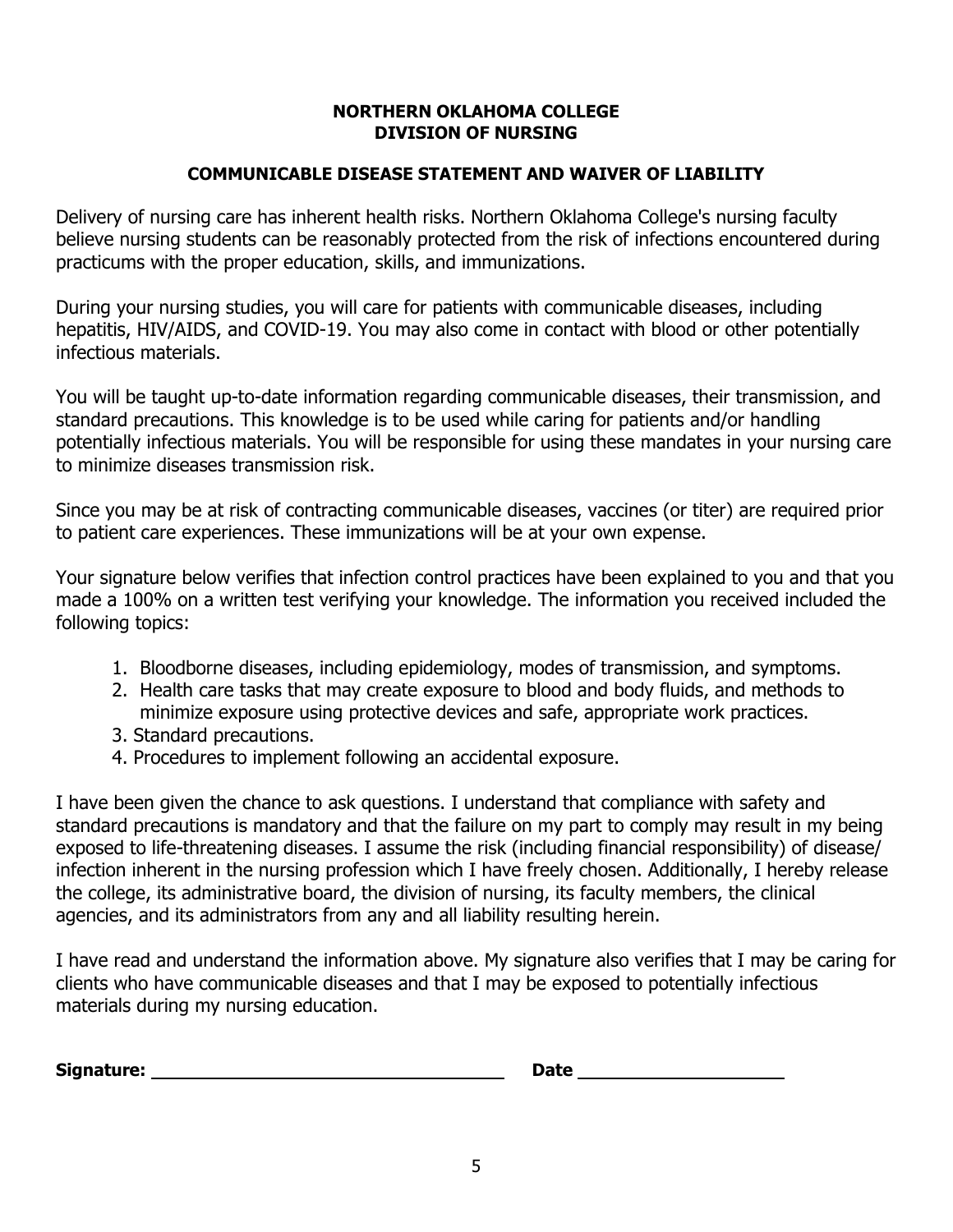# **DIVISION OF NURSING**

## **INTRODUCTION**

Northern Oklahoma College admitted its first class as one program in 1971. Currently, the nursing program is available at three locations: Tonkawa, Enid, and Stillwater. Clinical experiences are provided in a variety of healthcare settings. Students completing graduation requirements for the Associate in Applied Science degree in Nursing are eligible to apply for licensure as a registered nurse.

The Associate Degree nursing program at Northern Oklahoma College is approved by the: Oklahoma Board of Nursing 2915 N. Classen Blvd., Oklahoma City, OK 73106 (405) 962-1800 https://nursing.ok.gov/

The Associate Degree nursing program at Northern Oklahoma College at the Tonkawa, Enid, and Stillwater campuses located in Tonkawa, Enid, and Stillwater, OK is accredited by the: Accreditation Commission for Education in Nursing (ACEN) 3390 Peachtree Road NE, Suite 1400 Atlanta, GA 30326 (404) 975-5000

The most recent accreditation decision made by the ACEN Board of Commissioners for the Associate Degree nursing program is Continuing Accreditation.

View the public information disclosed by the ACEN regarding this program at: http://www.acenursing.us/accreditedprograms/programSearch.htm

## **OCCUPATIONAL INFORMATION**

The RN is educated as a generalist who delivers health care to clients, family groups, and communities while working as a member of the health care team and following standards of practice. The RN may be employed in a variety of acute, long-term, and community-based health care settings. Registered Nurses function within the legal scope of practice and use standards of care when caring for clients and families across the life span. The degree and licensing also provides the graduate with an educational foundation for articulation into the university setting.

# **VISION STATEMENT**

## NOC Nursing – Just Exceptional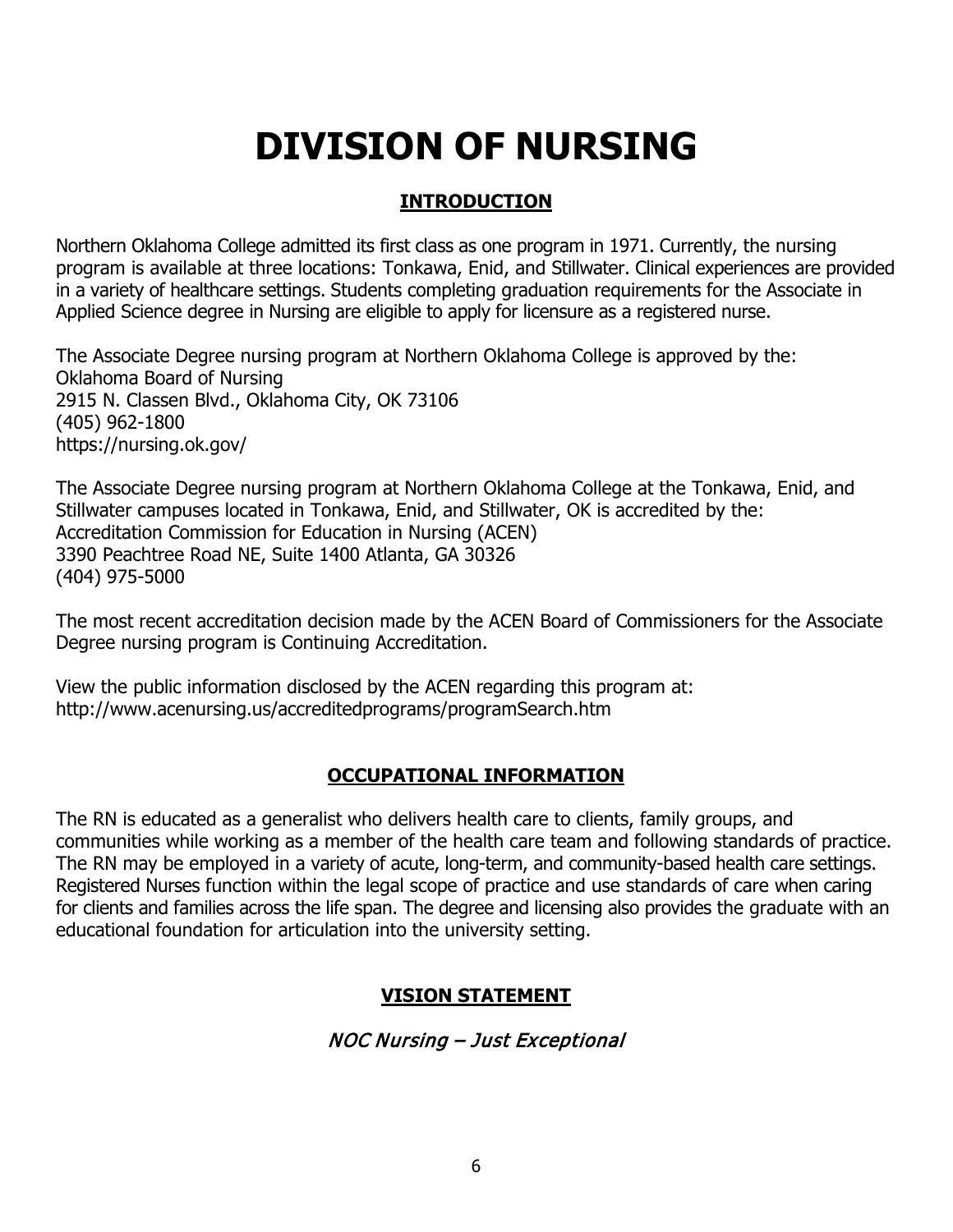### **MISSION**

With an understanding that all individuals have worth and potential, we are committed to student learning and success. Using personal interaction, rigorous instruction and innovative technologies, we strive to provide high quality, accessible nursing education that prepares a safe, competent nurse who is committed to compassion, critical thinking and lifelong learning.

## **PHILOSOPHY**

### **Client**

The nursing faculty views a client as a holistic being in a continuous state of development. The client may be the individual, family or groups with a common purpose. Each client possesses intrinsic worth, unique needs, abilities, rights, and is entitled to be treated with dignity and respect. It is the right of the client to make decisions to achieve an optimal level of health.

### **Health**

Health changes on a continuum of wellness to illness. Wellness is an individualized state of holistic health, not merely the absence of disease. The client has the right to seek and have access to health care, health promotion, and disease prevention through education.

### **Nursing**

Nursing focuses on the needs of the client within the multicultural and global society context throughout the life cycle, to achieve the highest level of functioning on the wellness-illness continuum. The nurse, through the use of the nursing process (assessment, diagnosis/problem identification, planning, implementation and evaluation) assists the client to make changes that promote, maintain and/or restore holistic health through critical thinking/clinical reasoning, priority and goal setting, and problem solving. Nursing provides health promotion and disease prevention through client education in various settings. Inherent in the practice of nursing is an attitude of caring, compassion, ethics and empathy integrated with knowledge of psychosocial, nursing and biophysical sciences.

### **Nursing Education**

As faculty, we believe that nursing education should be accomplished in institutions of higher learning, based on principles derived from general education, adult learning, psychosocial, biophysical, and nursing sciences. Nursing education is a life-long process and should continue after completion of this program. Learning activities should be sequential and planned to provide the knowledge base and experience necessary to become a safe and competent provider of nursing care. Nursing education is ongoing and considers the health care needs of a global society, the needs of the local communities, the needs of the nursing profession, and the learning needs of the individual student.

### **Role of the Associate Degree Graduate**

The graduate of this program enters nursing as a competent, safe, beginning practitioner prepared and committed to give direct care to clients having health care needs with relatively known outcomes. The graduate is prepared to function within acute care settings, extended care facilities, or community-based settings as a collaborative member of the health care team. The graduate is prepared to meet minimum standards for practice as identified by the National Council of State Boards of Nursing.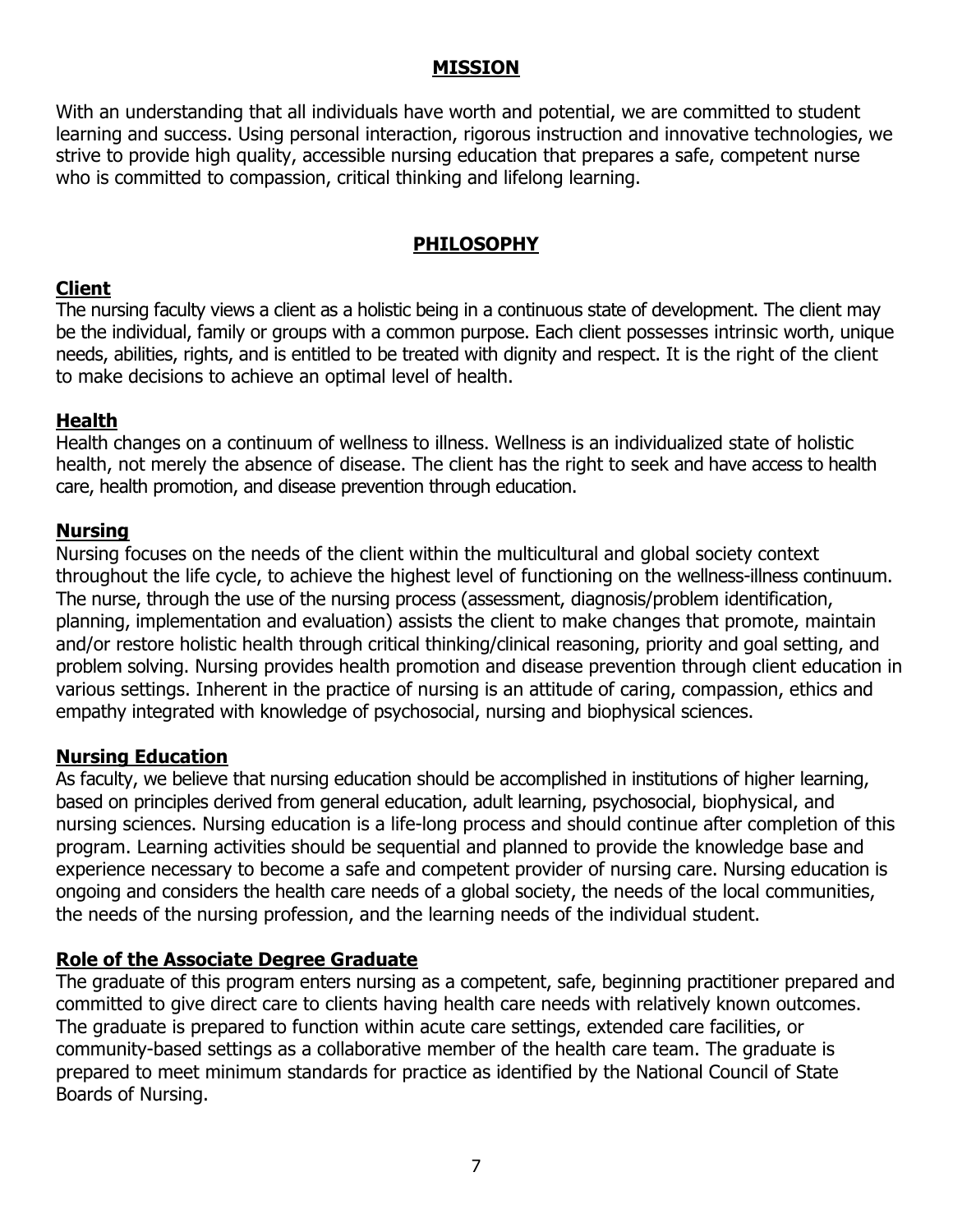## **Teaching-Learning**

The faculty recognizes that optimal learning occurs when learners actively participate in their own learning. Learning involves a change in knowledge, skills, attitude and/or behavior. The faculty takes into consideration the individual needs of the learner and makes realistic modifications as necessary. The faculty plans interactions and experiences to stimulate the cognitive, affective and psychomotor development of the learner. The goal of the nursing program is to prepare safe, caring, competent RNs for entry into practice.

### **VALUES**

The nursing program embraces the following values:

**Excellence Integrity** Resourcefulness Impactful Relationships Compassionate Service

## **STANDARDS OF PROFESSIONAL PERFORMANCE**

### **Students are expected to adhere to professional behaviors in all contexts and activities related to NOC Nursing.**

Professional standards of behavior for nursing students include the National Student Nursing Association's (NSNA) Codes of Professional, Academic, and Clinical Conduct. Students should review the NSNA Code of Ethics document and adhere to these requirements: [https://www.nsna.org/nsna](https://www.nsna.org/nsna-code-of-ethics.html)[code-of-ethics.html](https://www.nsna.org/nsna-code-of-ethics.html)

Additional standards for practicing nurses include the American Nurses Association Codes of Ethics and Standards for Practice and adhere to these professional standards for behavior.

## **QUALITY OF PRACTICE AND EDUCATION**

Examples include, but are not limited to:

- A. Provides safe nursing care during clinical experiences
- B. Punctual, attendance within expectations
- C. Completes tasks and assignments on time
- D. Completes tasks with minimal supervision
- E. Attentive and engaged in and out of the classroom
- F. Commitment to high academic standards; does not just "put in the time"
- G. Demonstrates application of theoretical knowledge to clinical setting
- H. Verbal communication is professional
- I. Nonverbal communication is professional
- J. Responsive to communication cues with appropriate situational adjustments
- K. Documentation is professional, legible, and complete
- L. Listens actively
- M. Courteous, polite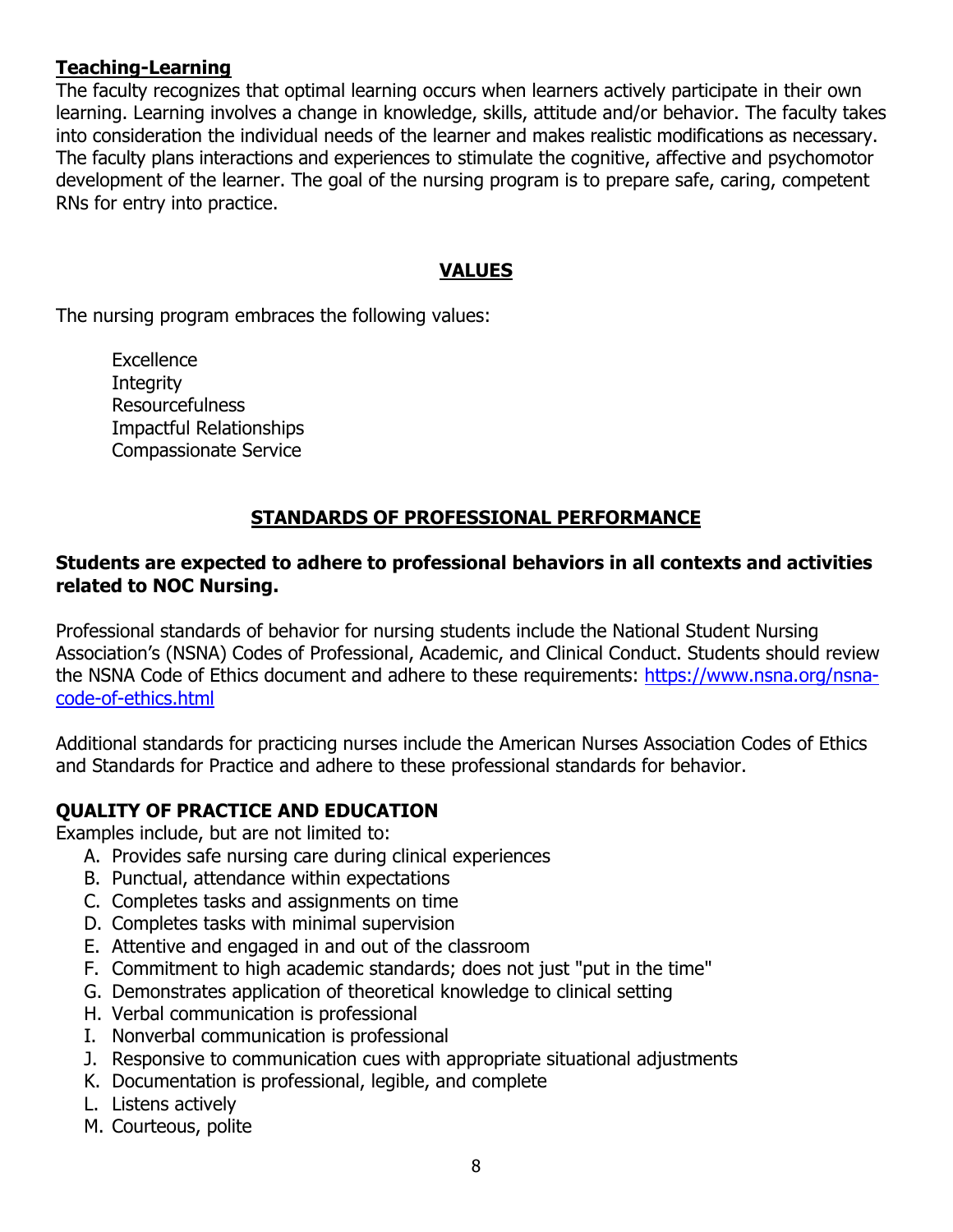- N. Compassionate, supportive, reassuring
- O. Reliable and dependable
- P. Demonstrates sound judgment and clinical decision‐making
- Q. Able to set priorities
- R. Responds appropriately to the emotional response of self, patients, clients, and/or family members
- S. Adheres to Division of Nursing/clinical site dress code
- T. Adequate personal hygiene and grooming

## **PRACTICE EVALUATION AND LEADERSHIP**

Examples include, but are not limited to:

- A. Demonstrates awareness of strengths and limitations
- B. Seeks assistance in evaluating practice when appropriate
- C. Accepts constructive feedback in a positive manner
- D. Takes initiative to improve and/or correct behavior
- E. Intervenes appropriately before issues become problems
- F. Demonstrates thoughtful self‐reflection
- G. Remains flexible and open to change

## **COLLEGIALITY AND COLLABORATION**

Examples include, but are not limited to:

- A. Attitude is collegial and cooperative
- B. Accepts and completes responsibility for own share of group work
- C. Shows respect and consideration for all group members
- D. Gives appropriate and timely feedback to other group members
- E. Communicates with others to resolve problems
- F. Respectfully acknowledges and discusses personal feelings and feelings of others

## **ETHICS**

Examples include but are not limited to:

- A. Adheres to ANA Code of Ethics and NSNA Code of Ethics
- B. Prevents personal bias or feelings from interfering with professional interactions
- C. Focuses on the needs of patients, clients, and/or family
- D. Protects and respects patient autonomy, confidentiality and dignity including when engaged in on-line activities.
- E. Maintains appropriate professional boundaries
- F. Demonstrates a commitment to practicing self‐care, managing stress, and connecting with self and others
- G. Trustworthy
- H. Honest
- I. Respectful of others' time (when requesting appointments, information, etc.)
- J. Demonstrates sensitivity to vulnerable and/or diverse individuals and/or populations
- K. Advocates for patient, client, and/or family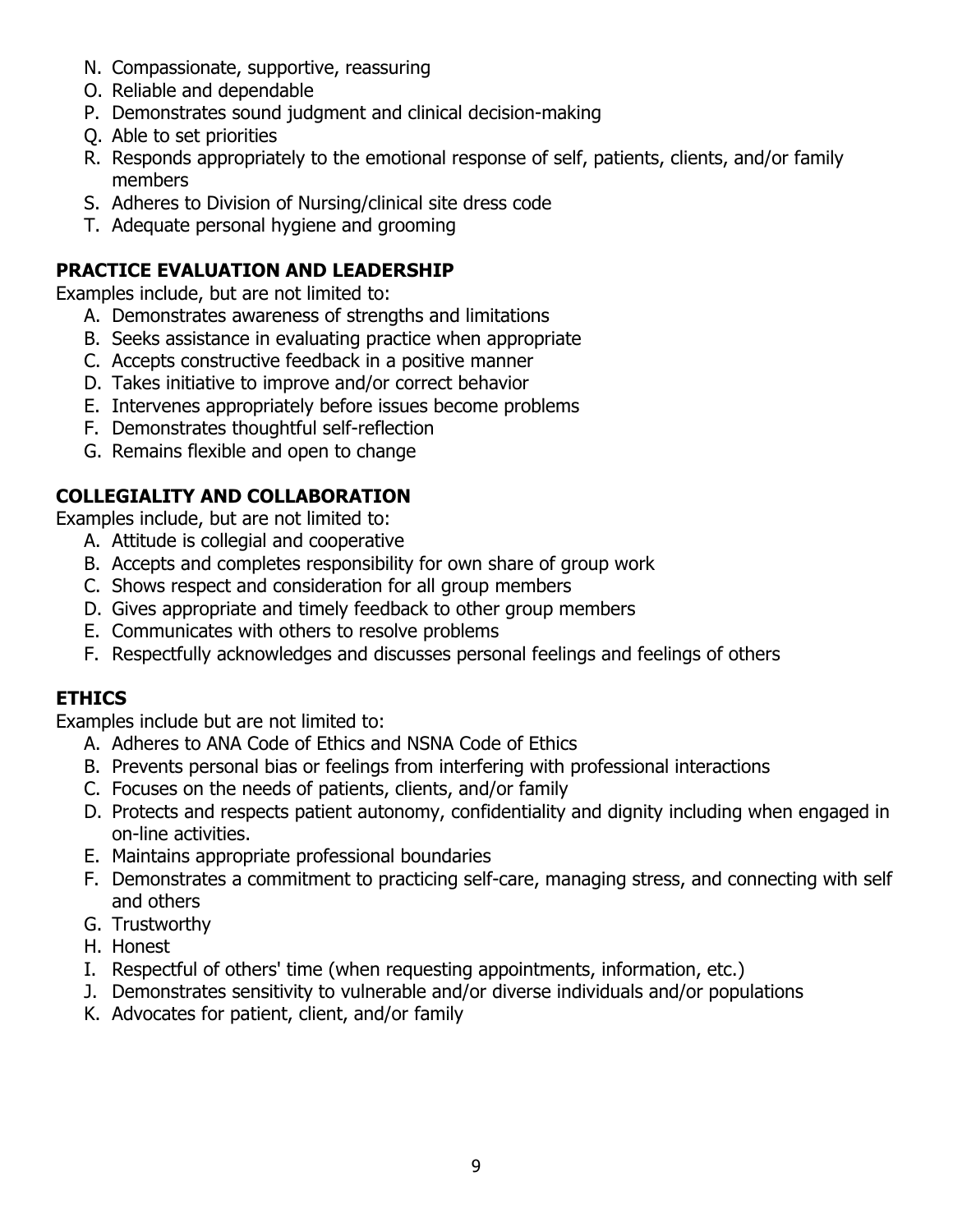# **CIVILITY AND PERSONAL CONDUCT POLICY**

### **Purpose**

Northern Oklahoma College is committed to creating a culture of respect and civility that is free of harassment, where all members of the nursing division share a commitment to academic freedom, open inquiry, and the pursuit of knowledge.

Incivility and disrespect in the classroom, clinical areas, lab, and simulation can be a barrier to effective communication, learning, and performance. The impact can be severe as it may result in decreased student retention, low productivity, reduced morale, diminished loyalty, and physiological impacts such as stress and depression that can lead to increased absenteeism. Incivility can escalate and may lead to more severe behaviors including harassment and violence. This policy is intended to define the nursing division's aspirations of creating exceptional culture with respect to this right and to establish a mechanism for addressing behavior that violates college policy on harassment, discrimination, and related behaviors.

### **Definitions**

**Civility** requires treating others with dignity, respect, and making "good faith effort" with regard to other's feelings. Corrective actions may be taken by instructors to enhance student performance. The language used to correct or reinforce student standards must be respectful and related to learning. Civility requires that even the most critical feedback be delivered respectfully, privately, and courteously.

### **Examples of Civil Conduct:**

- Treating others with dignity, courtesy, respect, politeness and consideration
- Speaking in tones of voice that are appropriate for the circumstances
- Being respectful of others' right to express their views, even if you disagree
- Managing conflict with others in a respectful way rather than a confrontational way

**Incivility** deals with a broad range of behaviors including, but not limited to, unprofessional behavior; rudeness; shouting or swearing; intimidation or bullying; threatening comments or behaviors/actions (eyerolling); unsolicited and unwelcome conduct, comment (oral or written including email communication), gestures, actions or contact that cause offense, humiliation, physical or emotional harm to any individual.

Incivility can be subtle or overt. It may be a single event or may involve a continuing series of incidents, and may involve the abuse of authority or position. Uncivil behavior may be unintended or deliberately directed at another individual. In any case, the impact on that individual is what must be addressed. Incivility can also create a poisoned learning environment, which may affect more than one student or faculty member.

### **Examples of Incivility:**

- Shouting
- Profanity, abusive, aggressive or violent language directed at an individual or individuals
- Using props suggestive of violence
- Slamming doors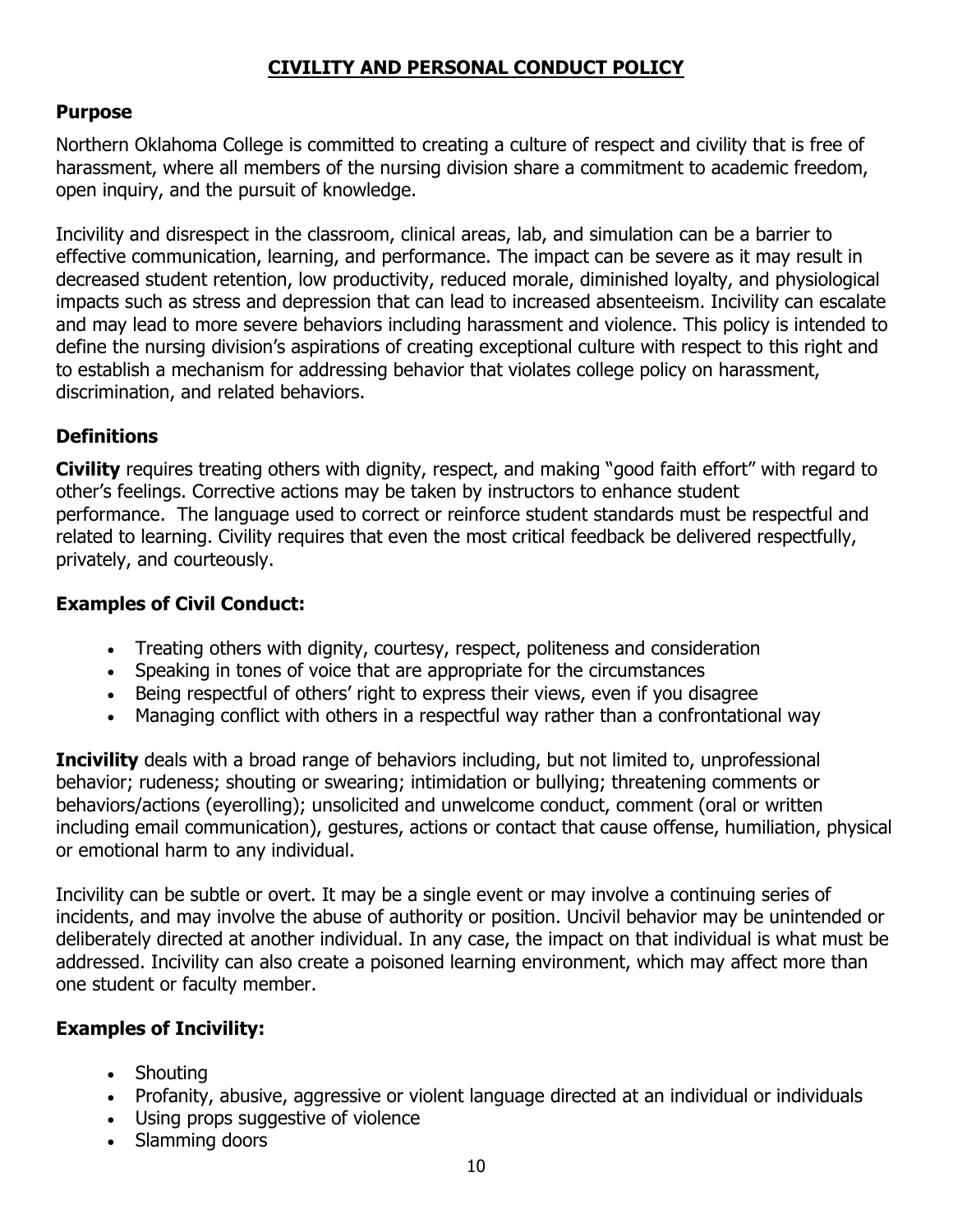- Throwing objects
- Humiliating, degrading, demeaning, belittling, insulting, frightening or intimidating another person
- Distributing comments about an individual or the division, whether verbally or in writing, including on-line social media sites, are likely to have a negative impact on the individual or the college if seen by individual or others.
- Telling inappropriate jokes
- Disallowing divergent points of view from being heard—including observations about student performance and collegiality

This guideline only applies to the behaviors/actions of students and faculty regarding civility within the nursing division and does not address concerns covered under other Northern Oklahoma College student and faculty policies.

Individuals, who believe they may have been treated with disrespect or in an uncivil manner may discuss their concerns as described in the lines of communication section of the student handbook. (Link to lines of communication or grievance process paragraph) The reporting process helps the college to record and evaluate these occurrences for climate assessment and planning purposes.

Disciplinary action will be taken in accordance to the Disciplinary policy regarding Standards of Professional Performance.

# **SEXUAL HARASSMENT & VIOLENCE**

## **A note about sexual harassment & violence:**

Title IX makes it clear that violence and harassment based on sex and gender are Civil Rights offenses subject to the same kinds of accountability and the same kinds of support applied to offenses against other protected categories such as race, national origin, etc. If you or someone you know has been harassed or assaulted, you can request assistance through the NOC Title IX services: [https://www.noc.edu/students/current-students/counseling-and-career-center/sexual-assault](https://www.noc.edu/students/current-students/counseling-and-career-center/sexual-assault-prevention/title-ix-compliance/)[prevention/title-ix-compliance/](https://www.noc.edu/students/current-students/counseling-and-career-center/sexual-assault-prevention/title-ix-compliance/)

Please note that faculty and staff are considered mandatory reporters—this means that if you disclose to faculty, or another employee of NOC, that you have been a victim of sexual violence we have the obligation to report the situation. Our report does not mean that you are officially reporting the incident – rather, this process is in place so that our schools can make sure you are able to receive the support and resources you need.

Additional information is available through the following websites (including confidential sources on and off campus):

## **Domestic Violence and Sexual Assault Resources**

Kaw Nation Domestic Violence, 106 W. 7<sup>th</sup>, Newkirk, OK 74647, 580.362.1098 Kay County Health Department, 433 Fairview, Ponca City, OK 74601, 580.762.1641 Edwin Fair Mental Health Center, Ponca City, OK, 580.762.7561 Grand Lake Mental Health Center, 110 N 4<sup>th</sup> St, Ponca City, OK 74601, 580.749.5056 National Domestic Violence Hotline, www. ndvh.org, 1.800.799.7233 National Sexual Assault Hotline, [www.rainn.org,](http://www.rainn.org/) 1.800.656.4673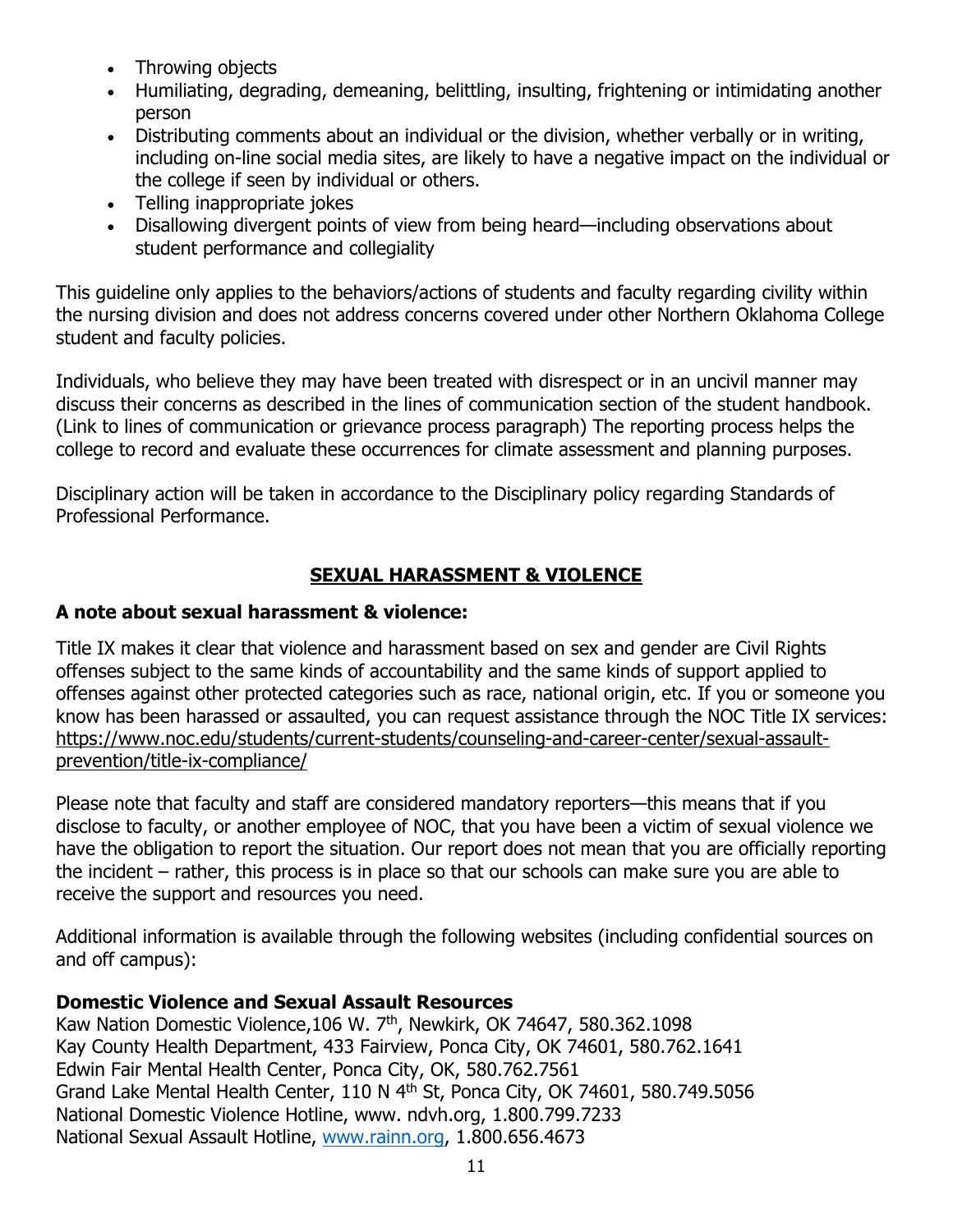## **NOC Resources**

- <https://www.noc.edu/students/future-students/student-affairs/title-ix-compliance>
- <https://www.noc.edu/students/current-students/student-complaint-grievance/>
- https://www.noc.edu/assets/uploads/sites/740/2020/10/2020-21 Course Catalog updated 8-6-[2020.pdf](https://www.noc.edu/assets/uploads/sites/740/2020/10/2020-21_Course_Catalog_updated_8-6-2020.pdf)
- [https://www.noc.edu/assets/uploads/sites/740/2020/11/NOC\\_Employee\\_Handbook\\_ADA\\_2020-](https://www.noc.edu/assets/uploads/sites/740/2020/11/NOC_Employee_Handbook_ADA_2020-2021_7.30.20-1.pdf) [2021\\_7.30.20-1.pdf](https://www.noc.edu/assets/uploads/sites/740/2020/11/NOC_Employee_Handbook_ADA_2020-2021_7.30.20-1.pdf)
- <https://www.noc.edu/about-noc/consumerinformation/>

# **SOCIAL MEDIA POLICY**

Social networks and the Internet allow opportunities for rapid knowledge exchange and information dissemination among many people. This exchange does not come without risk. Nursing students (and nurses) are obligated to be aware of the benefits and potential consequences of engaging in the use of all types of social networking.

Students at the Northern Oklahoma College are expected to comply with professional behaviors outlined per the [student handbook,](https://www.csbsju.edu/nursing/student-handbook/standards-of-professional-performance) professional nursing standards, and ethical conduct in all online communication, in addition to face-to-face interactions. The nature of social networks often contributes to the blurring of lines between private, personal, and professional information. The information posted or shared online by students is NOT confidential. Anything posted by a student, or anything a student is tagged by, is visible to the "world-at-large" and may impact student standing in the nursing program and may affect a student's professional reputation.

Regardless of if occurring in "real" world or "virtual/online" world, students must keep in mind that behaviors that are illegal (e.g. violations of HIPAA, patient privacy, confidentiality) or in violation NOC behavior expectations will also be illegal or violate NOC nursing policy. While it is not the policy of NOC faculty to monitor students' on-line activities, if a report of inappropriate postings are brought to the department's attention, faculty will investigate the report and follow established disciplinary procedures.

In addition to adhering to professional behavior expectations, outlined by the NOC Nursing Student Handbook, in online interactions, NOC nursing students are expected to follow the principles and guidelines listed below.

### **NOC Nursing students are expected to adhere to the American Nurses Association's** Principles for Social Networking **(listed on the following page).**

- 1. Nurses must not transmit or place online individually identifiable patient information.
- 2. Nurses must observe ethically prescribed professional patient-nurse boundaries.
- 3. Nurses should understand that patients, colleagues, institutions, and employers may view postings.
- 4. Nurses should take advantage of the privacy settings and seek to separate personal and professional information online.
- 5. Nurses should bring content that could harm patient's privacy, rights, or welfare to the attention of appropriate authorities.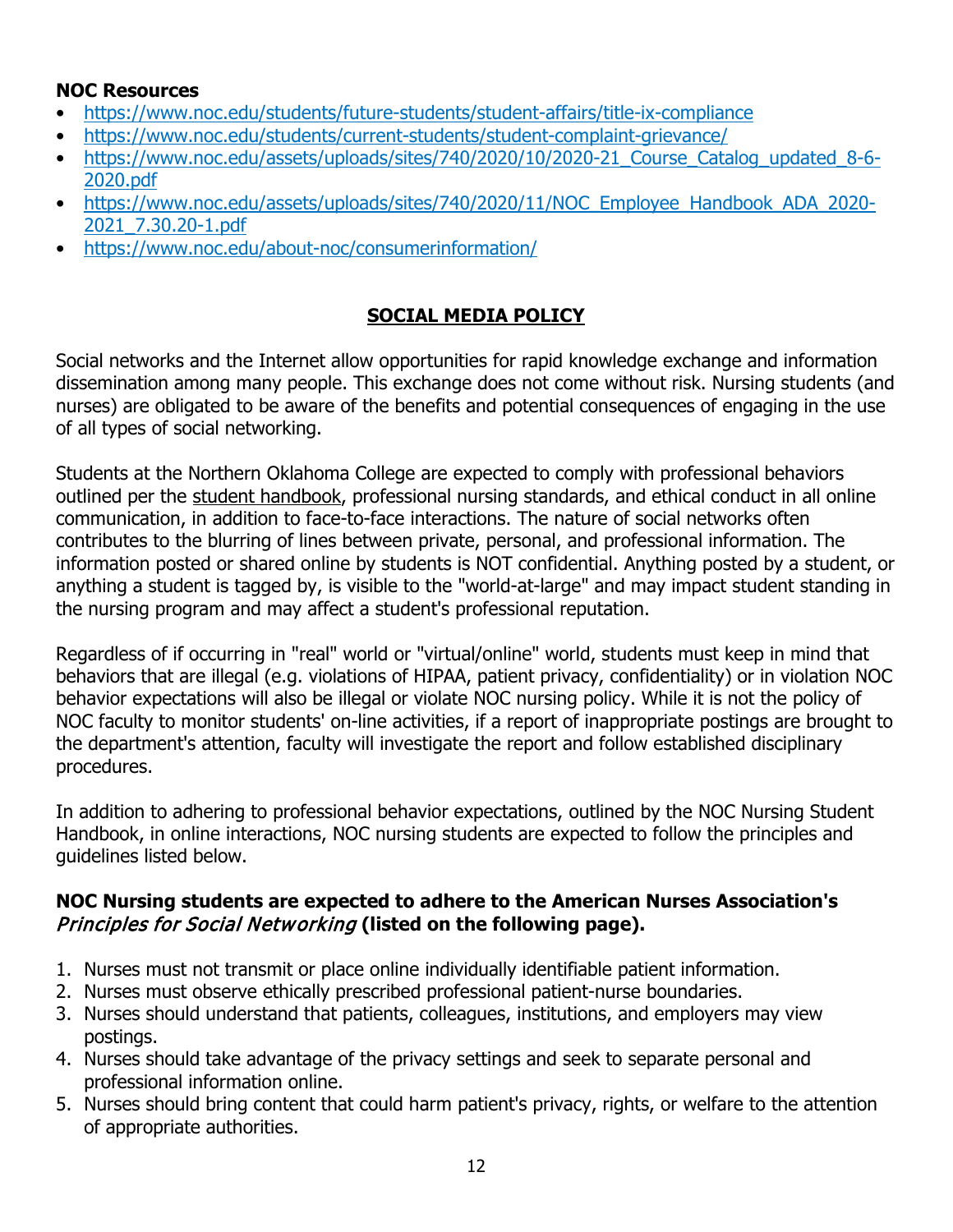6. Nurses should participate in developing institutional policies governing online conduct.

### **NOC Nursing Students are expected to adhere to The National Council of State Boards of Nursing guidelines to avoid problems on social media (tips listed below).**

- 1. Remember that standards of professionalism are the same online as in any other circumstance.
- 2. Do not share or post information or photos gained through the nurse-patient relationship.
- 3. Maintain professional boundaries in the use of electronic media. Online contact with patients blurs this boundary.
- 4. Do not make disparaging remarks about patients, employers or co-workers, even if they are not identified (this includes clinical sites).
- 5. Do not take photos or videos of patients on personal devices, including cell phones.
- 6. Promptly report a breach of confidentiality or privacy.

For additional information on responsible use of social media, please review and reference the following:

- NCSBN's Nurses Guide to Using Social Media: https://www.ncsbn.org/NCSBN SocialMedia.pdf
- NCSBN White Paper: A Nurse's Guide to the Use of Social Media Nurses Guide to Using Social Media: [https://www.ncsbn.org/Social\\_Media.pdf](https://www.ncsbn.org/Social_Media.pdf)
- American Nurses Association's Fact Sheet and Tips for Using Social Media: [https://www.ncsbn.org/NSNA\\_Social\\_Media\\_Recommendations.pdf](https://www.ncsbn.org/NSNA_Social_Media_Recommendations.pdf)
- Video presenting examples of responsible social media use based on NCSBN guidelines: <https://www.ncsbn.org/347.htm>

References:

American Nurses Association. (2011). Principles for social networking and the nurse. Silver Springs, MD: American Nurses Association.

National Council of State Boards of Nursing. (2011). White Paper: A nurse's quide to the use of social media. Chicago, IL: Author.

# **POLICY ON ACADEMIC INTEGRITY**

Academic integrity is valued at Northern Oklahoma College as an integral part of the learning process. All students are accountable for academic integrity. Academic integrity is essential in nursing education. Nursing education prepares students for a career that is accountable and responsible to the profession, society, and citizens receiving healthcare. Strong morals and ethics are required.

Academic integrity is a priority and expected in the classroom, clinical settings, learning activities, skills lab, and in any additional circumstances where a student represents the program. Education that is acquired by dishonest means can be detrimental to not only the student but to clients/families, and community citizens, both healthy and ill. Therefore, academic dishonesty is contrary to the goals of nursing education and will not be tolerated at Northern Oklahoma College. Whether in the form of plagiarism, cheating, false documentation or malpractice; it is a serious matter that can result in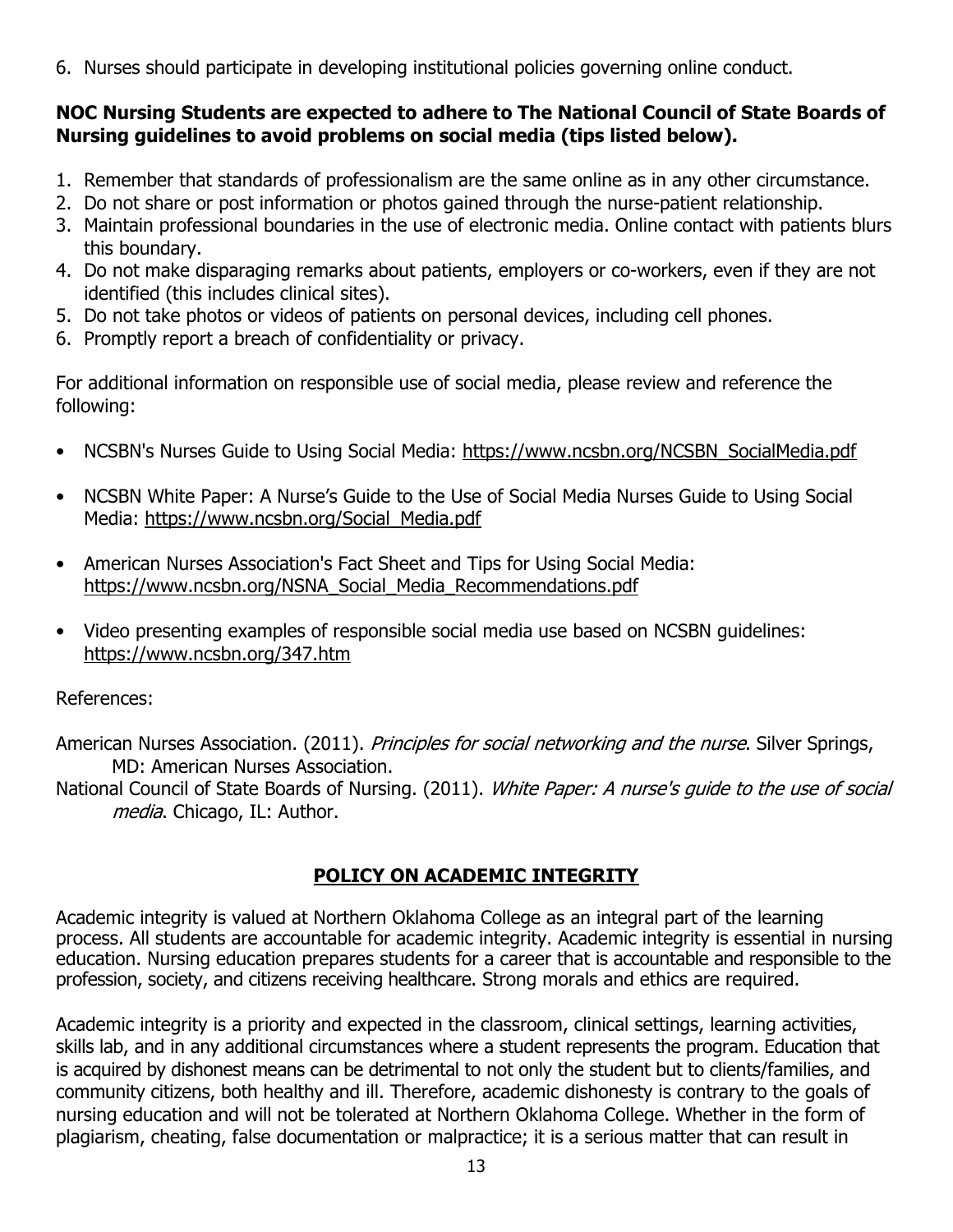removal or dismissal from the program. Representing someone else's ideas as one's own or using other's notes, aids, or other means to improve grades on an assignment, a project, or exam will result in disciplinary action.

Examples of academic misconduct include but are not limited to:

- Receiving or providing unauthorized assistance on assignments, exams or finals.
- Using unapproved information and resources during testing.
- Using materials without citing sources plagiarism.
- Altering an exam or assignment and submitting it for re-grading.
- Making up data or references on care plans or assignments.
- Falsifying a client's medical record.
- The use of smart phones, watches, recorders, or any type of technology to obtain information during exams or reviews.

Academic misconduct may result in any of the following consequences:

- Lower or failing grade
- Counseling form completed
- Reprimand
- Alternative assignment required
- A combination of any of the above
- Dismissal from the program

Definitions/examples of Plagiarism:

- Submitting a paper, homework, answers to written objectives, answers to exams, etc. that are not truly the product of your own mind and skills is to commit plagiarism. It is the act of stealing the ideas and/or the expressions of another person and representing them as your own. Those from whom you have taken ideas must be credited. Verbatim copying from a published source (including nursing textbooks and websites) requires giving credit. Paraphrasing someone else's ideas or complete works must be acknowledged as well.
- Plagiarism is not just the copying of work from a published book; it includes the copying by hand, typewriter, computer, or photocopying of the work done by ANYONE else, including current or former students. Plagiarism is a form of cheating and academic misconduct, which can incur severe penalties, such as dismissal from the nursing program, and will be dealt with accordingly.

Networking is encouraged. We define networking in two ways for our purposes:

- 1. It can be accomplished by internet access, which is available to all Northern students through campus resources. Be sure to give credit as to how the information was accessed, and where someone else can locate the same information on the internet.
- 2. Networking is also defined as consulting with other people in-person. It is appropriate to ask experts or people with experience in a given field questions after a learner has tried to find information in written or other resources. It is also appropriate to collaborate with fellow students after attempts to learn answers on one's own have failed.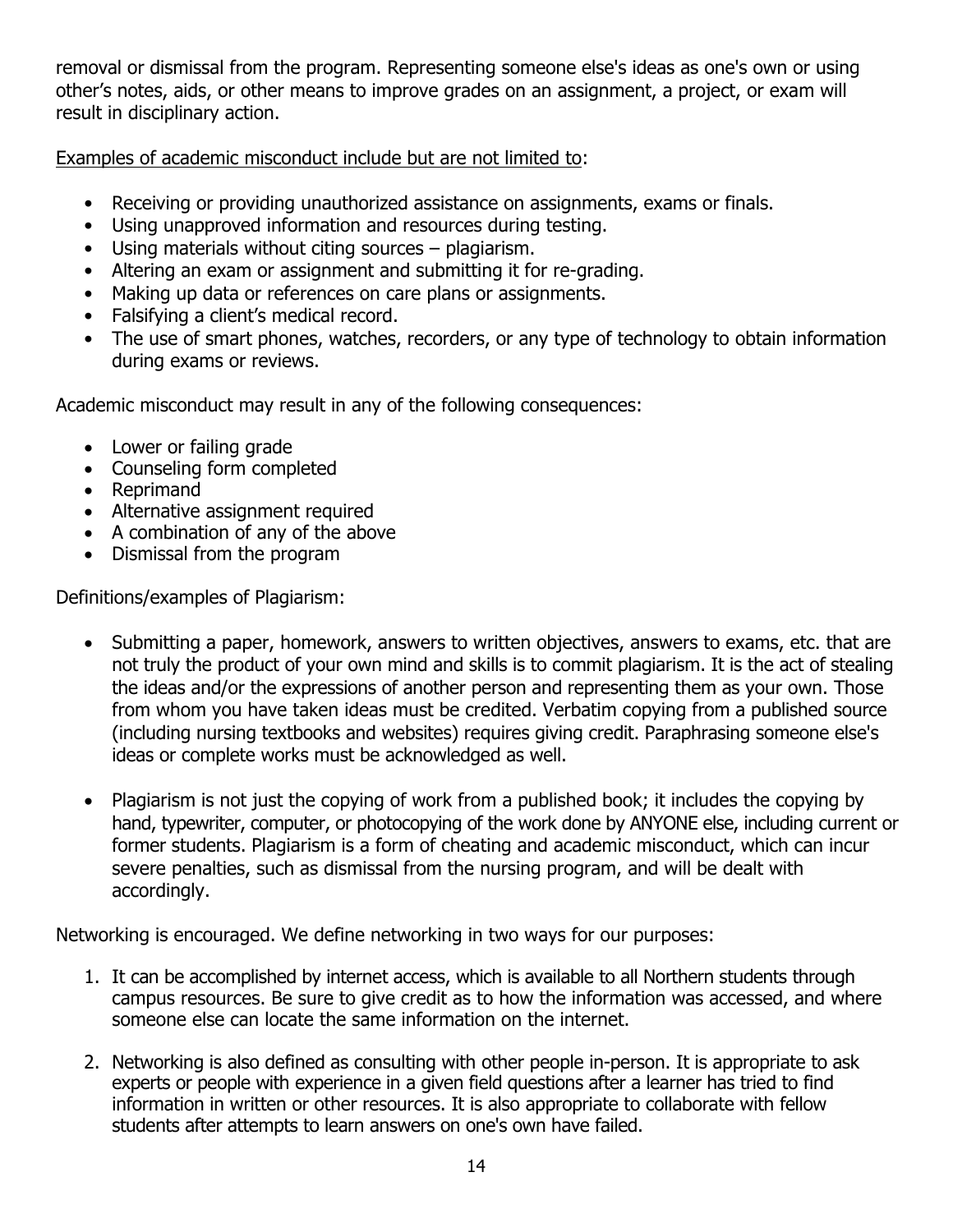Such networking should be limited to obtaining small amounts of information that are not readily available through conventional resources. For example, a student may ask another student what the cost of a hemodialysis treatment is, if the other student went to a dialysis clinical and the asking student did not have that opportunity. The asking student must have sincerely tried to obtain the information in other ways. It is not permitted to copy the objective answers from another student.

Resources on reserve in the libraries are for reference use and also are not to be plagiarized. The learner is to read and rephrase any materials, giving credit where credit is due.

## **MANAGING SUSPECTED SUBSTANCE ABUSE IN THE STUDENT NURSE**

This policy refers to the use/misuse of, or being under the influence of alcohol, illegal drugs, legal substances or prescription drugs that impair judgment while giving care in any health care facility, classroom, skills lab, school, institution or other clinical locations as a representative of the nursing program.

## **Policy**

The Division of Nursing faculty have a professional and ethical responsibility to students, and clients who receive nursing care from students, to provide a safe teaching and learning environment as well as provide safe care to clients. Engaging in clinical nursing practice activities or coming to class or the skills lab while under the influence of alcohol or controlled or illegal substances constitutes unprofessional nursing practice and will not be tolerated.

The Division of Nursing faculty will adhere to the college's policy prohibiting the illegal possession, use, or distribution of drugs and/or alcohol by students on college property (class) or as a part of any college activity (clinical). Violators will be prosecuted in accordance with applicable laws and ordinances and will be subject to disciplinary action by the college in conformance with stated policy (See the Drug Free Schools and Communities Act, Amendment of 1989, Public Law 101-226).

The Division of Nursing faculty believe chemical dependency is an illness in which alcohol or drug use interferes with the person's ability to function safely and affects the person's well-being. Chemical dependency is defined as physical and/or psychological dependence on drugs and/or alcohol and, if left untreated, will cause health problems, and possibly even death.

The Division of Nursing faculty will confront students with chemical dependency or direct them into treatment or dismiss them from the program if the drug screen is positive. Continuation in the nursing program may depend upon the student's compliance with treatment and the plan and/or contract developed with the Nursing Chair. Faculty believe that students who comply with treatment and remain chemical free can become safe practicing registered nurses.

Refusal to agree to a plan and/or contract will result in the student being dismissed from the nursing program; readmission shall be on a space available basis and shall be contingent upon agreement to cooperate with a treatment plan and/or contract and/or provide proof of rehabilitation. Faculty strongly recommend that on the licensure application the student offer full disclosure of chemical dependence and extent of treatment received. Resultant of the student's history of chemical dependency, follow-up by the state board of nursing may occur.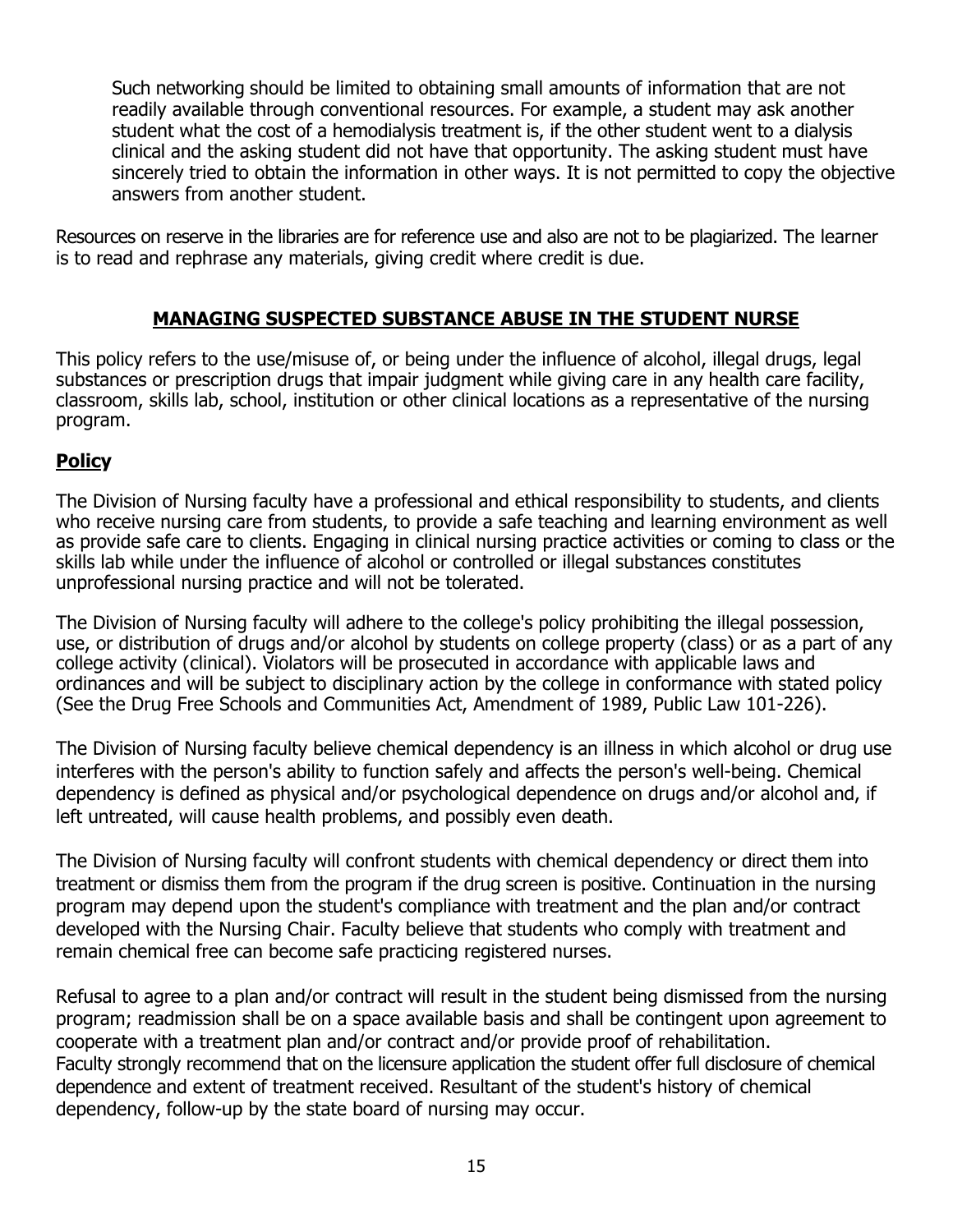LPNs who have a positive drug test will be reported to the Oklahoma Board of Nursing.

The Division of Nursing faculty reserves the right to request drug testing of student(s) if deemed necessary. Students will bear the cost involved of such testing. Results will be provided to the Division of Nursing. Follow-up testing may be necessary.

## **ASSOCIATE DEGREE NURSING END-OF-PROGRAM STUDENT LEARNING OUTCOMES**

The Northern Oklahoma College graduate will combine the nursing process, critical thinking, and clinical reasoning within a variety of settings by integrating the standards set forth by the National Council of State Boards of Nursing. The graduate will be committed to continual learning.

The graduate of the Associate Degree nursing program will be able to:

- Synthesize principles from the psychosociospiritual, biophysical, and nursing sciences to implement the technical nursing role in structured and community-based health care settings.
- Incorporate critical thinking, clinical reasoning, and the nursing process to manage the needs of clients experiencing health changes with relatively predictable outcomes throughout the life span.
- Create relationships by combining therapeutic communication and interpersonal skills to facilitate achievement of holistic health within the cultural context.
- Manage, prioritize, and provide nursing care for clients and groups of clients, utilizing resources throughout the community.
- Express personal, ethical, and legal accountability in providing competent and compassionate nursing care.
- Collaborate with the client, family, and multidisciplinary members of the health care team to provide caring, holistic client support.
- Facilitate the client/family in acquiring information and skills to achieve optimal level of holistic health.
- Evaluate global healthcare issues with a cultural perspective.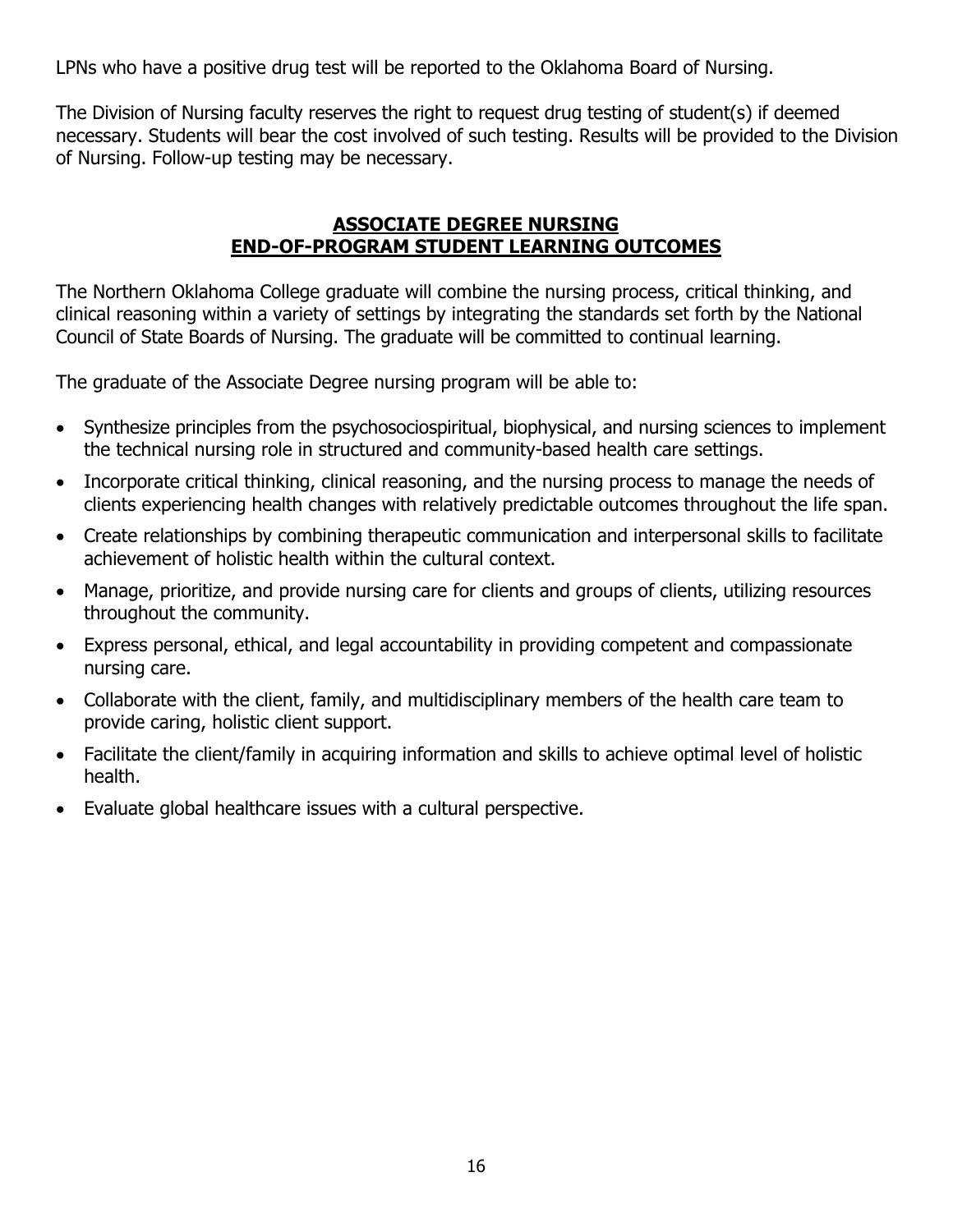## **NURSING DEGREE REQUIREMENTS**

The nursing program at Northern Oklahoma College consists of sixty-eight (68) credit hours. Thirtyseven (37) of these are obtained from nursing courses; eighteen (18) are obtained from core courses and thirteen (13) are obtained from general education courses. Core courses are non-nursing courses required by the Division of Nursing. These courses must have been taken within 5 years prior to entering the nursing major to be eligible for acceptance unless the student has a college degree. If a student has a college degree, there is no time limit. If a student is an LPN the time limit can be 10 years on core courses. General education courses are those taken by anyone enrolled at Northern Oklahoma College to meet basic degree requirements.

| <b>General Education Courses</b>                                                                                                                                                                                                                                                                                                                                                                             |              | <b>Credit Hours</b>                                                                                                                    | <b>Clock Hours</b>                                                                                |
|--------------------------------------------------------------------------------------------------------------------------------------------------------------------------------------------------------------------------------------------------------------------------------------------------------------------------------------------------------------------------------------------------------------|--------------|----------------------------------------------------------------------------------------------------------------------------------------|---------------------------------------------------------------------------------------------------|
| <b>ENGL 1113 - English Composition I</b><br>ENGL 1213 - English Composition II<br>POLI 1113 - American National Government<br>HIST 1483 - American History to 1877 or                                                                                                                                                                                                                                        |              | $\frac{3}{3}$                                                                                                                          | $\begin{array}{c} 3 \\ 3 \end{array}$                                                             |
| HIST 1493 - American History since 1877<br>ORNT 1101 - Freshman Orientation                                                                                                                                                                                                                                                                                                                                  | <b>Total</b> | 3<br>$\overline{1}$<br>13                                                                                                              | 3<br>$\overline{1}$<br>13                                                                         |
| <b>Core Courses</b>                                                                                                                                                                                                                                                                                                                                                                                          |              |                                                                                                                                        |                                                                                                   |
| BIOL 1114 - General Biology or<br>BIOL 1124 - Biology for Majors or<br>CHEM 1314 - General Chemistry I<br>BIOL 2214 - Human Anatomy & Physiology<br>BIOL 2124 - Microbiology<br>PSYC 1113 - General Psychology<br>SOCI 1113 - Principles of Sociology or<br>SOCI 2223 - Social Problems                                                                                                                      | <b>Total</b> | $\overline{4}$<br>$\overline{4}$<br>$\overline{\mathcal{A}}$<br>3<br>$\frac{3}{18}$                                                    | 5<br>$\frac{5}{3}$<br>$\frac{3}{21}$                                                              |
| <b>Nursing Courses</b>                                                                                                                                                                                                                                                                                                                                                                                       |              |                                                                                                                                        |                                                                                                   |
| NURS 1114 - Fundamentals of Nursing<br>NURS 1124 - Fundamentals of Nursing Practicum<br>NURS 1234 - Nursing of Adults I<br>NURS 1244 - Nursing of Adults I Practicum<br>NURS 2334 - Maternal-Child Nursing<br>NURS 2344 - Maternal-Child Nursing Practicum<br>NURS 2415 - Nursing of Adults II<br>NURS 2425 - Nursing of Adults II Practicum<br>NURS 2071/2072 - Seminar in Nursing I and II<br><b>Total</b> |              | 4<br>$\overline{4}$<br>$\overline{4}$<br>$\overline{4}$<br>$\overline{4}$<br>$\overline{\mathbf{r}}$<br>$\frac{5}{3}$<br>$\frac{3}{3}$ | $\overline{4}$<br>12<br>$\overline{4}$<br>12<br>$\overline{4}$<br>12<br>5<br>15<br>$\frac{3}{71}$ |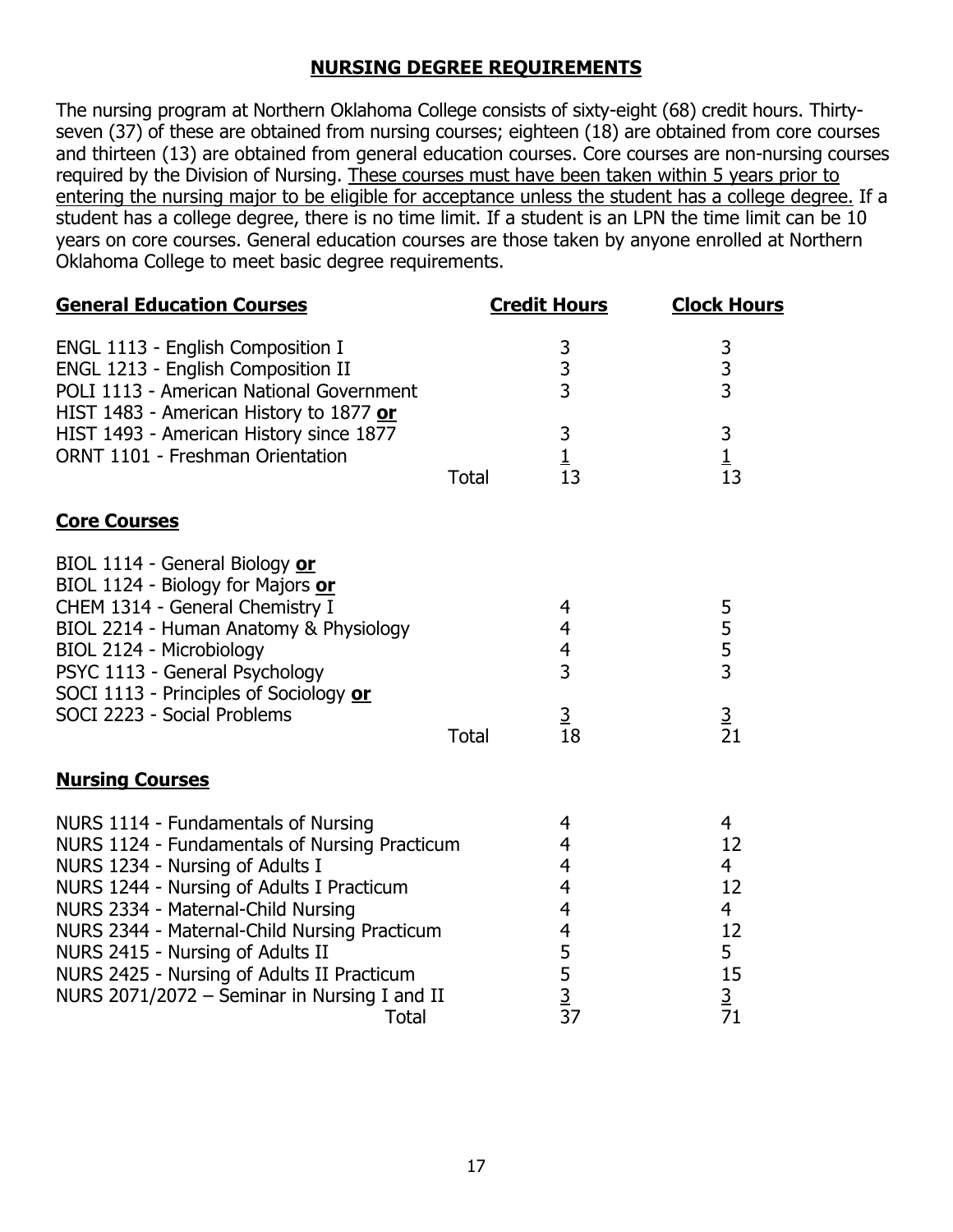### **ESTIMATE OF EXPENSES (2021-2022) \***

The following are the approximate costs for completing the nursing program in the catalog sequence. Those students who plan courses over three years will have similar costs over time. Expenses at Enid and Stillwater campuses will be higher.

#### **First Semester**

| <b>Nursing Books</b>                  | 750.00     |
|---------------------------------------|------------|
| <b>Other Books</b>                    | 350.00     |
| Tuition/Fees**                        | 3645.00    |
| Background Check & Testing Fees       | 150.00     |
| Skills Lab Fees                       | 150.00     |
| <b>HESI Fees</b>                      | 325.00     |
| Examsoft/Clinical Exchange Fee        | 185.00     |
| <b>Liability Insurance</b>            | 15.00      |
| Uniforms (shoes, etc.)                | 250.00     |
| Travel (250 miles per week            |            |
| $x16$ weeks)***                       | 600.00     |
| NOC Student Nursing Assoc. (optional) | 10.00      |
| Misc. (supplies)                      | 250.00     |
| <b>TOTAL</b>                          | \$6680.00  |
| Room and Board****                    | 4430.00    |
| TOTAL WITH ROOM & BOARD               | \$11110.00 |

#### **Third Semester**

| <b>Nursing Books</b>                 | 500.00     |
|--------------------------------------|------------|
| <b>Other Books</b>                   | 350.00     |
| Tuition/Fees**                       | 3645.00    |
| Background Check & Testing Fees      | 150.00     |
| <b>Skills Lab Fees</b>               | 100.00     |
| <b>HESI Fees</b>                     | 325.00     |
| Examsoft/Clinical Exchange Fee       | 185.00     |
| <b>Liability Insurance</b>           | 15.00      |
| Travel***                            | 600.00     |
| NOC Student Nurses Assoc. (optional) | 10.00      |
| Misc. (supplies)                     | 100.00     |
| <b>TOTAL</b>                         | \$5980.00  |
| Room and Board****                   | 4470.00    |
| TOTAL WITH ROOM & BOARD              | \$10450.00 |
|                                      |            |

#### **Second Semester**

| <b>Nursing Books</b>           | 500.00     |
|--------------------------------|------------|
| <b>Other Books</b>             | 350.00     |
| Tuition/Fees**                 | 4105.00    |
| <b>Skills Lab Fees</b>         | 150.00     |
| <b>HESI Fees</b>               | 325.00     |
| Travel***                      | 600.00     |
| Misc. (supplies)               | 200.00     |
| <b>TOTAL</b>                   | \$6230.00  |
| Room and Board****             | 4430.00    |
| TOTAL WITH ROOM & BOARD        | \$10660.00 |
| If not done first semester:    |            |
| Background check               | 75.00      |
| Examsoft/Clinical Exchange Fee | 100.00     |

#### **Fourth Semester**

| <b>Nursing Books</b>              | 500.00     |
|-----------------------------------|------------|
| <b>Other Books</b>                | 150.00     |
| Tuition/Fees**                    | 4105.00    |
| <b>Skills Lab Fees</b>            | 100.00     |
| <b>HESI Fees</b>                  | 325.00     |
| Travel***                         | 600.00     |
| Licensure/NCLEX-RN                | 500.00     |
| Nursing Pin (Optional)            | 25.00      |
| <b>Graduating Class Composite</b> | 25.00      |
| Misc. (supplies)                  | 100.00     |
| <b>TOTAL</b>                      | \$6430.00  |
| Room and Board****                | 4430.00    |
| TOTAL WITH ROOM & BOARD           | \$10860.00 |
|                                   |            |

If not done first semester:

| Background check               | 75.00  |
|--------------------------------|--------|
| Examsoft/Clinical Exchange Fee | 100.00 |

Total **estimated** cost *not* including room and board \$25,320.00<br>Total **estimated** cost including room and board \$43,080.00

Total **estimated** cost including room and board

Office visit and immunizations will vary according to health provider and are not included in totals \*Prices are subject to change

\*\*Tuition and Fees are an average of available options

\*\*\*Driving at least 250 miles per week during clinicals should be expected.

\*\*\*\*Room and Board is an average of available options

Computer and Internet access required.

Revised 6/21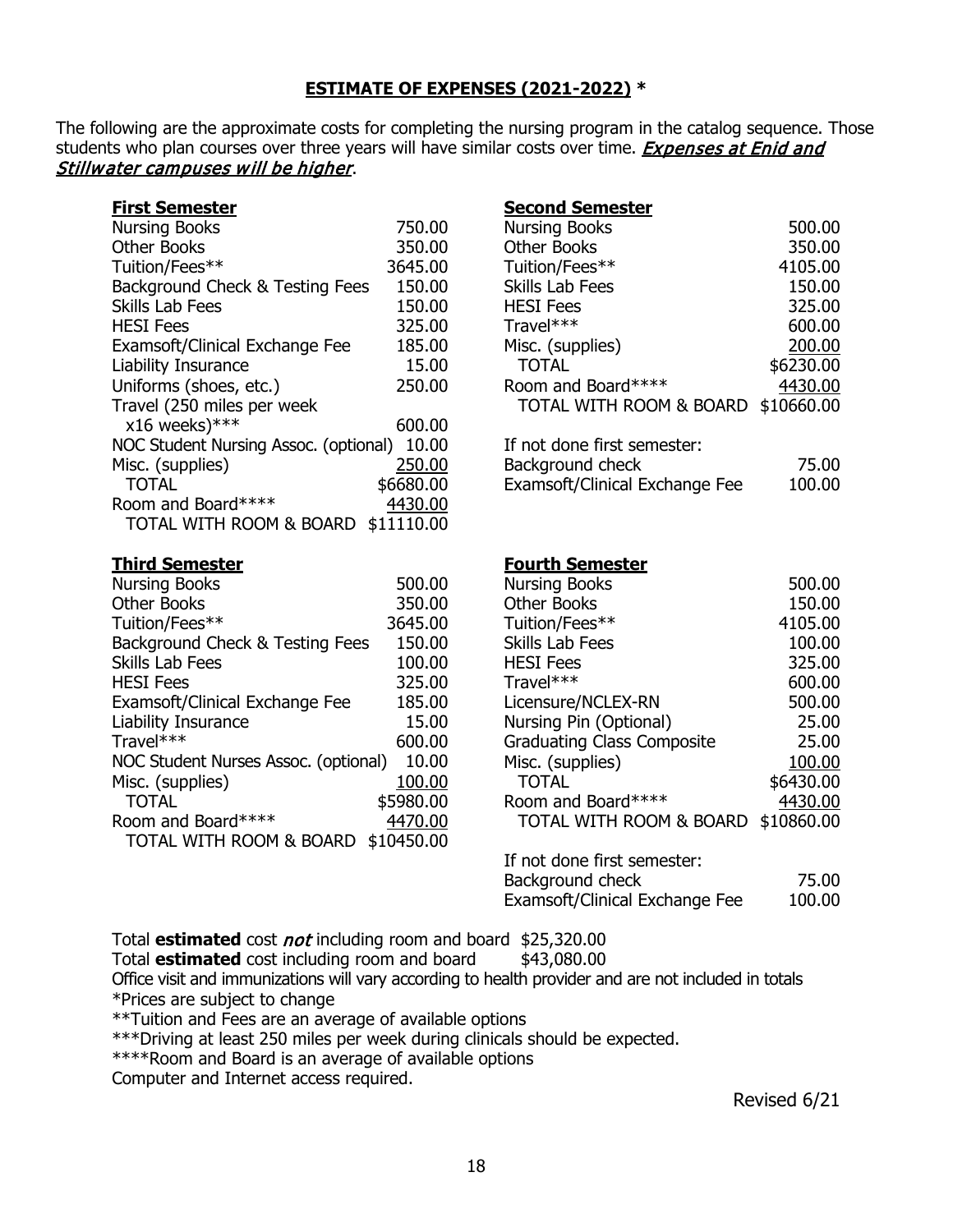### **Minimum Technical Requirements**

Laptop or computer with webcam, microphone, and external mouse (tablets do not meet minimum requirements) with Windows or Mac Operating System (OS). Chromebooks, iPhones, iPads, and Android tablets are not supported.

- Microsoft Windows 10,8,7 (administrator rights required)
	- o Microsoft .NET Framework version 4.6 or higher
	- $\circ$  Internet Explorer 11.0 subsystem installed
- Apple OS X 10.10 or higher

Memory (minimum)

- Windows: 2 GB RAM
- Mac: 512 MB RAM

Reliable Internet connection

- Browser support is current and current-1 level prior update. Pop-up blockers must be disabled.
- Supported browsers include: Firefox, Chrome, Safari, Microsoft Edge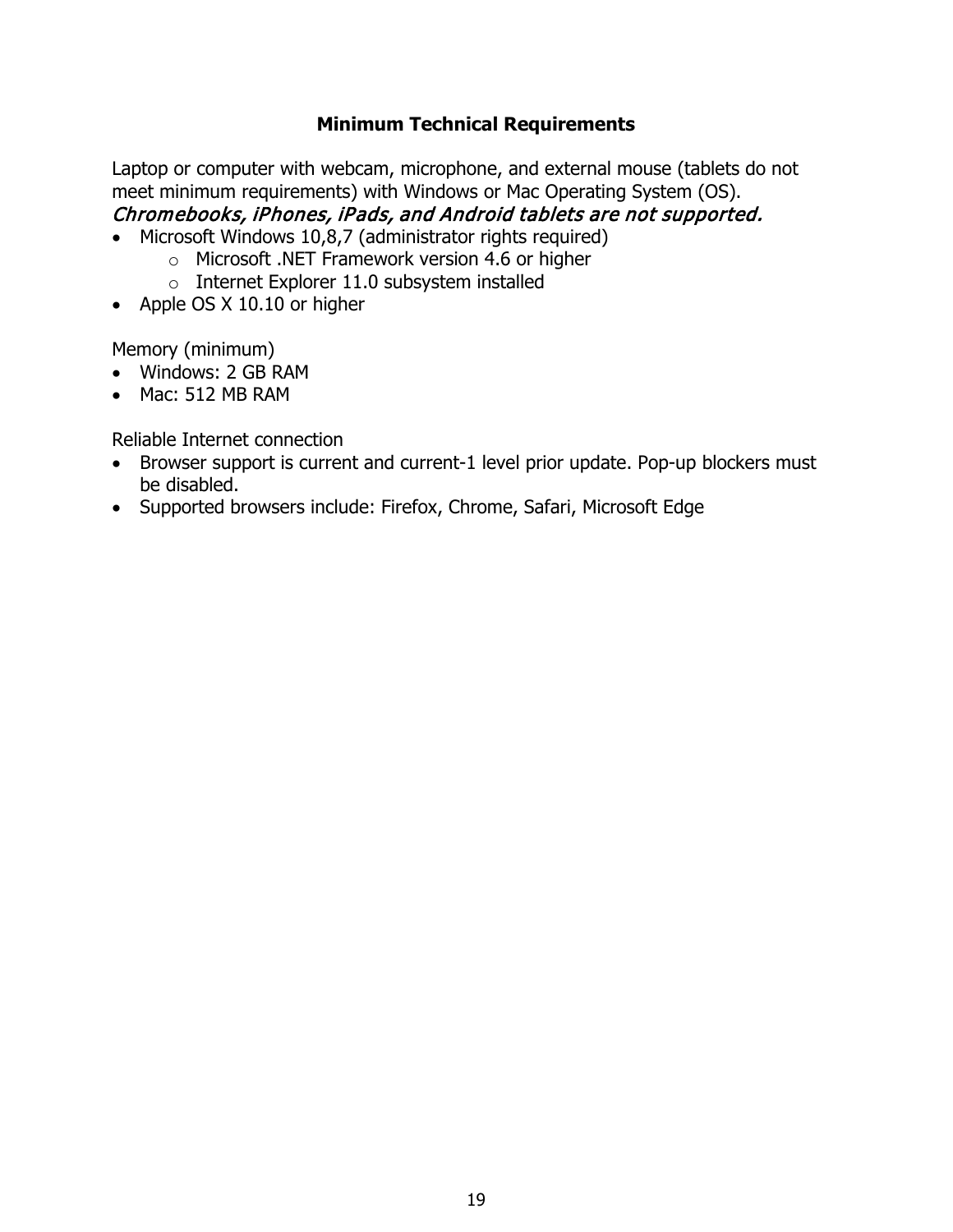# **ACADEMIC RESOURCES**

# **ENROLLMENT**

To enroll in any nursing course the student must be accepted into the nursing program. Once acceptance has been determined, the student may enroll through the NOC enrollment portal upon consultation with any nursing faculty or assistant.

# **CHANGE OF DATA**

Name change, telephone number or address change must be reported to the nursing division staff assistant and registrar's office. This is necessary to ensure grades are reported appropriately and information we send is sent to the correct address. If a name change is given all names will be kept throughout the nursing program.

## **MINIMUM REQUIRMENTS FOR ADMISSION AND RETENTION IN THE ASSOCIATE DEGREE NURSING PROGRAM**

Enrollment in the nursing program is limited because of available laboratory/clinical facilities in the community, as well as limited faculty and financial resources.

Northern Oklahoma College fully subscribes to all principles and requirements of the Rehabilitation Act of 1973 for qualified individuals with disabilities. Therefore, applicants are encouraged to self-identify their accommodation needs as part of the admissions process. It is important to note that in order to successfully progress through the nursing curriculum and function as a safe, practicing nurse during the education process and upon graduation, an individual must be able to perform certain physical activities that include vocal, visual, olfactory, auditory, and dexterity requirements.

The Northern Oklahoma College Nursing Program will make reasonable academic adjustments to facilitate academic success of qualified individuals with temporary or permanent disabilities. The nursing program has established standards/guidelines in an effort to provide a framework to balance several competing interests that are specific to nursing:

- The rights of applicants and students
- The safety of students, their peers; clients/families and health care team members
- The significant clinical component of the program
- The clinical agency contracts allowing the nursing program to place nursing students in various healthcare facilities for clinical

These challenges may prevent some nursing students with disabilities from completing the nursing program. Therefore, in order to be considered for admission or to be retained in the program after admission, all applicants will possess: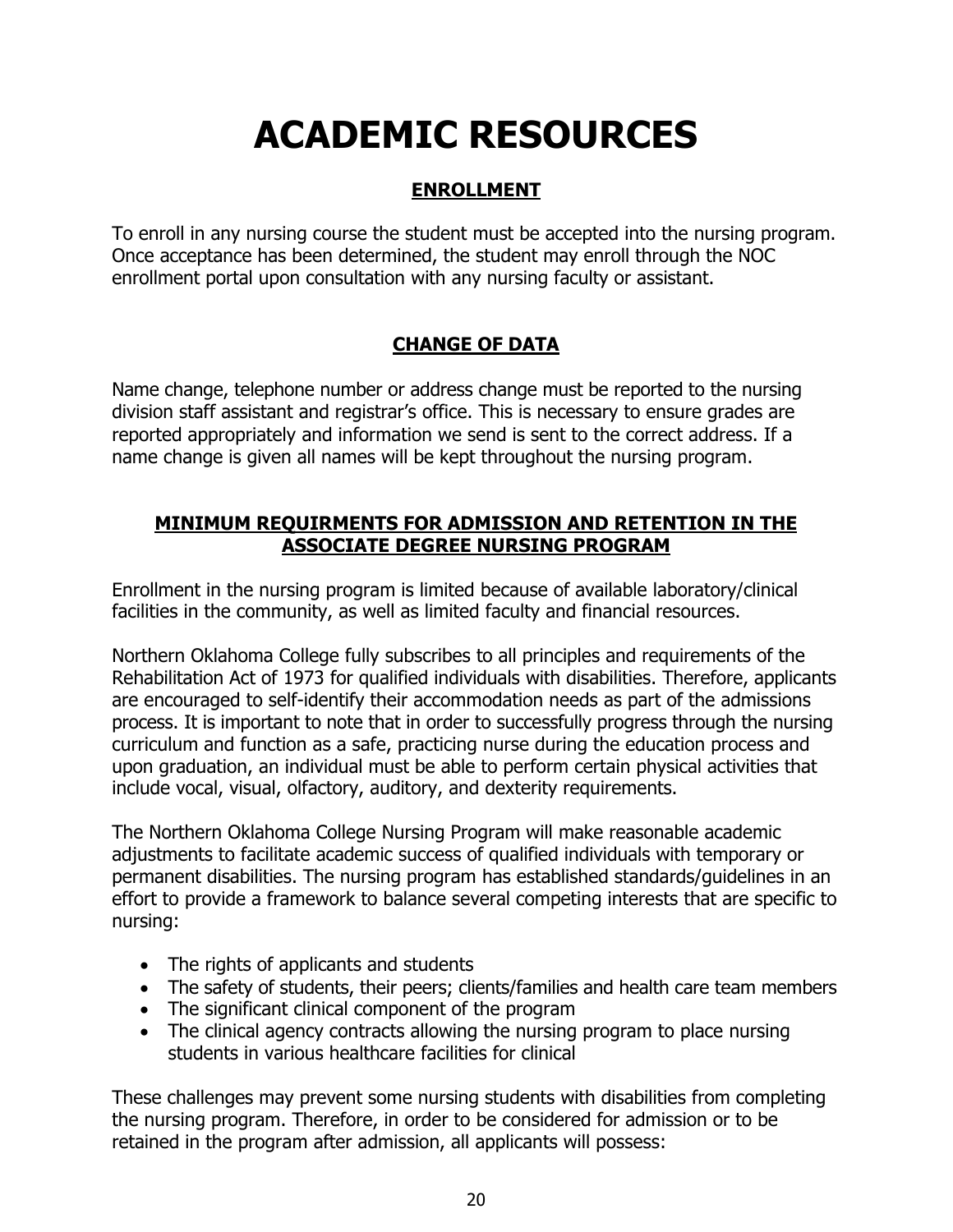- Sufficient acuity (seeing ability), such as is needed in the accurate preparation and administration of medications, and for the observation necessary for client assessment and nursing care, such as observing color and appearance of skin and wounds.
- Sufficient auditory (hearing) perception to receive verbal communication from clients and members of the health care team and to assess health needs of people through the use of monitoring devices such as stethoscopes, IV infusion pumps, cardiac monitors, fire alarms, telephones, etc.
- Sufficient gross and fine motor coordination to respond promptly and to implement the skills required in meeting client health care needs safely and holistically. These include, but are not limited to, manipulation of equipment, small space maneuvering, management of multiple tubes and drains, performance of CPR, and palpation of body structures and organs.

The ability to sit, walk, and stand for extended periods is also needed. Lifting of occasionally 50 pounds, frequent lifting of 25 pounds, and constant lifting of 10 pounds is required.

- Sufficient communication and language skills (speech, comprehension, reading, writing) to interact with clients, family members and the health care team to communicate effectively in English, as may be necessary for clients' interest and safety. Must be able to obtain information, describe client situations and perceive nonverbal communication. The student must be able to interact with people from a variety of social, emotional, cultural, and intellectual backgrounds.
- Sufficient intellectual functions and emotional stability to plan and implement safe care for clients and to promote effective communication with clients/families/ health care team. The student needs to have the flexibility to function effectively under stress and deal with others who may be experiencing stress. The student must be able to adapt to changing environments and function within the face of uncertainties and ambiguities. Nursing students must be able to measure, calculate, reason, remember, apply, and comprehend various types of data.
- Sufficient olfactory (smelling) abilities to detect presence of odor or smoke.

The individual will need to notify the Nursing Division in writing if such a disability exists or occurs during progression in the nursing program. Professional documentation may be requested regarding the individual's ability to perform nursing tasks.

An individual denied admission or continuation in the program due to the inability to perform certain activities has the right to appeal the decision. A complete copy of the Grievance Procedure may be obtained from the Northern Oklahoma College Student Handbook.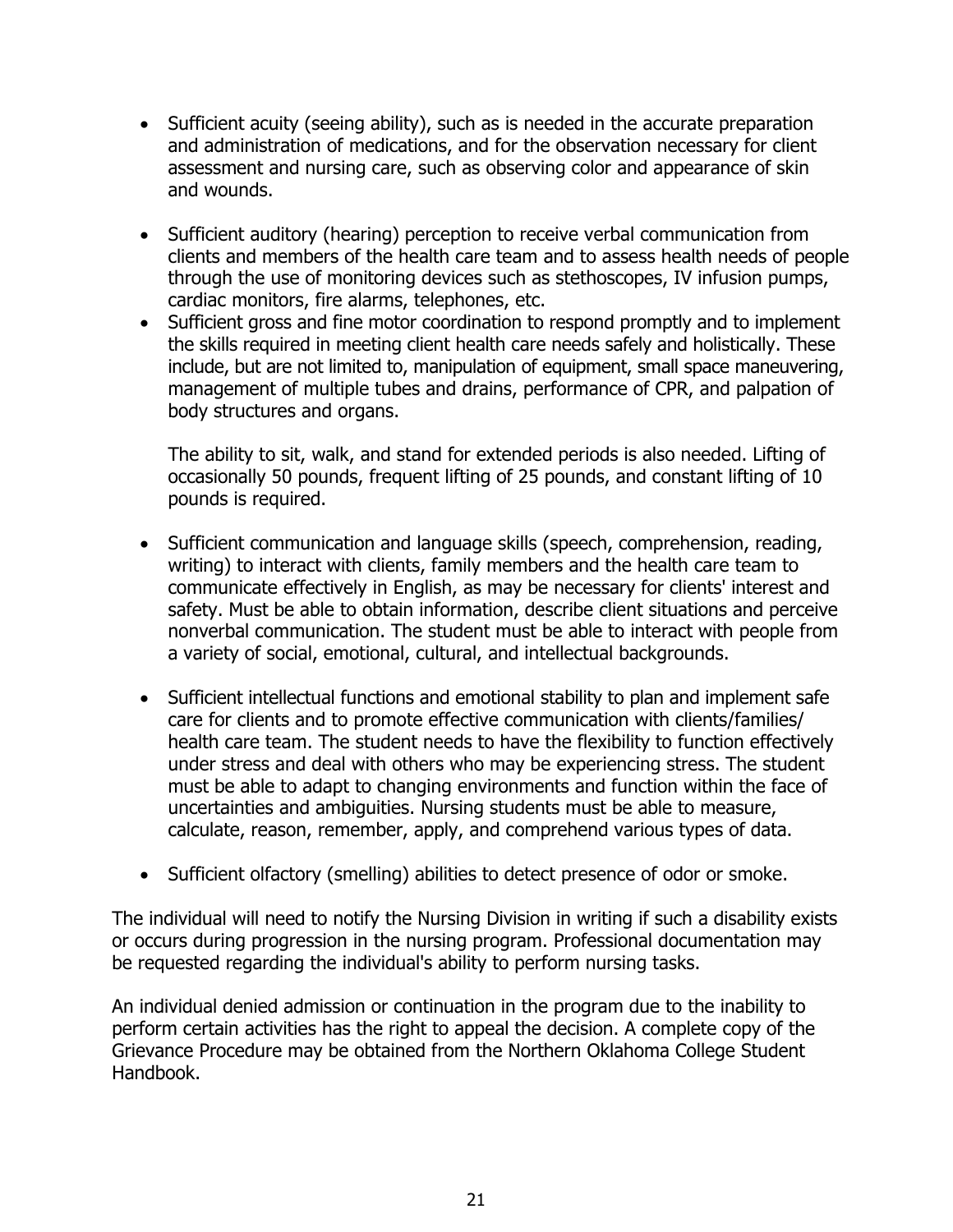## **SEQUENCING OF NON-NURSING COURSES**

- Biology or Chemistry must be taken before or concurrently with Fundamentals and completed with at least a "C".
- General Psychology must be taken concurrently or before Fundamentals and completed with at least a "C".
- Anatomy & Physiology must be taken concurrently or before Adult I and completed with at least a "C".
- Principles of Sociology must be taken before entering Maternal-Child and completed with at least a "C".
- Microbiology must be taken concurrently or before Maternal-Child Nursing and completed with at least a "C".
- If a student deviates from this sequence while in the nursing program a letter must be written to the nursing chair for approval prior to the change.
- If orientation is not taken, another course must be taken to replace the orientation course.

## **WITHDRAWAL AND DROPPING NURSING AND CORE COURSES**

Any changes in course schedules should be approved by the Nursing Chair or nursing faculty. Failure to complete core courses according to nursing course sequence can prevent students from progressing in the nursing program, resulting in the student being out-of-sequence.

# **TRANSFER POLICY**

### **Transfers are not Guaranteed Admission**

Students from other state approved nursing programs may petition for advanced standing in the nursing program at Northern Oklahoma College. Acceptance will be on a space available basis. Advanced positions are competitive in terms of the student's ability to achieve at the level of entry and the capacity of the program to accommodate additional students at that level. College retention GPA may be used to determine eligibility if needed.

Such students are requested to present the following:

- A letter from the previous nursing school indicating "good standing" in the program.
- Course syllabus from each nursing course completed.
- Transcripts from previous colleges.
- The student may be required to demonstrate competency through examination or skills demonstration.

Advanced standing petitions will be considered on an individual basis. Notification of acceptance into the program may not occur until the first week of classes.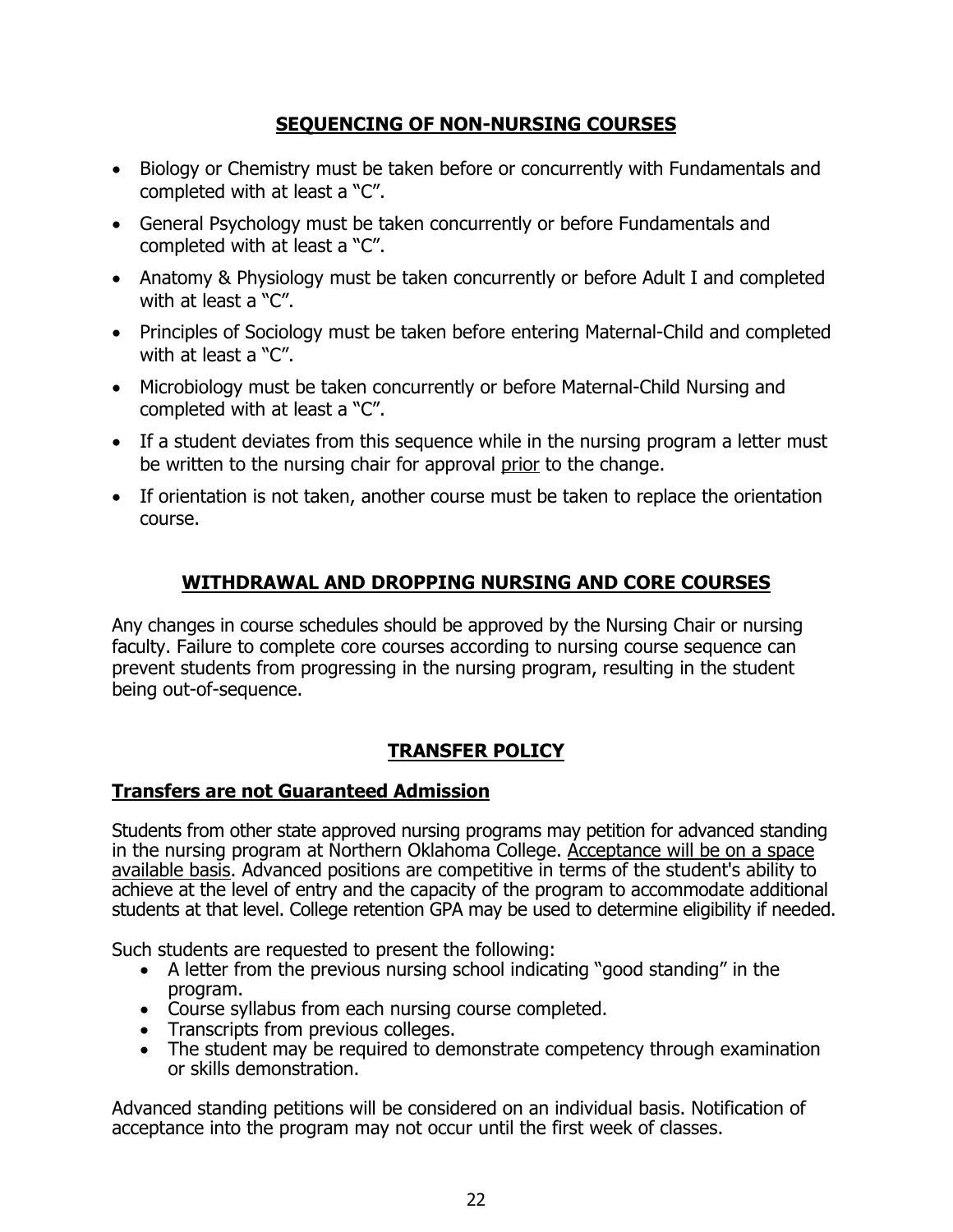A student denied entry into the program at an advanced level may appeal the decision by:

- Requesting a hearing with the nursing faculty.
- Following the grievance procedure for Northern Oklahoma College.

**NOTE: The transfer student must be able to complete the program within 4 years (8 consecutive semesters) of the first transfer nursing course. If this requirement is not met, the student has the option of repeating the program in its entirety, if approved by faculty and/or chair.**

## **ATTENDANCE**

Nursing classes prepare students for safe client care and it is expected that students attend each class, laboratory, simulation, and clinical session to develop the theoretical and practice components of the nursing role. It is the student's responsibility to notify the instructor prior to an absence.

Laboratory, simulation, and clinical hours are often impossible to make-up and students must not expect make-up time to be available. Clinical hours include pre-clinical laboratory practice, pre- and post-conferences, all scheduled clinical days, alternative clinical learning activities, and simulation. When an absence results in the inability of the student to develop and demonstrate practicum objectives and meet the required hours of the course necessary for credit, the student will not receive a passing grade.

Students must place emphasis on developing a sense of responsibility for their education. In this connection, students are held accountable for all work covered in a course despite valid reasons for absence from class; therefore, each student is expected to attend each class. Class session recording is not guaranteed. Students should make all outside appointments at times that do not coincide with class, simulation, clinical or skills lab times.

The student is responsible for the notification of the clinical instructor, prior to the beginning of the clinical if tardy. Further instructions are stated in each course syllabus and policies.

Attending clinical is a privilege. In the event a student reports for a clinical unprepared, or is not performing safely, the student will not be allowed to give client care and will be given a zero for that day.

A nursing student who has a contagious illness or injury requiring modifications in physical activity are required to present upon return a written statement regarding status of health from the attending care provider. The program reserves the right to make final decision of admitting the student to clinical, utilizing the criteria of client safety.

A pattern of absences may result in reduction of grade and/or failure of a course. Students should review course-specific policies in the syllabus. All absences will be evaluated on a case by case basis.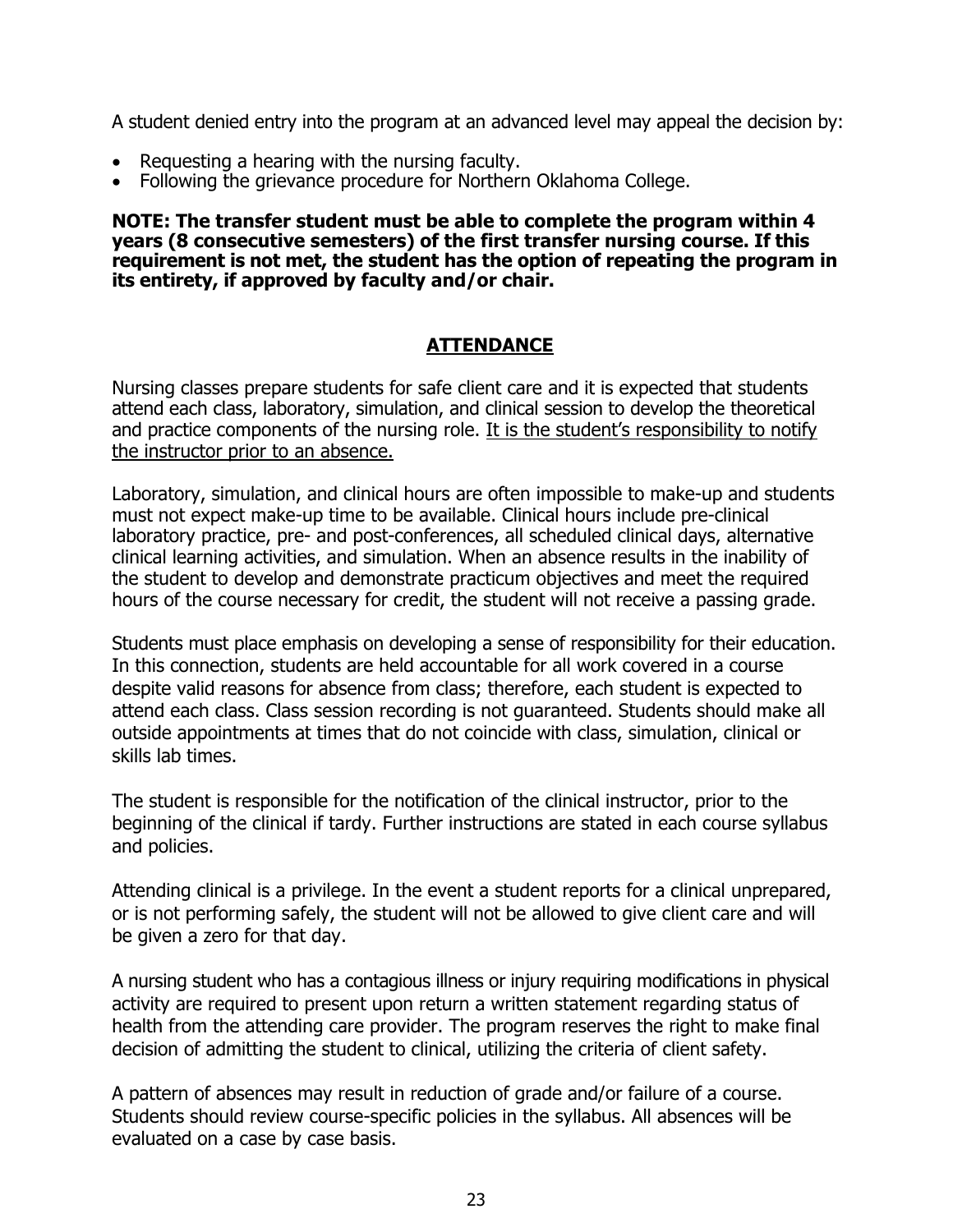### **RETENTION AND PROGRESSION REQUIREMENTS**

### **Grading Scale and Exams**

Nursing courses utilize the following grading scale:

 $A = 90 - 100$  $B = 80 - 89$  $C = 74 - 79$  $D = 65 - 73$  $F = 64$  and Below

Exam analysis is performed on all theory-based exams. Exam scores are determined by the results of the analysis. No exam can be retaken to improve a score.

Nursing courses may include a comprehensive final exam of all essential nursing theory and clinical content appropriate to determine student achievement of course competencies. Final exams are not available for review.

Students must earn a 74% exam average on theory course unit exams in order to be permitted to take the final exam. Students who fail to achieve a 74% exam average prior to the final exam will be withdrawn from nursing courses and will be considered out-of-sequence in the nursing program.

### **Retention Requirements**

Students must:

- 1. Achieve an average score of 74% or above in theory and practicum courses as listed in the syllabus.
- 2. Complete all course requirements as described in the course syllabus, which may include remediation for failed exams or skills lab deficiencies.
- 3. Earn a grade of "C" or above in each nursing and core course (Biology or Chemistry; Human Anatomy & Physiology; Microbiology; Psychology; Sociology or Social Problems). **Core courses may be repeated only one time.**
- 4. A student may be dismissed from the program and receive a failing grade in the course based on the inability to place the student in a clinical facility.

## **Dosage Calculation Competency**

Student competency in administering medications safely is assessed regularly. Dosage calculation exams are must be passed at the level specified in the course policies. Students who are unsuccessful in passing the dosage calculation exam will be required to complete remediation and reattempt prior to clinical practice. Students will receive no more than three dosage calculation attempts.

Failure to demonstrate competency will result in inability to participate in clinical experiences, inability to demonstrate achievement of learning outcomes, and failure of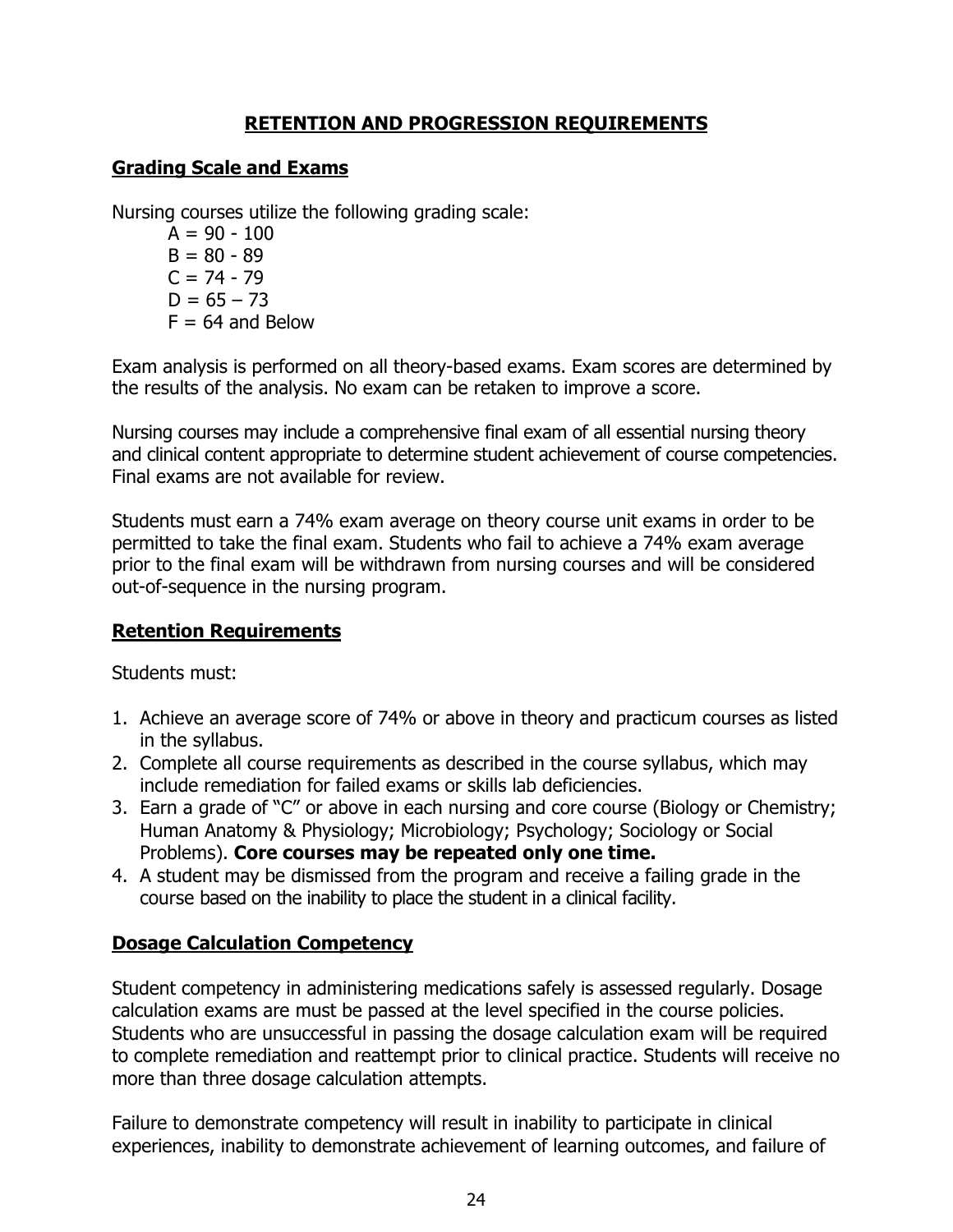the course. Therefore, students who fail to demonstrate competency within the allotted attempts and timeframe will be administratively withdrawn from all nursing courses, unable to progress in the nursing program, and considered out-of-sequence.

### **Progression Requirements**

Following admission, failure to earn a C or better in each nursing or core course and to maintain both a cumulative and a semester GPA of 2.0 in all other courses will be cause for a review of the student's status in the program. Nursing courses must be taken in sequence according to the degree sheet.

A student must earn a C in theory, practicum, and seminar courses before progressing in the established sequence. If a student fails either nursing theory or practicum courses, both courses must be repeated. These courses are designed to be taken concurrently.

Students who fail to meet progression requirements will be considered out-of-sequence and must submit a request to continue to the Nursing Chair. The request to continue should include a detailed explanation of the circumstances contributing to the student's failure to progress and a plan for success with specific strategies to address areas for improvement.

Requests to continue will be reviewed by the faculty and a decision made to approve or deny considering the student's ability to achieve at the level of re-entry and the capacity of the program to accommodate additional students at that level. All requests to continue are on a space available basis. Students may be required to demonstrate competency through examination or skills demonstration. College retention GPA may be used to determine eligibility if needed.

**All students must complete the nursing program within 200% of the total program length, depending on point of entry (8 semesters from Fundamentals of Nursing).** If this requirement is not met, the student has the option of reapplying for admission and repeating the program in its entirety. Students must meet admission requirements in effect at the time of reapplication/readmission.

### **Continuation**

Students who fail to meet progression requirements will be considered out-of-sequence and must submit a request to continue to the Nursing Chair. The request to continue should include a detailed explanation of the circumstances contributing to the student's failure to progress and a plan for success with specific strategies to address areas for improvement.

Requests to continue will be reviewed by the faculty and a decision made to approve or deny considering the student's ability to achieve at the level of re-entry and the capacity of the program to accommodate additional students at that level. All requests to continue are on a space available basis. Students must meet admission requirements in effect at the time of reapplication/ readmission. Students may be required to demonstrate competency through examination or skills demonstration. College retention GPA may be used to determine eligibility if needed.

### **All students must complete the nursing program within 200% of the total program length, depending on point of entry (8 semesters from entry into**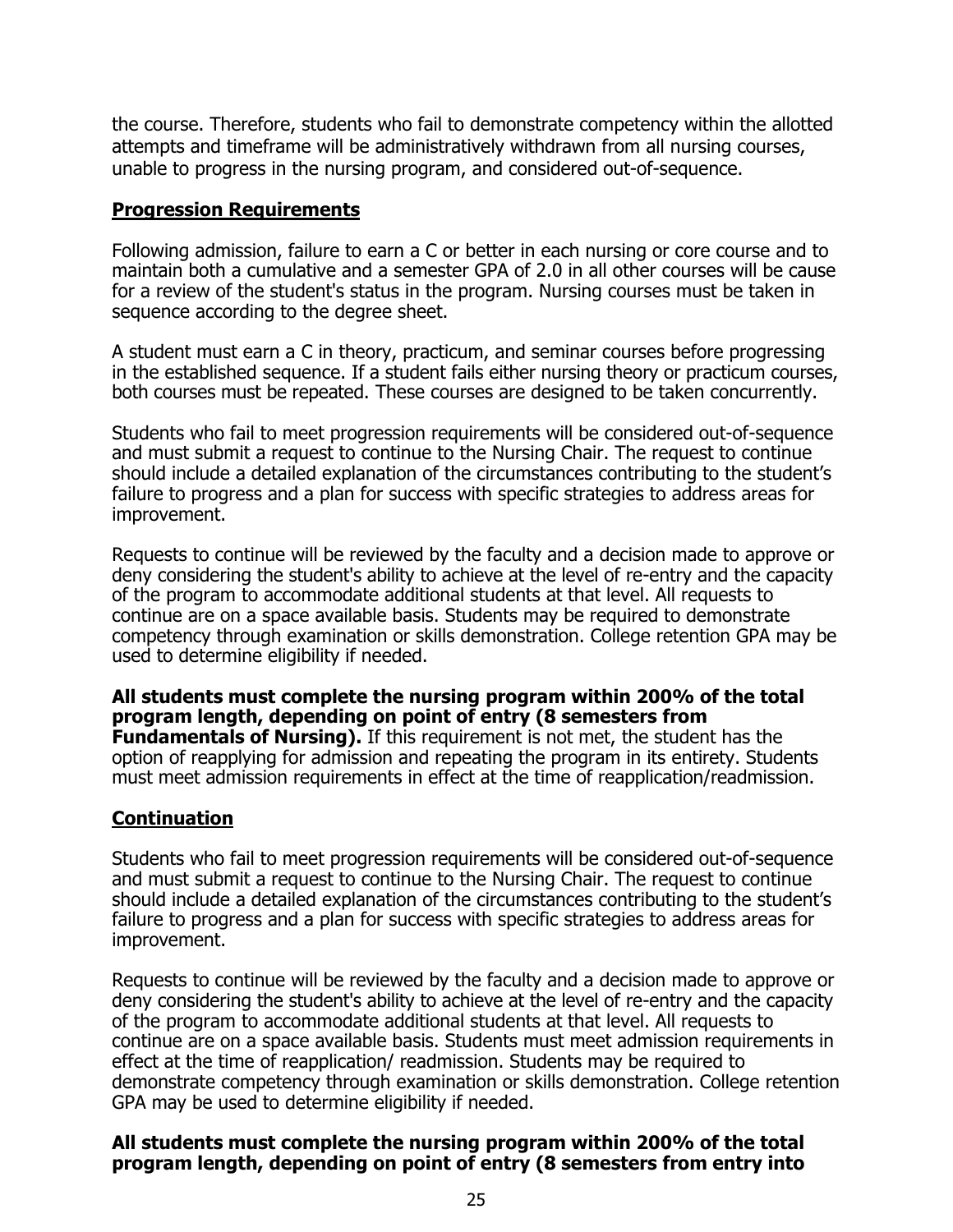**Fundamentals of Nursing).** If this requirement is not met, the student has the option of reapplying for admission and repeating the program in its entirety. **Notice of Student Health Issues** 

A nursing student will not attempt to attend class, clinical, simulation or skills lab when the student's illness might be contagious or has a fever. A nursing student who has been ill or injured may be requested by an instructor to submit a written statement regarding status of health from the care provider upon return to class. Documentation from a healthcare provider is **mandatory** for absence from any scheduled simulation or clinical experience.

A student with a disability must inform the Nursing Division Chair of existence of specified disability by the first day of class.

### **Notice of Disciplinary Infractions**

Students receiving any disciplinary actions/restrictions/sanctions/conditions/probation against their certificate (CNA, CMA, etc.) or license (LPN) or other health-related license/certification must notify the Nursing Chair within five (5) school days.

The Nursing Chair reserves the right to restrict or terminate the student's participation in clinical experiences and involvement in client care until the certificate and/or license is valid and unrestricted (unencumbered) and terms of the action are met or the action is dismissed. The student may be required to provide a copy of the board orders to the Nursing Chair.

Students who are arrested and/or charged with a misdemeanor or felony must notify the Nursing Chair within (5) school days. Failure to notify the Nursing Chair may result in dismissal.

### **Professional Suitability**

The nursing faculty, staff of the clinical facilities, and others will be encouraged to make continuing evaluation of the personal suitability of each nursing student. Anecdotal observations and other means of data gathering will be suggested. The faculty will keep a file on each student so that all relevant information can be assembled together.

The Nursing Chair, with the advice of the nursing faculty, may act to dismiss a student from the study of nursing on the basis of personal unsuitability. If deemed appropriate and advisable, this may occur mid-semester. Those in need of developmental education may be advised to consider another career in the health field. Those in need of emotional support may be advised to attend counseling sessions.

### **Readmission**

A student who is dismissed from the nursing program for any reason must request readmission. All readmissions are evaluated on a case-by-case basis. The final determination for readmission is made by the Nursing Chair with input from faculty. This policy may change based on Oklahoma Board of Nursing and/or accreditation requirements.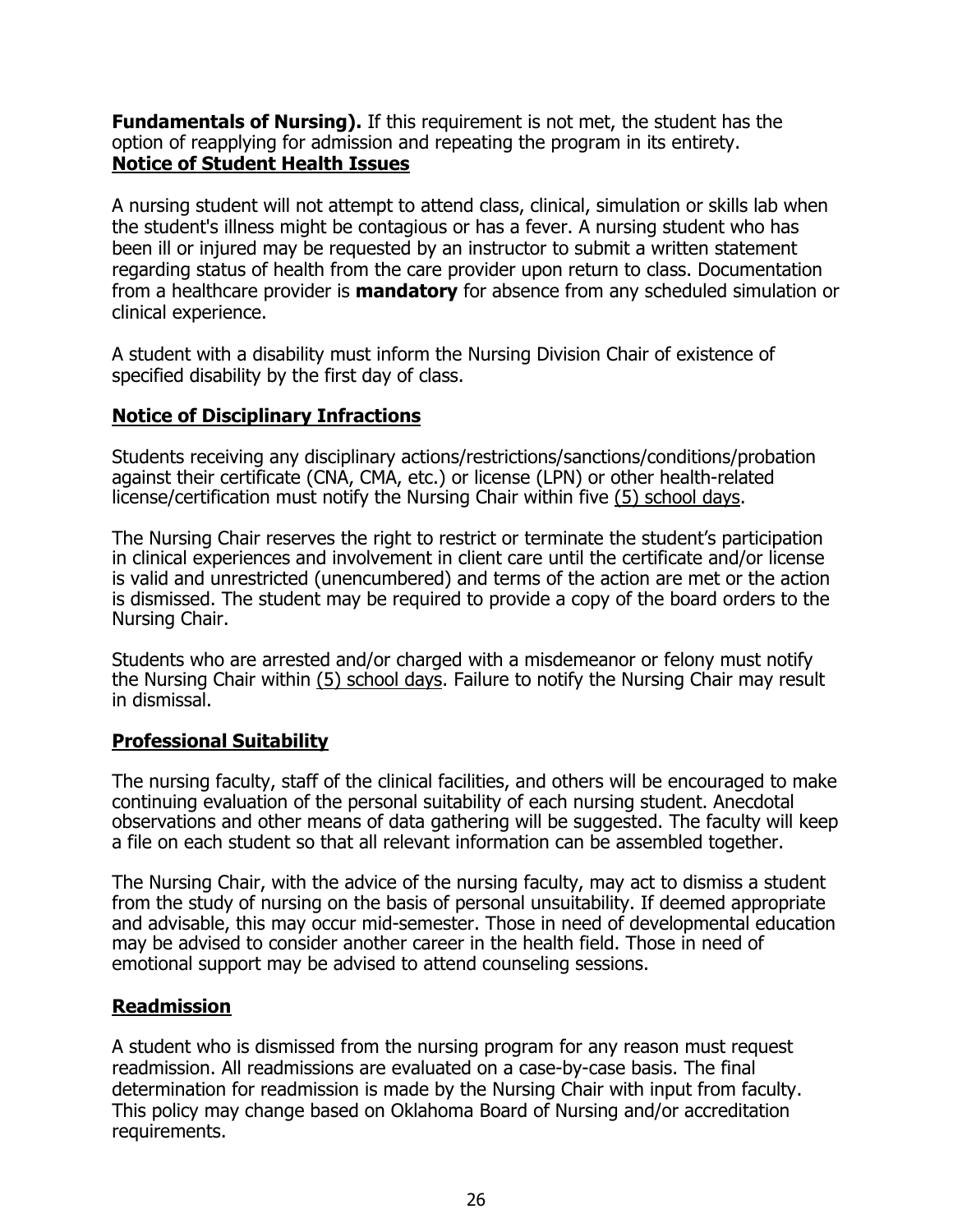The Nursing Chair and faculty reserve the right to deny a request for readmission if the student was dismissed for issues relating to academic integrity, unsafe client care, inappropriate conduct, and more than two withdrawals and/or failure from any nursing course. The Nursing Chair and faculty reserve the right to approve a readmission for a student in good standing who has to defer or withdraw for an unexpected event such as military deployment or other unforeseen events.

**The nursing program must be completed within 200% of the total program length (8 semesters of beginning Fundamentals of Nursing).** If this requirement is not met, the student has the option of reapplying for admission and repeating the program in its entirety. Students must meet admission requirements in effect at the time of reapplication/readmission.

### **Specific readmission procedures for each semester**

Fundamentals: Students must notify the Nursing Chair of intent to apply for readmission, complete the application for readmission by the **March 1** for entry the following fall semester, and meet the current admission requirements. Students who are determined to be eligible for readmission will be placed on a waiting list. Notification of conditional acceptance into the program may not occur until one week before the semester begins.

Adult I: Students must notify the Nursing Chair of intent to apply for readmission, complete the application for readmission by **October 1** for entry the following spring semester, and meet the current admission requirements. Students who are determined to be eligible for readmission will be placed on a waiting list. Students may be required to demonstrate competency through examination or skills demonstration. Remediation may be required. Notification of conditional acceptance into the program may not occur until one week before the semester begins.

Maternal-Child: Students must notify the Nursing Chair of intent to apply for readmission, complete the application for readmission by **May 1** for entry the following fall semester, and meet the current admission requirements. Students who are determined to be eligible for readmission will be placed on a waiting list. Students may be required to demonstrate competency through examination or skills demonstration. Remediation may be required. Notification of conditional acceptance into the program may not occur until one week before the semester begins.

Adult II: Students must notify the Nursing Chair of intent to apply for readmission, complete the application for readmission by **October 1** for entry the following spring semester, and meet the current admission requirements. Students who are determined to be eligible for readmission will be placed on a waiting list. Students may be required to demonstrate competency through examination or skills demonstration. Remediation may be required. Notification of conditional acceptance into the program may not occur until one week before the semester begins.

### **Graduation Requirements**

Students enrolled in the final semester of the nursing program must complete an application for the degree through the Registrar's department by the due date. Students must meet the general education course and nursing course requirements for the Associate in Applied Science degree in Nursing. The AAS degree is awarded according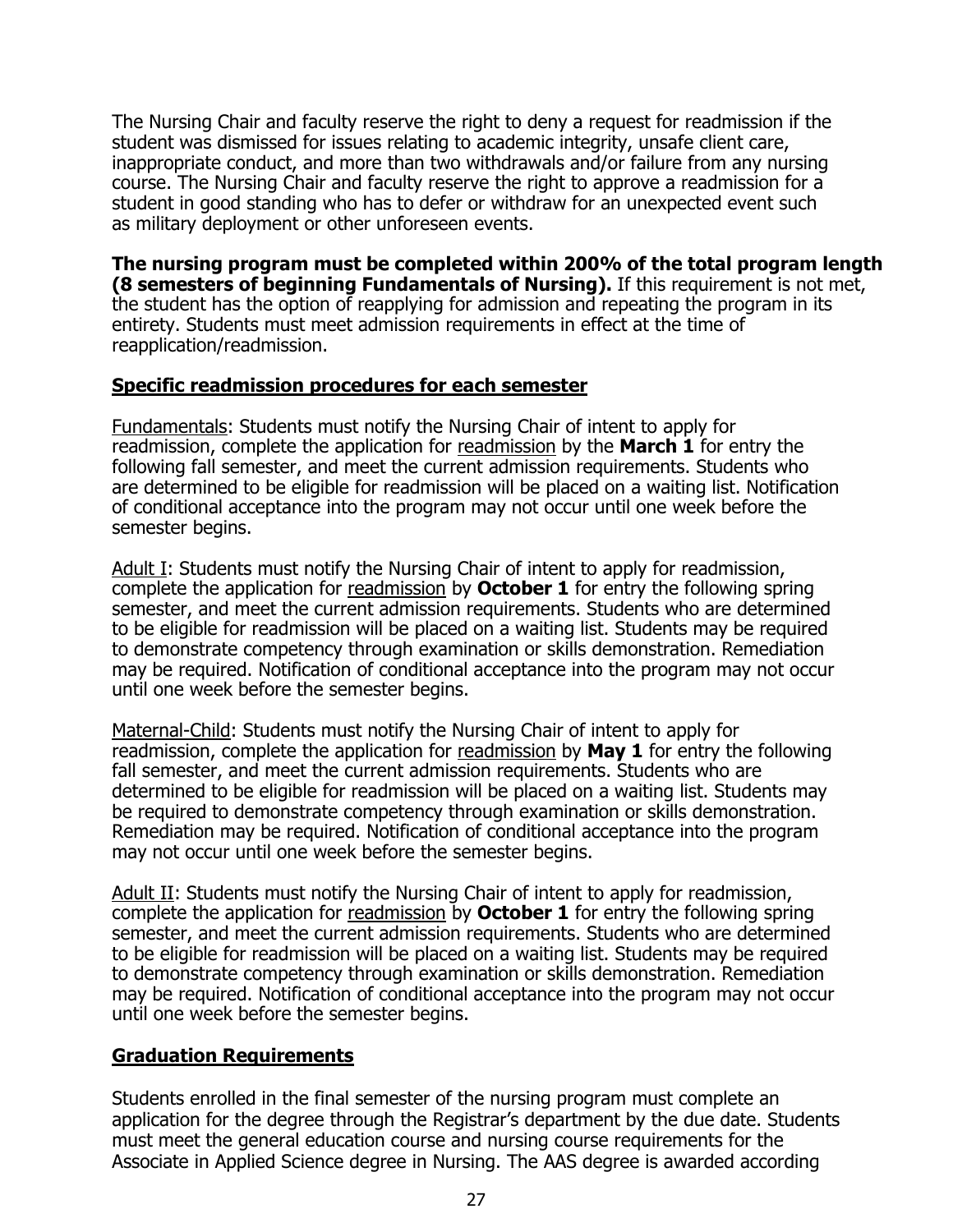to the policies, procedures, and requirements described in the College catalog.

The AAS degree must be posted on the student's transcript before authorization is given by the State Board of Nursing to take the licensing exam. Official transcripts confirming degree completion are mailed/electronically sent by the Registrar's office to the Board of Nursing in the state the student has requested.

Completion of the nursing program and graduation from college does not guarantee passage of the licensing exam. Application for and passage of the exam is the sole responsibility of the student.

### **Pinning Ceremony**

The Nursing Pinning Ceremony is a celebration of the graduate's achievements and entrance into the profession of nursing. **Attendance is required.**

The Division of Nursing determines the place, date, time, and funding of the event. NOC nursing scrubs will be worn to pinning. Students are responsible for purchasing the NOC pin through the bookstore or from an outside vendor. If a student is unable to attend pinning, said student must notify the Nursing Chair.

## **ASSESSMENT OF STUDENT LEARNING**

### **Diagnostic examinations shall be required of all nursing students for the purpose of retention and progression in the program.**

Diagnostic examinations can also be used to:

- determine comprehension of nursing content and level of achievement accomplished by the student at specific periods during the program.
- compare and contrast achievement levels of groups of students in relation to other groups nationally.
- provide experience for comprehensive exams.
- provide feedback of nursing content knowledge strengths/weaknesses to the student prior to taking the NCLEX-RN for licensure.

Each student will be responsible for exam fees assessed. These are included in enrollment fees. Performance on these exams will affect a student's course grade. Remediation may be required of the student when scores are below the benchmark. Remediation may also be required when exam scores are low or a course grade of a C is earned.

### **Examination Procedures**

Examinations will be taken in designated computer labs unless otherwise instructed. During the exam, students will keep all personal items such as book bags, phones, smart watches, refreshments, hoodies, and hats in a designated area. None of these items will be allowed in the testing area. If you are worried about the safety of your personal belongings, please do not bring them into the testing site.

Students will receive a white erase board, marker, and eraser for use during exams.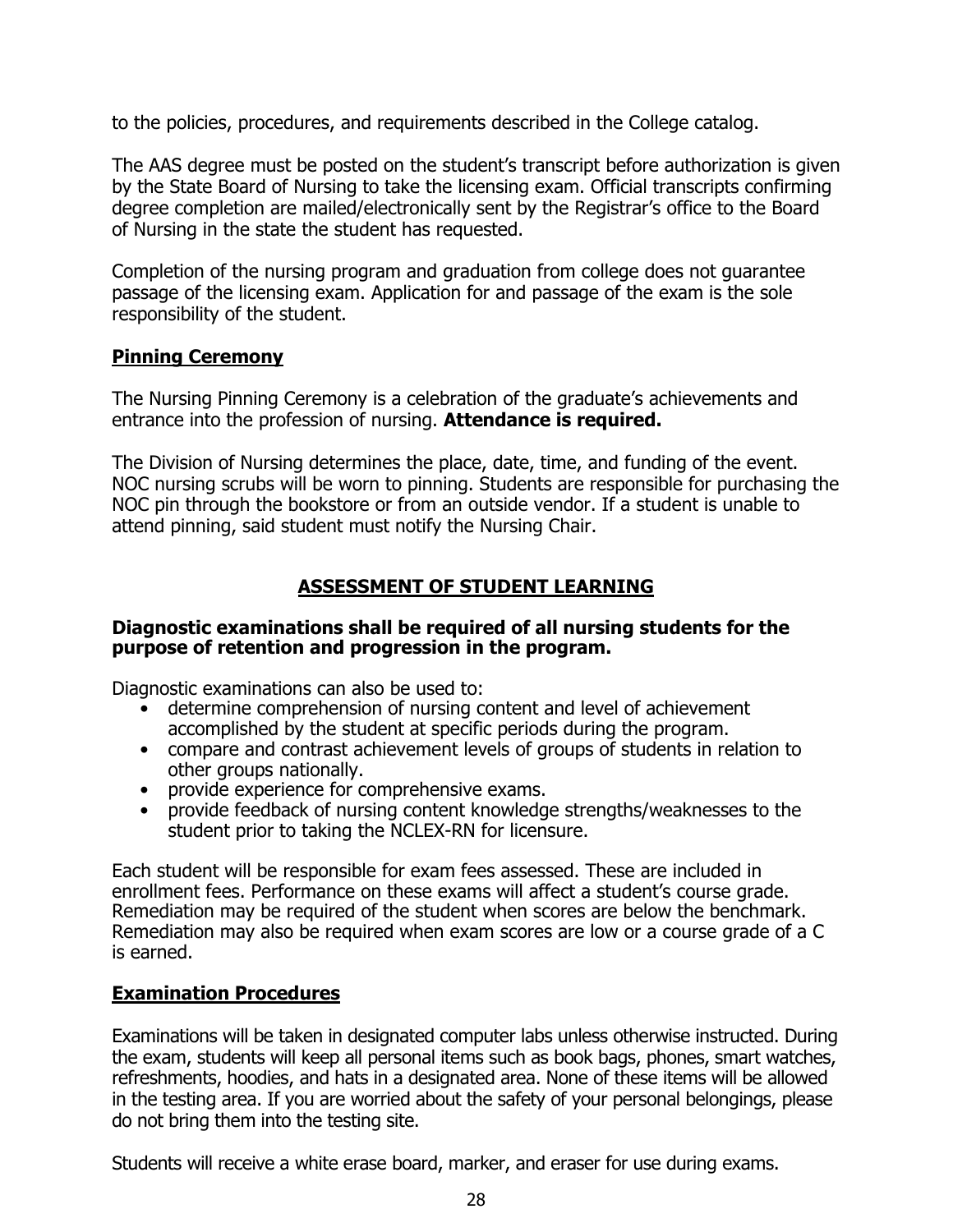Make-up of exams may be made only under extenuating circumstances. A zero will be given for any exam missed unless arrangements for a make-up have been made with the **appropriate faculty** no later than 2 hours before the scheduled exam (or as specified in course syllabi). Faculty discretion will determine eligibility for exam make-up, which may include a change in exam format or a deduction of 5 points per faculty discretion. Repeated make-ups may be denied or require more points deducted. Evidence of stealing, cheating, or dishonesty is grounds for dismissal.

If the student has a pattern of coming in late for exams, that student may have to reschedule with points deducted. Nursing approved functions will have no penalty for missed exams as long as prior arrangements have been made by the student.

## **Testing Accommodations**

Students may be approved to receive testing accommodations with documentation from an appropriate medical professional to support their request. This documentation must include a diagnosis included in the Diagnostic and Statistical Manual of Mental Disorders (DSM). Among the accommodations available are additional exam time, distraction decreasing equipment, and/or assistive personnel (i.e., reader). These are the same requirements set by the National Council of State Boards of Nursing who determine how the NCLEX is administered.

To request accommodations for the NCLEX-RN examination, the student must have a letter of diagnosis from a qualified professional with expertise in the areas of the diagnosed disability. Documentation of the disability should include:

- a. a professionally recognized diagnosis;
- b. a history of the disability and any past accommodations granted to the candidate and a description of its impact on the individual's functioning;
- c. identification of the specific standardized and professionally recognized tests/ assessments given and the scores resulting from testing, interpretation of the scores and evaluations;
- d. recommendations for testing accommodations with a stated rationale as to why the requested accommodation is necessary and appropriate for the diagnosed disability.

Students should understand that without documentation of a true education need, NCLEX will not approve testing accommodations. Since NCLEX is the licensing exam that students ultimately must pass to practice nursing, it is not in the student's best interest to have accommodations without the documentation.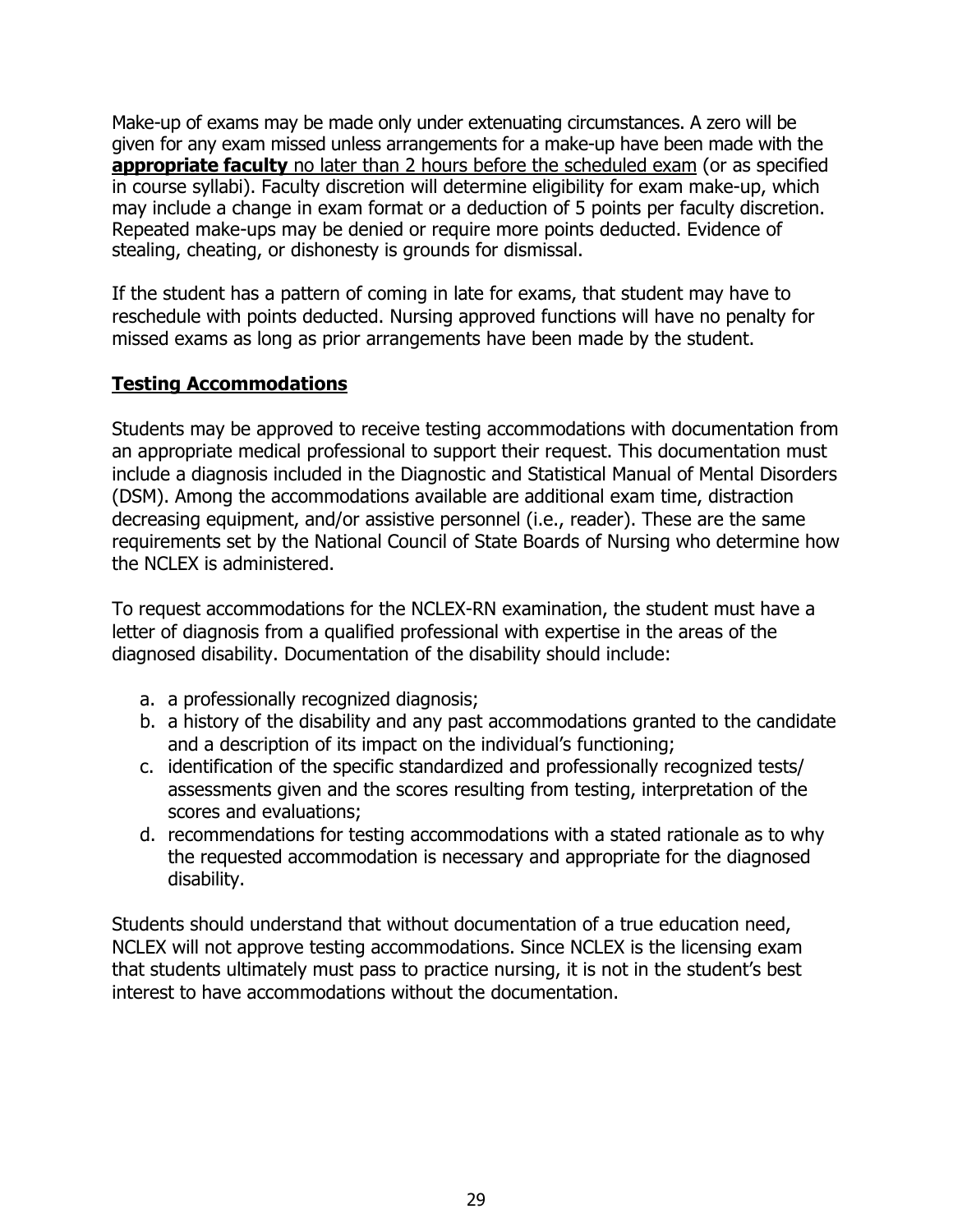## **EXAM TAKING TIPS**

## **Hints for Studying**

- Use **"You Are Smarter Than You Think"** techniques based upon style of learning.
- Read your notes **EVERY** day.
- Compartmentalize data.
- Use sayings/acronyms.
- After 30 minutes take a break, it is better to study in short intervals.
- Use yellow or lime green highlighter or yellow paper.
- Eat pasta, nuts, and yogurt to decrease anxiety.
- Use positive self-talk, stay away from negatives; including negative peers
- MUST take time for self and family.
- Exercise- it increases oxygen to the brain and decreases anxiety. A 10-minute walk will do.
- Know the following for specific medications: class, how works/therapeutic response, side effects, nursing implications, teaching.
- Focus on the nursing process-assessment, interventions, evaluation, management, safety, labs, diagnostic exams, medications, teaching, diet and prioritization.
- Remember your knowledge will be tested in scenarios, so study that way- "what if my client does this……"

## **Hints for Exams**

- Parts of a question: scenario; stem; options-correct answer and distracters.
- Read the stem first.
- Look for key words: first, initial, essential, severe, best, most important, priority, pregnant, adolescent, early/late, pre/post, before/during/after, on the day of/after several days, acute/chronic. Essential is usually a safety answer.
- Eliminate incorrect answers. One word can make it incorrect.
- Words that make it incorrect 99.9% of the time: all, nothing, only, never, every, always, any, none, total, everyone, nobody, completely, sole. Absolutes are a no-no.
- Words that might make it correct: usually, may, should, early, seldom, almost, sometimes, few, maybe, often, frequently, partial, normally, probably, some, generally, commonly, occasionally, average.
- Prioritize with ABC then safety, Maslow, or nursing process.
- Treat each question individually.
- Answer with textbook and ideal situation. This is your only client and all options are readily available.
- Use national standards, not local, regional or where you work.
- If you don't have a clue, reread the answers starting with D.
- Be positive about the exam.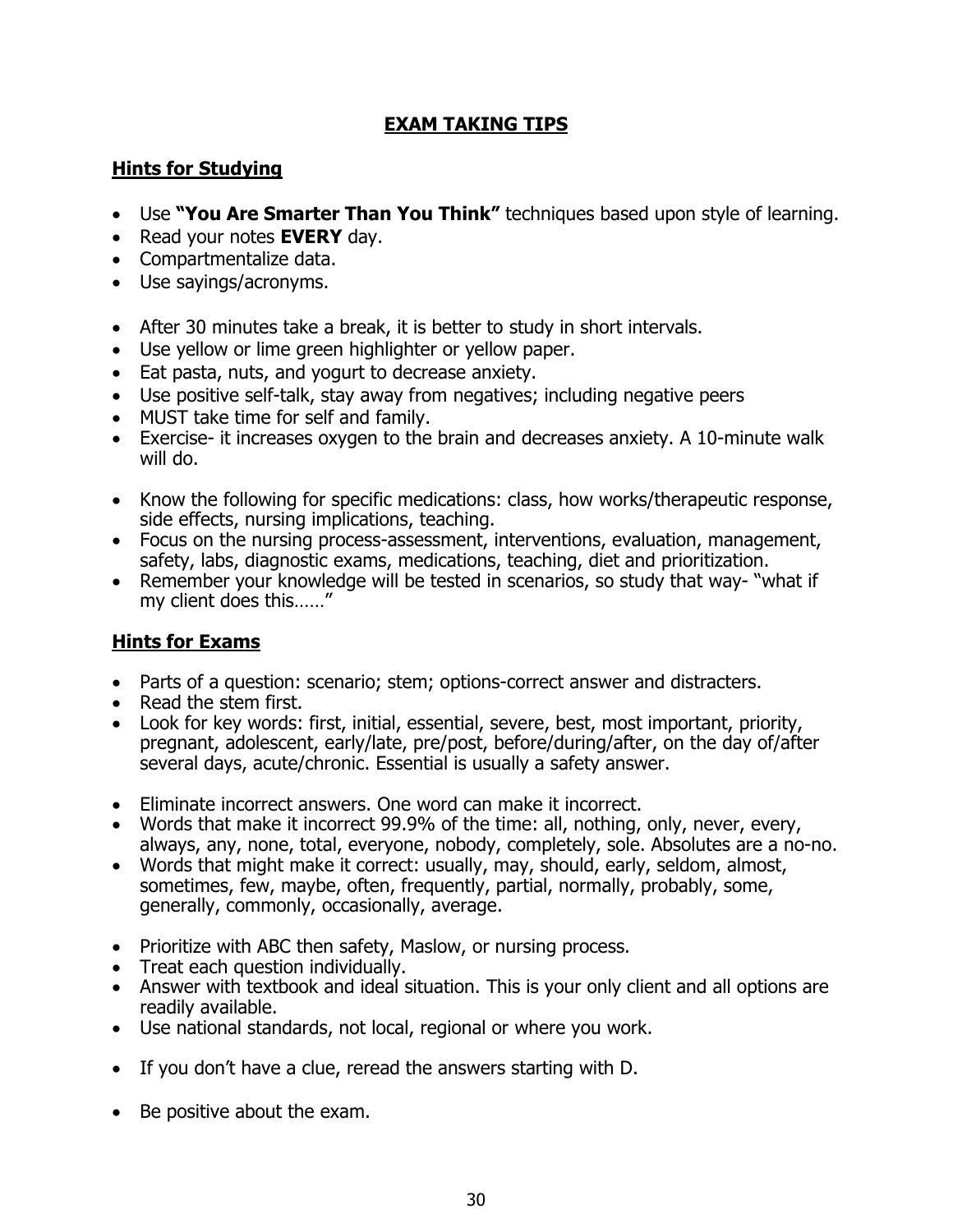### **Clinical Judgment Questions**

### **Assessment**

- Which client should be assessed first and what is the priority assessment in this situation?
- Which vital sign(s) should be followed up or discussed with other team members?
- How will you determine the client's identity?
- If your client received a prn medicine, which assessment will help determine the effectiveness of the medication?
- Which assessment best determines hydration status in this client?
- What is the worst possible/most likely complication to anticipate based on your client's problem?

### **Analysis**

- In your assessment, what did you decide is your priority of care? Why?
- Before you administer medications, what should you check every time?
- How do you determine which PRN medication you should administer?
- When looking at the client's orders, do you know why the HCP is prescribing these? Do you need to question the orders?
- How do you determine which staff person should be assigned this client?
- How do you determine which staff person should transfer this client (ICU, surgery, discharge)?
- What can you delegate, and to whom?

### **Plan**

- How do you ensure proper identification of a non-communicative or confused patient (babies, confused, comatose, non-verbal)?
- If your client has a procedure, what will your plan entail 30 minutes before and/or 30 minutes after?
- Are there other health care members with whom you need to collaborate?
- What is your plan to keep your client safe (aspiration, falls, wounds)?
- Are there alternative medications or therapies which are contra-indicative with your client's medical plan?
- If your client has a procedure, is the consent signed?
- Which discharge instructions should you include?

### **Implement**

- Which intervention should be the highest priority,  $2^{nd}$ ,  $3^{rd}$ ,  $4^{th}$ ?
- How will you prevent loss of skin integrity in your immobile clients?
- What is your action plan to prevent or respond to the worst or most likely complication?
- How will you ensure client confidentiality?
- How will you know if tubes, catheters, infusion pumps, oxygen administration, restraints, or mobility etc. are functioning properly? What action will you implement?
- When discontinuing tubes (IV's, NGs, Foleys, chest tube) what information and supplies do you need to have with
- you in the client's room? What instructions will you give before and after?

### **Evaluation**

- How will you evaluate the effectiveness of the procedure or medication?
- What documentation do you need to include?
- How do you determine if your discharge instructions have been effective?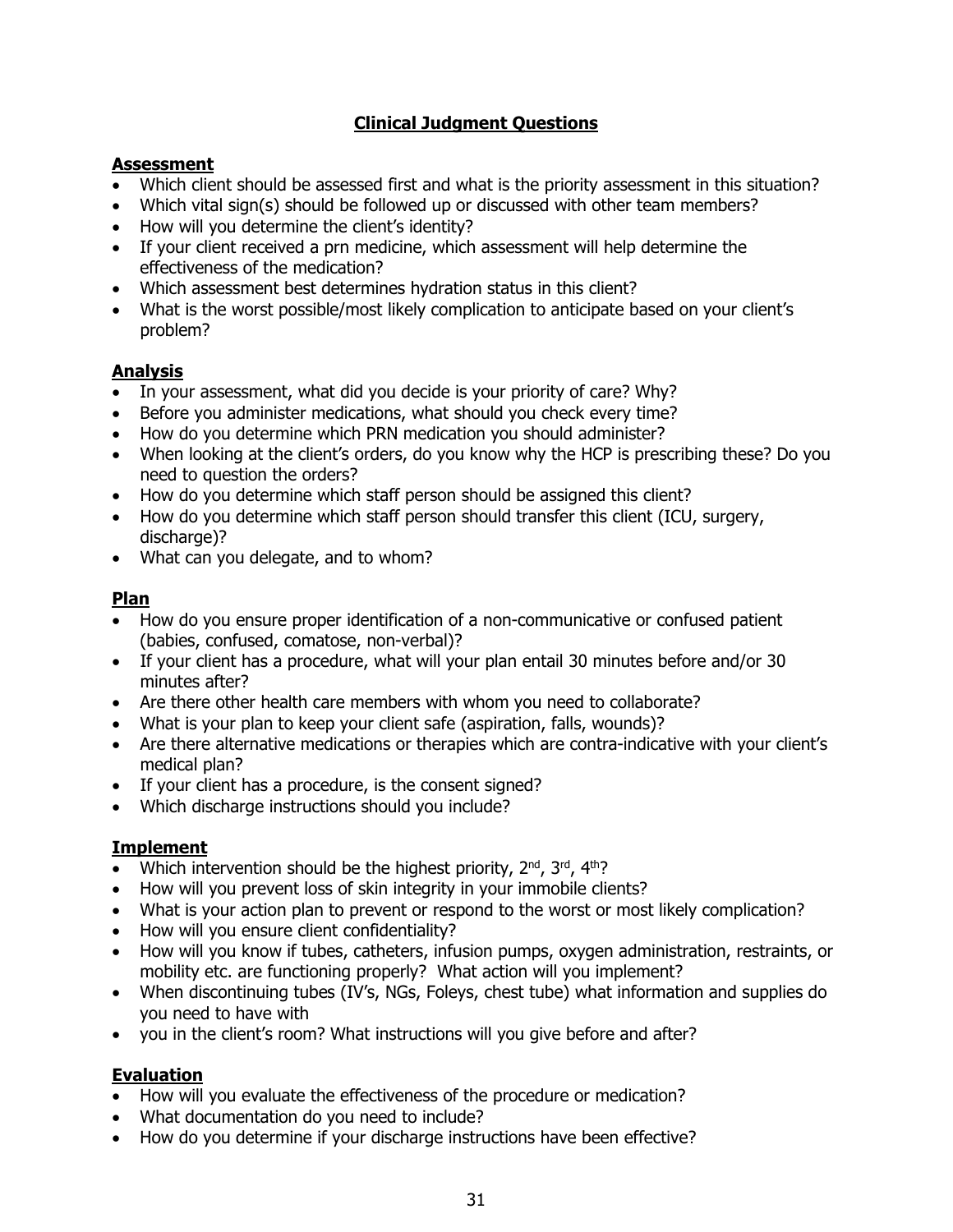#### **Clinical Reasoning Questions to Develop Nurse Thinking (Formulate and reflect before and after report, but BEFORE seeing patient the first time)**

- 1. Concisely summarize your patient's course of stay. What is the day of admission/post-op day?
- 2. What is the primary problem that brought your patient to this care setting? Briefly summarize pathophysiology of this problem in your OWN WORDS.
- 3. What vital signs/nursing assessments/lab-diagnostic test results are RELEVANT and need to be monitored and trended? Why are they relevant?
- 4. What body system(s) needs to be assessed most thoroughly because of the primary problem? What specific nursing assessments are most important? Why?
- 5. What is the current nursing PRIORITY?
- 6. What independent nursing interventions (interventions that do not require an order/based on nursing judgment of patient needs) will you initiate based on this priority and what are the desired outcomes?
- 7. What is the worst possible/most likely complication(s) to anticipate based on the primary problem?
- 8. What will you do to PREVENT this complication from developing?
- 9. What nursing assessments will identify this complication EARLY if it develops?
- 10.What nursing interventions will you implement if this complication develops?

## **While Providing Care (Review and note after initial patient assessment)**

- 1. What current clinical assessment data is relevant and needs to be TRENDED? Based on your interpretation of current clinical data, what is your judgment regarding this patient's current status?
- 2. Does your nursing PRIORITY or plan of care need to be modified after assessing your patient?
- 3. After reviewing the primary care provider's note, what is the rationale for any new orders or changes made?
- 4. How can you build rapport and trust with your patient and show that he/she matters to you as a person?
- 5. What educational, emotional, psychosocial, spiritual, or cultural care PRIORITIES have you identified and how will you address them?

# **AFTER Patient Care… reflect on thinking**

- 1. What nursing interventions did or could you have delegated today?
- 2. What specific decisions or judgments did you make based on recognition and interpretation of relevant clinical data?
- 3. What would you do differently (if applicable)?
- 4. What did you learn as a result of making these judgments?
- 5. How will you apply what you learned making these judgments to patients you care for in the future?

Copyright © 2018 Keith Rischer, d/b/a KeithRN.com. All Rights reserved.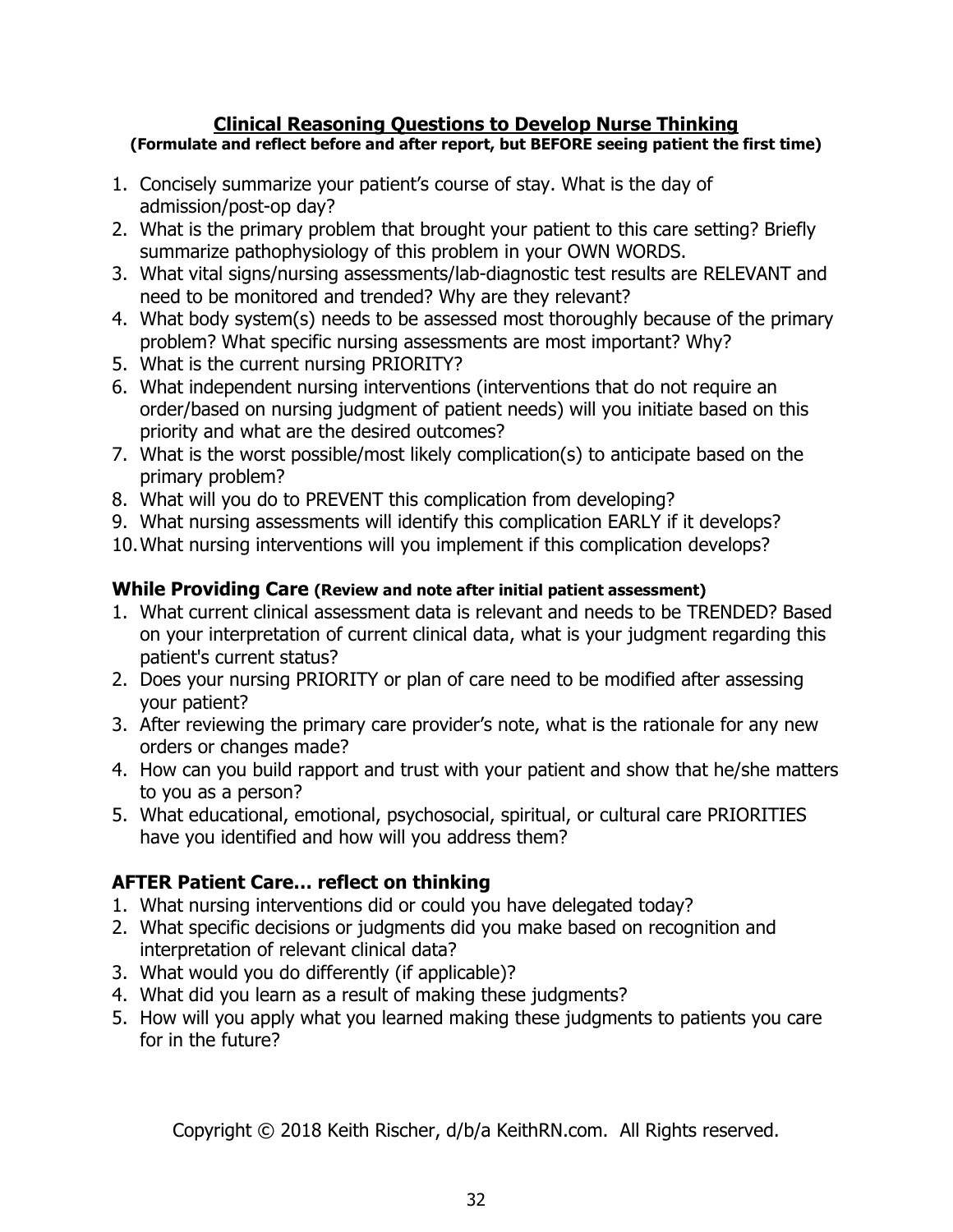### **STUDENT ASSESSMENT AND COUNSELING**

Students having academic difficulty are urged to seek counseling from faculty as soon as a need is identified. The nursing chair is also available for counseling.

A minimum grade of "C" is required in nursing and core courses. Overall GPA must be maintained at a minimum level of "C". Students will receive written notification of their grade average in theory at mid-term if the grade is lower than a "C".

Weekly feedback will be made of clinical performance. Students will be notified of deficiencies.

### **RECOMMENDED STUDY TIME**

Courses are structured to require a minimum of 2-3 hours of preparation for each class or lab hour.

### **It is strongly recommended to work no more than 12-20 hours per week in order to meet the demands of course work.**

The student should plan additional time for utilizing the library, computer lab and skills lab for required and recommended learning activities.

## **STUDENTS ONTO SUCCESS (SOS)**

### **POLICY**

All nursing students who have successfully completed the requirements and application process for admission into the Northern Oklahoma College nursing program have demonstrated they are academically capable of being successful with college level coursework. However, it has been observed that academic pursuits do not occur within a vacuum, particularly within a rigorous nursing program. Thus, all students, regardless of academic capability, may find themselves, at any point in their academic career, distracted, challenged, or overwhelmed by the demands of the curriculum, clinical assignments, and/or their life circumstances. Rather than allow such students to be lost from the program and the nursing profession due to academic failure, NOC nursing faculty will make every reasonable effort to identify, counsel, and support these students.

### **PROCEDURE**

- 1. Any nursing student who earns a raw score less than 74% on a unit exam will be expected to:
	- a. Review the provided rationales for any question answered incorrectly.
	- b. Complete a remediation assignment prior to the next unit exam. It is highly encouraged for all students to seek faculty assistance when test scores indicate the student is having difficulty.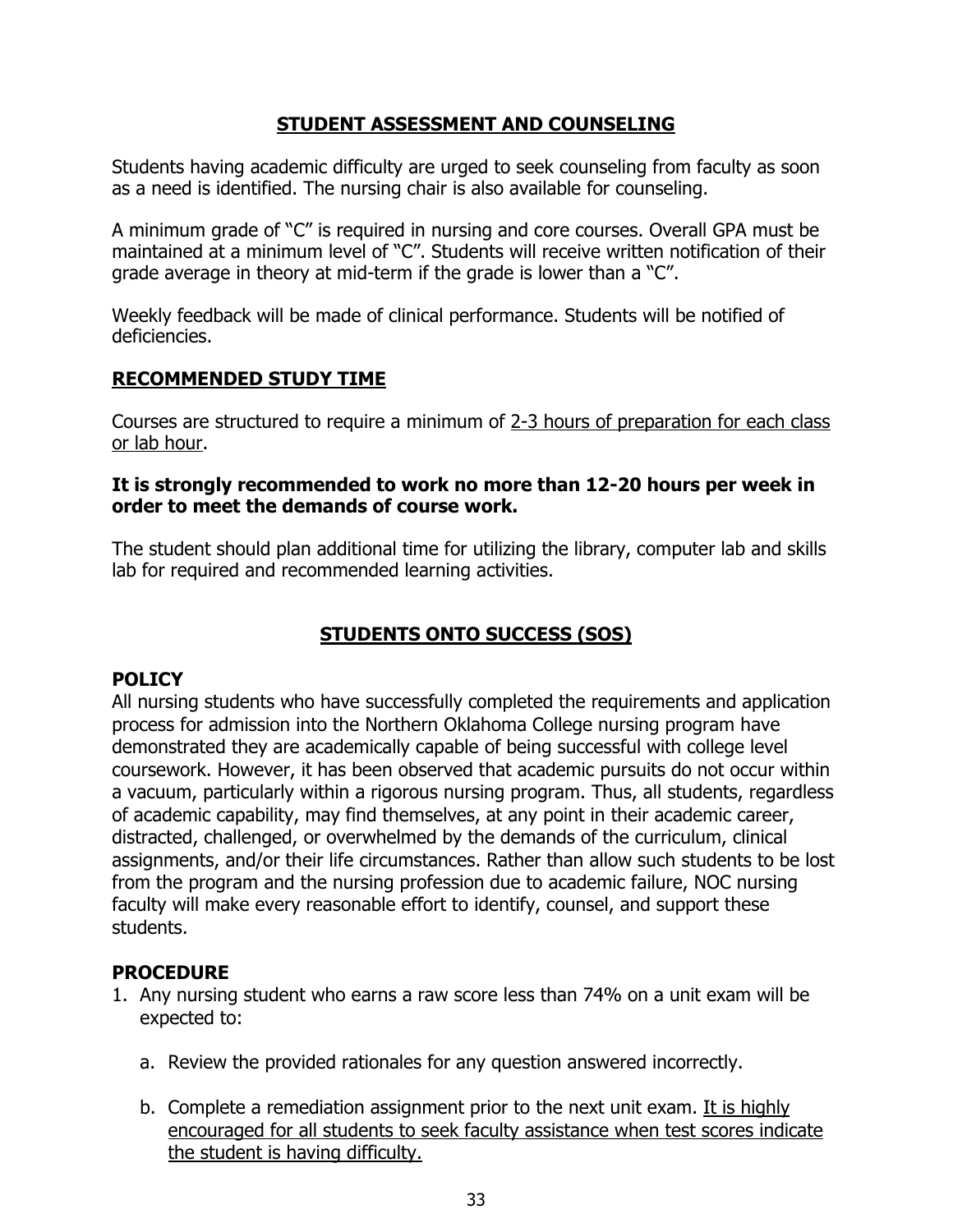2. Following the second exam with a raw score less than 74%, the student must schedule a personal counseling session with a nursing faculty member within 1 week of the exam. Students are requested to complete pages 1 and 2 of the **Student Assessment and Counseling Form** prior to the session.

Note: If a student has ever been unsuccessful in completing a semester in the nursing program or is an LPN student with advanced standing, the student must proceed with these SOS requirements after the student receives a raw score less than 74% on a single unit exam.)

- a. During this session, the faculty member will review pages 1 and 2 of the **Student Assessment and Counseling Form** (completed by the student prior to session) to assist in identifying potential behaviors or circumstances that may be interfering with the student's success within the nursing program.
- b. The faculty member and student will complete the **Student Assessment Rubric**. This rubric will then be used to guide the faculty in recommending various behavioral changes by the student to improve the student's potential for success in the nursing program. Specifically, for every #3 that is assigned to the student's rubric, the faculty member will identify at least 1 behavioral change that will steer the student toward the lower end scores of that line on the rubric.
- c. Each recommendation will be circled or printed on page 3 of the Student Assessment and Counseling Form and explained verbally to the student.
- d. The student and faculty member completing the Form will sign page 3 of the form and photocopy it. One copy will be provided to the student and one will be kept for the student's file.
- e. Each of the student's learning styles will be highlighted or circled on the Learning Styles Handout and a copy provided to the student.
- f. A copy of the student's personal learning summary will be placed in the student's file. If the student does not have access to that summary, the student will be required to self-assess their learning style at [http://www.whatismylearningstyle.com](http://www.whatismylearningstyle.com/) and submit a copy for the student's file.
- 3. After the next scheduled unit exam, the student must schedule a follow-up meeting with a faculty member within 1 week to evaluate the success of the behavioral changes. During this session, the **Follow-up to the Student Assessment and Counseling Form** will be completed. If the faculty member observes that different recommendations should be made for the student, a revised page 3 of the Form should be completed, signed, photocopied, and filed as before. One copy of the Follow-up and the revised page 3 should be provided to the student and one copy kept in the student file.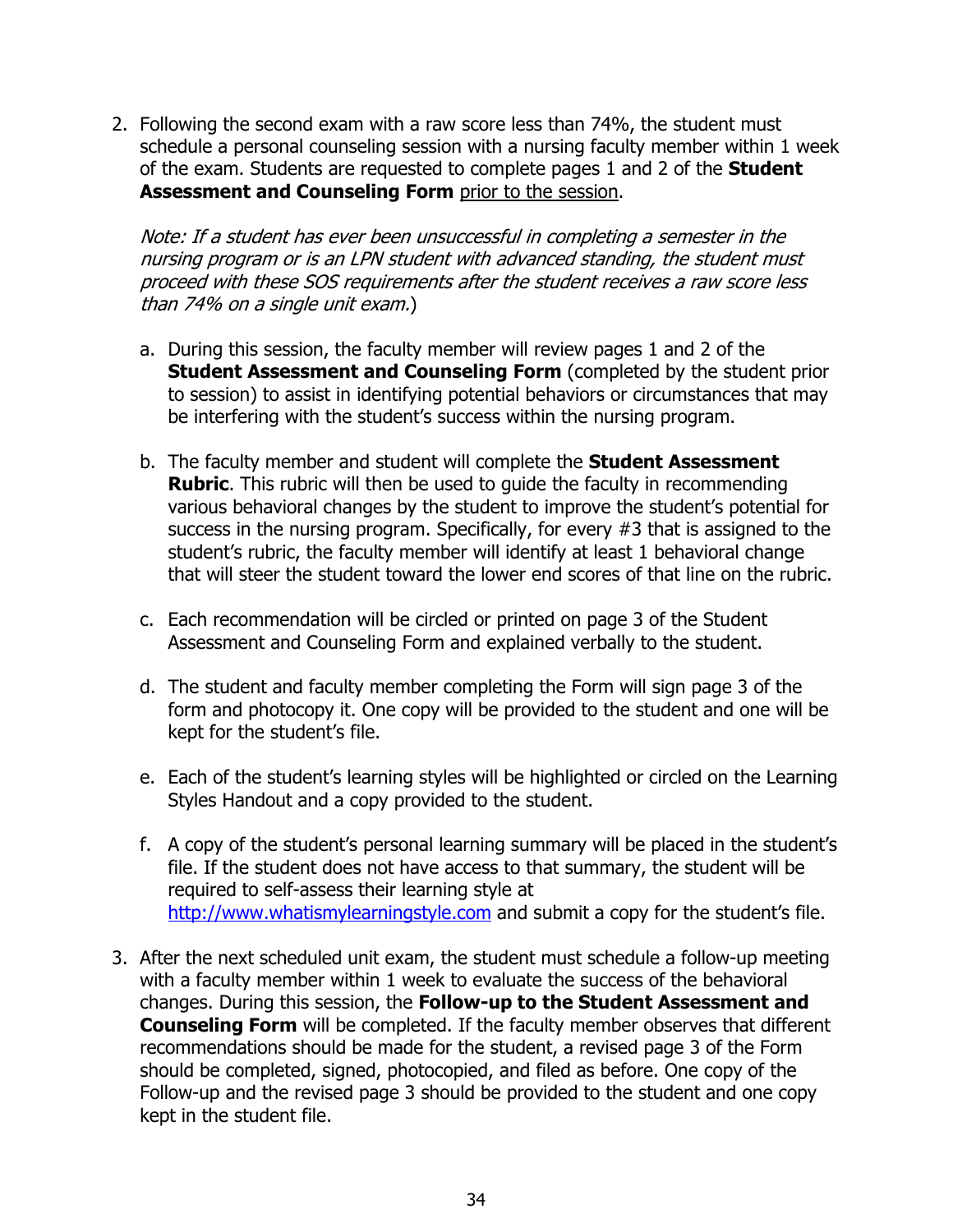- 4. If a student earns a raw score less than 74% on four (4) unit exams within a single semester, despite following all the recommended changes by the faculty member counseling the student, the student will be required to schedule a meeting with the Division Chair or one of the Team Coordinators. This meeting may or may not be attended by a faculty member counseling the student. However, all documentation of the previous counseling will be provided and available to the Division Chair or Team Coordinator conducting this meeting.
- 5. If a student fails to complete any of the requirements 2 through 5 stated above within the allotted time, 4 points will be deducted from the next scheduled exam score.
- 6. Points deductions will be limited to 4 points for each occurrence of non-compliance with SOS policy.
- 7. These requirements shall not be applied to students on the final exam of any given semester.

#### **SKILLS LAB**

Students are strongly encouraged to use the lab to practice skills for clinical preparation and application of theory principles on their own time. The lab will be available on each campus for skills practice at designated times. Each course will have a time schedule for structured use of the skills lab.

Skills lab equipment/supplies are confined to the lab unless otherwise stated. Equipment and/or supplies will be checked in and out with the same nursing faculty member. Some supplies will be provided to students at the beginning of each semester.

Unauthorized removal of equipment or supplies deprives other students. This may result in expulsion from the program and/or legal action by the college. Children are not allowed in the classroom or skills lab.

#### **LIBRARY**

See specific rules and regulations for use of the library in the Northern Oklahoma College student handbook. Students on the Stillwater campus have the use of the OSU Edmon Low Library as well as limited nursing text and references on site. The majority of nursing books and journals are found in the "R" section. Some will be found with other more specific topics. Designated books and journal articles for each course may be placed on library reserve.

Specific hospital libraries are available for student use. It is important to know the rules for each library before using it.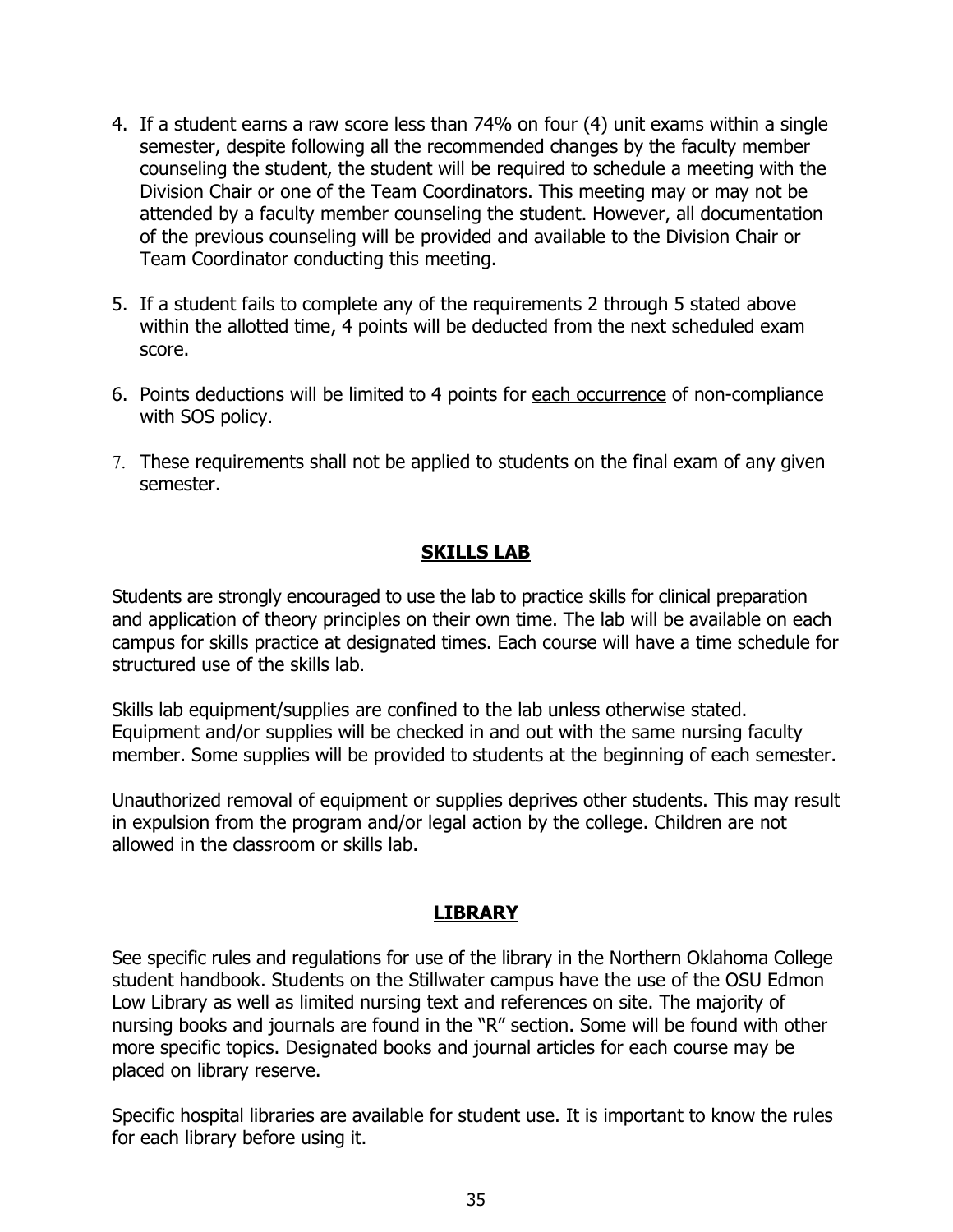All books are required to be returned to the appropriate library before academic grades will be released. Unauthorized removal of library materials deprives other students. This may result in expulsion from the program and/or legal action by the college. Students are to show respect for others while at the library by being quiet.

#### **COMPUTER LAB**

The nursing computer labs will be available for use at designated times. Students are strongly encouraged to utilize the computer lab to complete required or recommended learning activities. Computer programs will be required for each course at the discretion of faculty. Food and liquids are not allowed in the computer labs.

Unauthorized removal of hardware, software or tampering with computer programs deprives other students. This may result in expulsion from the program and/or legal action by the college. Children are not allowed in the computer lab.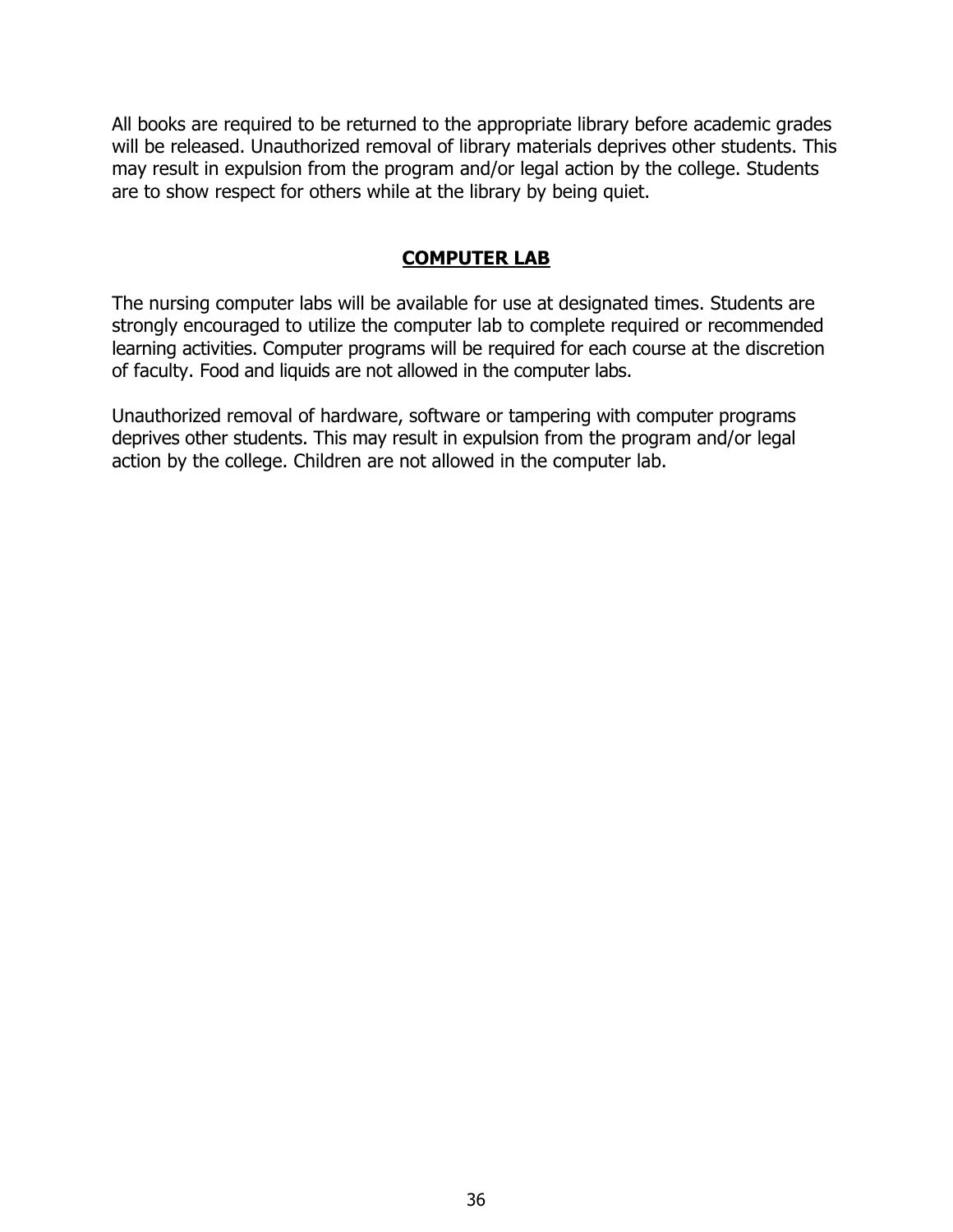# **CLINICAL RESOURCES**

# **PROFESSIONAL LIABILITY INSURANCE - STUDENT**

The Division of Nursing requires that all nursing students have professional liability insurance. The required minimum coverage is to be no less than: \$1,000,000/\$3,000,000. Insurance is obtained by arrangements made by the Division of Nursing, and the cost is included in student fees. Students are encouraged to purchase individual professional liability insurance at the student's expense.

The insurance policy does not cover accidental injury to a student that may occur before, during or after classes or clinical. Students are not covered when traveling to and from clinical sites. Expenses are the sole responsibility of the students. The policy covers the student while preforming nursing tasks in the clinical setting.

# **CRIMINAL HISTORY BACKGROUND CHECKS AND DRUG TESTING**

## **Policy**

The Oklahoma Board of Nursing has a rule regarding those with a history of criminal charges.

Rule Book Insert: Emergency Rules Effective November 1, 2019 CHAPTER 10. LICENSURE OF PRACTICAL AND REGISTERED NURSES SUBCHAPTER 11. DISCIPLINARY ACTION 485:10-11-4.

Licensure or Certification of Individuals with Criminal History

(a) Purpose and Applicability. This section establishes the criteria utilized by the Board in determining the effect of criminal history on eligibility for nursing licensure or Advanced Unlicensed Assistant (AUA) certification and implements the requirements of Oklahoma Statutes Title 59 Sections 567.1. et seq. and 4000.1 (2019). This section applies to:

- (1) all currently licensed nurses and holders of an AUA certificate;
- (2) all individuals seeking to obtain a nursing license or AUA certificate; and
- (3) all individuals seeking an initial determination of their eligibility for nursing licensure or AUA certification.

(b) The felonies listed below in subsection (c) disqualify an individual from retaining licensure or becoming licensed as a nurse or retaining certification or becoming certified as an AUA in Oklahoma. However, subsection (c) is not an exhaustive or exclusive list of crimes, both felonies and misdemeanors resulting in a conviction or a deferred sentence, that may result in discipline from the Board of Nursing, up to and including revocation. The felonies listed in subsection (c) disqualify an individual because they substantially relate to the practice of nursing and pose a reasonable threat to public safety for the reasons stated below.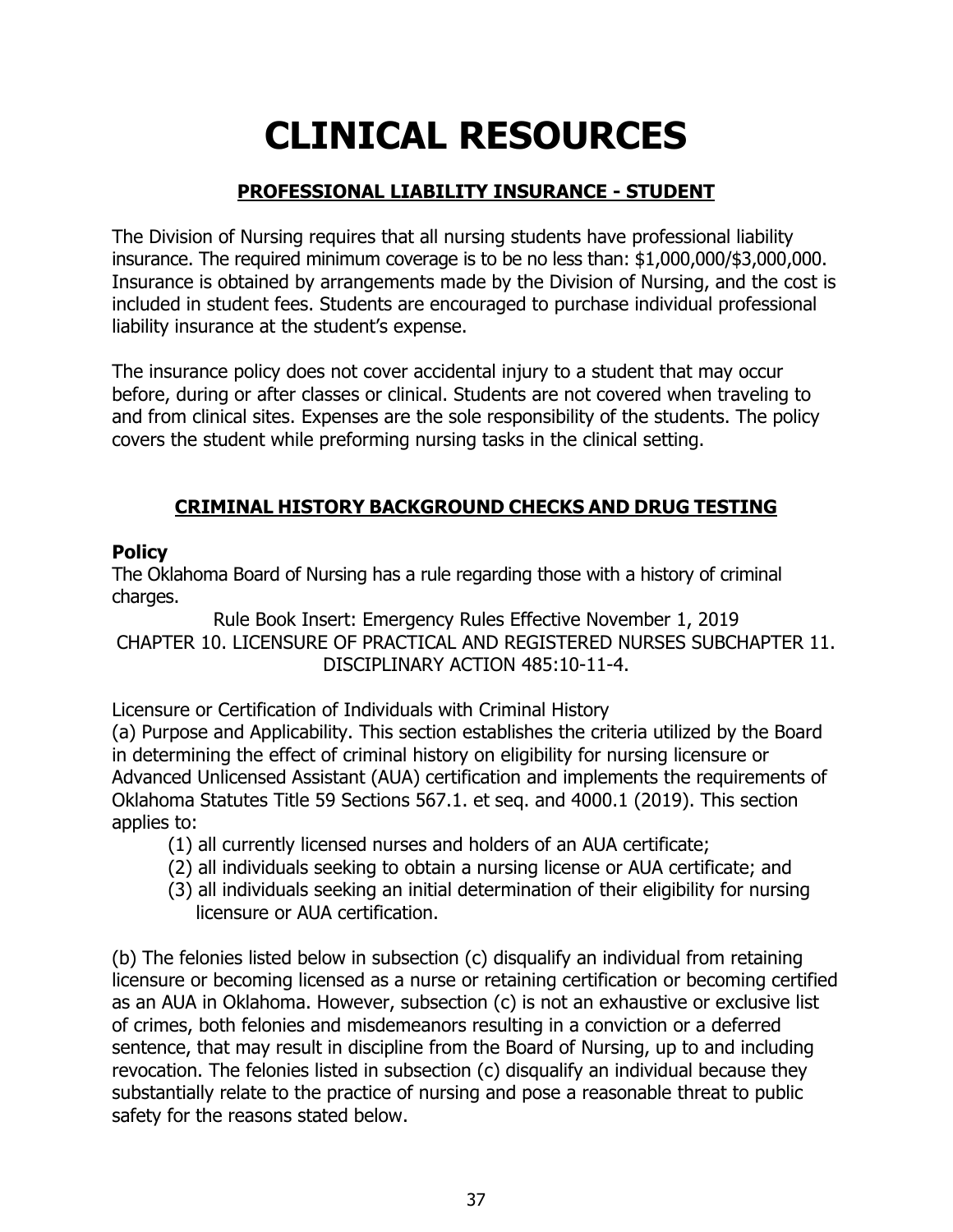(1) The practice of nursing is a unique profession. Licensees and certificate holders practice nursing autonomously in a wide variety of settings and provide care to patients who are, by virtue of their illness or injury, physically, emotionally, and/or financially vulnerable. These patients often include the elderly, children, those with mental or cognitive disorders, sedated or anesthetized patients, and/or disabled or immobilized individuals. Individuals who have engaged in criminal conduct place patients, healthcare employers and employees, and the public at risk of harm.

(2) Crimes involving fraud and/or theft. Licensees and certificate holders often have unfettered access to patients' privileged information, financial information, and valuables, including but not limited to medications, money, jewelry, credit cards/checkbook, and/or sentimental items. The practice of nursing continues 24 hours per day in all healthcare settings, including those where there is often no direct supervision of the individual. Patients in these healthcare settings are particularly vulnerable to the unethical, deceitful, and illegal conduct of a licensee or certificate holder. When an individual has engaged in criminal behavior involving fraud and/or theft, the Board is mindful that similar misconduct may be repeated in healthcare settings, thereby placing patients, healthcare employers and employees, and the public at risk. As such, crimes involving any type of fraud and/or theft are highly relevant to an individual's ability to provide safe nursing care.

(3) Crimes involving sexual misconduct. Licensees and certificate holders frequently provide nursing care to partially clothed or fully undressed patients, who are particularly vulnerable to exploitation. Due to the intimate nature of nursing care, professional boundaries in the practice of nursing are extremely important. When an individual has engaged in criminal behavior involving any type of sexual misconduct, the Board is mindful that similar misconduct may be repeated in healthcare settings. As such, crimes involving any type of sexual misconduct are highly relevant to an individual's ability to provide safe nursing care.

(4) Crimes involving lying, falsification, and/or deception. Licensees and certificate holders are required to accurately and honestly report and record information in a variety of places, such as medical records, pharmacy records, billing records, nursing notes, and plans of care, as well as to report errors in their own nursing practice. When an individual has engaged in criminal behavior involving lying, falsification, and/or deceptive conduct, the Board is mindful that similar misconduct may be repeated in healthcare settings, thereby placing patients, healthcare employers and employees, and the public at risk of harm. As such, crimes involving any type of lying, falsification and/or deception are highly relevant to an individual's ability to provide safe nursing care.

(5) Crimes involving drugs and/or alcohol. Licensees and certificate holders have a duty to their patients to provide safe, effective nursing care and to be able to practice safely. Individuals who have a substance use disorder may have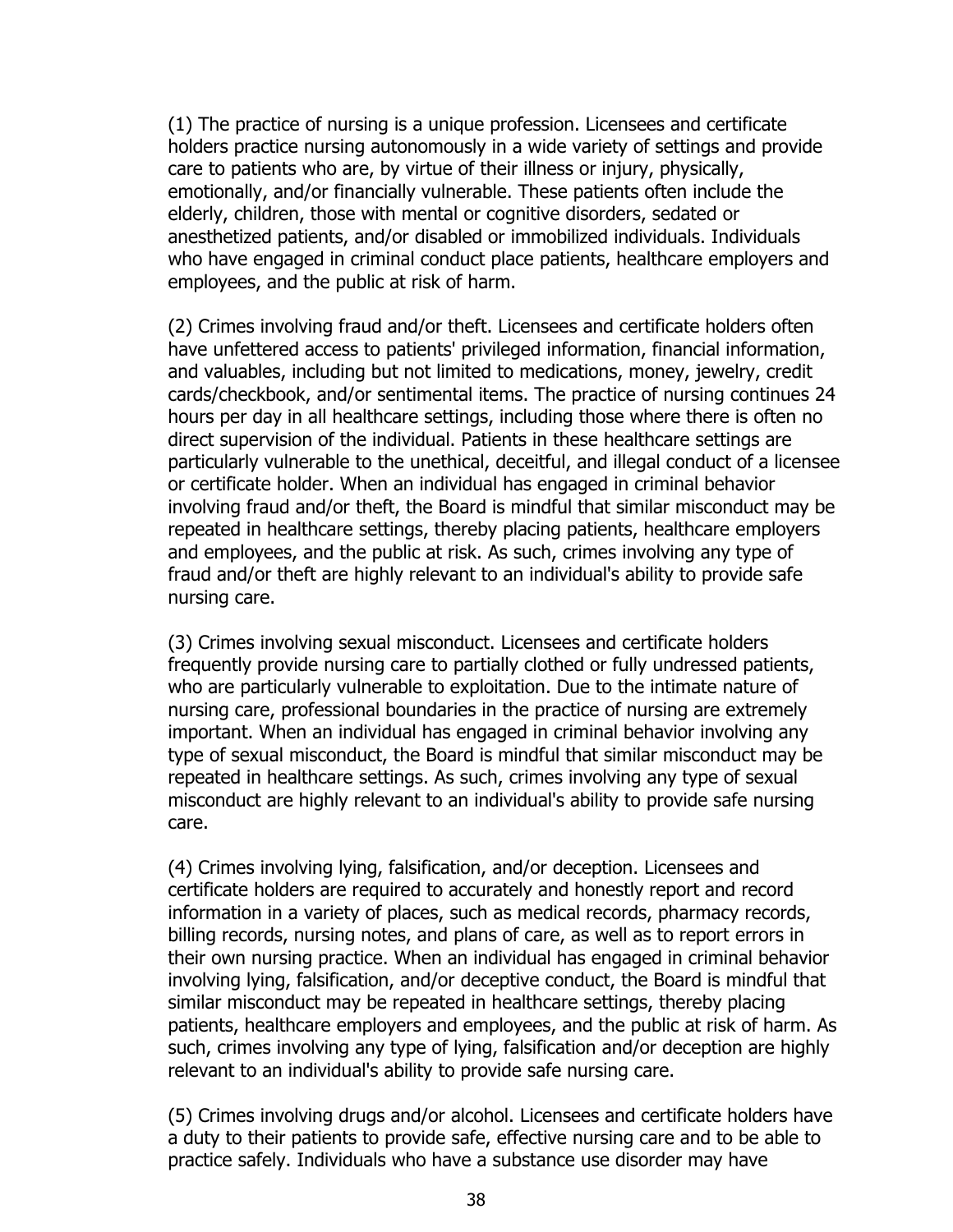impaired judgment and motor skills and are at risk for harming their patients and/or the public. Licensees and certificate holders have access to many medications and drugs and those with substance use disorders may misuse or steal drugs. Individuals affected by a substance use disorder may be unable to accurately assess patients, make appropriate judgments, or intervene in a timely and appropriate manner, thus putting their patients at risk. This danger is heightened when the licensee or certificate holder works in an autonomous setting where other healthcare providers are not present to intervene for the patient or the public. As such, crimes related to the use or possession of drugs or alcohol are highly relevant to an individual's fitness to practice.

(6) Crimes involving violence and/or threatening behavior. Licensees and certificate holders provide care to the most vulnerable of populations, including patients who often have no voice of their own and cannot advocate for themselves. Further, patients are dependent on the caregiver-patient relationship for their daily care. When an individual has engaged in violent or threatening criminal behavior, the Board is mindful that patients may be at risk for similar behavior in a healthcare setting. As such, crimes involving violence and threatening behavior are highly relevant to an individual's fitness to practice.

(c) All crimes listed in this subsection are as described in Titles 21, 47 and 63 of the Oklahoma Statutes. In addition, the Board recognizes and gives similar treatment to similar offenses charged in other jurisdictions. Felony convictions that disqualify an individual from retaining licensure or becoming licensed as a nurse, or retaining certification or becoming certified as an AUA in Oklahoma include:

(1) Crimes involving fraud, theft, lying and/or falsification.

(A) Robbery 21 O.S. § 791 et seq. (B) Falsely personating another to gain money or property 21 O.S. § 1532. (C) Identity theft 21 O.S. § 1533.1.

- (2) Crimes involving sexual misconduct.
	- (A) Human Trafficking 21 O.S. § 748.
	- (B) Trafficking in children 21 O.S. § 866.
	- (C) Incest 21 O.S. § 885.
	- (D) Forcible sodomy 21 O.S. § 888.

(E) Indecent exposure, indecent exhibitions, obscene material or child pornography, solicitation of minors 21 O.S. § 1021.

(F) Procure, cause the participation of a minor in any child pornography, buys, or knowingly possesses, procures, manufactures, or causes to be sold or distributed child pornography 21 O.S. §§ 1021.2 and 1024.2

- (G) Commercial sale or distribution of pornography 21 O.S. § 1040.13.
- (H) Soliciting/offering sex with minor 21 O.S. § 1040.13a.

(I) Offering or transporting one under 18 for sex 21 O.S. § 1087.

(J) Child Prostitution – unlawful detainment in prostitution house 21 O.S. § 1088. (K) Lewd or indecent proposals to minor, sexual battery of minor 21 O.S. § 1123. (L) Knowingly engaging in acts likely to spread Human Immunodeficiency Virus 21 O.S. § 1192.1.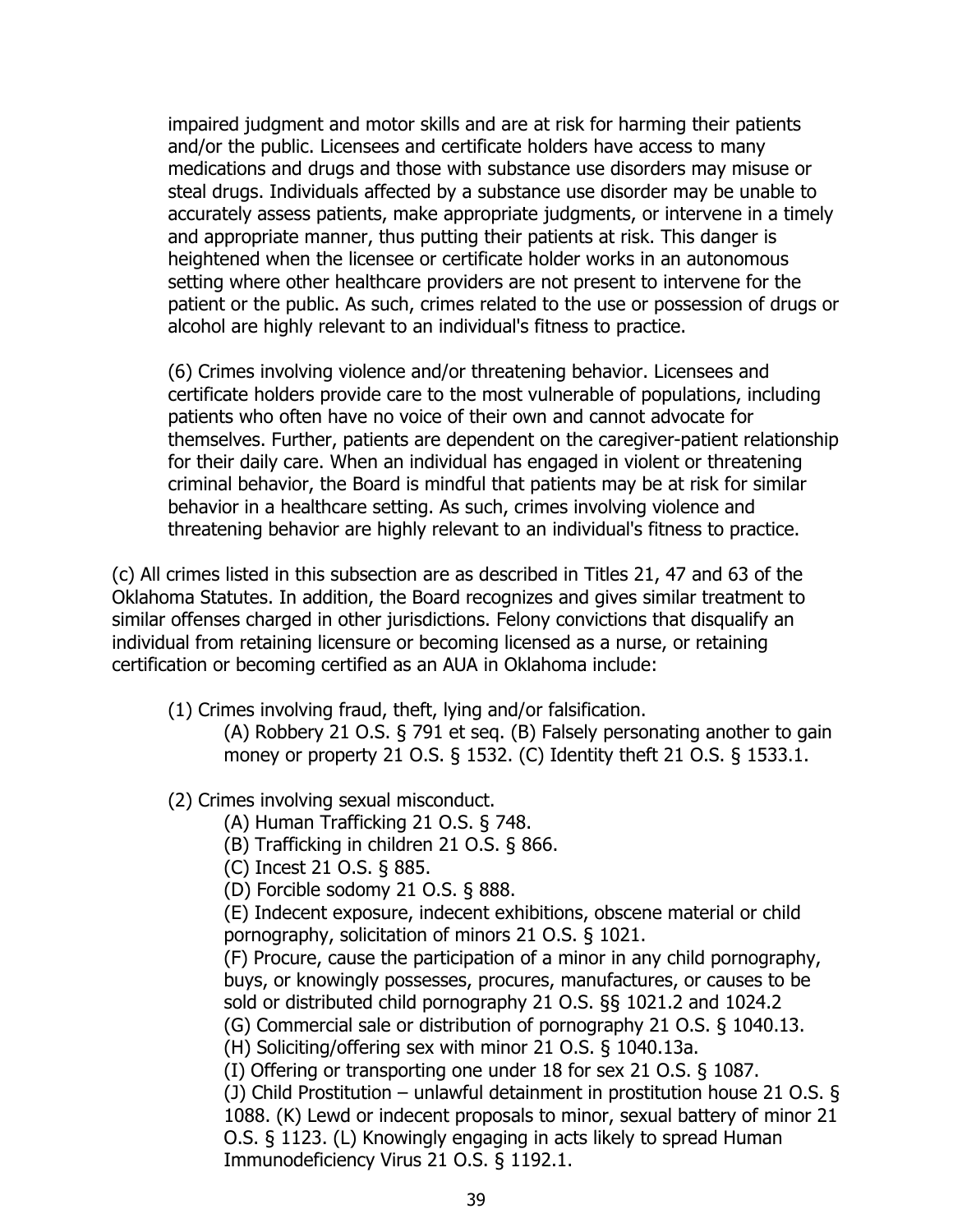(3) Crimes involving drugs and/or alcohol.

(A) Causing, aiding, abetting minor to commit controlled dangerous substance crimes 21 O.S. § 856.1.

(B) Drug trafficking 63 O.S. § 2-415.

(4) Crimes involving threats, violence and/or harm to another individual.

(A) Assault, battery, or assault and battery with a dangerous weapon 21 O.S. § 645.

(B) Aggravated assault and battery 21 O.S. § 646.

(C) Aggravated assault and battery on a law officer 21 O.S. § 650.

(D) Aggravated assault and battery on medical personnel with firearm or other dangerous weapon 21 O.S. § 650.5.

(E) Murder, first or second degree 21 O.S. §§ 701.7 and 701.8.

(F) Manslaughter, first degree 21 O.S. § 711.

(G) Kidnapping 21 O.S. § 741.

(H) Extortionate kidnapping 21 O.S. § 745.

(I) Malicious intentional intimidation or harassment based on suspect classification 21 O.S. § 850.

(J) Desertion – abandonment of child under ten 21 O.S. § 851.

(K) Child endangerment by permitting child abuse 21 O.S. § 852.1.

(L) Rape first or second degree 21 O.S. §§ 1111 and 1114.

(M)Peeping Tom – personally or electronically 21 O.S. § 1171.

(N) Stalking 21 O.S. § 1173.

(O) Endangering or injuring a person during arson or attempt 21 O.S. § 1405.

(P) Failure to stop after fatal accident 47 O.S. § 10-102.1.

(Q)Mingling poison, drugs, or sharp objects with food, drink 21 O.S. § 832.

(5) Crimes involving harm to property.

(A) Violation of Oklahoma Antiterrorism Act 21 O.S. §§ 1268 et seq.

(B) Arson, first, second or third degree 21 O.S. §§ 1401, 1402, and 1403.

(C) Burglary, first degree 21 O.S. § 1431.

(D) To obtain an Initial Determination of Eligibility, the required form shall be completed and filed with the Board. The fee for an Initial

Determination of Eligibility shall be \$95.00 and shall be submitted with the required form.

(E) The Executive Director is authorized to close a file requesting initial determination of eligibility when the person seeking determination of eligibility for licensure has failed to respond to a written request from the Board for information, within sixty (60) days of the written request.

The College shall inform each perspective student that a criminal history background check and a drug screen are required to complete the requirements of the program. The College shall provide every clinical facility verification of a background check and drug screen.

Background checks and drug testing are required by clinical sites to protect clients and the general public. A business designated by the college conducts criminal background searches. The college reserves the right to do repeat background checks if needed. The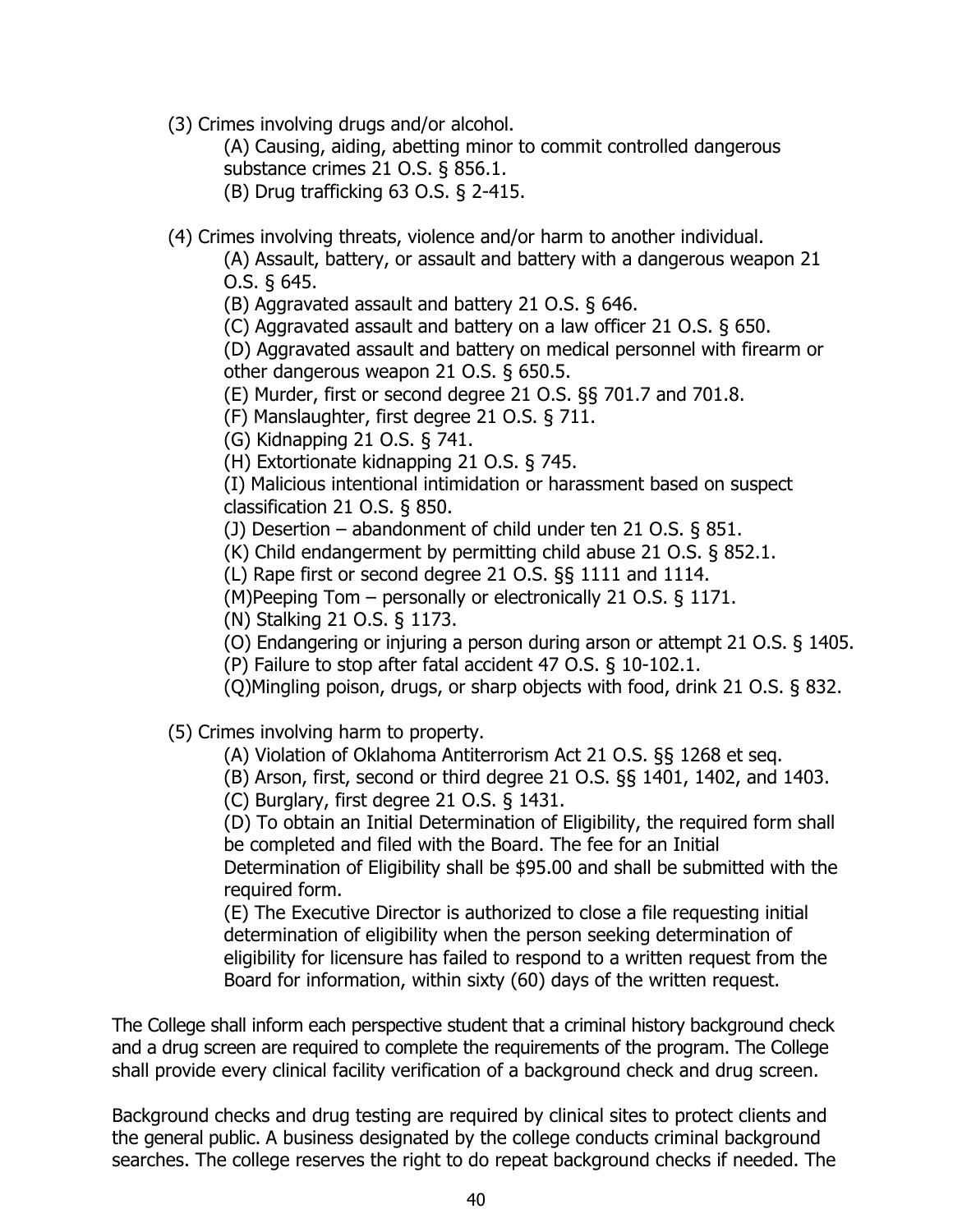background checks, dissemination of self-disclosure information, background check results, and conviction records, whether in or outside the State of Oklahoma as deemed necessary by the college may be provided to the clinical sites at their request.

In addition, please be aware that clinical sites reserve the right to refuse placement of any student resulting in said student not being able to pass the course and policies for dismissal may apply. To receive a clinical placement in those sites, the student must comply with the requirement and all findings must be satisfactory according to the guidelines below and with the contractual requirements of the facility.

The clinical facility may refuse any student from participation in clinical experiences with a criminal background check records that relate to a felony. A conviction/criminal history record does not necessarily disqualify an individual for admission in a program. Conviction/criminal history records are reviewed as they relate to the content and nature of the curriculum and the safety and security of clients and the public.

This College reserves the right to review other information with a bearing on the student's ability to function safely in the clinical area.

# **Procedure**

- 1. A student fee will be assessed upon enrollment into nursing courses.
- 2. Students complete a certified background check per a third party designated by the nursing program.
- 3. Students will send information directly to the designated business firm.
- 4. Northern's Nursing Chair and student services will review findings.
- 5. If a felony, violent crime, warrants, arrests, sanctions, misdemeanors, or sex offender registration is identified, the student will be notified by the Nursing Chair or Vice President of Student Affairs. Depending upon circumstance one or more of the following will occur: a) dismissal, b) counseling, c) allowed only at certain facilities, which may mean student will have to drive, d) facility may also be notified for their input, e) request more information/court records, etc. as needed to make a decision.
- 6. Northern will review the report to ensure the criminal background check, violent crime and sex offender registry and other reports are included and are not older than three months when submitted to the program. If the student leaves the program and is later re-admitted, another check will be completed at the student's expense.
- 7. If the student has been a resident of Oklahoma for less than one year, he/she may be required to obtain a criminal history review and sex offender registry report from the last state of residency. In the event a statewide registry does not exist, a background check from the last county of residence should be explored. The nonresident of Oklahoma student is responsible for obtaining this clearance at his/her expense.
- 8. International students are subject to the same criminal history information review as stated above. It may be necessary for the student to contact his/her embassy, or utilize a commercial investigative service in order to comply with this requirement. The international student is responsible for obtaining this clearance at his/her expense.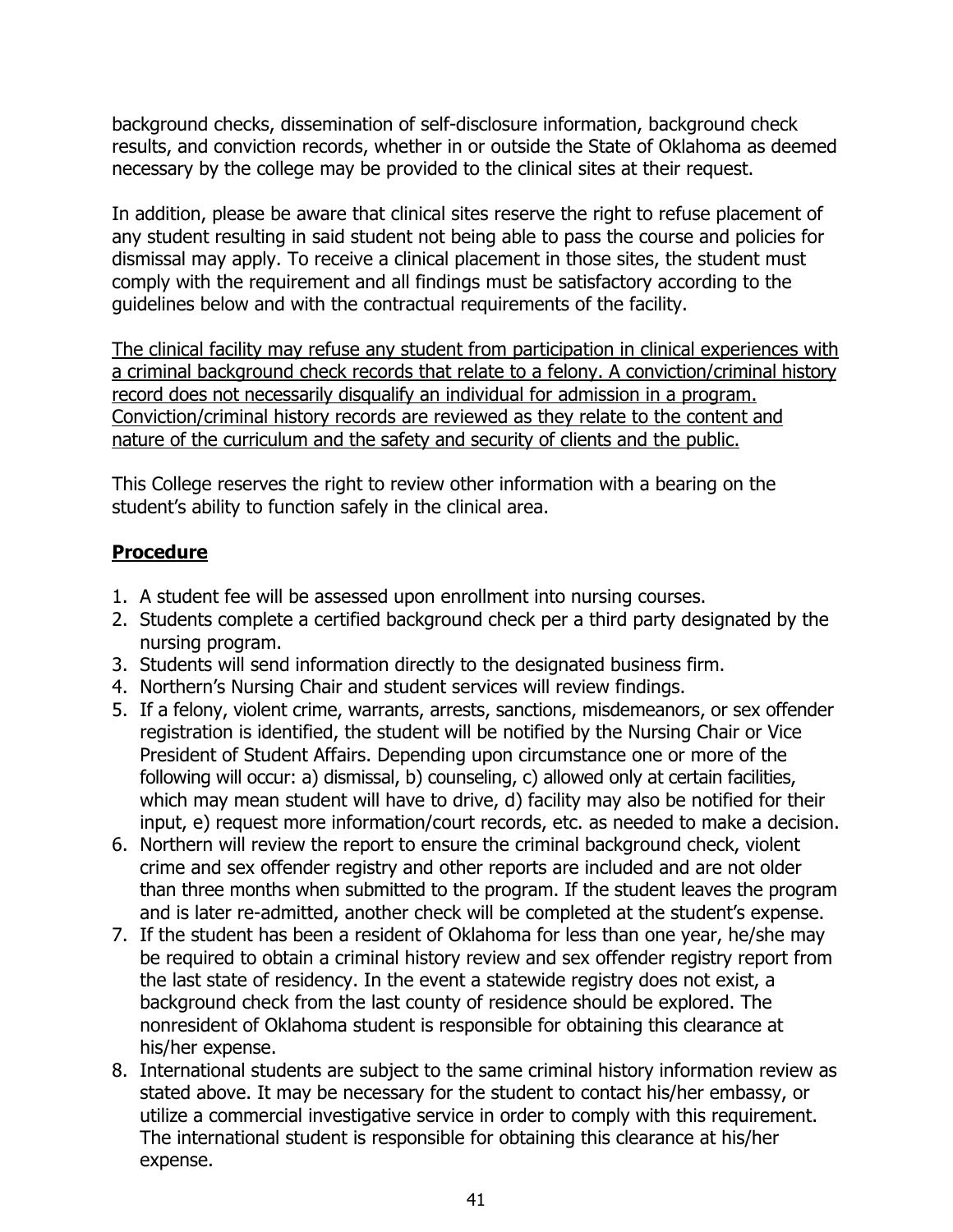#### **Reviewing the Criminal Background Check**

- 1. Northern will examine the report for the following wording:
	- a. If on the certified background check report, "Based on the information provided, students are advised that the subject has no criminal history information, wants, warrants, arrests or sanctions **and**
	- b. If on the sex offender and violent crime section, "A name search of files under the Sex Offender's Registration Act failed to reveal a record", and the same is noted on the Violent Crime **then the student is deemed to have clearance.**
	- c. If the report indicates criminal offense(s) of any kind **further review is needed.**
- 3. The review of criminal history will be guided by contractual agreements with facilities. Felony charges generally are indicated by a case number that begins with "CF-". The year and the case number follow. Misdemeanors are generally indicated by a case number that begins with "CM".
- 4. If a review of the report indicates criminal activities, Northern may request the student to obtain certified copies of court records related to the charge. These records may be obtained from the courthouse in the county in which the charges were filed. Certified copies of court records may vary from state to state, but generally include an information sheet (with a description of the charge), a statement of the charges, and a statement of the judgment and sentence rendered by the court. Northern will review the court records because the information included on the report is sometimes incomplete. For example, a charge may be originally filed as a felony, but later is reduced to a misdemeanor. In addition, the report does not always indicate whether the charge was filed as a felony or misdemeanor, nor does it always show the judgment and sentence rendered.
- 5. If the student has a criminal history, Northern may review the case with its clinical facilities to determine whether the student will be able to complete clinical rotations at the facility. The clinical facility and/or the college will decide whether there is evidence that placement of the student in clinical rotations could jeopardize the safety of others.
- 6. Based on the decision made by the clinical facility and/or Northern, Northern will notify the student regarding their ability to complete the clinical requirements of the program.
- 7. A copy of the report, copies of the court records and related correspondence with the student may be filed in the student's permanent record.
- 8. Only original forms will be accepted, no photo copies or faxes of results are allowed.
- 8. Situations are evaluated on a case-by-case basis.

NOTE: The Northern Oklahoma College Nursing Program will make reasonable academic and clinical adjustments to facilitate academic success of qualified individuals with positive criminal background checks. The nursing program has established standards/guidelines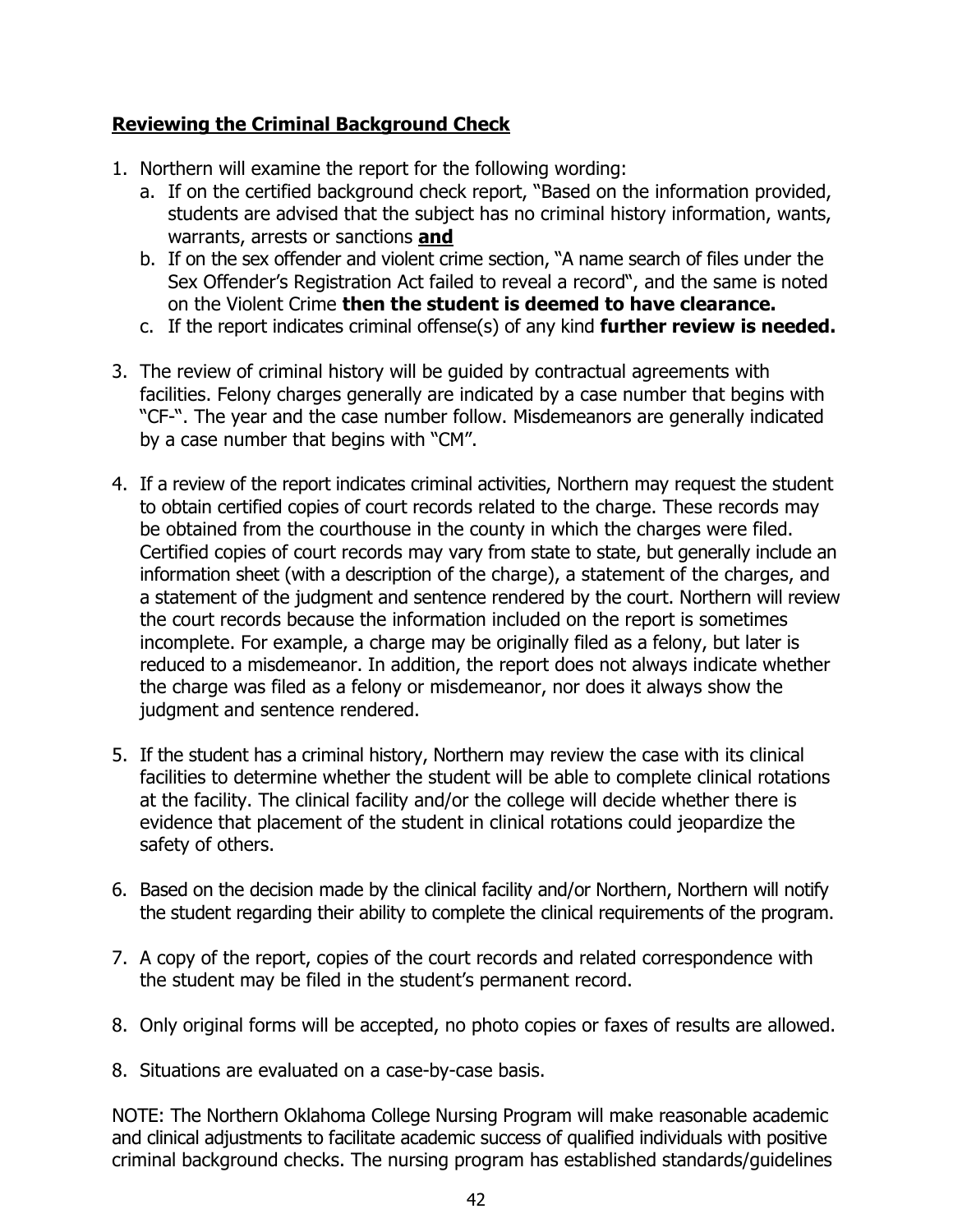in an effort to provide a framework to balance several competing interests that are specific to nursing:

- The rights of applicants and students.
- The safety of students, their peers; clients/families and healthcare team members.
- The significant clinical component of the program.
- The clinical agency contracts allowing the nursing program to place nursing students in various healthcare facilities for clinical.
- The Oklahoma Board of Nursing requirements for licensure.

These challenges may prevent some nursing students with criminal backgrounds from completing the nursing program.

# **DRUG TESTING**

A drug screen will be performed on all nursing students. A positive drug screen, including cannabis, will prevent the student from attending clinicals and will therefore lead to dismissal from the program. Fees for the drug screen are the responsibility of the student. If subsequent tests are required for any reason, payment will also be the responsibility of the student. Students in the fall semester will have the fees assessed in their bill. Students admitted in the spring semester will pay directly to the testing firm. Random drug screens are possible at any time during the program with payment the responsibility of the student.

## **CLINICAL REQUIREMENTS**

Nursing clinicals are provided in agencies located primarily in Kay, Garfield, Payne, and Oklahoma counties. The student should expect to travel to any of these locations throughout the clinical experience. Other local facilities provide specific clinical experiences such as schools, daycares, clinics, private homes, and chemical dependency units. All student learning activities are planned, supervised, and evaluated by Northern Oklahoma College nursing faculty and are chosen to provide experience with clients of all age groups in varying degrees of wellness.

Certification of Healthcare Provider CPR (BLS) for infant, child, and adult is required by August 1. . The certification must show a hands-on demonstration in person was performed with a program instructor. This requirement is arranged by the student. This certification must be current throughout the program. Completely online courses will not be accepted.

It is essential that nursing students be able to perform a number of physical activities in the clinical portion of the program. At a minimum, students will be required to lift at least 50 pounds, stand for several hours at a time and perform bending activities. Students who have a chronic illness or acute condition must be able to implement safe, competent, direct client care. The clinical nursing experience also places students under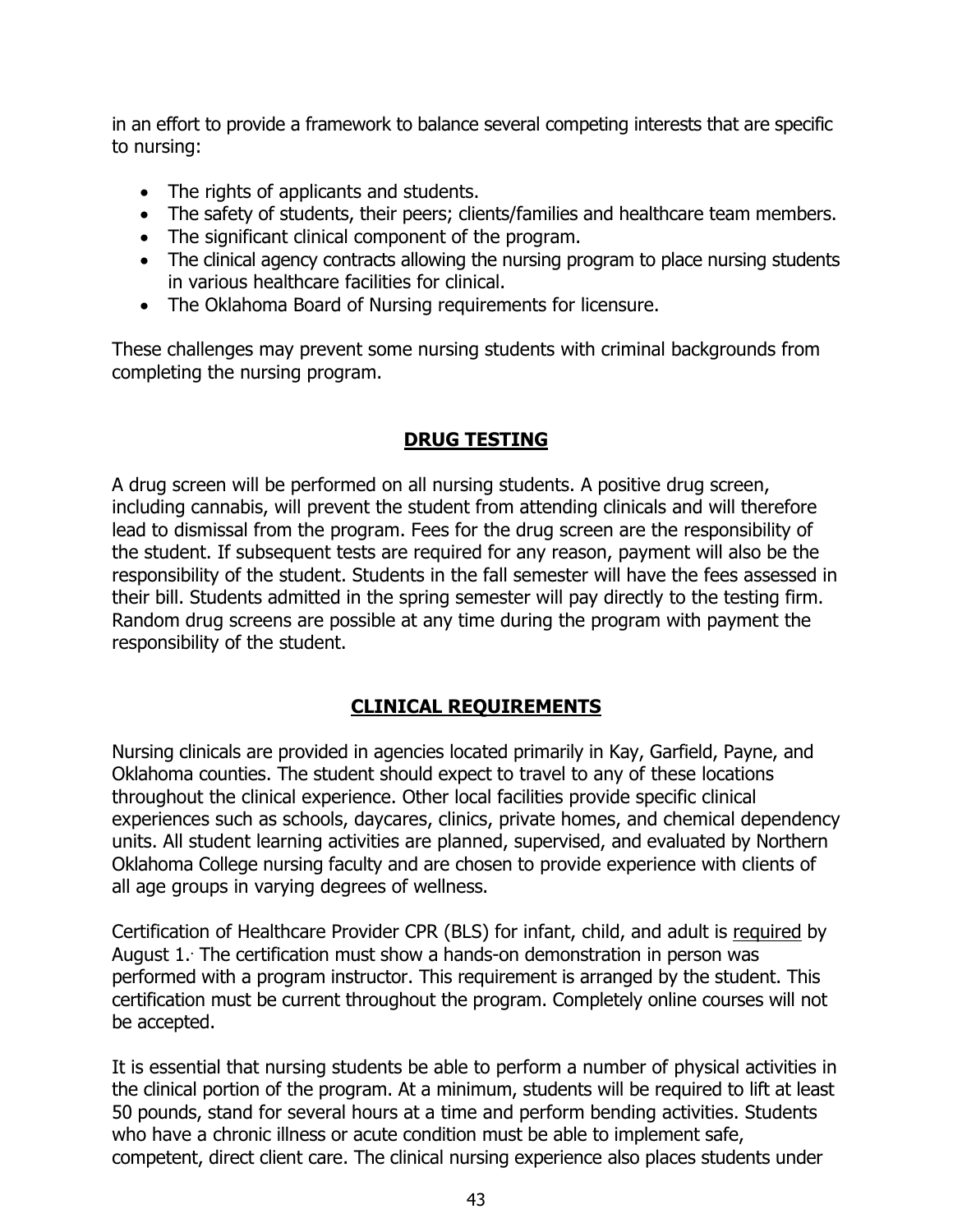considerable mental and emotional stress as they undertake responsibilities and duties impacting clients' lives. Students must be able to demonstrate rational and appropriate behavior under stressful conditions. Individuals should give careful consideration to the mental and physical demands of the program prior to course drop date.

# **PHYSICAL EXAM AND IMMUNIZATIONS**

All students on initial enrollment to their first nursing course must have a physical health form completed by a physician, physician's assistant, or nurse practitioner by August 1 **prior** to the first day of class in order to remain eligible for admission. Students are responsible for expenses incurred.

Immunization requirements:

- Hepatitis B vaccine (3 doses).
- Tdap immunization within the past 10 years.
- Documented varicella titer **or** varicella vaccine (2 immunizations).
- Measles, mumps, rubella (MMR) vaccine (2 immunizations at least one month apart or born before 1957) **or** titers for all 3. Immunizations are required if titers are low.
- Two (2) TB skin test & results at least one week apart within past 12 months. If TB skin test is positive or contraindicated, a chest x-ray must have been taken within the past 12 months and results reported or a form stating no signs and symptoms so chest x-ray is not needed by a care provider or nurse practitioner.
- Second year students (sophomores) must validate prior or on the first day of class either a negative TB skin test or chest x-ray within the past 12 months.
- Flu vaccination must be completed annually by October 1 **or** as determined by the clinical facility.
- Vaccination status for COVID-19 (evidence of vaccination or declination) is required by August 1. Full COVID vaccination is required (based on current protocol) by January 3, 2022 with first dose no later than December 1 COVID-19 vaccination and second dose (if applicable) no later than January 3, 2022.

#### **A nursing student will not be allowed to attend class until the above requirements have been met or series of immunizations have started. No exceptions.**

#### **NURSING CLINICAL ASSIGNMENTS**

Due to agency space limitations, nursing faculty reserve the right to assign students to clinical agencies. Students may be required to travel to agencies outside of their home community in any given semester. Travel expenses are the responsibility of the student.

Clinicals are held at various times during the day or evenings. Due to last minute agency requirements, clinical times may vary from those listed in the Northern Oklahoma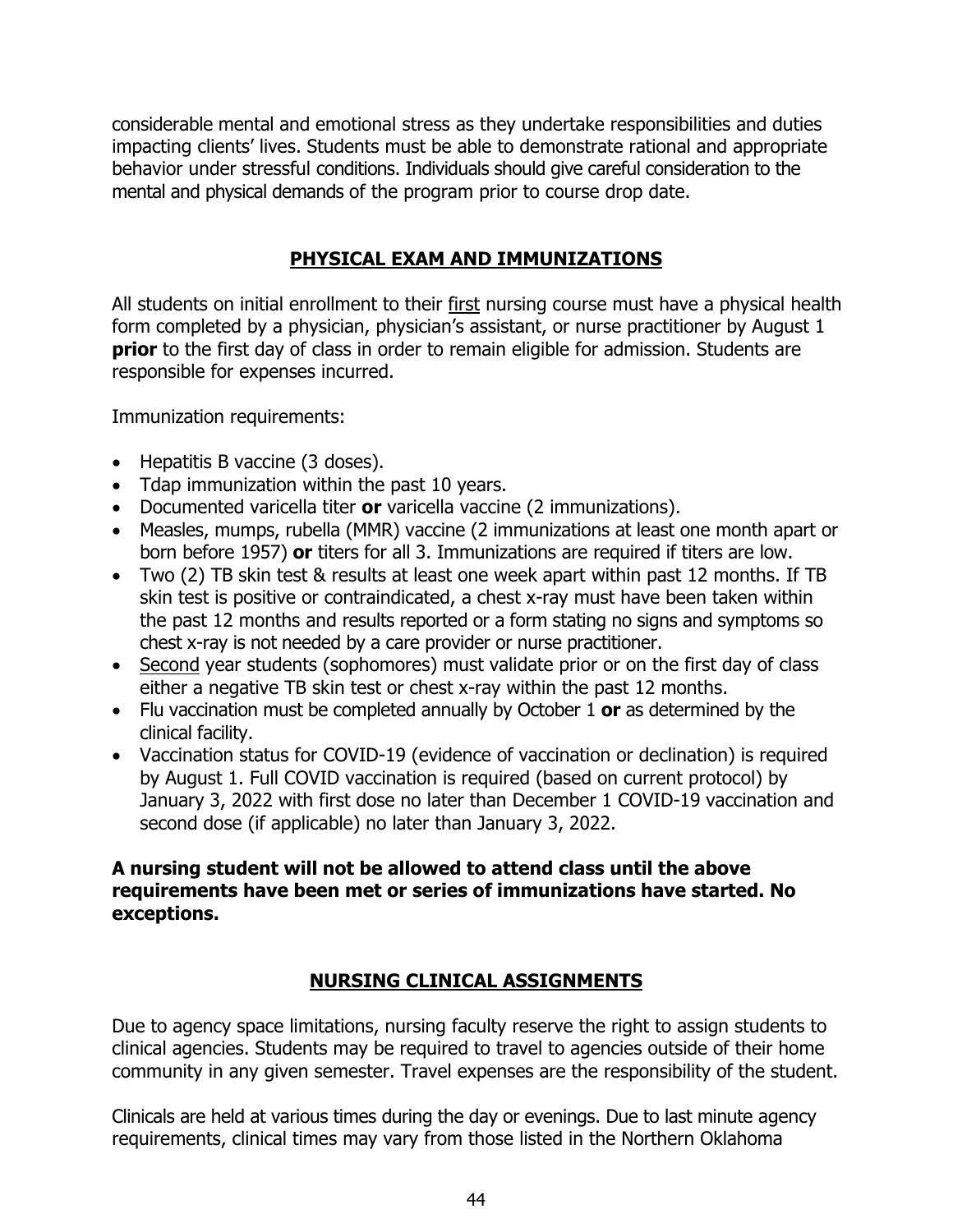College class schedule. Students may not bring children to class or clinical. Visitors are not allowed at any time during clinicals.

OSHA training and waiver form must be on file for students to care for clients. Students cannot take verbal or telephone orders from providers.

All students are expected to perform their clinical activities efficiently and safely without the influence of drugs or alcohol.

## **DRESS REGULATIONS**

The following must be adhered to for nursing clinical unless otherwise requested by the facility:

#### **Uniforms for both men and women:**

- White **lab coat**, hip length
- Plain, black, lightly lined **jacket** without a hood.
	- $\circ$  Jacket must be free of all logos, pictures, and writing, with the exception of NOC or NOC Nursing.
	- o (SNA will sell a jacket fitting these criteria in the Fall.)
- Plain Cardinal Red or True Red **scrubs**.
	- o Women may wear long scrub skirts if desired.
	- $\circ$  A black crew neck t-shirt may be worn (tucked in) underneath the scrub top, if necessary.
	- o **Pants** must be at least ankle length and provide adequate coverage when students are bending over and providing care. No rolled cuffs are allowed on the pants, and pants cannot touch the floor. Jogger style scrub pants are approved attire.
	- o **Shirts** must be long enough to cover the trunk when bending over or reaching to provide care.
- Uniforms must be clean, wrinkle-free and fitted properly. Faculty may request uniforms changed if they are extremely baggy or deemed too tight. Uniforms will be worn to all orientations, simulations, clinicals, and activities.

## **Uniform Patch:**

Nursing emblem patch is to be sewn in the center 3" below the shoulder of the left sleeve of the uniform and lab coat.

#### **Student uniforms are to be worn only when functioning in a student role:**

When the clinical facility dress regulation differs from this policy, the clinical facility regulations will be followed. Uniforms should not be worn to restaurants or public activities.

## **ID Badge:**

Worn at all times above the waist with the picture facing forward while in the clinical agency. Regulation name badge is to be worn on the uniform and/or lab coat.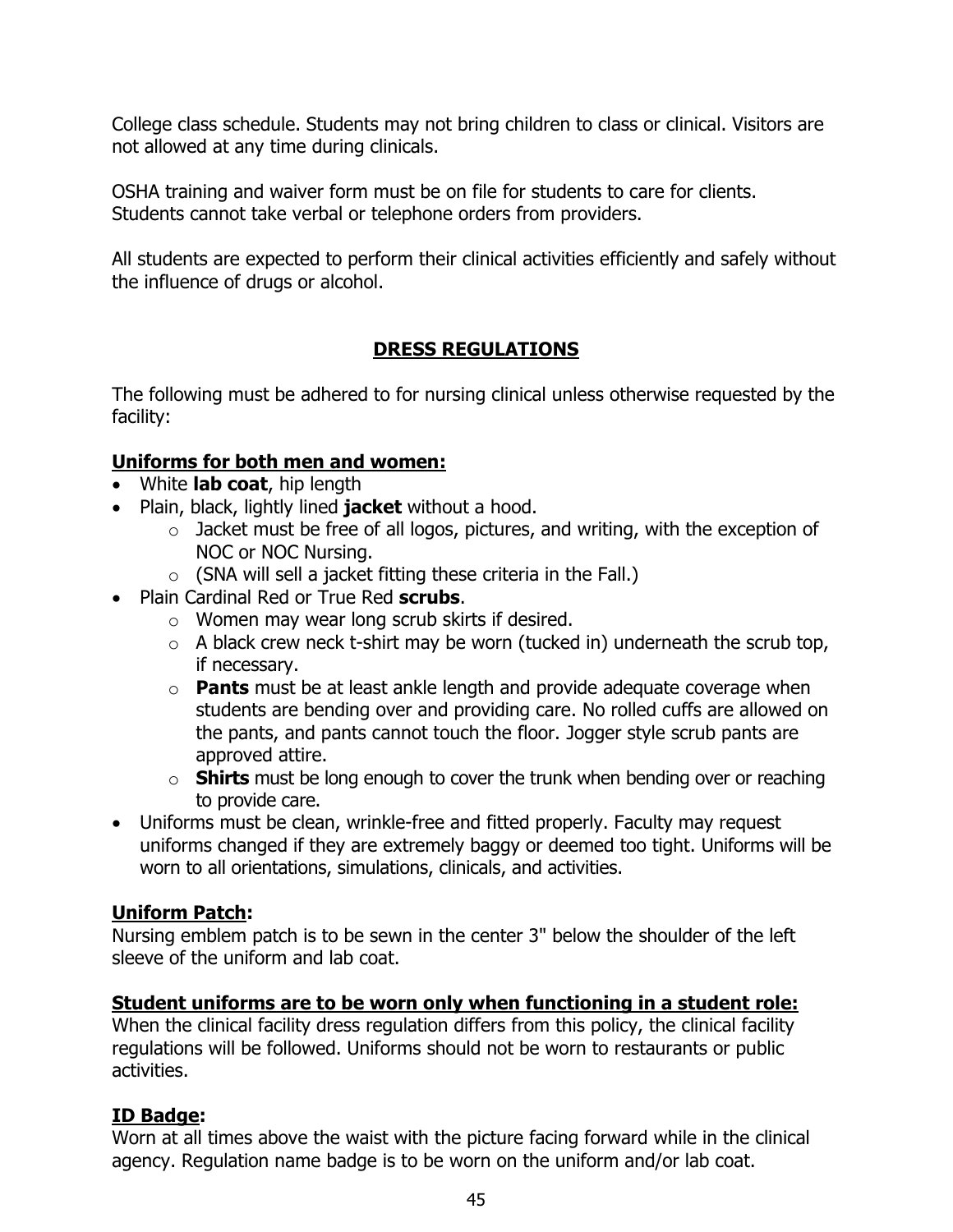# **Alternate dress by facility request only:** Rare occurrence.

- A lab coat with college emblem and name badge must be worn.
- Attire under lab coat will be appropriate and professional, e.g., dresses, skirts, or slacks.
- The nurse has the authority to deny a student the privilege to be at the facility if dress is inappropriate.

# **Shoes/Socks:**

- Closed toe, black shoes made from impermeable materials with a non-skid sole.
	- o **Canvas and sandals are not acceptable materials or types allowed.**
	- o Shoes must be clean, polished, and reserved for clinical area only.
	- $\circ$  Clogs are acceptable if there is a strap for the heel.
- Hose/socks must be worn in patient care areas.

# **Unacceptable clothing for clinical times when requested:**

Shorts, jeans, bare midriffs, low-cut tops/pants/slacks, sports attire, thin or see through clothes, halter tops, mini dresses, sweat tops/pants, jogging suits, and open toed shoes.

## **Jewelry:** No jewelry **except**:

- Wedding band and/or engagement ring of low profile;
- Watch with second hand;
- One pair small post earring in the ear lobe if ears are pierced. No multiple pairs allowed. Students with gauged ears must wear flesh colored plugs or be covered with a bandage.
- No visible body piercing jewelry is allowed. Visible body jewelry (nose, brow, tongue rings) should be removed in the client care environment.
- Tattoos must be covered.

# **Hair/Nails:**

- Hair must be clean, with a natural color, off the collar, and secured away from face.
- All hair accessories should be plain and black in color.
- Men Beards and mustaches will be neatly trimmed.
- Nails will be clean, trimmed and not extend past fingertips. Nail polish is not permitted. No artificial nails or tips are permitted.

# **Cosmetics:**

- Students will be clean and well groomed, including oral care, with no body odor.
- Shaving lotion and deodorant should be unscented.
- No perfume should be used in patient care areas.
- Makeup is to be conservative.

## **Other:**

- No gum or tobacco products are allowed at clinical facilities.
- Smoking, vaping or use of chewing tobacco is not allowed at clinical facilities. An odor of smoke can be offensive and/or hazardous to some people.
- Students needing unusual sizes in scrub clothes may be required to provide their own of the appropriate color required by the health agency.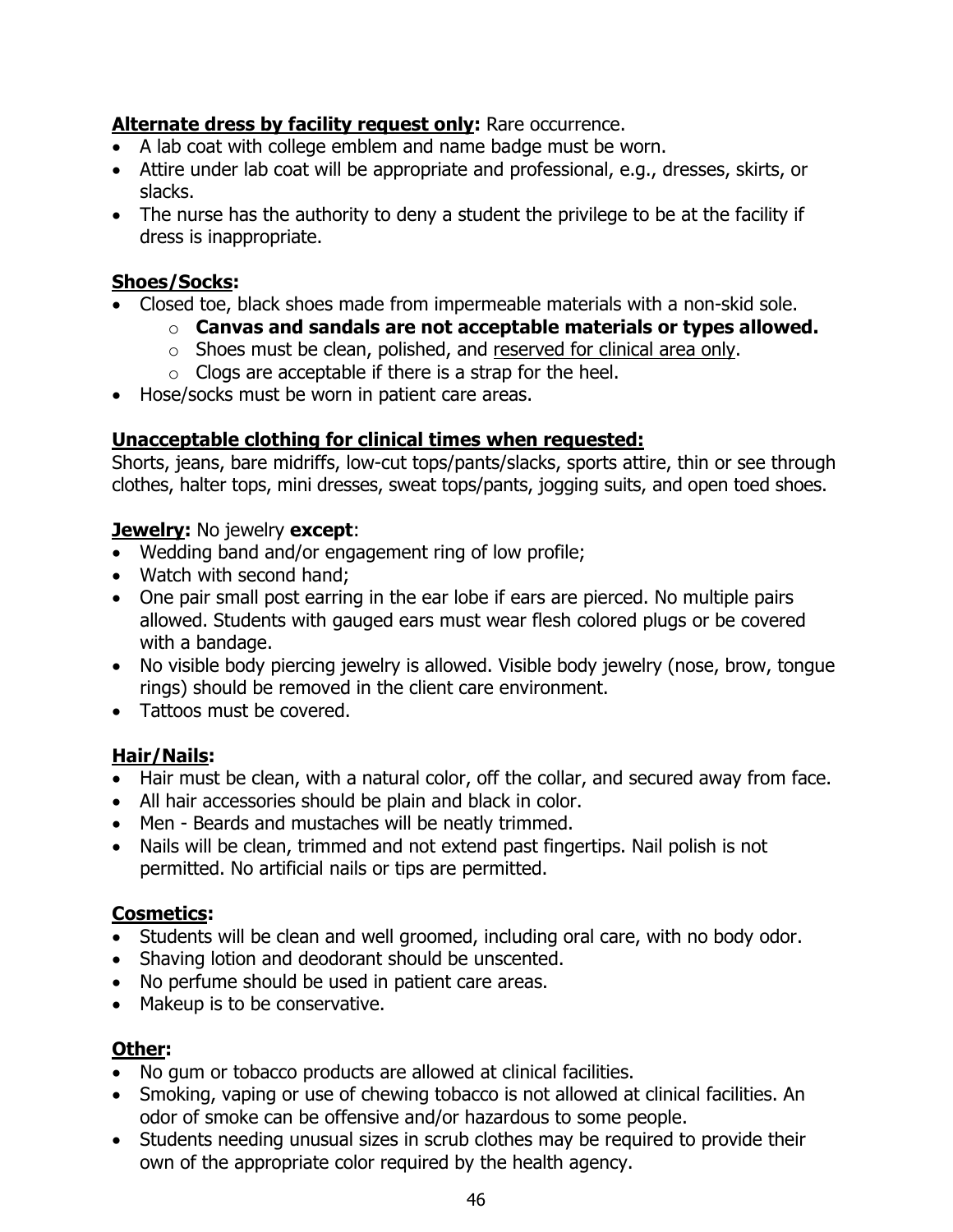#### **Cultural/Spiritual issues:**

Students who request adaptations to the dress requirements for cultural and/or spiritual reasons need to visit with the clinical instructor prior to the first clinical.

#### **Professional Appearance:**

A student may be dismissed from the program and receive a failing grade in the course based on the inability to place the student in a clinical facility due to noncompliance with the professional appearance policies.

#### **Additional Equipment:**

- a. Bandage scissors
- b. Good quality writing pen, with black ink
- c. Stethoscope
- d. Penlight
- e. Hemostat (optional)
- f. Watch with a second hand

## **CONFIDENTIALITY**

Confidentiality is an essential component of nursing practice. Northern nursing students will follow HIPPA regulations. Violation of confidentiality will result in disciplinary action or dismissal from the program.

The student cannot discuss or post any type of information about faculty, peers, clients, client's family members, the clinical facility or health care team members at any time or on any electronic venue or social network.

# **ETHICAL AND LEGAL IMPLICATION OF REFUSING TO CARE FOR A CLIENT**

The nursing faculty of Northern Oklahoma College recognize the legal and ethical implications of a nurse refusing to care for an assigned client. The ethical position of the profession is stated in the American Nurses Association Code of Ethics for Nurses (2015), "The nurse practices with compassion and respect for the inherent dignity, worth and unique attributes of every person."

The Violations for the Oklahoma Nursing Practice Act and Rules includes a definition of "unprofessional conduct" that can result in disciplinary action to licensed nurses by the State Board of Nursing. Unprofessional conduct includes "discriminating in the rendering of nursing services or patient care assignments". If a nurse has strong religious or personal feelings towards groups of clients that may hinder the ability to render safe nursing care to certain clients, the nurse may wish to consider other employment opportunities.

The Northern Oklahoma College nursing faculty will provide education and/or counseling to students that are apprehensive or refuse to participate in caring for an assigned client. The faculty believes that there is a moral obligation inherent in caring for the sick and if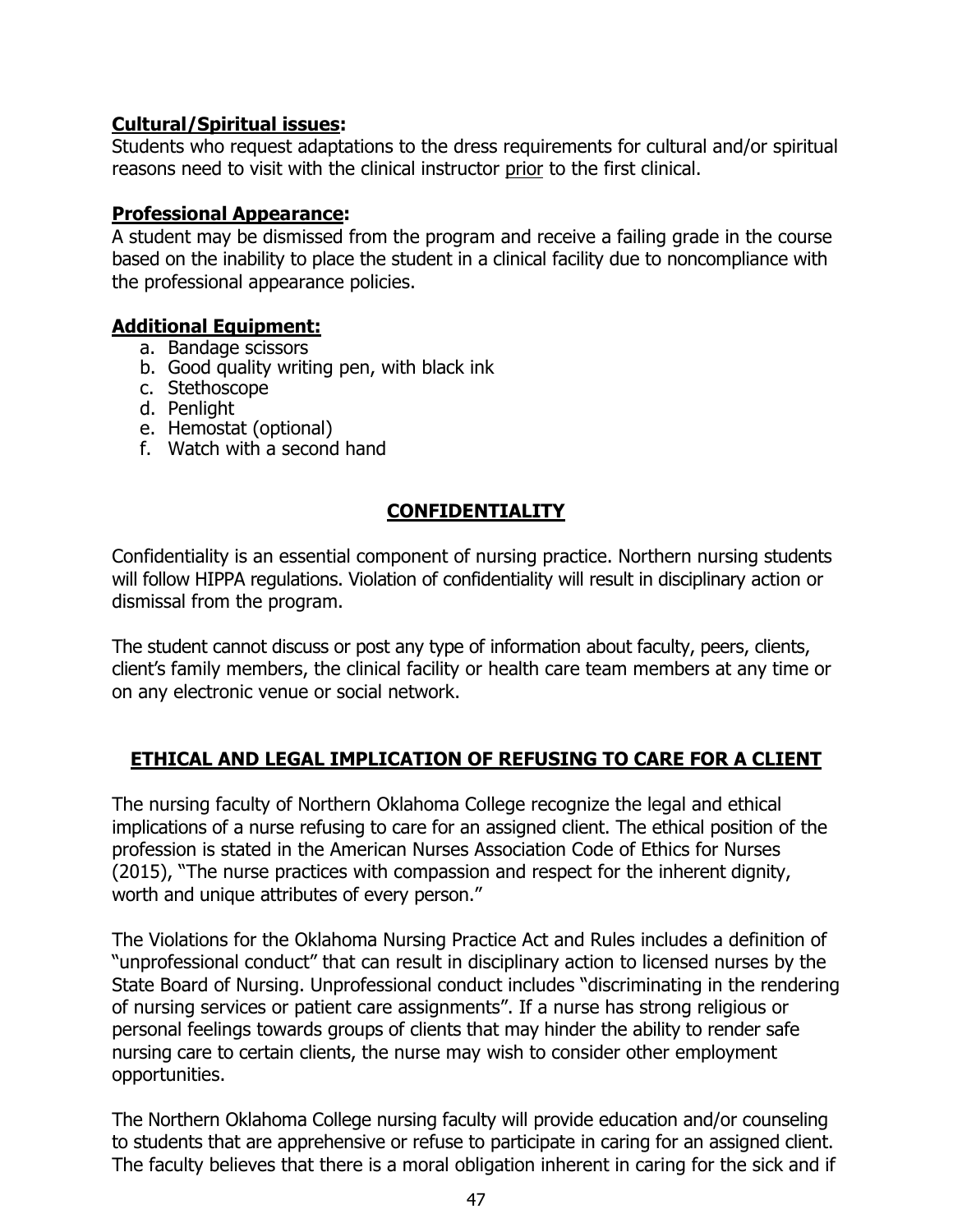refusal to care for assigned clients persists, career counseling will be given to determine whether the student should continue to pursue a nursing career.

# **CLINICAL ACCIDENTS AND ERRORS**

The following guidelines should be utilized in reporting accidents or errors.

- All accidents or errors should be reported immediately to the appropriate instructor and to the nurse in charge of the client. This is the student's legal and ethical responsibility.
- The client's health care provider will be notified for appropriate action to be taken in regard to the error or accident if deemed necessary by the nurse or faculty in charge.
- An incident report will be completed by the student involved. This report will be completed per agency and college protocol.
- If a student sustains a needle stick or injury during a clinical experience, a report will be completed and a copy placed in the student's file at the college. The student must adhere to the clinical institution's Exposure Control Plan which stipulates what treatment and immunizations may be required. **The student is responsible for all costs if not covered by the facility.**
- If student is seriously injured during the clinical rotation, the student will be taken to the emergency room. The student is responsible for own medical expenses resulting from treatment of illness or accidents, including injuries at the college or in the clinical setting.
- Student insurance provided through the nursing program is to protect against any harm that may come to a client being cared for by a student. If you do not have personal health insurance contact your campus student services to inquire about options available.

# **USE AND DISPOSAL OF SHARPS IN SKILLS LAB**

## **Use**

- **All sharps (needles, scissors, scalpel blades, etc.) should remain in the skills lab at all times.**
- All sharps may be used by nursing students for practice of nursing skills under the supervision of nursing faculty. Sharps are to be used in the Skills Lab or other faculty-designated practice areas. They are not to be removed from the practice areas unless cleared with a nursing faculty**. SKILLS WILL NOT BE PRACTICED ON SELF OR ANY OTHER STUDENT. Failure of compliance will result in formal counseling record.**

# **Accidental Needle Sticks**

- Sharps in skills lab are not intended for human parenteral use.
- If contaminated by an accidental stick, the sharp will be disposed of immediately. (See disposal process below)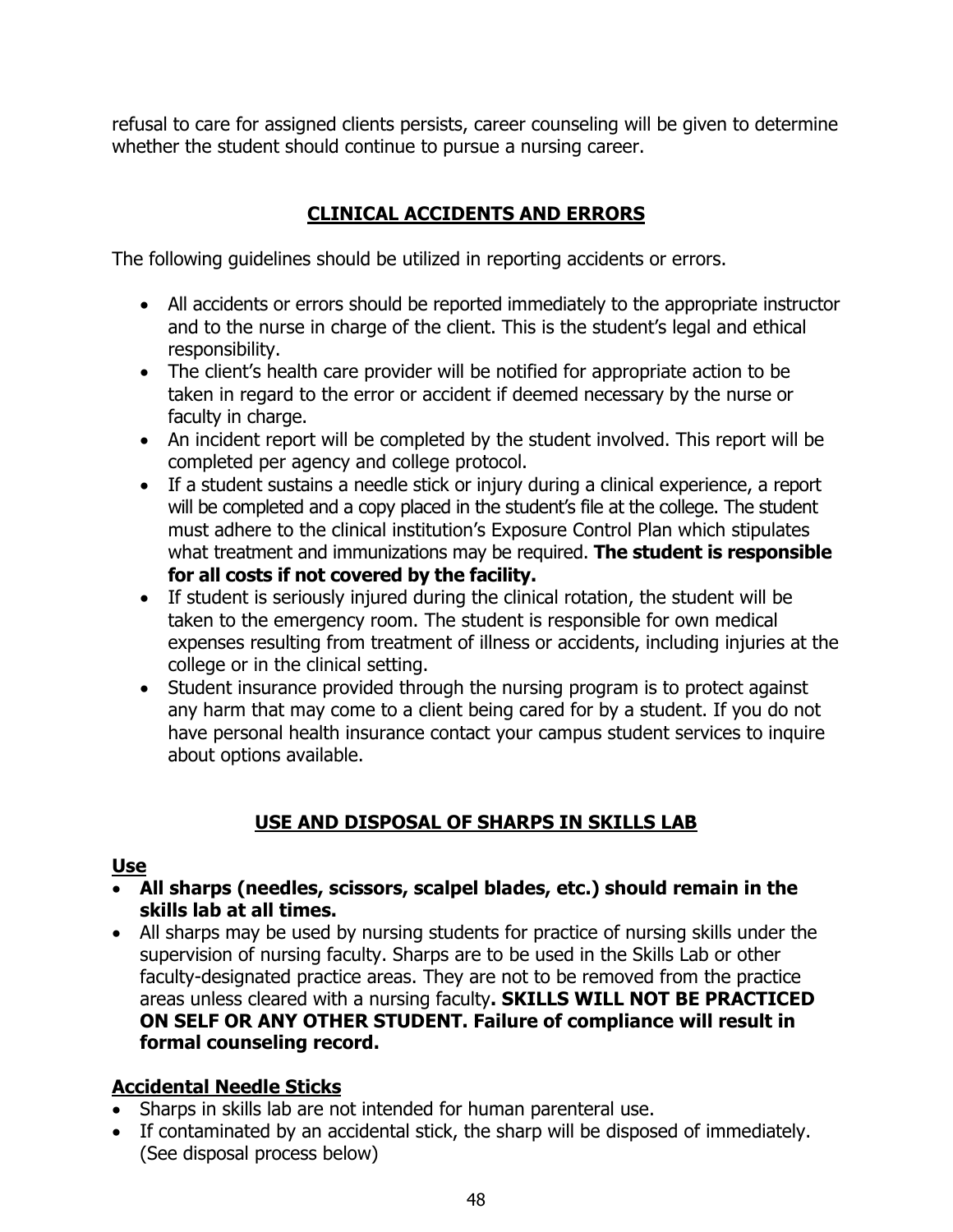• Accidental needle sticks will be reported to a nursing faculty immediately and documented on appropriate report form and placed in the student's permanent file.

#### **Disposal**

- All sharps will be placed in the sharps waste container.
- If all sharps containers are full request a new one from a faculty or staff member. **DO NOT** leave sharps laying around.

# **DEMONSTRATION OF SKILLS**

Our goal is for students to provide safe care. There are specific skills and skill performance standards/criteria to learn before performing safely in the clinical area.

Students will follow the criteria as listed below:

- Read all material assigned.
- Listen to lectures and watch appropriate video(s).
- Practice in skills lab as instructed.
- Students must correctly demonstrate a skill to an instructor using critical elements before it can be done in the clinical area. If a student doesn't pass, the student can repeat the skill by appointment within specified guidelines in the workguide**. Students cannot perform the skill in the clinical area until this step is completed.**
- Skills will be demonstrated in sequence.
- **IV push meds and central line meds cannot be given unless an instructor or licensed personnel is with the student. In some facilities, IV push meds cannot be given by students.**
- **Blood and blood products will not be administered by students, NO EXCEPTIONS.**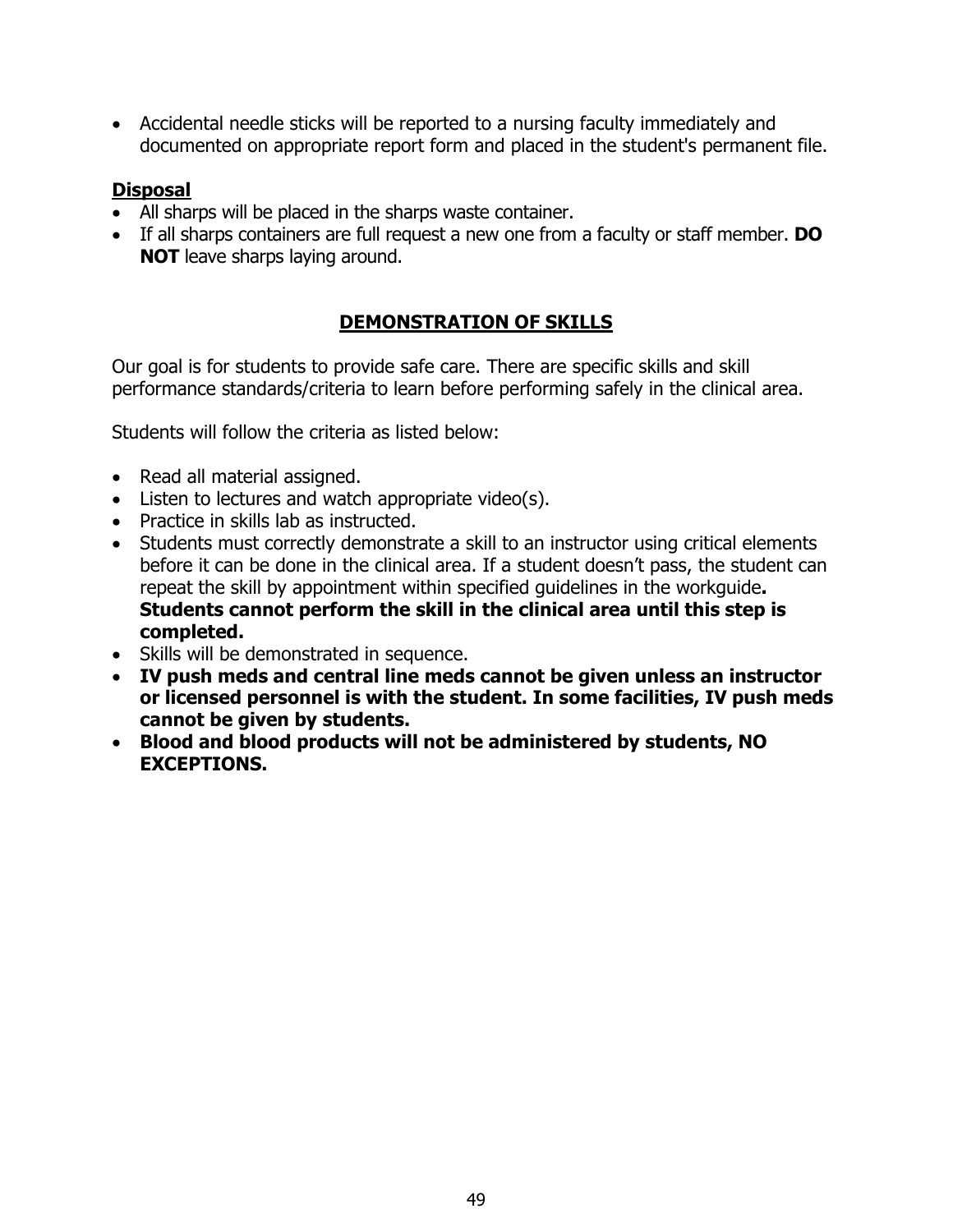# **STUDENT RESOURCES**

# **STUDENT ACTIVITIES**

All decisions of student activities will have faculty involvement and approval **before** being implemented.

# **Northern Oklahoma College Student Nurses Association**

Each student enrolled in nursing and pre-nursing is strongly encouraged to join. Students can also be members of Oklahoma Student Nurses Association (OSNA) and NSNA (National Student Nurses Association). These are student professional organizations. These organizations are available at all nursing campuses. Website: [www.nsna.org](http://www.nsna.org/)

Yearly membership: NOC Student Nurses Association - decided yearly with a minimum of \$10.00 per year. OSNA and NSNA - cost varies.

These organizations speak for the nursing student and offer many benefits such as scholarships, service opportunities, and conventions. An organizational meeting and election of officers is held soon after classes begin in the fall. The meetings are monthly thereafter. Nursing students must become a member to participate in any of the SNA activities.

Attendance to the fall and/or the spring convention is an excused absence from theory class and counts as a clinical day(s) if it falls on a student's clinical day. Attendance is optional, but encouraged. The student assumes all responsibility for making travel arrangements and meeting expenses. The student is also responsible for obtaining missed lecture material. Arrangements for make-up work, quizzes, or exams must be made in advance. Documentation of convention attendance is required for it to count as a clinical day(s). Documentation may be the name tag, convention registration receipt, or other convention materials. SNA monies may be used to reimburse delegates according to available funds.

The SNA provides opportunities for networking with peers and guest speakers. There are fundraising activities to obtain monies for activities, pinning receptions and the SNA scholarship fund. Scholarship amounts and eligibility are controlled by the voting members. Additionally, SNA performs community services on the local, state, and international levels through various activities.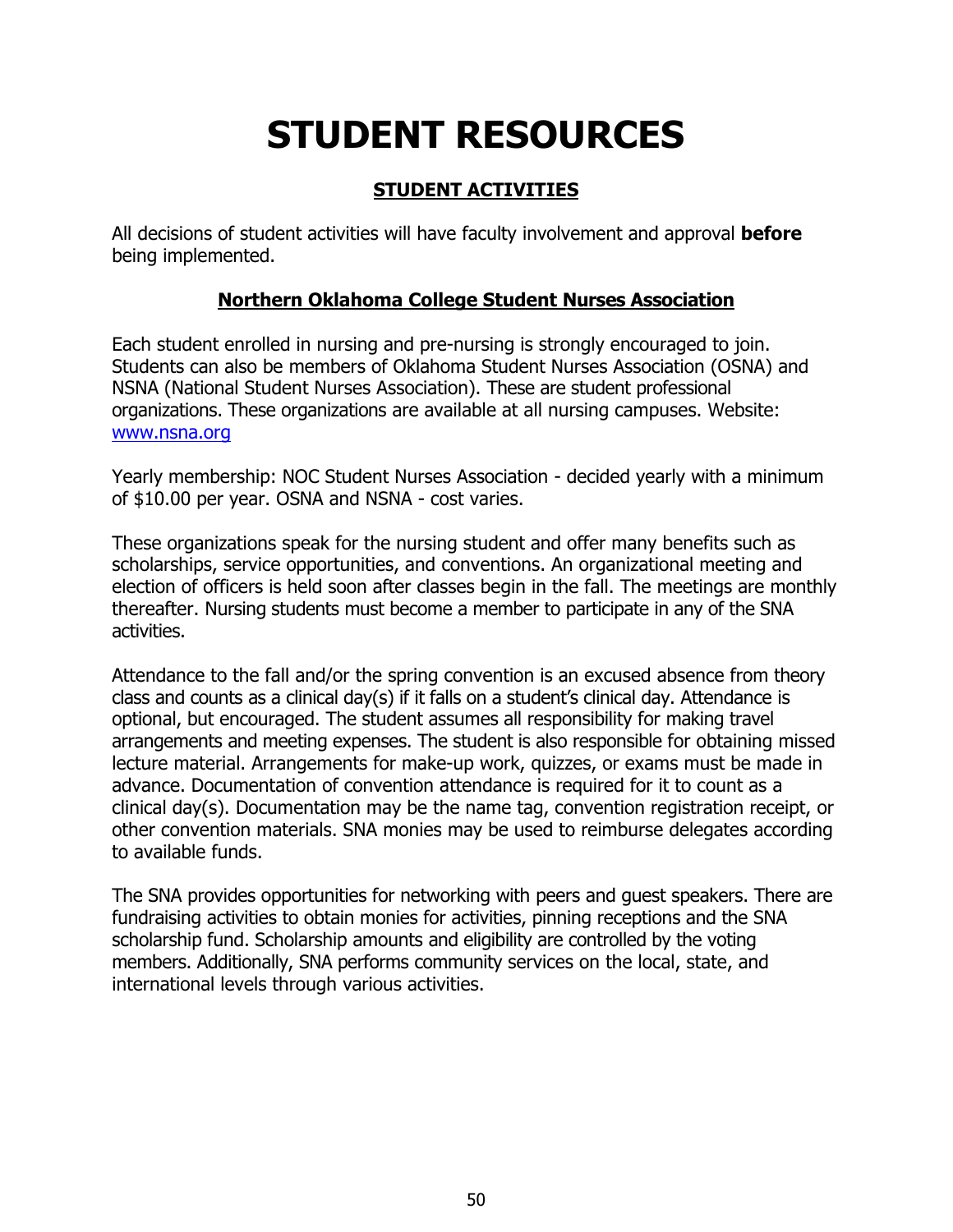#### **Student Representation on Faculty & Staff Committees**

Student leaders from each campus are invited as peer representatives to the Division Faculty & Staff Committee. This is an opportunity for student leaders to participate in shared governance and facilitate communication between the nursing student body and faculty/staff related to nursing program issues.

Student Representatives:

- Are elected by classmates, 1 representative from each level on each campus (6 total).
- May be invited to be a member of ad hoc committees as needed.
- Attend Division of Nursing Faculty & Staff Committee meetings that include full and part time instructors. Meetings are scheduled monthly, and the location rotates between campuses and virtual. Students time commitment each month will be 15-30 minutes, depending on the agenda.
- Must be committed to attending meetings regularly, on time, and providing feedback and communication to peers.
- Represent peers on the student's campus and level. Issues presented to the committee must be representative of the majority of the class, not just a few students.
- Must provide a summary of issue(s) to be presented to the Nursing Chair no later than one week before the scheduled meeting in order to receive time on the agenda. Meeting time schedules are limited and vary according to the planned agenda.

## **DISCIPLINARY POLICY**

In order to successfully complete each nursing course and progress in the major, students must fulfill both academic and professional requirements. Information about College policies including details about student rights, such as the right to appeal can be found in the NOC Course Catalog and Student Handbook.

#### **Academic Misconduct**

In situations involving academic misconduct, the NOC Course Catalog and Student Handbook and procedure will be followed. The Nursing Division's Disciplinary Policy and Procedure will also be initiated in the event of academic misconduct.

#### **Unprofessional Behaviors**

Students will be informed of behaviors/performance inconsistent with program expectations as well as professional nursing standards. This policy outlines the procedure to be followed in the event that student outcomes and/or behaviors do not meet the expectations of the program or profession. Student expectations and relevant professional standards are communicated at orientation to the major and via the Student Handbook.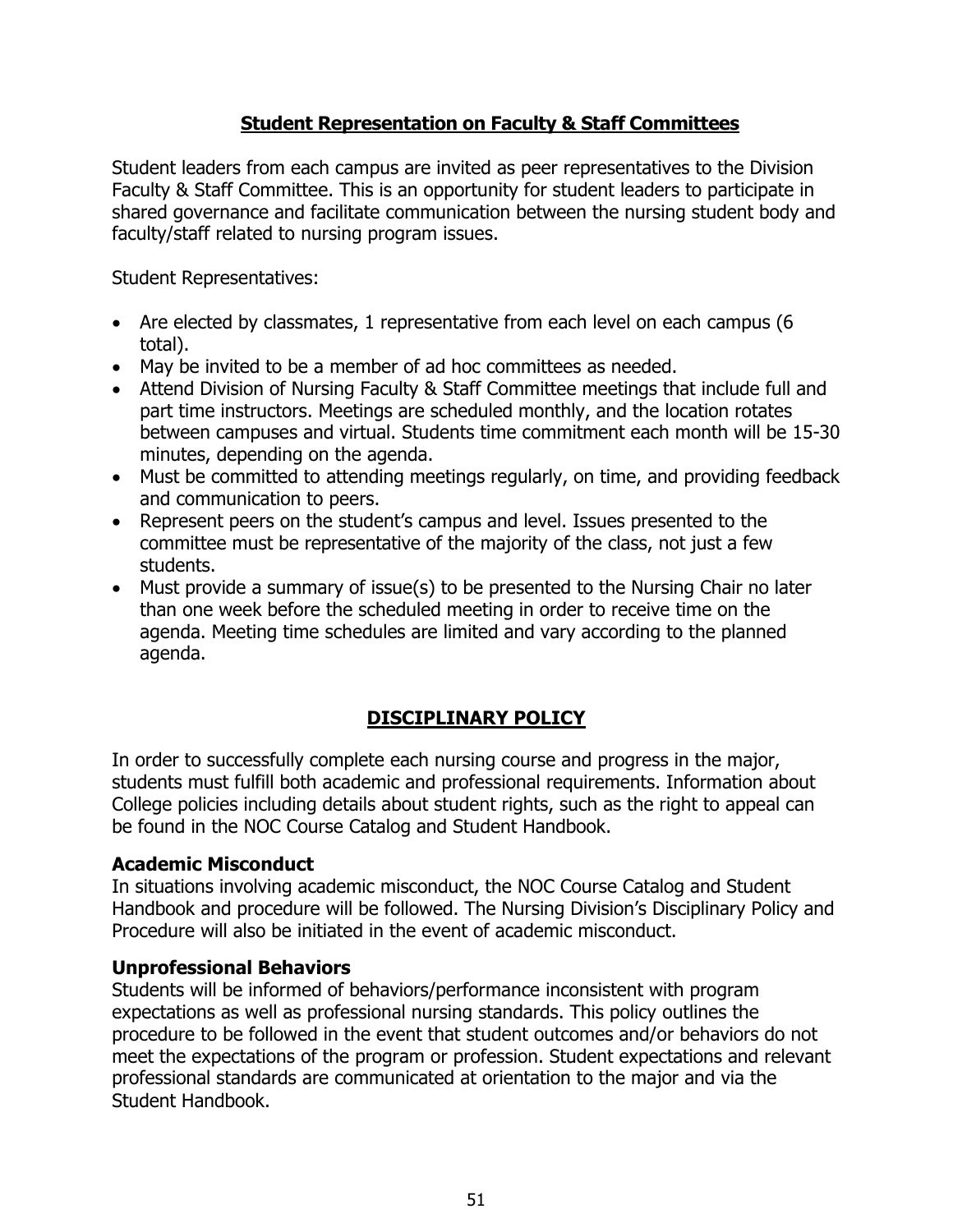The Division of Nursing reserves the right to require a student to undergo professional evaluation regarding personal health issues as a condition of continued enrollment in the major. The student will be responsible for any diagnostic or treatment costs. Optimal management of health is encouraged. In the event of diagnosed or undiagnosed health issues, the student will remain accountable to the expectations of the program and profession.

The Division of Nursing reserves the right to take whatever actions are deemed appropriate, including immediate dismissal from the program, if the performance/behavior is deemed particularly egregious.

The role of the Nursing Faculty Advisor in behaviors/performance-related issues includes the following:

- 1. being informed by the Team Coordinator and Division Chair that an advisee is not meeting course-related outcomes,
- 2. contacting the student to ascertain learning needs,
- 3. advising the student to discuss the issue with the involved faculty member,
- 4. advising the student to address and take ownership for the behavior or performance issue,
- 5. assisting the student with identification of College services appropriate to the student's needs,
- 6. maintaining the confidentiality of information that the student may discuss with the faculty advisor in confidence, unless there is a concern for the student's or others safety or with permission from the student to disclose the information,
- 7. referring parental or outside inquiries related to the disciplinary process to the Chair of the Nursing Division.

The Nursing Faculty Advisor may be the person initiating the disciplinary action pertaining to a student. At the discretion of the student and faculty, a new advisor may be assigned.

## **A. MINOR, CORRECTABLE INFRACTION**

1. Students exhibiting minor, correctable, isolated unprofessional behavior, are provided with a documented warning notification and constructive advice for modifying behavior(s) to meet professional standards. The instructor will complete the Notice of Documented Warning form and submit this to the First or Second Level Team Coordinator (according to the student's level), Division Chair, Staff Assistant, and the student. This form does not require a student signature. This form should be placed in the student's file. The faculty initiating a minor correctable infraction warning will inform the course coordinator, faculty advisor for student, and, as needed, other nursing faculty teaching the student. The student is expected to modify the behavior accordingly. If the behavior is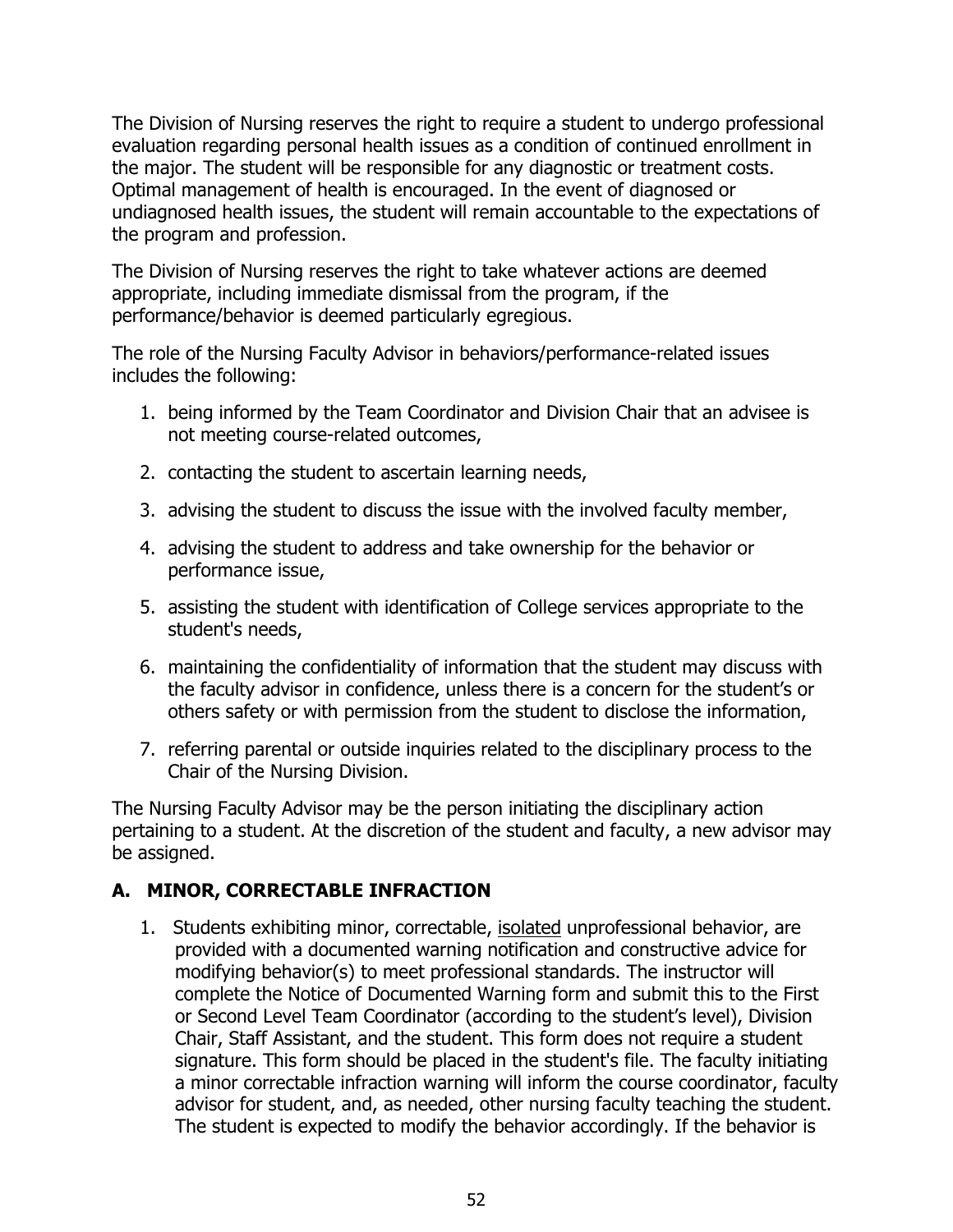not modified or if new unprofessional behaviors arise, the faculty initiates LEVEL I or LEVEL II action.

2. Names of students receiving a Notice of Documented Warning are entered into the disciplinary procedure tracking document accessible only to faculty within the Division of Nursing. The student's name will be deleted from the tracking document upon graduation.

## **B. LEVEL I CONTRACT**

- 1. Students exhibiting repeated or multiple minor, correctable unsatisfactory professional and/or personal behaviors, and/or academic performance issues, require written notification.
- 2. The behaviors/performance(s) cited will be recorded on a Notice of Disciplinary Procedure form. The instructor, course coordinator, or Team Coordinator will designate on the form that this is formal written notification, establish the explicit timeframe, and establish conditions for level I contract completion.
- 3. The student and instructor initiating the contract will review and sign the Notice of Disciplinary Procedure form. The student signature is an acknowledgment of receipt of written notification by the student.
- 4. Names of students receiving formal written notification are entered into the disciplinary procedure tracking document accessible only to faculty within the Division of Nursing. The student's name will be deleted from the tracking document upon graduation.
- 5. The faculty initiating written notification will inform the First or Second Level Team Coordinator and faculty (according to the student's level) of the reason for and terms of the level I contract. The coordination and monitoring of the contract remain with the faculty member who initiated the contract. The faculty team reviews student progression concerns on a monthly basis, including follow-up and recommendation to the involved instructor(s).
- 6. When the student has fulfilled the requirements of the level I contract, the initiating instructor and /or Team Coordinator will notify the student and relevant faculty of level I contract completion. A copy of the contract will be retained in the student's file until graduation.
- 7. At the end of each semester, contracts will be reviewed by the Team Coordinator, relevant faculty team, and Division Chair. Faculty will then determine if the student has met the contract terms and can be removed from the contract or if the contract should remain in force. A Disciplinary Action Follow-up Form must be completed and signed by all parties.

# **C. LEVEL II CONTRACT (PROBATIONARY)**

1. Students exhibiting the following should be placed on a Level II probationary contract: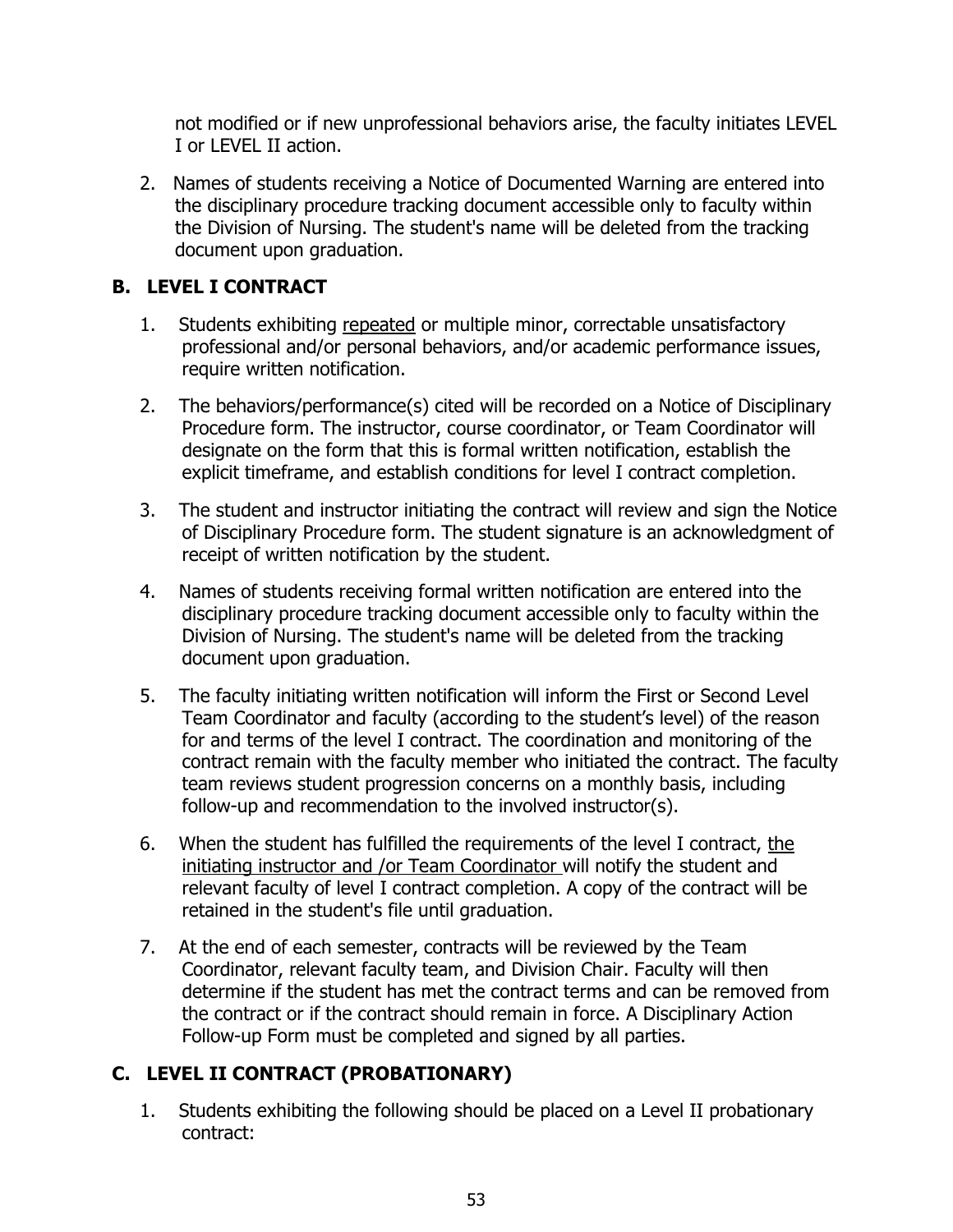- a. Unprofessional behaviors not improved through the guidance of a level I written notification and/or
- b. A significant persistent pattern or multiple unprofessional behaviors or academic/clinical performance problems not previously documented.
- 2. The behaviors/performance(s) cited will be recorded on a Notice of Disciplinary Procedure form. The faculty initiating the contract, course coordinator, or course team will designate on the form that this is formal written notification, establish the explicit timeframe, and establish conditions for level II contract completion.

Prior to meeting with the student, the faculty initiating the written notification should consult with the Division Chair and Team Coordinator with the completed Notification of Disciplinary Procedure form. The Team Coordinator will notify the appropriate faculty team for review of the situation/form to ensure consistency across cases and for adherence to Division policy and procedures.

- 3. The student will be notified by the instructor initiating the probationary contract through verbal and written notification of the unsatisfactory behaviors using the Notice of Disciplinary Procedure form. Fulfillment of the terms of the probationary contract is essential for progression in the nursing major. The coordination and monitoring of the probationary contract will be supported by the appropriate Team Coordinator and the instructor who initiated the contract.
- 4. Names of students receiving formal written notification are entered into the disciplinary procedure tracking document accessible only to faculty within the Division of Nursing. The student's name will be deleted from the tracking document upon graduation.
- 5. The following individuals must be present at the time of review of the probationary contract: the faculty initiating the contract, the Team Coordinator, Division Chair, and the student. The student may request a representative of their choice to be present. This representative cannot be a nursing faculty member of NOC.
- 6. The probationary contract is signed by the faculty initiating the contract, student, Team Coordinator, (signs again if initiated the contract), and Division Chair. The signature is an acknowledgement of receipt of the probationary contract by the student.
- 7. The original probationary contract is stored securely in the student file in the Division of Nursing and retained in the student's file until graduation. Copies of the probationary contract are provided to the student (in person or via certified mail, if needed). The Chair of the Division of Nursing will provide a copy to the Vice President of Academic Affairs as needed. The Team Coordinator will update the Nursing Faculty Committee about students placed on probationary contracts. The probationary contract information will be entered into the disciplinary procedure tracking document accessible only to faculty with the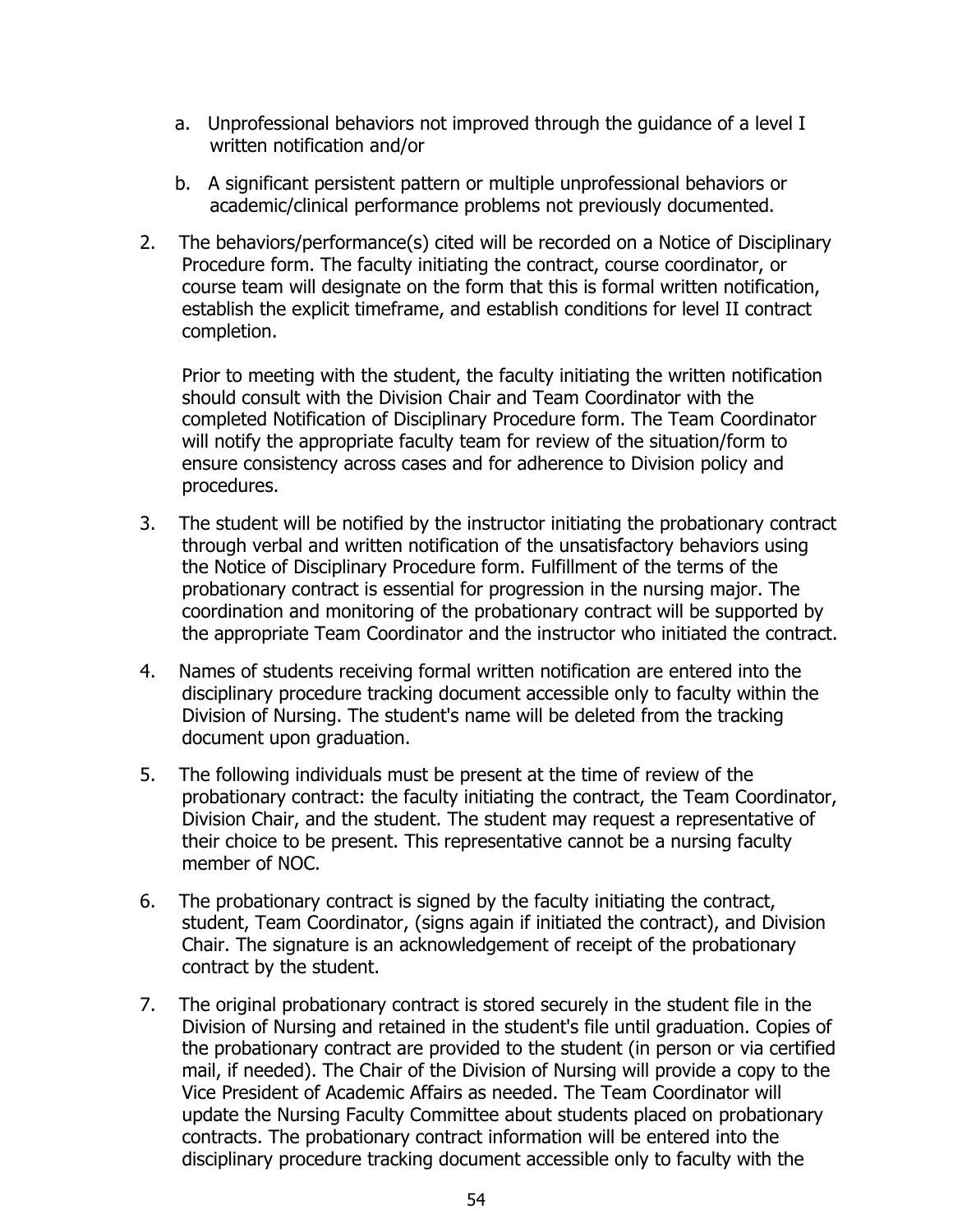Division of Nursing. The student's name will be deleted from the tracking document upon graduation.

8. At the end of each semester, contracts will be reviewed by the Team Coordinator, level faculty team, and Division Chair. Faculty will then determine if the student has met the contract terms and can be removed from the contract or if the contract should remain in force. When/if the student has fulfilled the requirements of the level II contract, the instructor/and or Team Coordinator will notify the student and relevant faculty of level II contract completion. Due to the serious nature of probationary contracts, it is likely that the contract will be in effect through graduation. A Disciplinary Action Followup Form must be completed and signed by all parties. A copy of the contract will be retained in student's file until graduation.

#### **D. TERMINATION FROM THE NURSING MAJOR**

- 1. The Division of Nursing reserves the right to dismiss students for egregious infractions of regulations regardless of previous contract(s)/or lack thereof; failure to meet the terms of a level II probationary contract; unsatisfactory academic standing; failure to comply with contractual requirements of clinical facilities; unsatisfactory progress towards the degree; or other reasons that significantly affect the health, safety, property, or welfare of the individual student, patients, healthcare agency, and/or healthcare agency staff.
- 2. Procedure
	- a. If the involved First or Second Level faculty team determine sufficient documented evidence exists to consider termination, the case will be referred to the Nursing Division Chair for review. Depending on the circumstances of the situation, the student may be suspended from clinical activities while the case is under review.
	- b. The Chair of the Division of Nursing may notify and consult with the Vice President of Academic Affairs.
	- c. The Chair of the Division of Nursing will meet with the student to formally notify the student of his or her rights and that the case has been referred for consideration of termination. The student may submit written comments related to the allegations.
	- e. The Chair of the Division of Nursing will review evidence for termination and recommend retention or termination of the student. If the student is retained, he/she may be subject to a probationary contract. If a student is terminated, the decision will also be relayed in a letter provided to the student at the meeting.
	- g. If the student is terminated from the program, fails to graduate or withdraws from the major, the student's file shall be retained for five years and then confidentially disposed.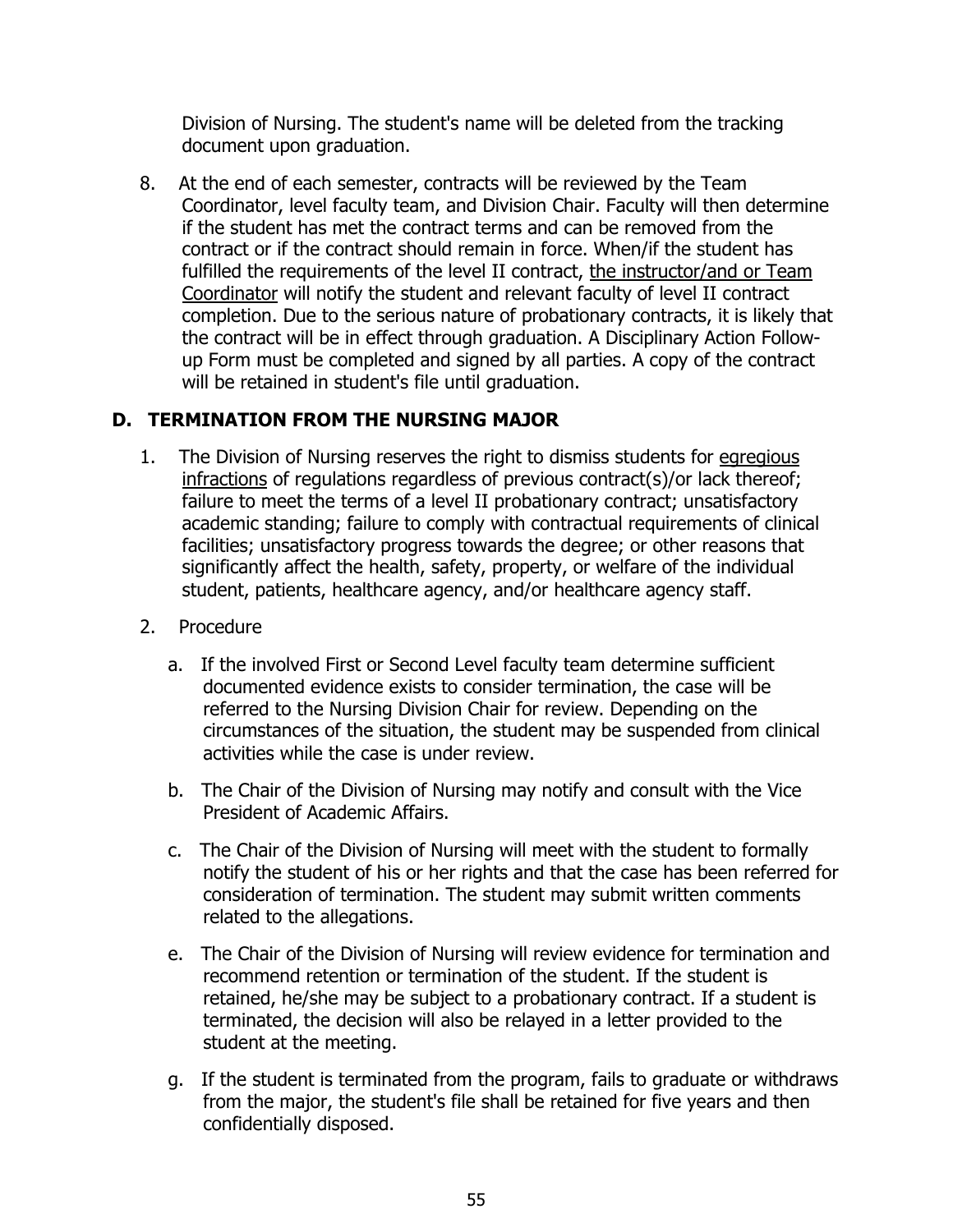#### **STUDENT RIGHT TO APPEAL**

- 1. Students have the right to appeal disciplinary actions in writing as directed by the NOC Nursing Student Handbook.
- 2. APPEAL OF COURSE GRADES: The Division of Nursing follows the College policy on grade appeals. This policy is located in the NOC Student Handbook.
- 3. APPEAL OF DISCIPLINARY ACTIONS TAKEN BY THE DIVISION OF NURSING
	- a. Students wishing to appeal a disciplinary decision will notify the Nursing Division Chair in writing within 48 hours of notification of the disciplinary decision. The Nursing Division Chair will then appoint a faculty committee to hear the appeal.
	- b. The Chair of the Division of Nursing will meet with the student to formally notify the student of his or her rights, including the right to have an advocate present during the appeals process, and that the case has been referred to a faculty committee for consideration.
	- b. The appeals committee chair will notify the student in writing that the committee has received a request to hear an appeal. All documentation for appeal must be submitted to the committee in writing within 7 days of notification of termination or other disciplinary action or as agreed upon by the Chair of the Division of Nursing and the student. The faculty committee will consider the evidence and make a recommendation to the Division Chair. After reviewing the decision, the Division Chair will decide a course of action and relay the disciplinary decision in writing to the involved parties.
	- c. If the issue cannot be satisfactorily resolved by the Division Chair, the student may present a written appeal to the Vice President of Academic Affairs according to the College Appeals Policies as published in the NOC Student Handbook.

## **LINES OF COMMUNICATION (Chain of Command) TO RESOLVE CONCERNS**

Students must learn to resolve problems/concerns in an effective manner as a component of preparation for the professional nursing role.

If students are having difficulty or other problems such as grades, clinical expectations, questions about assignments/grades, clinical behavior, etc., in any course, they should:

1. **First** schedule a meeting with the instructor that the concern involves for help to resolve the issue. This interaction may prove beneficial by shedding light on the issue or providing the student with a satisfactory reason for the event involving the faculty. Usually, this can resolve the situation. If students are hesitant to speak to the faculty, it is suggested that they ask a nursing advisor to be present when meeting with the faculty member.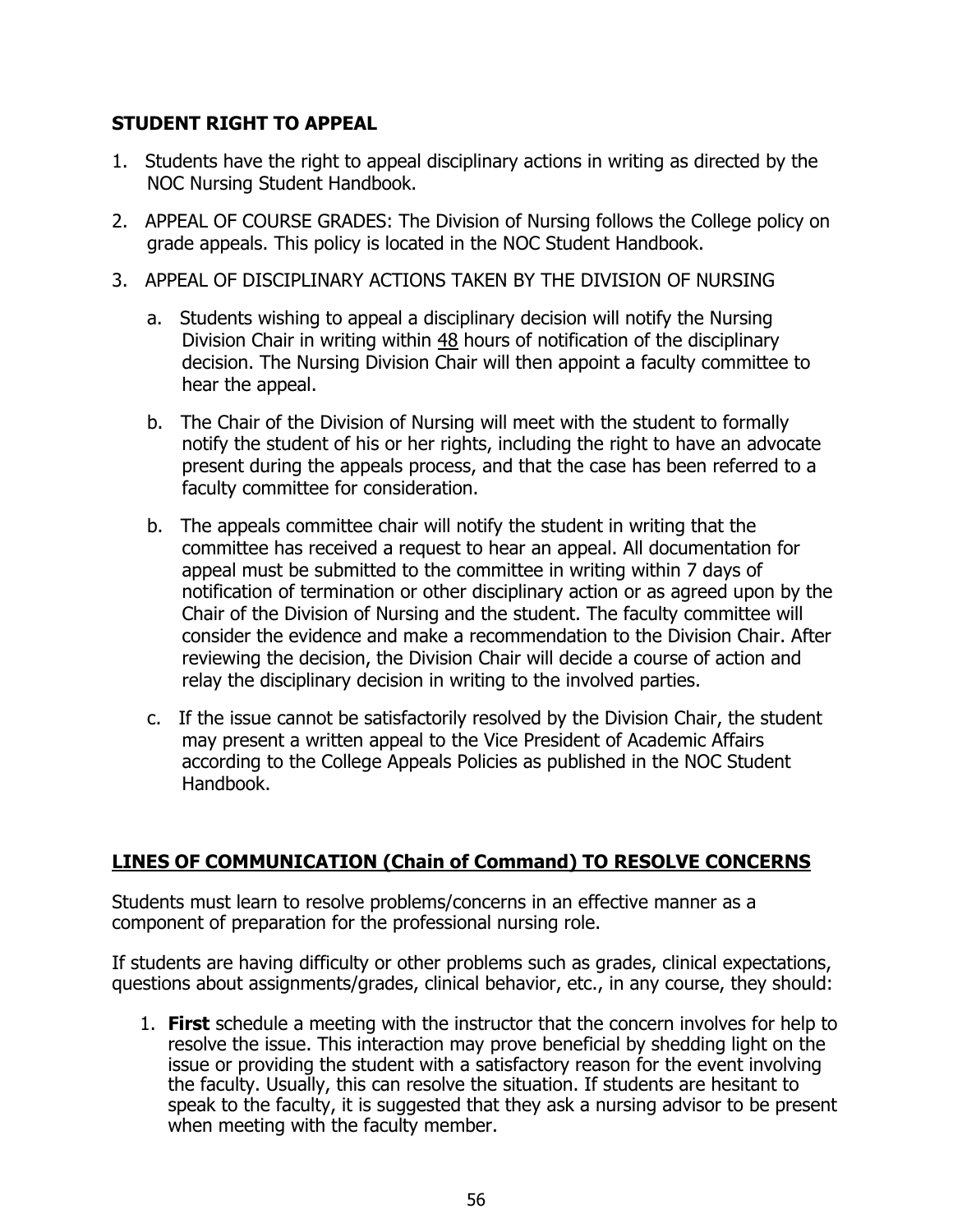- 2. If interaction with the instructor does not result in resolution of the problem/concern, the student needs to seek the assistance of the Team Coordinator.
- 3. If the difficulty and/or problems still persist, the student may then seek the assistance of the Nursing Chair.
- 4. If the student believes the issues are not resolved, the next step in the chain of command is the Vice President for Academic Affairs and, finally, the President of the College.

#### **OKLAHOMA BOARD OF NURSING INFORMATION FOR BULLETINS AND CATALOGUES OF NURSING EDUCATION PROGRAMS**

The Northern Oklahoma College nursing education program is approved by the Oklahoma Board of Nursing. Graduates of this state-approved program are eligible to apply to write the National Council Licensure Examination (NCLEX) for (registered or practical) nurses.

Applicants for Oklahoma licensure must meet all state and federal requirements to hold an Oklahoma license to practice nursing. In addition to completing a state-approved nursing education program that meets educational requirements and successfully passing the licensure examination, requirements include submission of an application for licensure, a criminal history records search, and evidence of citizenship or qualified alien status. Applicants for practical nurse licensure must also hold a high school diploma or a graduate equivalency degree (G.E.D.) [59 O.S. §567.5 & 567.6]. To be granted a license, an applicant must have the legal right to be in the United States (United States Code Chapter 8, Section 1621).

In addition, Oklahoma law only allows a license to be issued to U.S. citizens, U.S. nationals, and legal permanent resident aliens. Other qualified aliens may be issued a temporary license that is valid until the expiration of their visa status, or if there is no expiration date, for one year. Applicants who are qualified aliens must present to the Board office, in person, valid documentary evidence of:

- 1. A valid, unexpired immigrant or nonimmigrant visa status for admission into the United States;
- 2. A pending or approved application for asylum in the United States;
- 3. Admission into the United States in refugee status;
- 4. A pending or approved application for temporary protected status in the United States;
- 5. Approved deferred action status; or
- 6. A pending application for adjustment of status to legal permanent resident status or conditional resident status.

The Board has the right to deny a license to an individual with a history of criminal background, disciplinary action on another health-related license or certification, or judicial declaration of mental incompetence [59 O.S. §567.8]. These cases are considered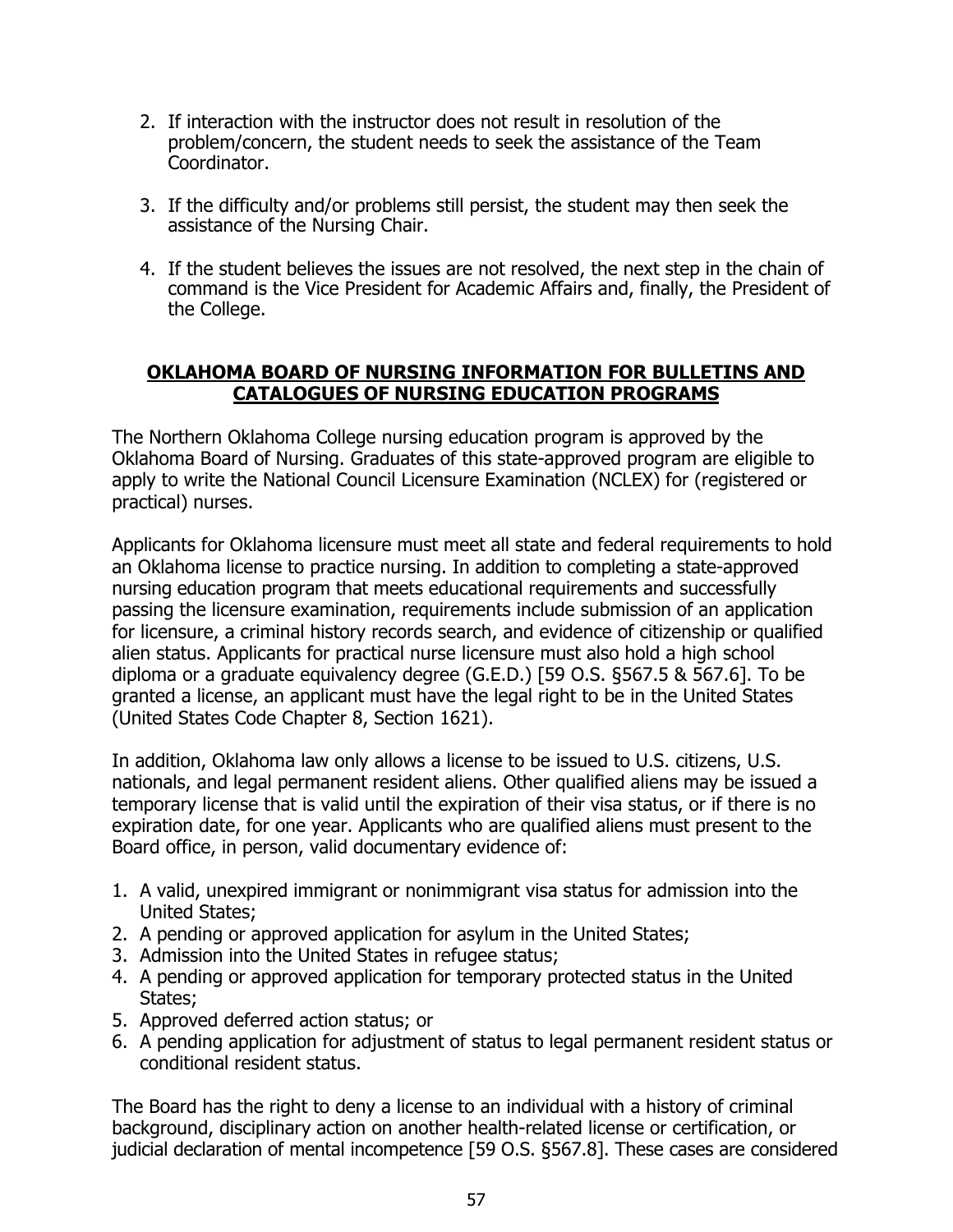on an individual basis at the time application for licensure is made, with the exception of felony convictions. An individual with a felony conviction cannot apply for licensure for at least five years after completion of all sentencing terms, including probation and suspended sentences, unless a presidential or gubernatorial pardon is received [59 O.S. §567.5 & 567.6].

#### **BOARD OF NURSING APPLICANTS WITH A HISTORY OF ARREST OR DISCIPLINARY ACTION**

Applications that include a report of a history of arrest or disciplinary action require additional time for before admittance to the program and for NCLEX. Board policies allow applications that include a history of certain types of arrest or disciplinary action to be approved by Board staff; however, the review process requires that all documentation regarding the arrest be provided. It is important that the applicant who is reporting a history of arrest submit the application and all required documentation early - approximately 2-4 months prior to graduation.

Some types of arrests or disciplinary action require further review by the Board's investigative staff and legal counsel, and may require a decision of the Board. When this is the case, the investigation cannot begin until the application is complete and all requirements for licensure, including receipt of an official transcript verifying graduation, have been met**. The investigative process may take several weeks after graduation to complete.**

Applicants who report a history of arrest must **provide certified copies of all court documents** with the application, including an Affidavit of Probable Cause, Information Sheet, Charges, Judgment and Sentence, and verification of completion of all sentencing requirements. These must be obtained from the court clerk's office in the county in which the arrest occurred. **Internet search documents from the Oklahoma Court Network System and non-certified documents will not be accepted.**

**A description of all arrests must be provided**. The applicant should ensure that he/she includes the case number of each arrest, date of each arrest, a description of all charges, information on the outcome of each arrest, and any other relevant information to be considered. **All arrests must be reported**, whether or not the arrest is shown on the criminal background check.

A copy of the Board's "Information for Applicants for Licensure or AUA Certification with a History of Arrest, Disciplinary Action, or Judicial Declaration of Mental Incompetence" may be found on the Board's website at: [http://www.ok.gov/nursing/nclex9.pdf.](http://www.ok.gov/nursing/nclex9.pdf) In addition, application instructions provide detailed information related to history of arrest. Please refer graduating students to those documents.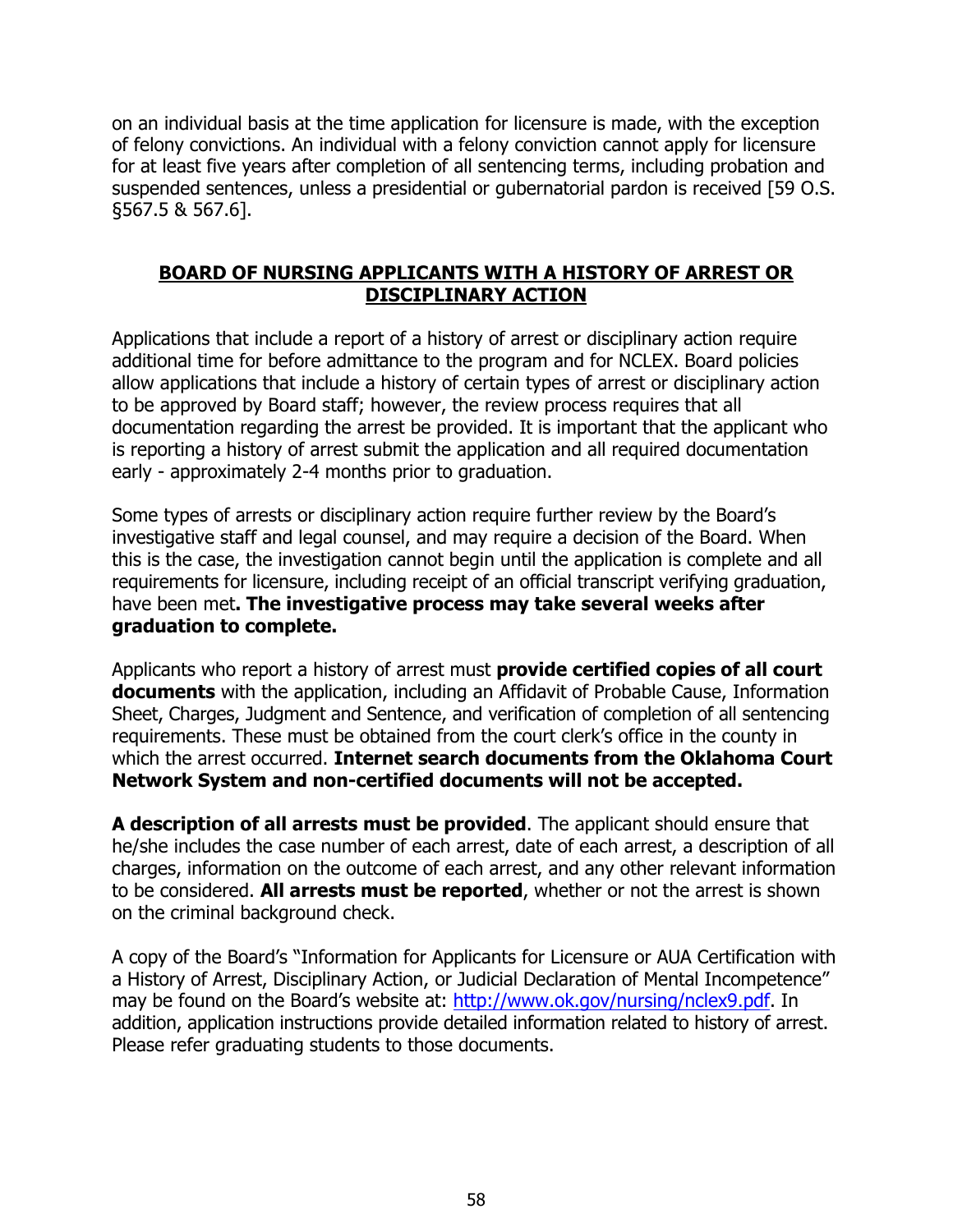#### **General Information:**

Because May and June are the busiest times of the year for staff members who work with applications for licensure by examination, it is helpful if applications and accompanying documentation (including OSBI background check, the Evidence of Status Form, citizenship and marriage documentation) are **submitted approximately two months before graduation**. This allows Board staff to enter the data into the database and communicate with applicants if necessary concerning issues prior to graduation.

Remember when completing the request for an OSBI background check that the check **must include all names ever used, the Social Security number, a sex offender search, and a violent offender search**.

The application **cannot be approved until an official transcript from the college is received** that includes verification of graduation. The graduating student will need to check on any holds on their account to deter an increased wait time. Because of the large number of graduations that occur in May, some colleges require approximately one month after graduation to prepare transcripts.

It is critical that the applicant review the application instructions carefully. Addressing issues with incomplete applications requires staff time that could better be used to process completed applications. Even more importantly, **submission of inaccurate information on an application can lead to disciplinary action taken on the applicant's license.** The applicant is responsible for submitting an accurate and complete application.

Applications are submitted online in the State of Oklahoma, using the "Licensure Registration" link on the Board's website [\(www.ok.gov/nursing\)](http://www.ok.gov/nursing). The applicant should note other information to be submitted, including the OSBI background check, Evidence of Status Form, and citizenship documentation.

> Reviewed 7/16, 5/18, 7/17 Revised 7/20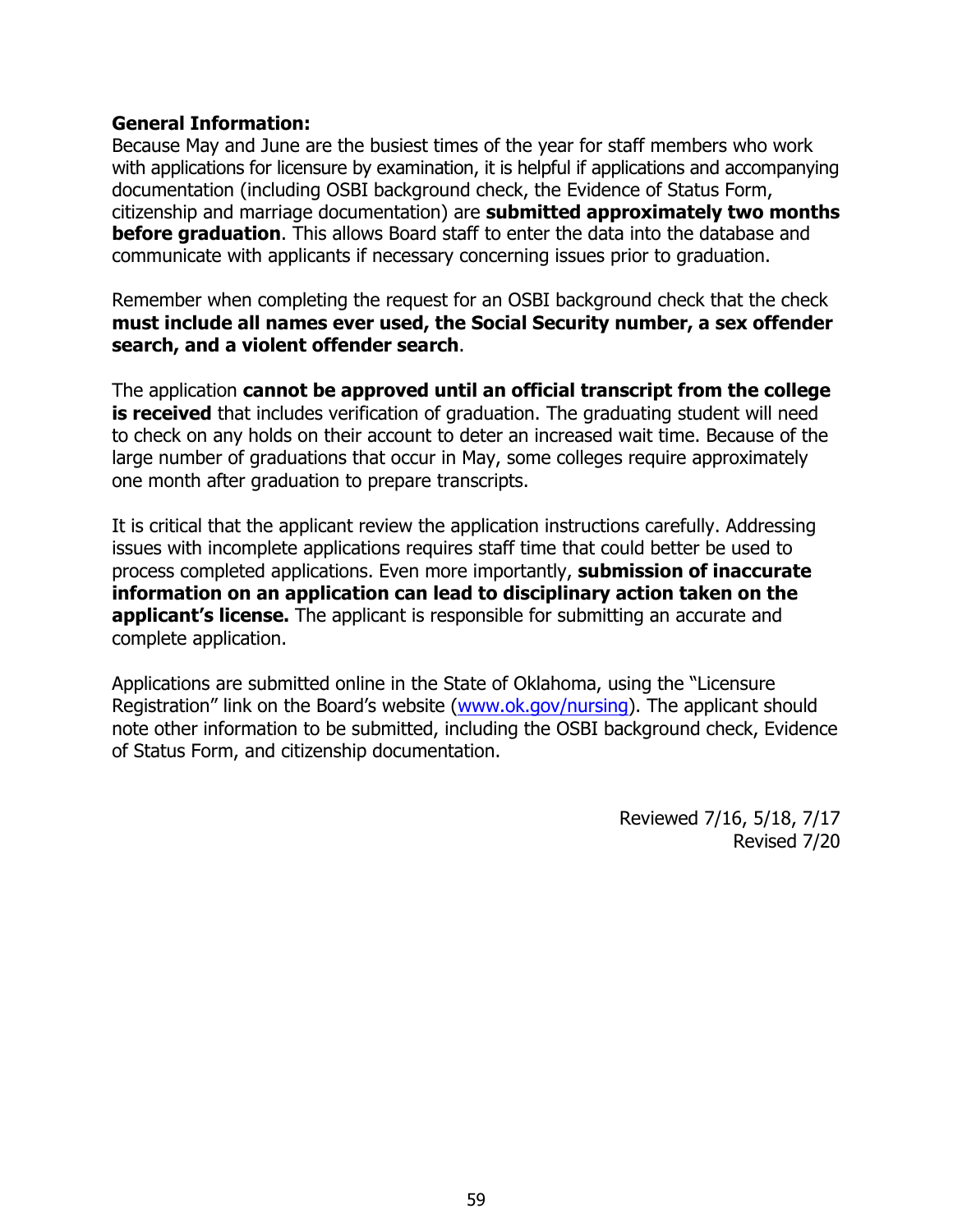# **Appendix – Forms**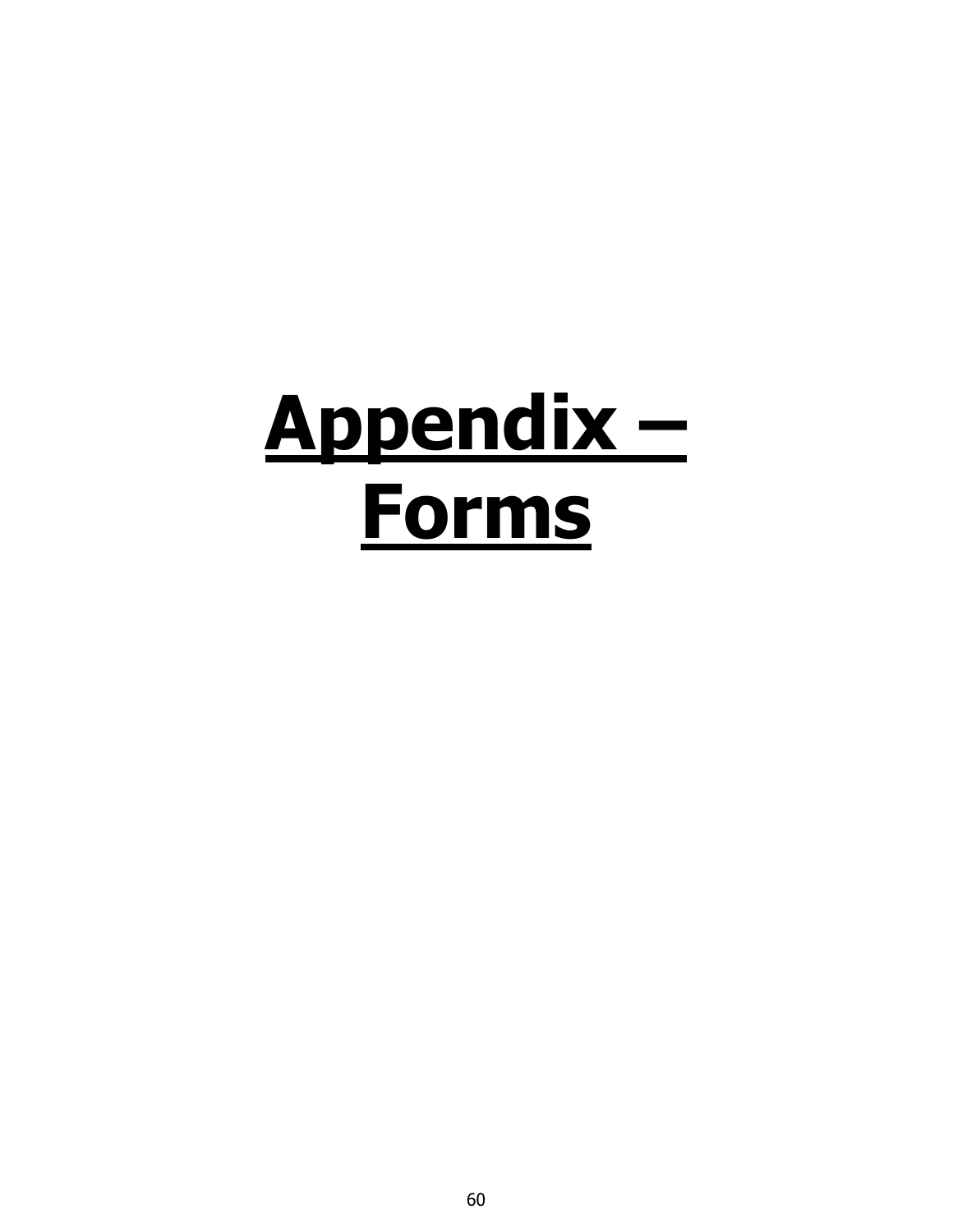# **INCIDENT REPORT**

| Date: $\frac{1}{\sqrt{1-\frac{1}{2}}\cdot\frac{1}{2}}$ |                                    |  | Time: _______________________ |
|--------------------------------------------------------|------------------------------------|--|-------------------------------|
|                                                        |                                    |  |                               |
|                                                        |                                    |  |                               |
|                                                        |                                    |  |                               |
| Description of incident:                               |                                    |  |                               |
|                                                        |                                    |  |                               |
|                                                        |                                    |  |                               |
|                                                        |                                    |  |                               |
|                                                        |                                    |  |                               |
|                                                        |                                    |  |                               |
|                                                        | Description and location of wound: |  |                               |
|                                                        |                                    |  |                               |
|                                                        |                                    |  |                               |
|                                                        |                                    |  |                               |
|                                                        |                                    |  |                               |
|                                                        |                                    |  |                               |
| Comments:                                              |                                    |  |                               |
|                                                        |                                    |  |                               |
|                                                        |                                    |  |                               |
|                                                        |                                    |  |                               |

| <b>Student Signature</b> | Date: |
|--------------------------|-------|
|                          |       |
| <b>Faculty Signature</b> | Date: |
|                          |       |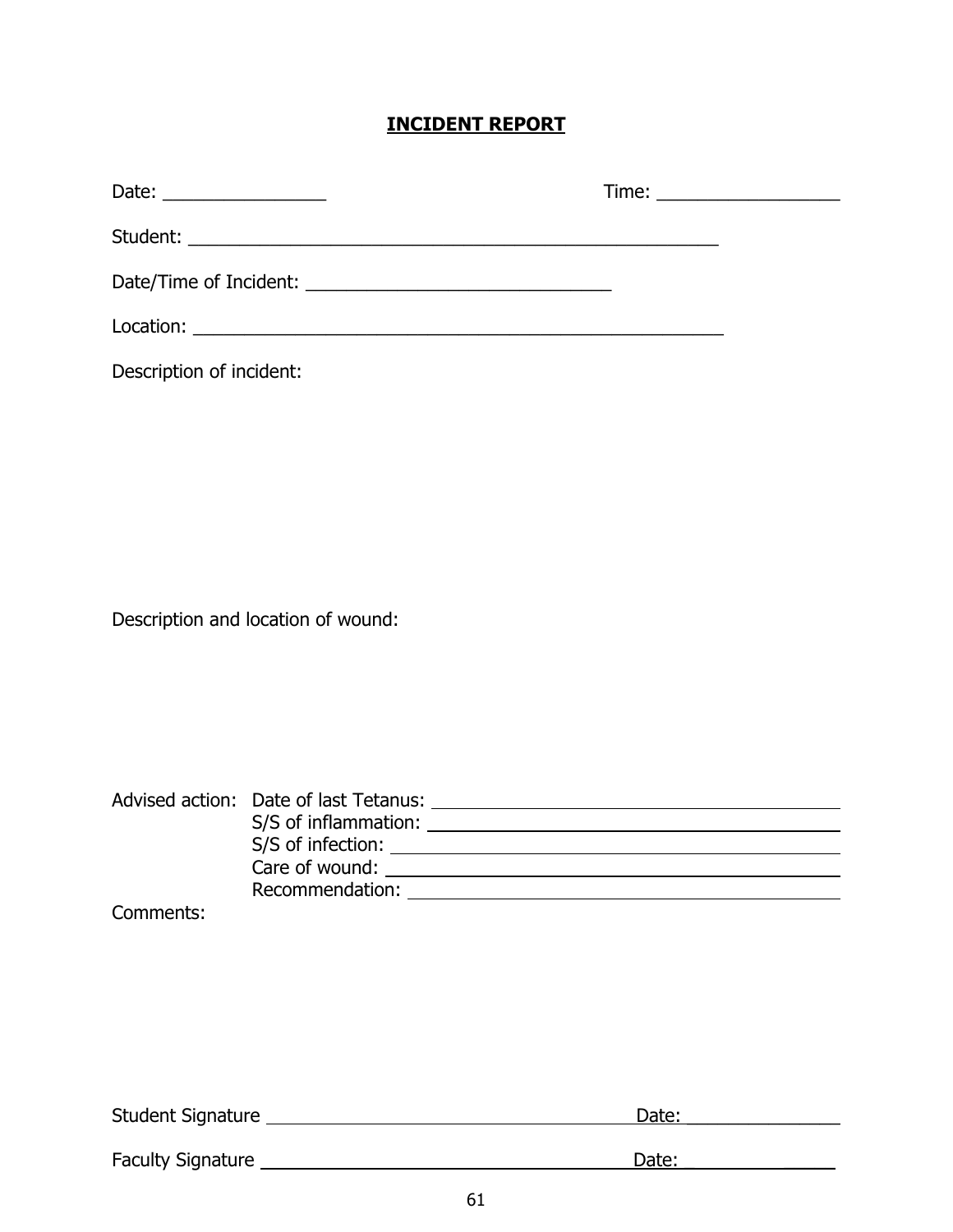# **STUDENT ASSESSMENT AND COUNSELING FORM**

We want you to be successful in the nursing program. Please assist this effort by answering the following questions as honestly as possible. Your responses will be kept confidential.

| <b>NAME</b> | <b>DATE</b> | <b>INSTRUCTOR</b> |  |
|-------------|-------------|-------------------|--|
|             |             |                   |  |

#### **WORK HABITS**

| How many hours each week do you work?                                                |  |  |  |  |
|--------------------------------------------------------------------------------------|--|--|--|--|
| During this semester, how many times have you worked during the night prior to a     |  |  |  |  |
| $lecture?$ a test? ____                                                              |  |  |  |  |
|                                                                                      |  |  |  |  |
| How would you rate your financial condition? (highlight one)                         |  |  |  |  |
| Poor Fair Good Excellent                                                             |  |  |  |  |
| <b>STUDY HABITS</b>                                                                  |  |  |  |  |
| Did you participate in Nursing Boot Camp? __ Are you following your Action Plan? __  |  |  |  |  |
| Do you study daily? ______ How many hours do you devote to study each week? ____     |  |  |  |  |
| According to YASTYT, what is your reception style?                                   |  |  |  |  |
|                                                                                      |  |  |  |  |
|                                                                                      |  |  |  |  |
|                                                                                      |  |  |  |  |
| Do you complete the required textbook readings? _____ Before or after the lecture?   |  |  |  |  |
|                                                                                      |  |  |  |  |
| Do you watch any online videos? (e.g. YouTube, Evolve skills, NurseRN)               |  |  |  |  |
| Do you do any computer assignments? (e.g. HESI Adaptive Quizzing, NCLEX study        |  |  |  |  |
| Do you use a recorder? ____________ Do you view/listen to the lecture recording? ___ |  |  |  |  |
| Do you attend the faculty led study sessions?                                        |  |  |  |  |
| Do you practice in the skills lab other than assigned skill days?                    |  |  |  |  |
| Do you review the provided rationales after the exams?                               |  |  |  |  |
| Describe your usual study space and environment: _______________________________     |  |  |  |  |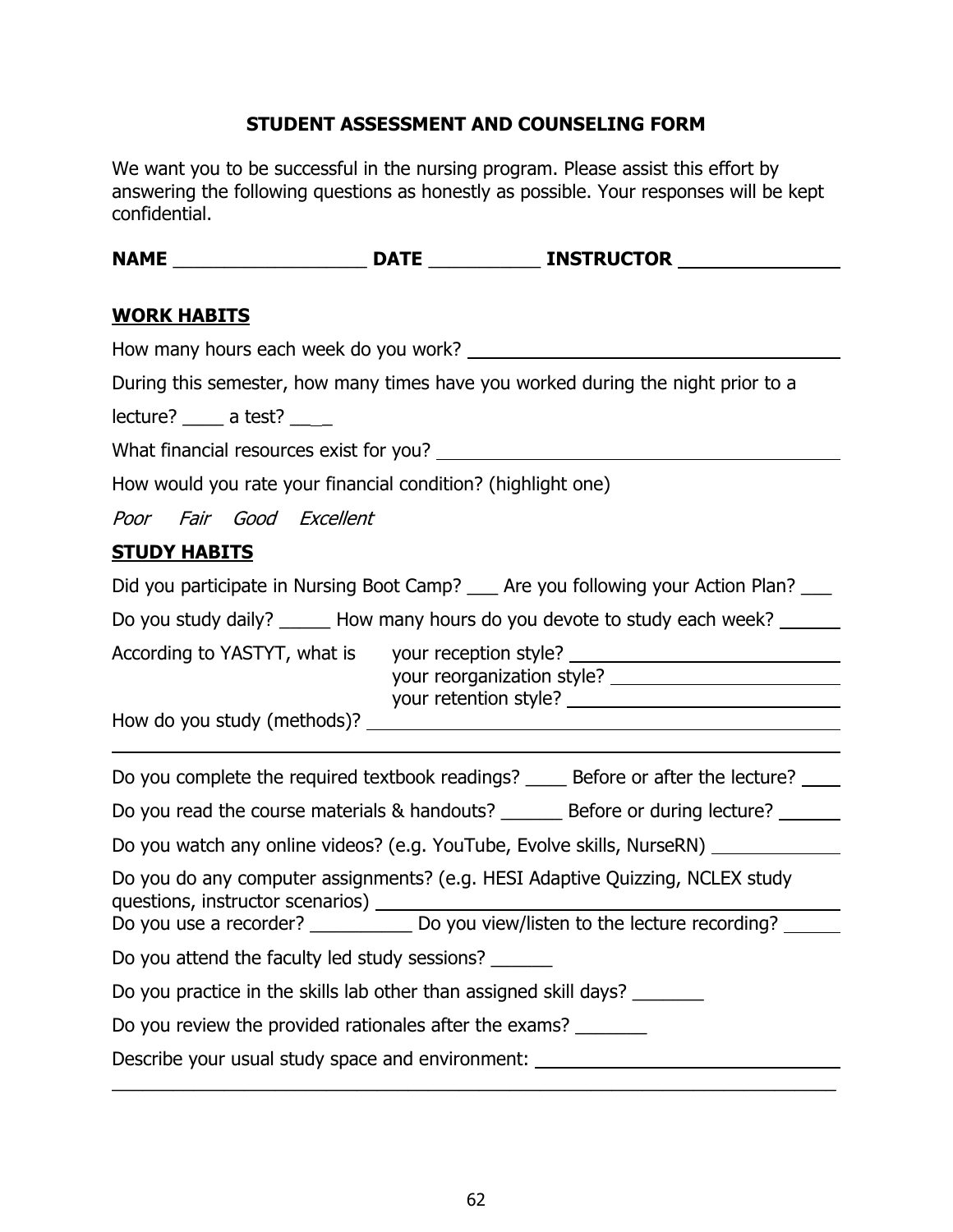| Which of the following are on during your study time?<br>TV Radio/IPOD/Music Cell Phone Social Network Site                                                                                                                                                                                                        |
|--------------------------------------------------------------------------------------------------------------------------------------------------------------------------------------------------------------------------------------------------------------------------------------------------------------------|
| Are you part of a study group? _______ How would you describe the study group? _____                                                                                                                                                                                                                               |
| List any stressors that may be affecting your ability to study: _________________                                                                                                                                                                                                                                  |
| Is English your primary language?                                                                                                                                                                                                                                                                                  |
| <b>CLASSROOM HABITS</b>                                                                                                                                                                                                                                                                                            |
| How do you attend lecture (highlight one)? Off campus In the classroom                                                                                                                                                                                                                                             |
| How many lecture classes have you missed? _____ Did you listen to the lecture                                                                                                                                                                                                                                      |
| What interferes with your ability to learn during lecture?                                                                                                                                                                                                                                                         |
| How often do you feel distracted during lecture? Rarely Occasionally Frequently                                                                                                                                                                                                                                    |
| Most of the time                                                                                                                                                                                                                                                                                                   |
|                                                                                                                                                                                                                                                                                                                    |
|                                                                                                                                                                                                                                                                                                                    |
| What percentage of your time during lecture do you spend<br>listening to the instructor/taking notes?<br>reading course materials or handouts/textbook? _____<br>whispering to someone/texting someone/engaging in social media? _____<br>thinking about other things/drawing/doodling? _____<br>(Must total 100%) |
| <u>SUPPORT</u>                                                                                                                                                                                                                                                                                                     |
|                                                                                                                                                                                                                                                                                                                    |
|                                                                                                                                                                                                                                                                                                                    |
| How are the household chores managed in your home? _____________________________                                                                                                                                                                                                                                   |
| How do your family/friends help your efforts to achieve? _______________________                                                                                                                                                                                                                                   |
| <u> 1989 - Johann Stoff, deutscher Stoffen und der Stoffen und der Stoffen und der Stoffen und der Stoffen und der</u><br>How do your family/friends interfere with your efforts? ________________________                                                                                                         |
| In regards to school, who is/are your support system? __________________________                                                                                                                                                                                                                                   |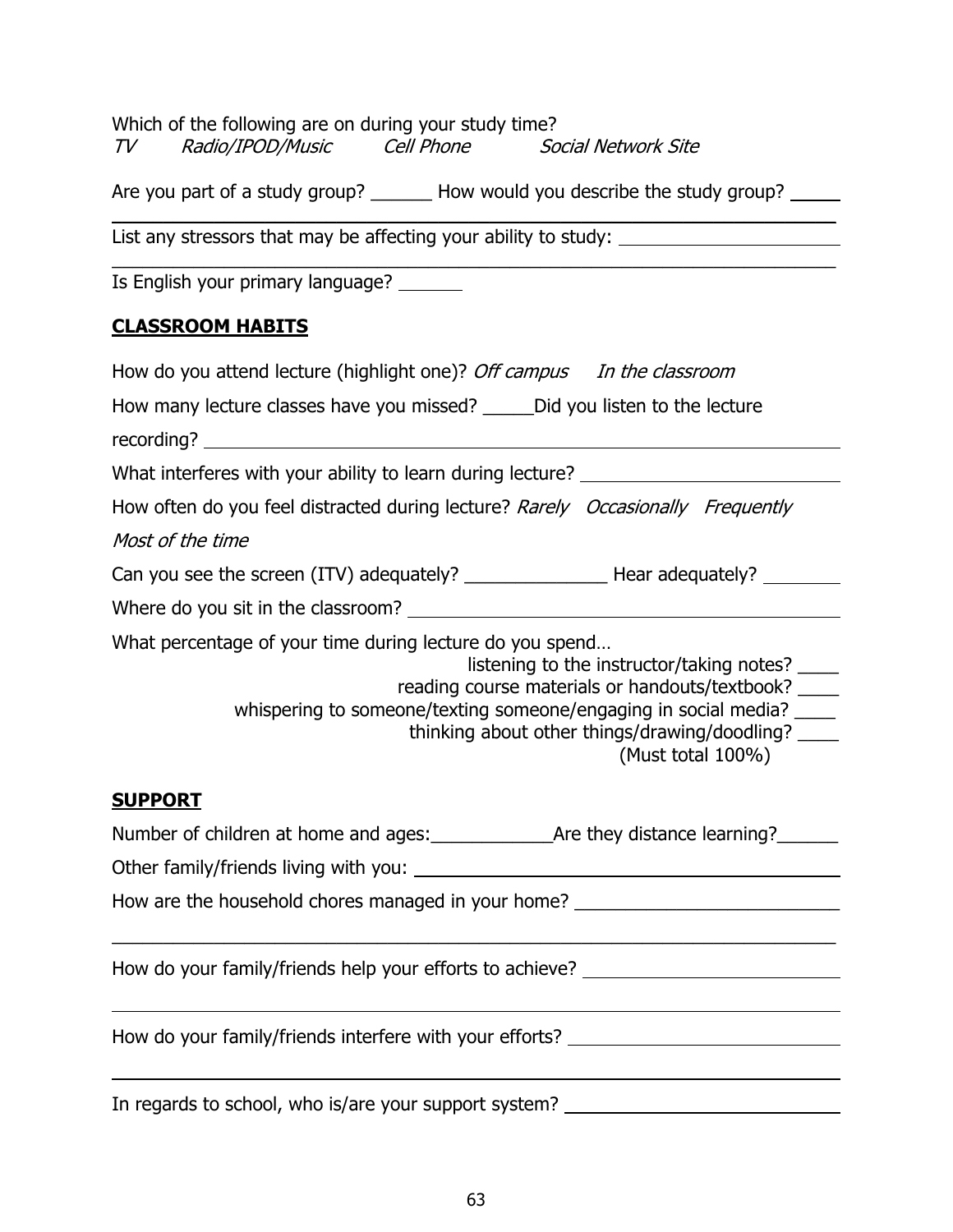#### **TESTING BEHAVIORS**

Describe a typical night before the test? (What you do and for how long, how you feel, when you go to bed, and when you get up on test day) \_\_\_\_\_\_\_\_\_\_\_\_\_\_\_\_\_\_\_\_\_\_\_\_\_\_\_

 $\mathcal{L}_\text{max}$  , and the contract of the contract of the contract of the contract of the contract of the contract of the contract of the contract of the contract of the contract of the contract of the contract of the contr What feelings do you have immediately prior to starting the exam?

What physical symptoms do you experience during a test? (e.g. sweaty palms, nausea, headache, "butterflies", heart racing, etc.)

How would you rate your anxiety level during a test? Mild Moderate Severe Panic

What distracts or annoys you during a test?

How often do you feel distracted during a test?<br>Rarely Occasionally Frequently Most Frequently Most of the time

Do you finish the test within the allotted time? \_\_\_\_\_ How much time is usually left? \_\_\_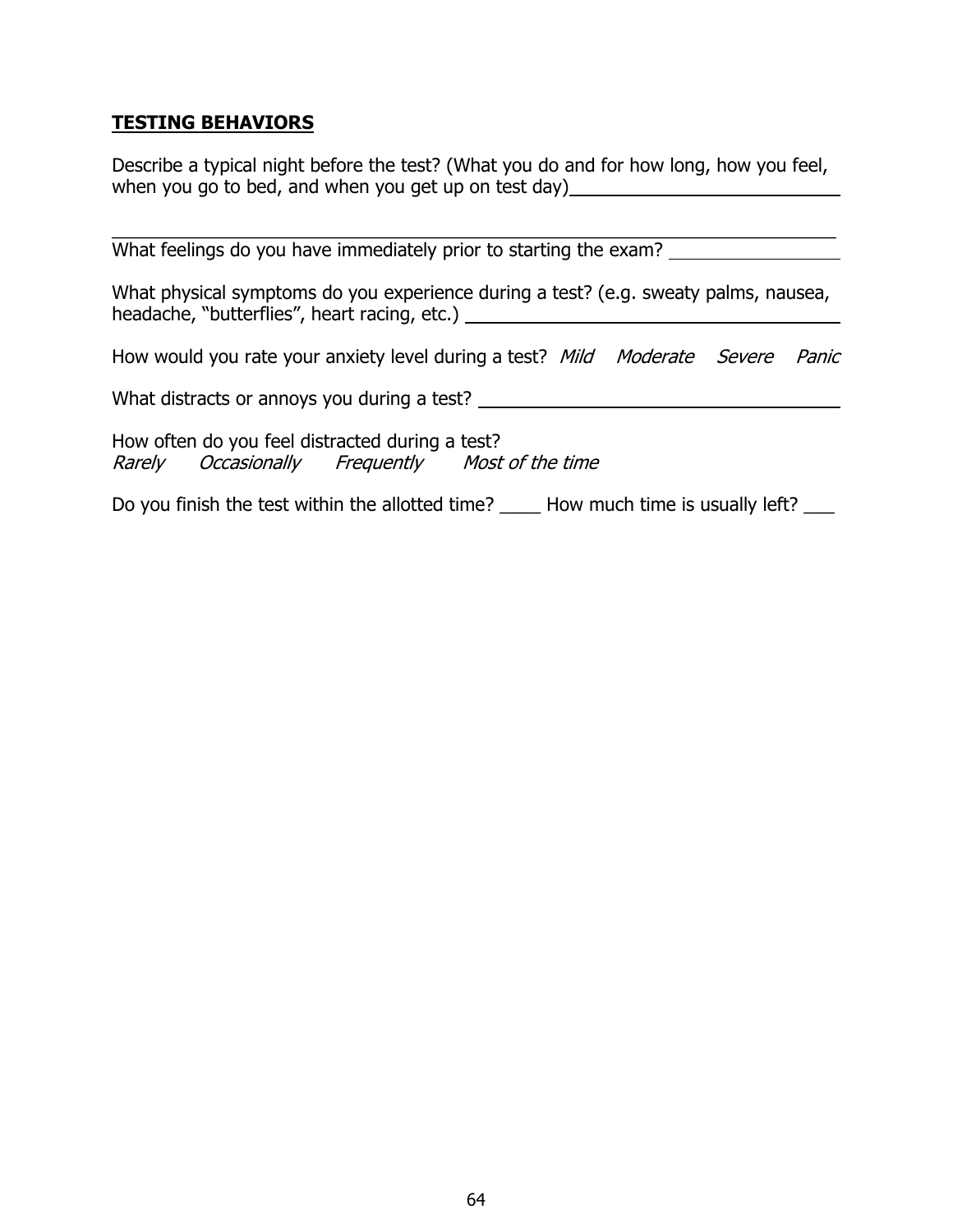#### NORTHERN OKLAHOMA COLLEGE DIVISION OF NURSING **RECOMMENDATIONS FOR SUCCESS**

(Circle as applicable)

| <b>NAME</b>                           | DATE INSTRUCTOR                                                                                                                                                                                                               |
|---------------------------------------|-------------------------------------------------------------------------------------------------------------------------------------------------------------------------------------------------------------------------------|
| <b>TOPIC</b>                          | <b>RECOMMENDATION</b>                                                                                                                                                                                                         |
| <b>Work Habits</b>                    | Reduce number of work days and/or hours                                                                                                                                                                                       |
|                                       | Avoid working night before tests                                                                                                                                                                                              |
|                                       | Discuss options with Financial Aid Office staff                                                                                                                                                                               |
| <b>Study Habits</b>                   | Read assignments before class                                                                                                                                                                                                 |
|                                       | Organize material into lists or groups of information                                                                                                                                                                         |
|                                       | Work with an efficient study group                                                                                                                                                                                            |
|                                       | Work with a tutor                                                                                                                                                                                                             |
|                                       | Change study environment (specify)<br>Stay at school an extra hour/day to study                                                                                                                                               |
|                                       | Change amount of study time (specify)                                                                                                                                                                                         |
|                                       | Review lecture capture                                                                                                                                                                                                        |
|                                       | Play lectures when traveling                                                                                                                                                                                                  |
|                                       | Use recommended online resources (Evolve, textbook, etc)                                                                                                                                                                      |
|                                       | Read organized material everyday                                                                                                                                                                                              |
|                                       | Use supplemental textbooks (Lab/Diag, Drug Guide, etc)                                                                                                                                                                        |
|                                       | Ask questions during faculty-led study sessions                                                                                                                                                                               |
|                                       | Actively participate during simulation sessions<br>Review NCLEX questions relevant to current content                                                                                                                         |
|                                       | Follow YASTYT ideas page __________                                                                                                                                                                                           |
|                                       |                                                                                                                                                                                                                               |
| Classroom Habits                      | Actively pay attention to lecture                                                                                                                                                                                             |
|                                       | Actively participate in classroom learning activities                                                                                                                                                                         |
|                                       | Ask relevant questions<br>Seek assistance with note taking                                                                                                                                                                    |
|                                       | Consider having vision or hearing screened                                                                                                                                                                                    |
|                                       | Attend class as scheduled or view recording within 24 hours                                                                                                                                                                   |
|                                       | Select/request a more suitable place to sit                                                                                                                                                                                   |
| Support                               | Call on family or friends for support                                                                                                                                                                                         |
|                                       | Delegate homemaking tasks to others                                                                                                                                                                                           |
|                                       | Discuss personal priorities with family or friends                                                                                                                                                                            |
|                                       | Seek emotional assistance from a professional counselor                                                                                                                                                                       |
| <b>Testing Behaviors</b><br>behaviors | Consider assessment of test-taking skills/testing                                                                                                                                                                             |
|                                       | Review Evolve Test-taking Tutorial                                                                                                                                                                                            |
|                                       | Review the Kernel's Test-taking Strategies on Blackboard                                                                                                                                                                      |
|                                       | Learn and practice relaxation techniques                                                                                                                                                                                      |
|                                       | Improve sleep habits (specify)                                                                                                                                                                                                |
|                                       | Make a list of goals and post where it can be seen                                                                                                                                                                            |
|                                       | Stay positive and use positive self-talk: "I am successful"<br>Review rationales after exam is complete                                                                                                                       |
|                                       |                                                                                                                                                                                                                               |
| Other recommendations                 |                                                                                                                                                                                                                               |
|                                       |                                                                                                                                                                                                                               |
|                                       | the control of the control of the control of the control of the control of the control of the control of the control of the control of the control of the control of the control of the control of the control of the control |
|                                       |                                                                                                                                                                                                                               |
|                                       |                                                                                                                                                                                                                               |
|                                       |                                                                                                                                                                                                                               |
|                                       |                                                                                                                                                                                                                               |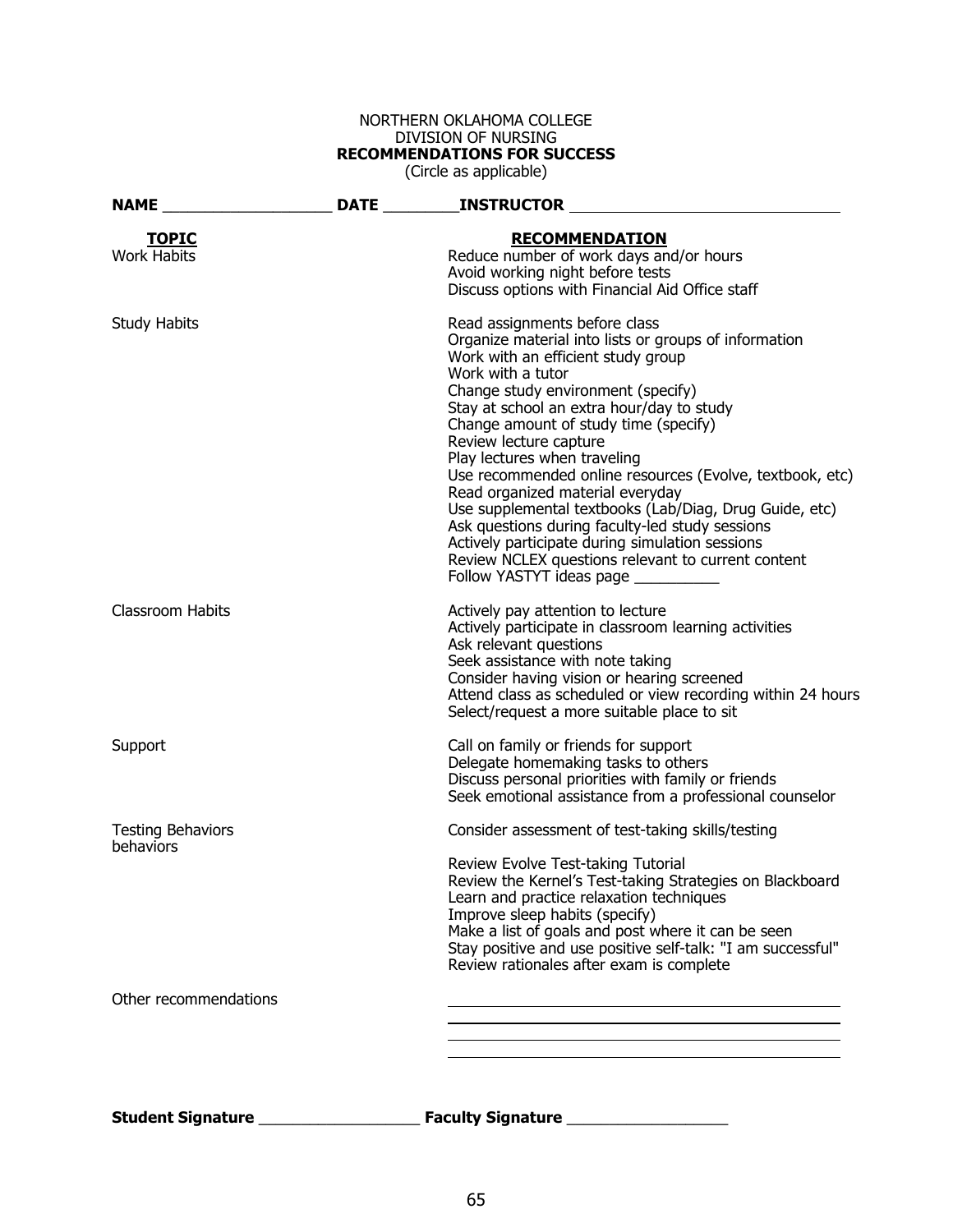# **STUDENT ASSESSMENT RUBRIC**

| <b>Work Habits</b> |                  |            |             |      |
|--------------------|------------------|------------|-------------|------|
| Hours per week     | <u>≤</u> ช       | $8.1 - 16$ | $16.1 - 24$ | >24  |
| Worked before      | No               |            |             | Yes  |
| lecture or test    |                  |            |             |      |
| Financial          | <b>Excellent</b> | Good       | Fair        | Poor |
| condition          |                  |            |             |      |

|                        | 0                |                   | っ                | 3                 |
|------------------------|------------------|-------------------|------------------|-------------------|
| <b>Study Habits</b>    |                  |                   |                  |                   |
| Hours of<br>study/week | $>15$            | $10.1 - 15$       | $5.1 - 10$       | $\leq$ 5          |
| Method of study        | Always           | Mostly correlates | Occasionally     | Does NOT          |
|                        | correlates with  | with learning     | correlates with  | correlate with    |
|                        | learning style   | style             | learning style   | learning style    |
| Study                  | Quiet without    | Quiet, but with   | Background       | Multiple          |
| environment            | interruption     | few interruptions | noise/activity   | distractions      |
| <b>Text/Notes</b>      | Before lecture & | During lecture &  | Once before test | Night before test |
| review                 | daily            | daily             |                  |                   |
| Study group            | Task oriented    | Study 80%         | Study 60%        | Study $<$ 50%     |
|                        |                  | when meet         | when meet        | when meet         |

|                                   | O                                                           |                                                                  | 2                                                                | 3                                                       |
|-----------------------------------|-------------------------------------------------------------|------------------------------------------------------------------|------------------------------------------------------------------|---------------------------------------------------------|
| <b>Classroom</b><br><b>Habits</b> |                                                             |                                                                  |                                                                  |                                                         |
| Attendance                        | No absences or<br>has<br>webstreamed all<br>missed lectures | 1 -2 absences<br>without<br>webstream                            | $3 - 4$ absences<br>without<br>webstream                         | >4 absences<br>without<br>webstream                     |
| Interference/<br>distraction      | Rarely<br>distracted in<br>class                            | Occasionally<br>distracted in<br>class                           | Frequently<br>distracted in<br>class                             | Distracted most<br>of the time                          |
| Vision/hearing                    | See & hear<br>without<br>impairment                         | Mild impairment<br>of vision or<br>hearing                       | Moderate<br>impairment of<br>vision or hearing                   | Severe<br>impairment of<br>vision or hearing            |
| <b>Behavior</b>                   | Actively<br>listen/participate<br>91-100% of<br>class time  | <b>Actively</b><br>listen/participate<br>71-90% of class<br>time | <b>Actively</b><br>listen/participate<br>51-70% of class<br>time | Actively<br>listen/participate<br><50% of class<br>time |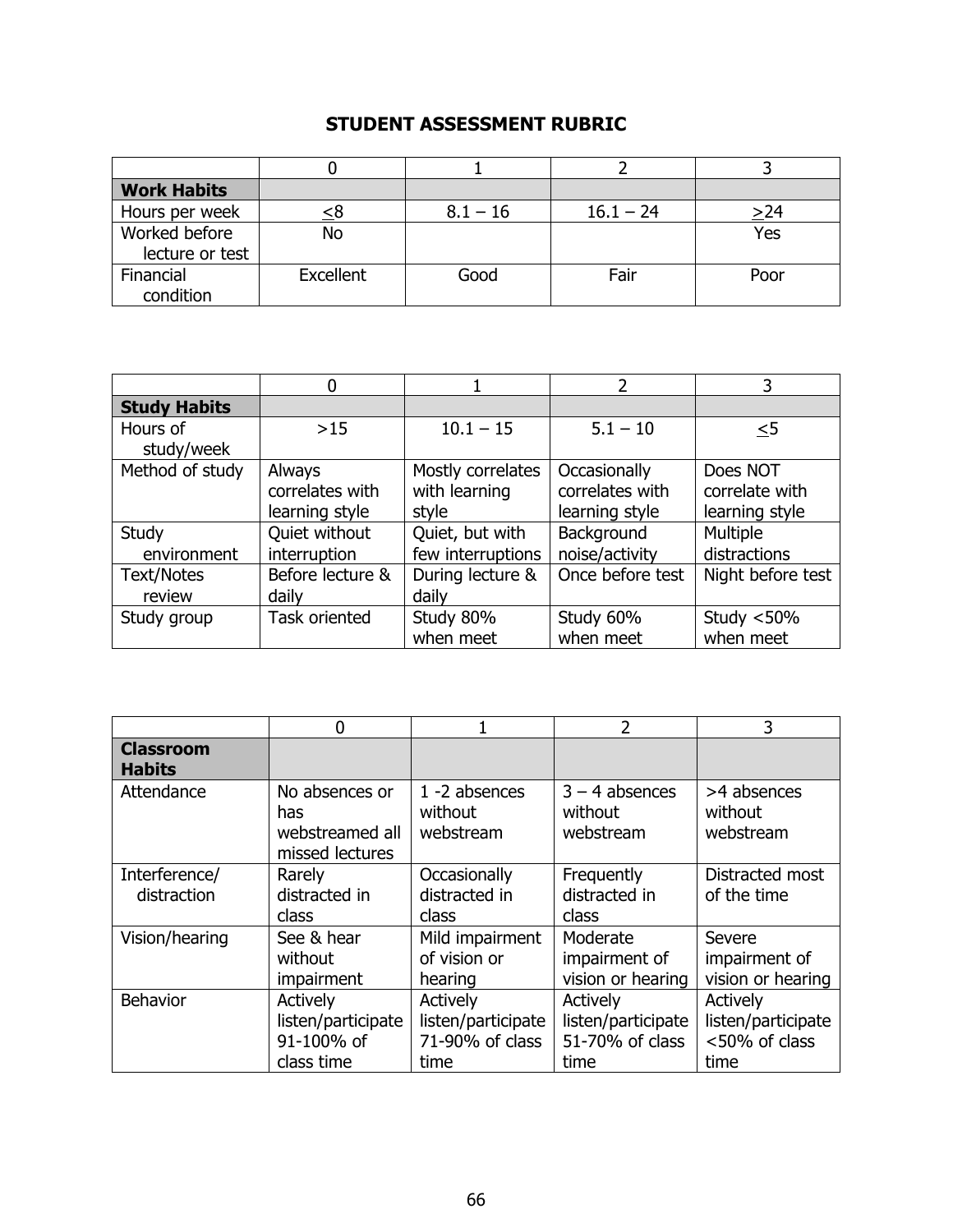|                                |                                                  |                                         |                                            | 3                                                                            |
|--------------------------------|--------------------------------------------------|-----------------------------------------|--------------------------------------------|------------------------------------------------------------------------------|
| <b>Support</b>                 |                                                  |                                         |                                            |                                                                              |
| Caregiving<br>responsibilities | Lives with<br>parents or in<br>dorm              | Only cares for<br>self                  | Cares for self<br>and significant<br>other | Cares for self,<br>significant<br>other, children,<br>and/or someone<br>else |
| Household chores               | <b>None</b>                                      | Shared with<br>family/friends           | Shared with<br>significant other<br>only   | Shared with no<br>one                                                        |
| Support system                 | Multiple<br>family/friends<br>will listen & help | Significant other<br>will listen & help | Only classmates<br>will listen             | No one will<br>listen                                                        |

|                                    | 0                                   |                                           | 2                                                | 3                                             |
|------------------------------------|-------------------------------------|-------------------------------------------|--------------------------------------------------|-----------------------------------------------|
| <b>Testing</b><br><b>Behaviors</b> |                                     |                                           |                                                  |                                               |
| Night before test                  | Slept $\geq 6$ hours                | Slept $<$ 6 hours                         | Physically ill                                   | Worked                                        |
| Anxiety level<br>during tests      | Mild                                | Moderate                                  | Severe                                           | Near panic                                    |
| Physical<br>symptoms               | None                                | <b>One</b><br>sign/symptom                | Two<br>sign/symptoms                             | Three or more<br>sign/symptoms                |
| <b>Distractions</b>                | Rarely<br>distracted<br>during test | Occasionally<br>distracted during<br>test | Frequently<br>distracted during<br>test          | Distracted most<br>of the time<br>during test |
| Time on test                       | Finish with time<br>to spare        | Finish when time<br>called                | Occasionally not<br>finished when<br>time called | Rarely finish all<br>of test                  |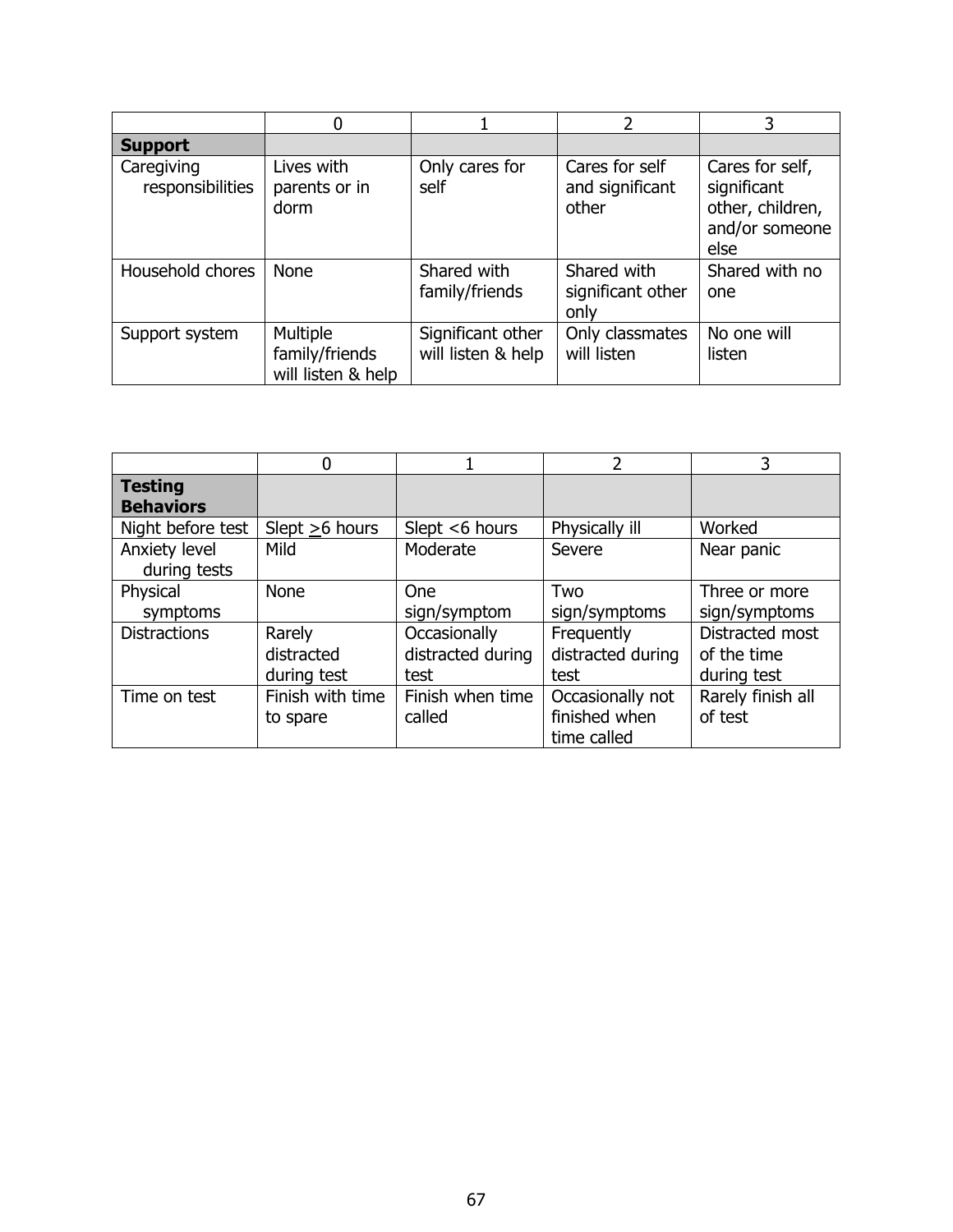# **FOLLOW-UP TO THE STUDENT ASSESSMENT AND COUNSELING FORM**

| <b>Name</b>                                                                                                                                                                                                                        | Date_________ | <b>Instructor</b> |         |                        |  |
|------------------------------------------------------------------------------------------------------------------------------------------------------------------------------------------------------------------------------------|---------------|-------------------|---------|------------------------|--|
| For each of the listed behaviors, identify whether or not you attempted the<br>recommended change, whether you perceive the behavior to be helpful in promoting<br>your learning, and whether you will likely continue the change: |               |                   |         |                        |  |
| Test Scores: ______ _______ _______                                                                                                                                                                                                |               |                   |         |                        |  |
| Behavioral Change                                                                                                                                                                                                                  |               | <u>Attempted</u>  | Helpful | <b>Likely Continue</b> |  |
|                                                                                                                                                                                                                                    |               |                   |         |                        |  |
|                                                                                                                                                                                                                                    |               |                   |         |                        |  |
|                                                                                                                                                                                                                                    |               |                   |         |                        |  |
|                                                                                                                                                                                                                                    |               |                   |         |                        |  |
| What other changes in your approach to studying/learning did you attempt since our last<br>meeting?                                                                                                                                |               |                   |         |                        |  |
| Have there been any changes in your work, family, or other circumstances that might                                                                                                                                                |               |                   |         |                        |  |
| influence your ability to study?                                                                                                                                                                                                   |               |                   |         |                        |  |
| Did you complete the assigned readings for the lectures tested on this exam?                                                                                                                                                       |               |                   |         |                        |  |
|                                                                                                                                                                                                                                    |               |                   |         |                        |  |
| <b>Recommendations</b>                                                                                                                                                                                                             |               |                   |         |                        |  |
|                                                                                                                                                                                                                                    |               |                   |         |                        |  |
|                                                                                                                                                                                                                                    |               |                   |         |                        |  |
|                                                                                                                                                                                                                                    |               |                   |         |                        |  |
|                                                                                                                                                                                                                                    |               |                   |         |                        |  |
|                                                                                                                                                                                                                                    |               |                   |         |                        |  |
|                                                                                                                                                                                                                                    |               |                   |         |                        |  |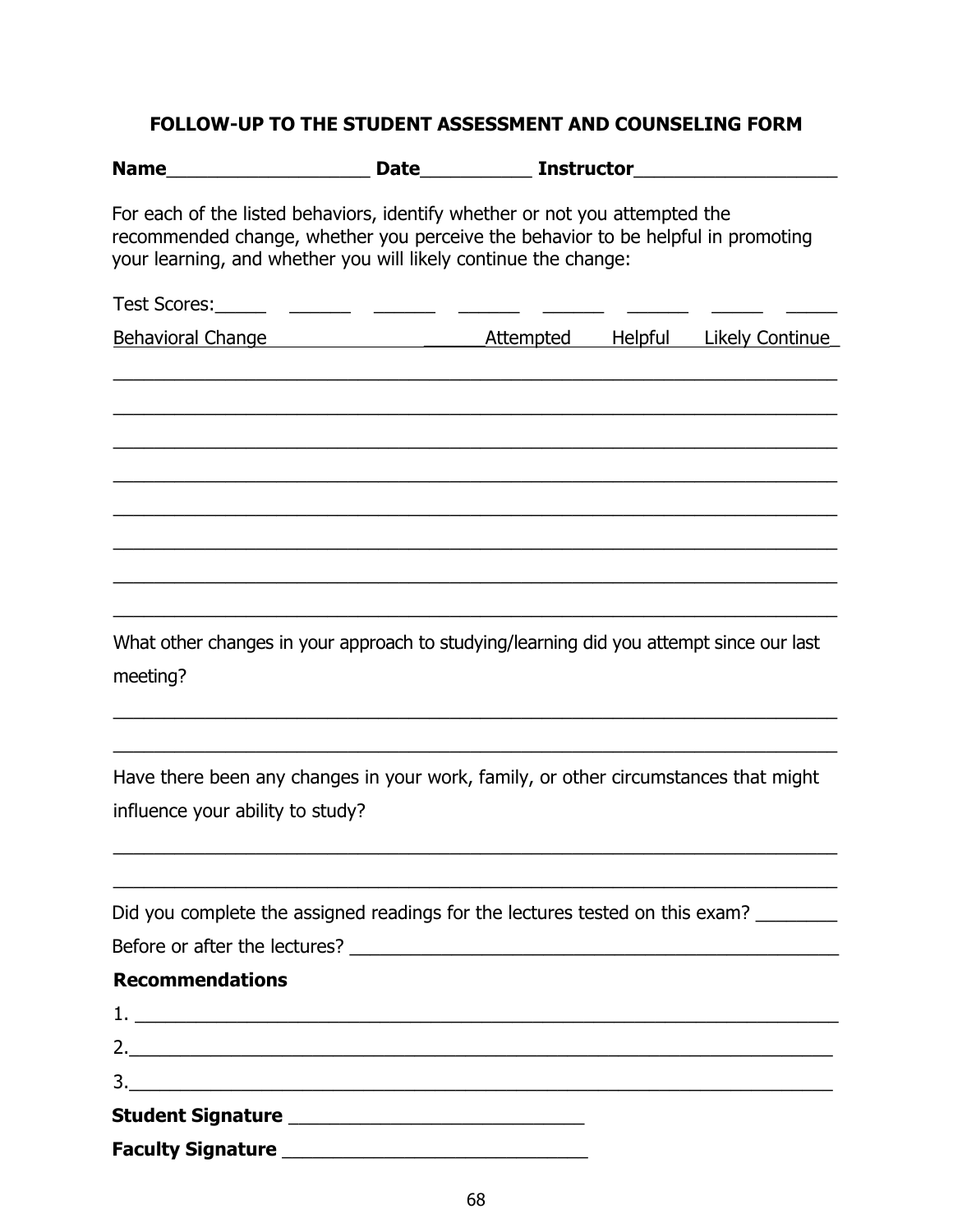# TEAM COORDINATOR/DIVISION CHAIR FOLLOW-UP FORM

| <b>Issues Discussed/Reviewed:</b> |  |  |  |
|-----------------------------------|--|--|--|
|                                   |  |  |  |
|                                   |  |  |  |
|                                   |  |  |  |
|                                   |  |  |  |
|                                   |  |  |  |
|                                   |  |  |  |
|                                   |  |  |  |
|                                   |  |  |  |
|                                   |  |  |  |
|                                   |  |  |  |
| <b>Recommendations:</b>           |  |  |  |
|                                   |  |  |  |
|                                   |  |  |  |
|                                   |  |  |  |
|                                   |  |  |  |
|                                   |  |  |  |
|                                   |  |  |  |
|                                   |  |  |  |
|                                   |  |  |  |
|                                   |  |  |  |
|                                   |  |  |  |
|                                   |  |  |  |
|                                   |  |  |  |
|                                   |  |  |  |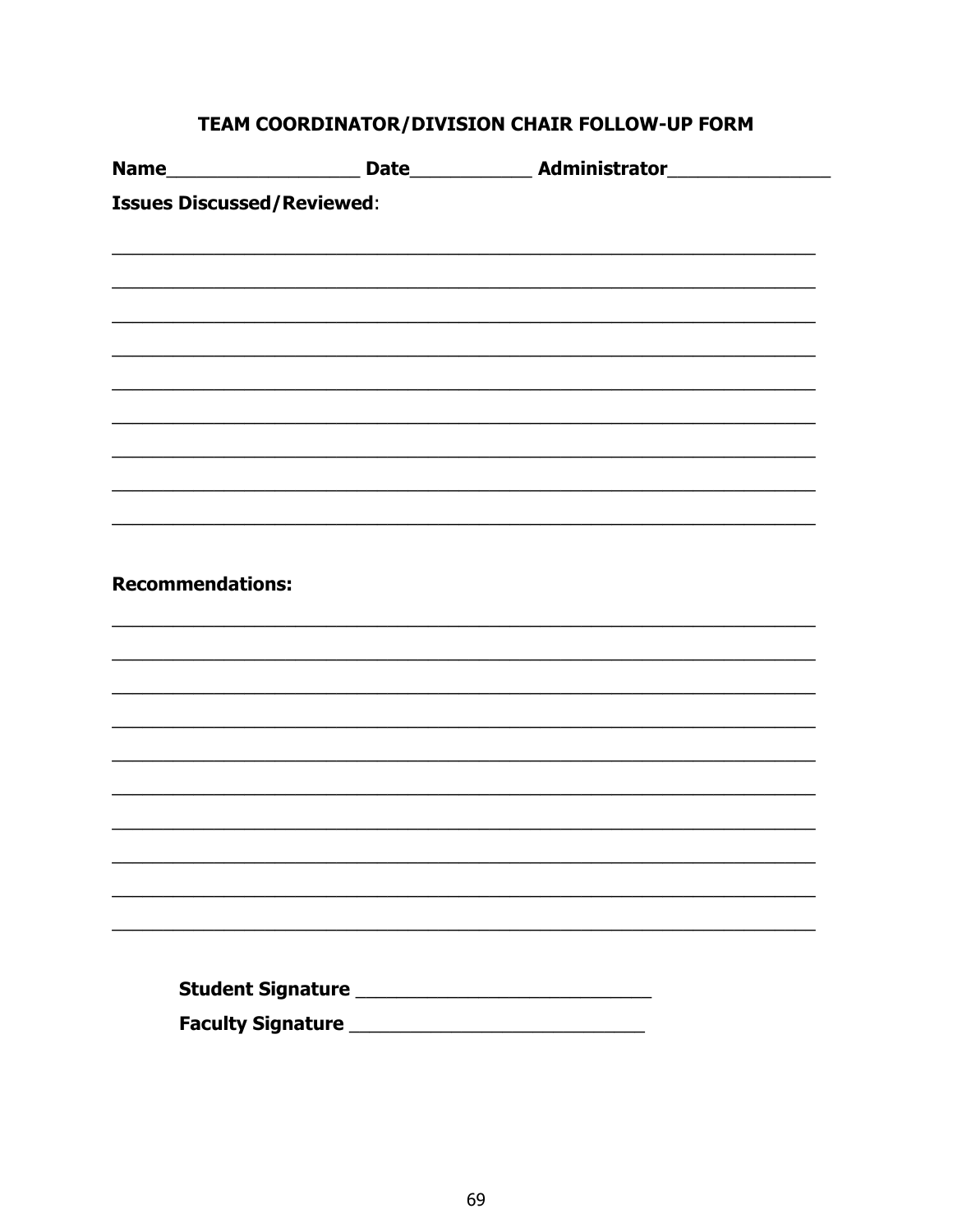# **Notice of Documented Warning**

# **Northern Oklahoma College Division of Nursing**

| <b>Student Name:</b>              | <b>Faculty:</b> |
|-----------------------------------|-----------------|
| Date(s) of documented warning(s): | Team Lead:      |
| Date(s) of written notification:  | Course(s):      |

### **Infractions are related to the following:**

\_\_\_\_\_Student is exhibiting minor, correctable unsatisfactory behaviors (Minor, Correctable Infraction)

### **RATINGS:**

S = Satisfactory: Consistently displays behavior with little to no prompting

U = Unsatisfactory: Does not/inconsistently displays the behavior, needs prompting and/or requires improvement N = Not observed

| <b>Standards of Professional Performance</b>                                                  | $\mathsf{s}$ | U | N |
|-----------------------------------------------------------------------------------------------|--------------|---|---|
| <b>QUALITY OF PRACTICE AND EDUCATION Examples include but are not limited to:</b>             |              |   |   |
| A. Provides safe nursing care during clinical experiences                                     |              |   |   |
| B. Punctual, attendance within expectations                                                   |              |   |   |
| C. Completes tasks and assignments on time                                                    |              |   |   |
| D. Completes tasks with minimal supervision                                                   |              |   |   |
| E. Attentive and engaged in and out of the classroom                                          |              |   |   |
| F. Commitment to high academic standards; does not just "put in the time"                     |              |   |   |
| G. Demonstrates application of theoretical knowledge to clinical setting                      |              |   |   |
| H. Verbal communication is professional                                                       |              |   |   |
| I. Nonverbal communication is professional                                                    |              |   |   |
| J. Responsive to communication cues with appropriate situational adjustments                  |              |   |   |
| K. Documentation is professional, legible, and complete                                       |              |   |   |
| L. Listens actively                                                                           |              |   |   |
| M. Courteous, polite                                                                          |              |   |   |
| N. Compassionate, supportive, reassuring                                                      |              |   |   |
| O. Reliable and dependable                                                                    |              |   |   |
| P. Demonstrates sound judgment and clinical decision-making                                   |              |   |   |
| Q. Able to set priorities                                                                     |              |   |   |
| R. Responds appropriately to the emotional response of self, patients, clients, and/or family |              |   |   |
| members                                                                                       |              |   |   |
| S. Adheres to Division of Nursing/clinical site dress code                                    |              |   |   |
| T. Adequate personal hygiene and grooming                                                     |              |   |   |
|                                                                                               |              |   |   |
| PRACTICE EVALUATION AND LEADERSHIP Examples include but are not limited to:                   |              |   |   |
| A. Demonstrates awareness of strengths and limitations                                        |              |   |   |
| B. Seeks assistance in evaluating practice when appropriate                                   |              |   |   |
| C. Accepts constructive feedback in a positive manner                                         |              |   |   |
| D. Takes initiative to improve and/or correct behavior                                        |              |   |   |
| E. Intervenes appropriately before issues become problems                                     |              |   |   |
| F. Demonstrates thoughtful self-reflection                                                    |              |   |   |
| G. Remains flexible and open to change                                                        |              |   |   |
|                                                                                               |              |   |   |
| <b>COLLEGIALITY AND COLLABORATION</b> Examples include but are not limited to:                |              |   |   |
| A. Attitude is collegial and cooperative                                                      |              |   |   |
| B. Accepts and completes responsibility for own share of group work                           |              |   |   |
| C. Shows respect and consideration for all group members                                      |              |   |   |
| D. Gives appropriate and timely feedback to other group members                               |              |   |   |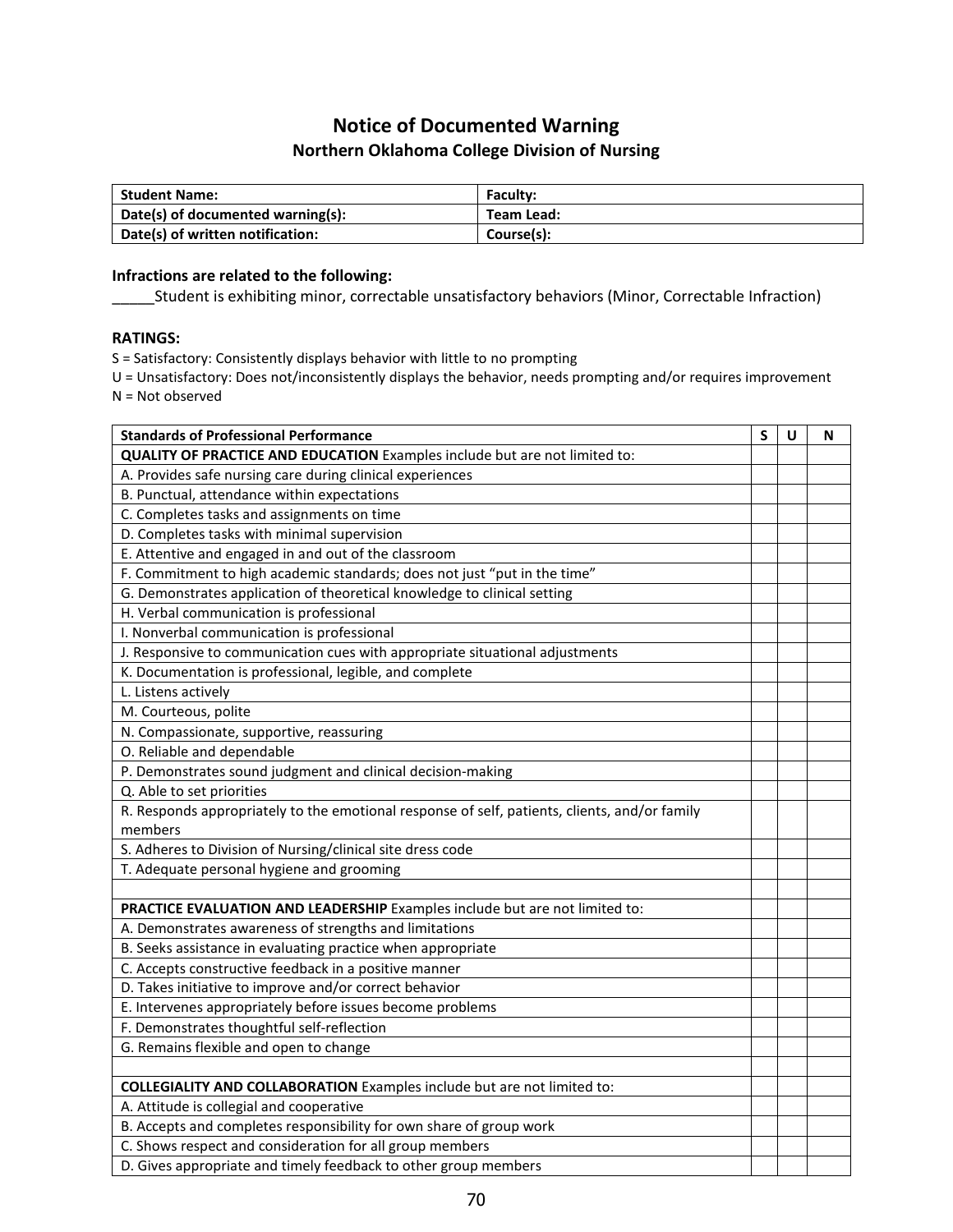| E. Communicates with others to resolve problems                                                 |  |  |
|-------------------------------------------------------------------------------------------------|--|--|
| F. Respectfully acknowledges and discusses personal feelings and feelings of others             |  |  |
|                                                                                                 |  |  |
| <b>ETHICS</b> Examples include but are not limited to:                                          |  |  |
| A. Adheres to ANA Code of Ethics                                                                |  |  |
| B. Prevents personal bias or feelings from interfering with professional interactions           |  |  |
| C. Focuses on the needs of patients, clients, and/or family                                     |  |  |
| D. Protects and respects patient autonomy, confidentiality and dignity                          |  |  |
| E. Maintains appropriate professional boundaries                                                |  |  |
| F. Demonstrates a commitment to practicing self-care, managing stress, and connecting with self |  |  |
| and others                                                                                      |  |  |
| G. Trustworthy                                                                                  |  |  |
| H. Honest                                                                                       |  |  |
| I. Respectful of others' time (when requesting appointments, information, etc.)                 |  |  |
| J. Demonstrates sensitivity to vulnerable and/or diverse individuals and/or populations         |  |  |
| K. Advocates for patient, client, and/or family                                                 |  |  |

**Narrative description of cause for documented warning OR see narrative on Clinical Evaluation Form dated\_\_\_\_\_\_\_\_\_\_\_:**

**Verbal and/or written feedback given to student:**

**Specific requirements to demonstrate improvement (time frame):** [Student Name] will: **Term and Consequences:**

\_\_\_\_\_\_ This is a minor, correctable infraction verbal feedback was provided to the student, **no contract is required at this time.**

## **Failure to meet the conditions of the documented warning within the designated time frame will result in further disciplinary action.**

The documented warning is stored securely in the student file in the Division of Nursing and a copy is provided to the student.

Communication across courses is essential for appropriate follow-up and student guidance. Therefore, the Team lead according to the student's level will update the Division of Nursing Faculty Organization about those students who have received a documented warning. The documented warning information will be entered into the disciplinary procedure tracking document accessible only to faculty with the Division of Nursing. The student's name will be deleted from the tracking document upon graduation.

A copy of the documented warning will be retained in the student's file until graduation.

# **Signatures:**

|                                                                                                                             | Date |  |
|-----------------------------------------------------------------------------------------------------------------------------|------|--|
| Faculty initiating warning                                                                                                  |      |  |
|                                                                                                                             | Date |  |
| $\sim$ 1 $\sim$ 1 $\sim$ 1 $\sim$ 1 $\sim$ 1 $\sim$ 1 $\sim$ 1 $\sim$ 1 $\sim$ 1 $\sim$ 1 $\sim$ 1 $\sim$ 1 $\sim$ 1 $\sim$ |      |  |

Student signature (Indicates the student received this documentation).

*This form was approved by faculty of the Division of Nursing 5/21.*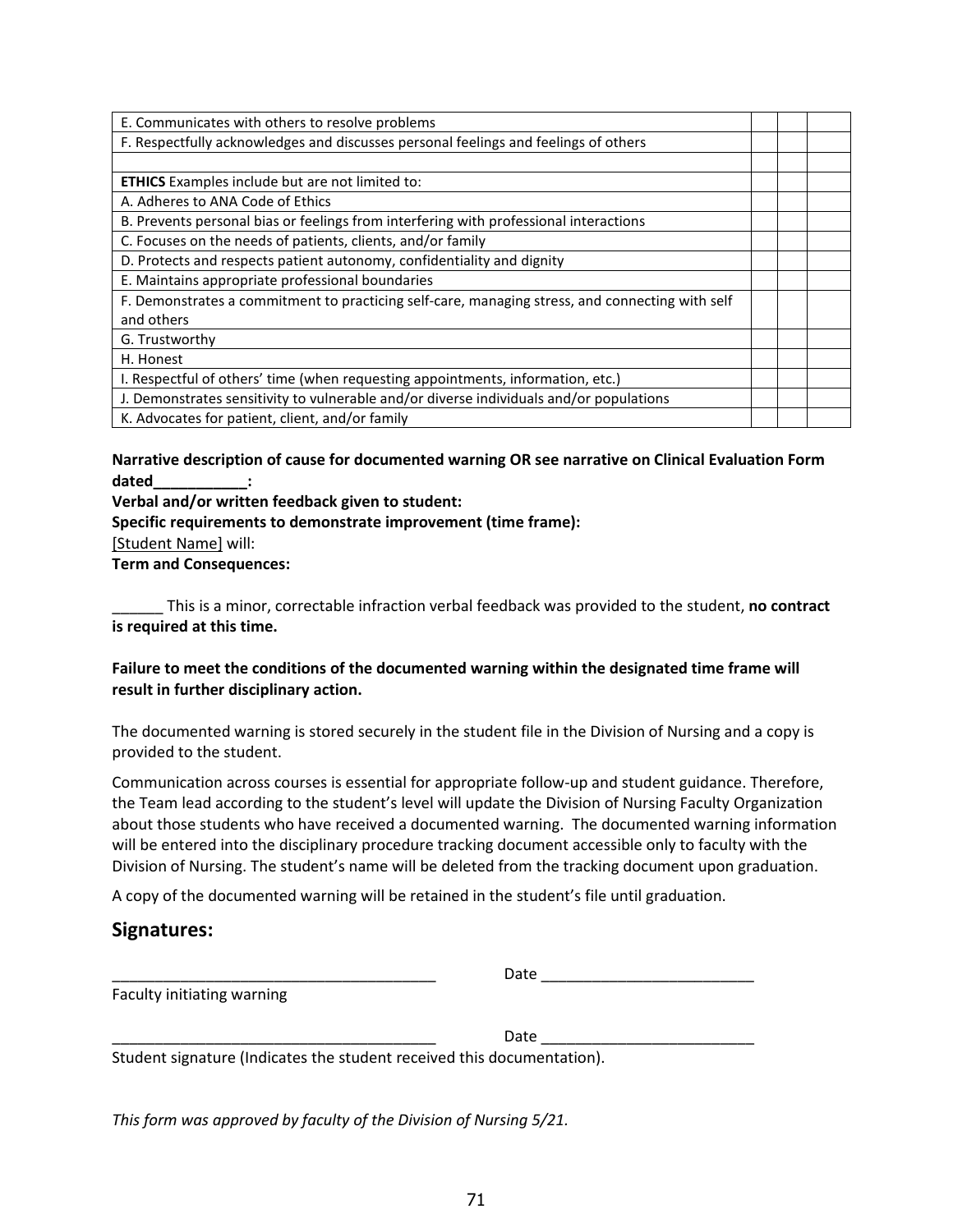# **Northern Oklahoma College Division of Nursing Disciplinary Action Follow‐up**

Date: \_\_\_\_\_\_\_\_\_ Student Name: \_\_\_\_\_\_\_\_\_\_\_\_\_\_\_\_\_\_\_\_\_\_\_\_\_\_\_\_\_\_\_ Contract Date: List requirements to demonstrate improvement (from the original contract):

Feedback:

Recommendation:

| Removal from this contract                                                                  | Continue with this contract |
|---------------------------------------------------------------------------------------------|-----------------------------|
| Place on Probationary (Level II) Contract                                                   | Termination                 |
| Initiation of a new contract (Indicate level of contract related to new behaviors/concerns) |                             |

| <b>Contract Initiating Faculty Signature</b> | Date |
|----------------------------------------------|------|
| <b>Team Coordinator Signature</b>            | Date |
| Division Chair Signature                     | Date |
| <b>Student Signature</b>                     | Date |

Notify Retention Committee Chair. Form to be filed in student file.

*This form was approved by faculty of the Division of Nursing May 2021.*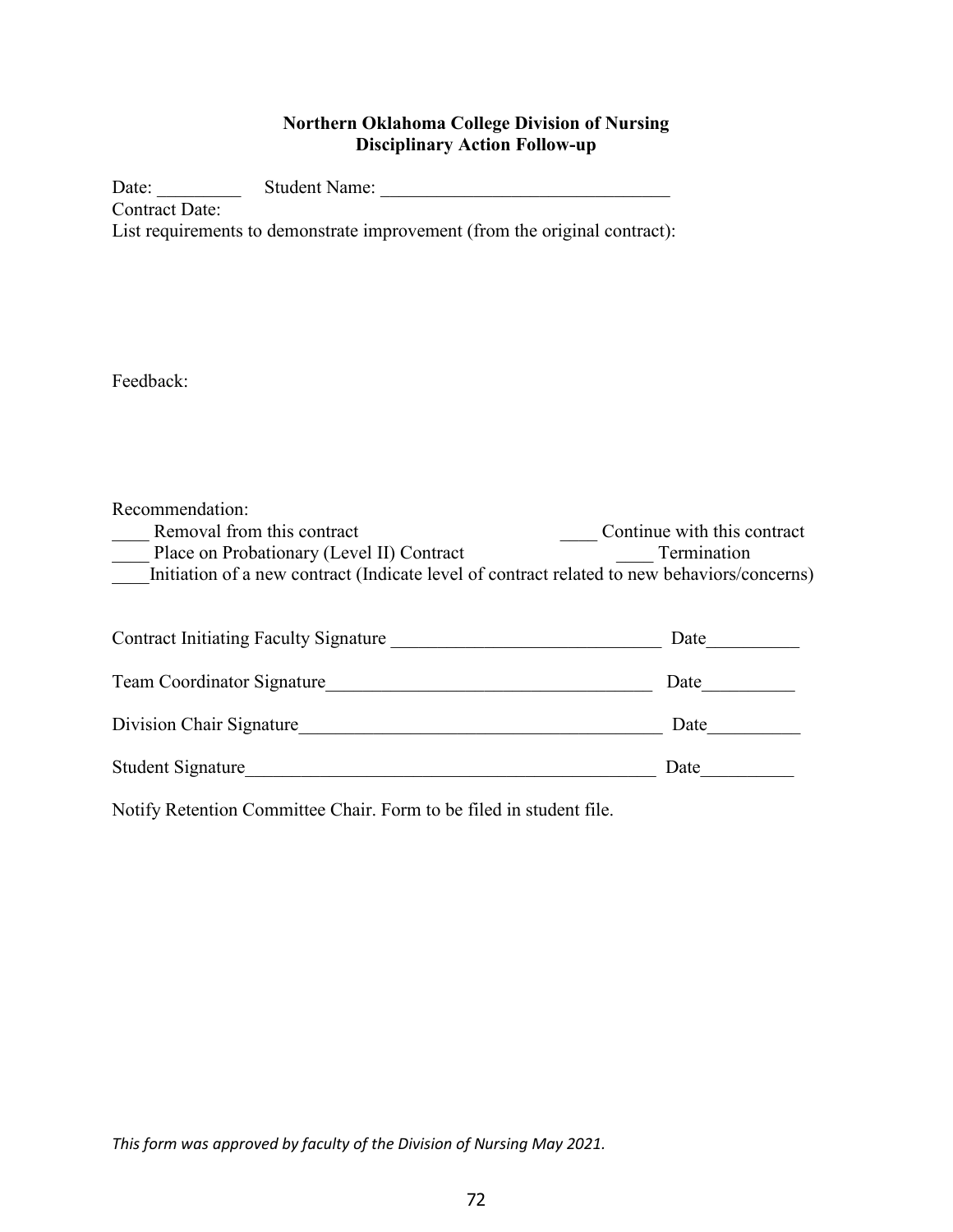# **Notice of Disciplinary Procedure Form**

## **Northern Oklahoma College Division of Nursing**

| <b>Student Name:</b>                                   | <b>Faculty:</b>          |
|--------------------------------------------------------|--------------------------|
| Date(s) of written feedback:                           | <b>Team Coordinator:</b> |
|                                                        | Course(s):               |
| <b>Formal Written Notification (Level I) Contract:</b> |                          |
| <b>Probationary (Level II) Contract:</b>               |                          |
| Termination:                                           |                          |

### **Infractions are related to the following:**

\_Student is exhibiting unsatisfactory professional behaviors (Level I or II contract)

\_\_\_\_\_Student is failing to meet course/clinical outcomes (Level II contract)

\_\_\_\_\_Student has displayed egregious infractions of health and safety regulations (termination)

#### **RATINGS:**

S = Satisfactory: Consistently displays behavior with little to no prompting

U = Unsatisfactory: Does not/inconsistently displays the behavior, needs prompting and/or requires improvement N = Not observed

| <b>Standards of Professional Performance</b>                                                  | S | U | N |
|-----------------------------------------------------------------------------------------------|---|---|---|
| QUALITY OF PRACTICE AND EDUCATION Examples include but are not limited to:                    |   |   |   |
| A. Provides safe nursing care during clinical experiences                                     |   |   |   |
| B. Punctual, attendance within expectations                                                   |   |   |   |
| C. Completes tasks and assignments on time                                                    |   |   |   |
| D. Completes tasks with minimal supervision                                                   |   |   |   |
| E. Attentive and engaged in and out of the classroom                                          |   |   |   |
| F. Commitment to high academic standards; does not just "put in the time"                     |   |   |   |
| G. Demonstrates application of theoretical knowledge to clinical setting                      |   |   |   |
| H. Verbal communication is professional                                                       |   |   |   |
| I. Nonverbal communication is professional                                                    |   |   |   |
| J. Responsive to communication cues with appropriate situational adjustments                  |   |   |   |
| K. Documentation is professional, legible, and complete                                       |   |   |   |
| L. Listens actively                                                                           |   |   |   |
| M. Courteous, polite                                                                          |   |   |   |
| N. Compassionate, supportive, reassuring                                                      |   |   |   |
| O. Reliable and dependable                                                                    |   |   |   |
| P. Demonstrates sound judgment and clinical decision-making                                   |   |   |   |
| Q. Able to set priorities                                                                     |   |   |   |
| R. Responds appropriately to the emotional response of self, patients, clients, and/or family |   |   |   |
| members                                                                                       |   |   |   |
| S. Adheres to Division of Nursing/clinical site dress code                                    |   |   |   |
| T. Adequate personal hygiene and grooming                                                     |   |   |   |
|                                                                                               |   |   |   |
| PRACTICE EVALUATION AND LEADERSHIP Examples include but are not limited to:                   |   |   |   |
| A. Demonstrates awareness of strengths and limitations                                        |   |   |   |
| B. Seeks assistance in evaluating practice when appropriate                                   |   |   |   |
| C. Accepts constructive feedback in a positive manner                                         |   |   |   |
| D. Takes initiative to improve and/or correct behavior                                        |   |   |   |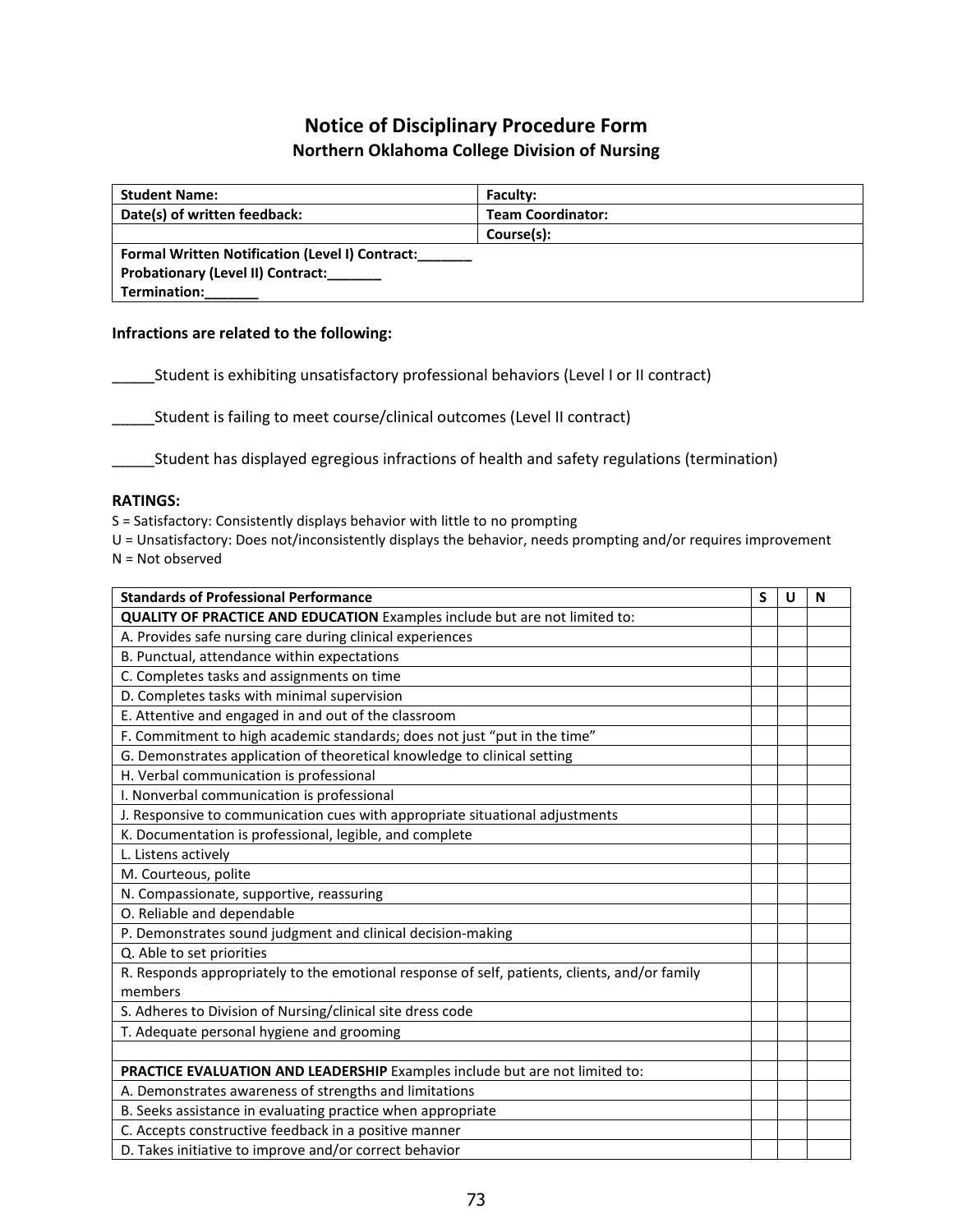| E. Intervenes appropriately before issues become problems                                       |  |  |
|-------------------------------------------------------------------------------------------------|--|--|
| F. Demonstrates thoughtful self-reflection                                                      |  |  |
| G. Remains flexible and open to change                                                          |  |  |
|                                                                                                 |  |  |
| <b>COLLEGIALITY AND COLLABORATION</b> Examples include but are not limited to:                  |  |  |
| A. Attitude is collegial and cooperative                                                        |  |  |
| B. Accepts and completes responsibility for own share of group work                             |  |  |
| C. Shows respect and consideration for all group members                                        |  |  |
| D. Gives appropriate and timely feedback to other group members                                 |  |  |
| E. Communicates with others to resolve problems                                                 |  |  |
| F. Respectfully acknowledges and discusses personal feelings and feelings of others             |  |  |
|                                                                                                 |  |  |
| ETHICS Examples include but are not limited to:                                                 |  |  |
| A. Adheres to ANA Code of Ethics                                                                |  |  |
| B. Prevents personal bias or feelings from interfering with professional interactions           |  |  |
| C. Focuses on the needs of patients, clients, and/or family                                     |  |  |
| D. Protects and respects patient autonomy, confidentiality and dignity                          |  |  |
| E. Maintains appropriate professional boundaries                                                |  |  |
| F. Demonstrates a commitment to practicing self-care, managing stress, and connecting with self |  |  |
| and others                                                                                      |  |  |
| G. Trustworthy                                                                                  |  |  |
| H. Honest                                                                                       |  |  |
| I. Respectful of others' time (when requesting appointments, information, etc.)                 |  |  |
| J. Demonstrates sensitivity to vulnerable and/or diverse individuals and/or populations         |  |  |
| K. Advocates for patient, client, and/or family                                                 |  |  |

**Narrative description of cause for disciplinary action OR see narrative on Clinical Evaluation Form dated\_\_\_\_\_\_\_\_\_\_\_:**

## **Verbal and/or written feedback given to student:**

**Specific requirements to demonstrate improvement:**

\_\_\_\_\_\_\_\_\_\_\_\_\_\_\_\_\_\_\_\_\_\_\_\_\_\_\_\_\_\_\_\_\_\_\_\_\_\_\_\_\_\_\_\_\_\_\_\_\_\_\_\_\_\_\_\_\_\_\_\_\_ will:

[Student Name]

**Term and Consequences:**

This contract will be in effect through \_\_\_\_\_\_\_\_\_\_\_\_\_\_\_\_\_\_\_\_\_\_\_\_\_\_\_\_\_\_\_\_\_\_\_ [Term/Date/Year]. At the end of each semester contracts will be reviewed by the appropriate team lead, faculty team, and division chair. Faculty will then determine if the student has met the contract terms and can be removed from the contract or if the contract should remain in force.

## **Failure to meet to the conditions of the contract within the designated time frame will result in:**

\_\_\_\_Placement on Level II contract \_\_\_\_Course failure

**Termination from nursing program**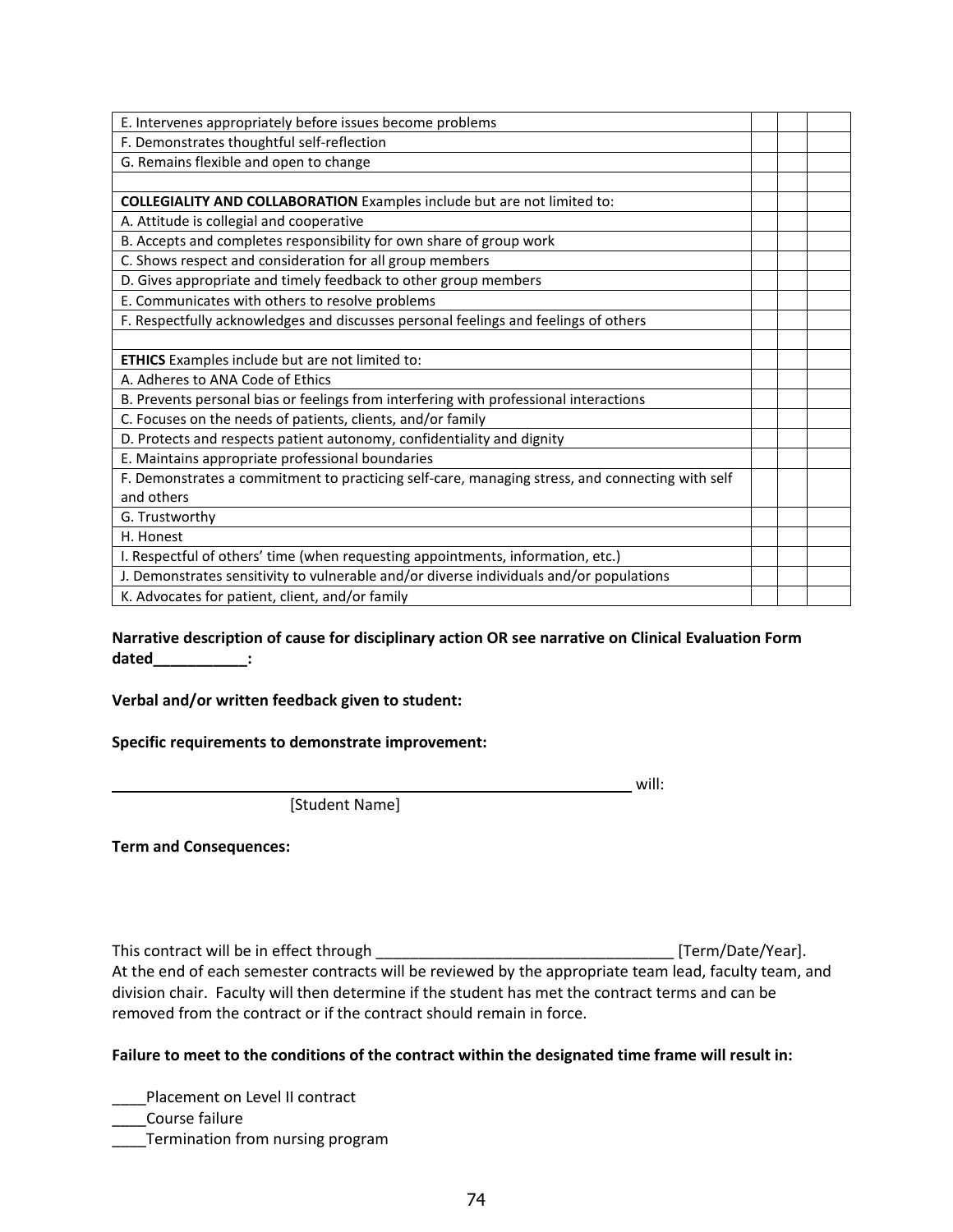### **Your Rights:**

You have a right to due process, namely the procedure followed to notify you of concerns, inconsistencies or problems. You have a right to know what these concerns or infractions are and what steps you can take to correct them. You have a right to disagree with the findings and to appeal the process as described in the Student Handbook for nursing majors and the grievance policies and procedures described in the college/university Handbooks. You have a right to access your academic records and other documents that are kept confidential.

The contract is stored securely in the student file in the Division of Nursing. Copies of the contract are provided to the student (in person or via certified mail, if needed) and, for probationary contracts, the Vice President of Academic Affairs may receive a copy. The Chair of the Division of Nursing is responsible for communicating the probationary contract information to the Vice President of Academic Affairs.

Communication across courses is essential for appropriate follow-up and student guidance. Therefore, the Team Coordinator will update the Nursing Faculty Committee about those students placed on probationary contracts. The probationary contract information will be entered into the disciplinary procedure tracking document accessible only to faculty within the Division of Nursing. The student's name will be deleted from the tracking document upon graduation.

A copy of the contract will be retained in student's file until graduation.

# **Contract:**

| Faculty initiating contract |  |
|-----------------------------|--|
|                             |  |
|                             |  |

Student signature (Indicates the student received this contract and information about the appeals policy).

| Course Coordinator (probationary contracts only) |  |
|--------------------------------------------------|--|

Division Chair (probationary contracts only)

\_\_\_\_\_\_\_\_\_\_\_\_\_\_\_\_\_\_\_\_\_\_\_\_\_\_\_\_\_\_\_\_\_\_\_\_\_\_ Date \_\_\_\_\_\_\_\_\_\_\_\_\_\_\_\_\_\_\_\_\_\_\_\_\_

\_\_\_\_\_\_\_\_\_\_\_\_\_\_\_\_\_\_\_\_\_\_\_\_\_\_\_\_\_\_\_\_\_\_\_\_\_\_ Date \_\_\_\_\_\_\_\_\_\_\_\_\_\_\_\_\_\_\_\_\_\_\_\_\_

Date  $\Box$ 

\_\_\_\_\_\_\_\_\_\_\_\_\_\_\_\_\_\_\_\_\_\_\_\_\_\_\_\_\_\_\_\_\_\_\_\_\_\_ Date \_\_\_\_\_\_\_\_\_\_\_\_\_\_\_\_\_\_\_\_\_\_\_\_\_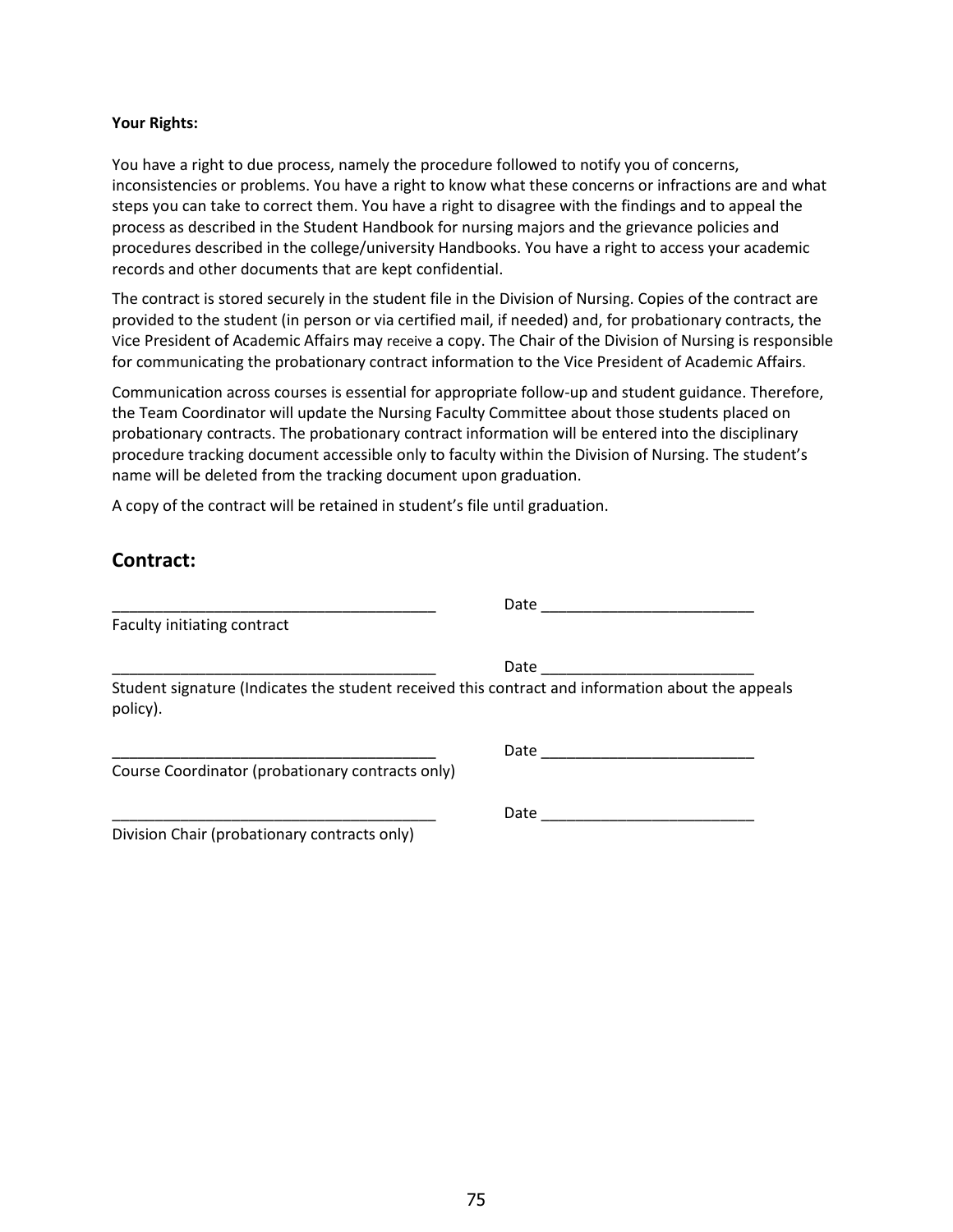## **Students in Simulation Privacy Act (SISPA) Form**

Simulation is an innovative, interactive form of learning that is well documented as being an effective learning approach for nursing students. Simulation involves a group of students working together to assess and provide nursing care for an individual patient/client, the patient's family, or the patient's significant other. Simulation consists of three distinct stages, each being guided and/or supported by a faculty facilitator. Those stages are prebriefing, the simulation, and debriefing. During each stage, students are given opportunities to interact with one another and the human patient simulator. Students are expected to apply clinical reasoning and the nursing process to the patient and the context at hand.

Inherent in this process, are some anticipated risks. These include such things as anxiety, uncertainty, and fear. Students are often afraid of not knowing where to start, of making a mistake, of looking foolish, or of appearing unknowledgeable. They often fear embarrassment and are concerned with what the faculty and other students might think of them. All of these emotions can interfere with a student's learning. Thus, it is imperative that everyone involved in simulation help create a psychologically safe learning environment – an environment where everyone feels comfortable taking risks and exploring what they do and do not know well. Everyone needs to feel confident that their actions and decisions will not subject them to unkind criticism or ridicule during or after a simulation experience.

During simulation, students will be assigned to one of two major student roles. One role will be that of student participant and the other will be that of student observer. For each simulation, three students will function as the participants and they will be the ones who are actually interacting with the simulator. The other students in the group, the student observers, will be the ones intentionally gathering information to be discussed later as the simulation unfolds. Both sets of students will engage in prebriefing and debriefing.

As a nursing student involved in NOC's Nursing Simulation Program, I acknowledge that I am preparing to engage in a highly interactive and challenging endeavor that can potentially provide me a great opportunity to develop my assessment skills, my clinical reasoning, my communication skills, and my clinical abilities. As such, I agree, as indicated by my initials and my signature, to abide by the following expectations:

I have read the above information and have had opportunity to ask questions.

- I will make genuine effort to maximize my learning during simulation by arriving to class prepared and on-time. I will complete the required prep work and/or assignments prior to arrival.
- I will sign-up for my required number of simulations as instructed.
- I will abide by the uniform and dress code policies applicable to clinical when I attend simulation.
- I will bring any needed tools and resources to simulation that might facilitate my learning. These include such things as my stethoscope, watch, penlight, bandage scissors, Diagnostic/Lab Manual, and Medication Book.

I will maintain a high level of professionalism and respect when interacting with the facilitator, the faculty observer, and my classmates during all stages of simulation.

- I will refrain from making sarcastic, demeaning, or ridiculing statements, gestures, etc. during all stages of simulation.
- I will actively engage and interact with the simulator and my classmates when I am assigned to the student participant role.